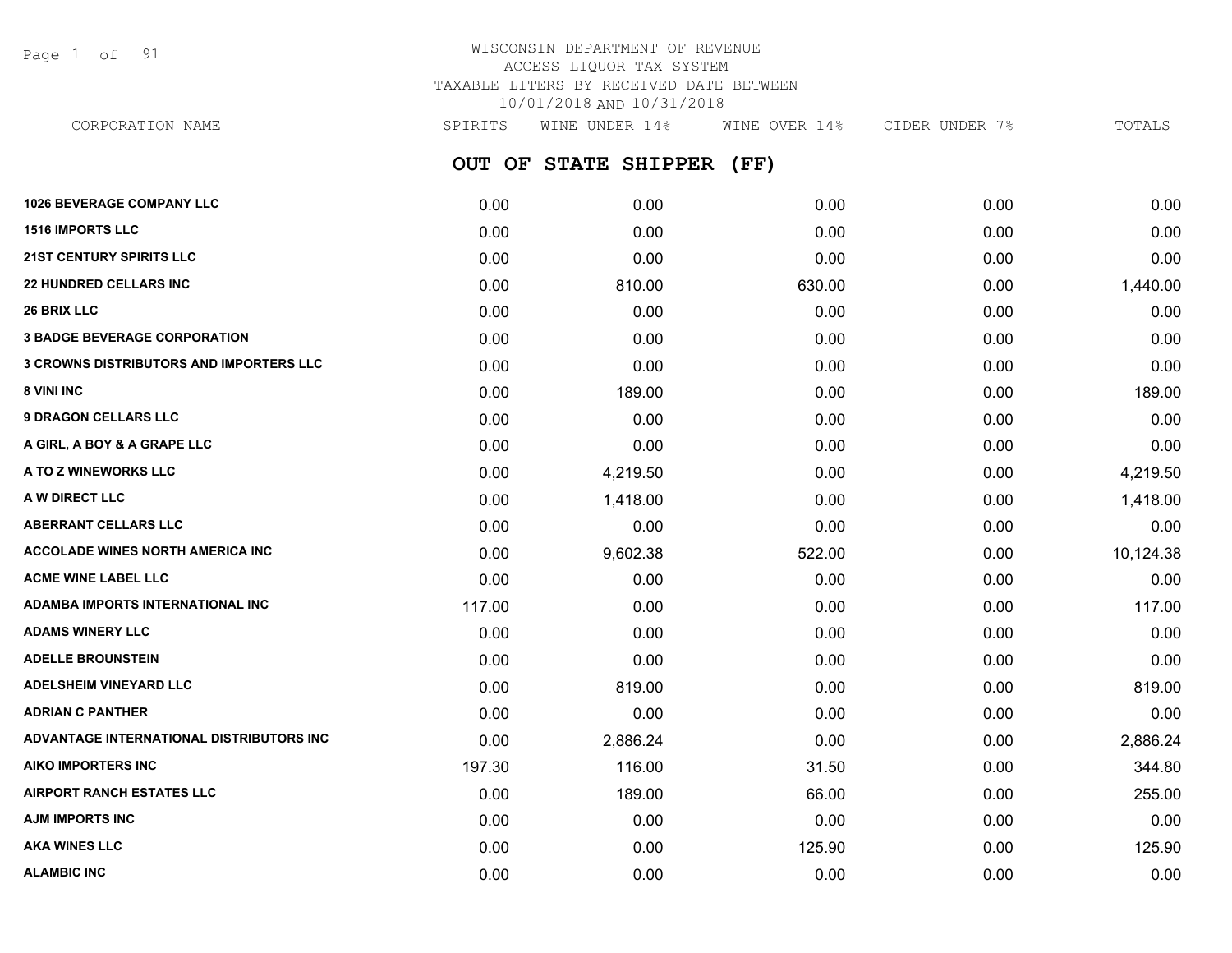Page 2 of 91

| CORPORATION NAME                       | SPIRITS  | WINE UNDER 14% | WINE OVER 14% | CIDER UNDER 7% | TOTALS   |
|----------------------------------------|----------|----------------|---------------|----------------|----------|
| ALEJANDRO BULGHERONI ESTATE LLC        | 0.00     | 0.00           | 0.00          | 0.00           | 0.00     |
| ALEXANDRIA NICOLE CELLARS LLC          | 0.00     | 0.00           | 0.00          | 0.00           | 0.00     |
| ALFRED G PALMATEER JR                  | 0.00     | 0.00           | 0.00          | 0.00           | 0.00     |
| ALLIED IMPORTERS USA LTD               | 0.00     | 0.00           | 0.00          | 0.00           | 0.00     |
| <b>ALLORO VINEYARD INC</b>             | 0.00     | 189.00         | 0.00          | 0.00           | 189.00   |
| <b>ALLTECH'S BEVERAGE DIVISION LLC</b> | 0.00     | 0.00           | 0.00          | 0.00           | 0.00     |
| <b>ALPHA &amp; OMEGA WINERY LLC</b>    | 0.00     | 0.00           | 4.50          | 0.00           | 4.50     |
| ALPHA MARKETING NETWORK INC            | 0.00     | 0.00           | 0.00          | 0.00           | 0.00     |
| <b>ALTAMAR BRANDS LLC</b>              | 0.00     | 0.00           | 0.00          | 0.00           | 0.00     |
| <b>ALTAMURA WINERY INC</b>             | 0.00     | 0.00           | 0.00          | 0.00           | 0.00     |
| <b>AMAVI CELLARS LLC</b>               | 0.00     | 0.00           | 0.00          | 0.00           | 0.00     |
| <b>AMBRABEV LLC</b>                    | 0.00     | 0.00           | 0.00          | 0.00           | 0.00     |
| <b>AMERICAN BEVERAGE CORP</b>          | 0.00     | 7,719.00       | 0.00          | 0.00           | 7,719.00 |
| <b>AMERICAN ESTATES WINES INC</b>      | 0.00     | 0.00           | 0.00          | 0.00           | 0.00     |
| AMERICAN NORTHWEST DISTRIBUTORS INC    | 0.00     | 0.00           | 0.00          | 0.00           | 0.00     |
| AMERICAN VINTAGE BEVERAGE INC.         | 1,890.00 | 0.00           | 0.00          | 0.00           | 1,890.00 |
| <b>AMERICAN VINTNERS LLC</b>           | 0.00     | 0.00           | 0.00          | 0.00           | 0.00     |
| <b>AMERICAN WINE TRADE INC</b>         | 0.00     | 0.00           | 0.00          | 0.00           | 0.00     |
| <b>AMICUS CELLARS LLC</b>              | 0.00     | 0.00           | 0.00          | 0.00           | 0.00     |
| <b>AMIR PEAY</b>                       | 0.00     | 0.00           | 0.00          | 0.00           | 0.00     |
| <b>AMUSE BOUCHE LLC</b>                | 0.00     | 0.00           | 0.00          | 0.00           | 0.00     |
| ANCHOR DISTILLING COMPANY LLC          | 0.00     | 0.00           | 0.00          | 0.00           | 0.00     |
| <b>ANCIEN WINES INC</b>                | 0.00     | 234.00         | 0.00          | 0.00           | 234.00   |
| <b>ANCIENT PEAK INC</b>                | 0.00     | 0.00           | 0.00          | 0.00           | 0.00     |
| ANDERSONS CONN VALLEY WINERY INC       | 0.00     | 0.00           | 0.00          | 0.00           | 0.00     |
| <b>ANDIS WINES LLC</b>                 | 0.00     | 126.00         | 54.00         | 0.00           | 180.00   |
| <b>ANDREW J CARINI</b>                 | 0.00     | 0.00           | 0.00          | 0.00           | 0.00     |
| <b>ANDREW T BECKSTOFFER</b>            | 0.00     | 504.00         | 409.50        | 0.00           | 913.50   |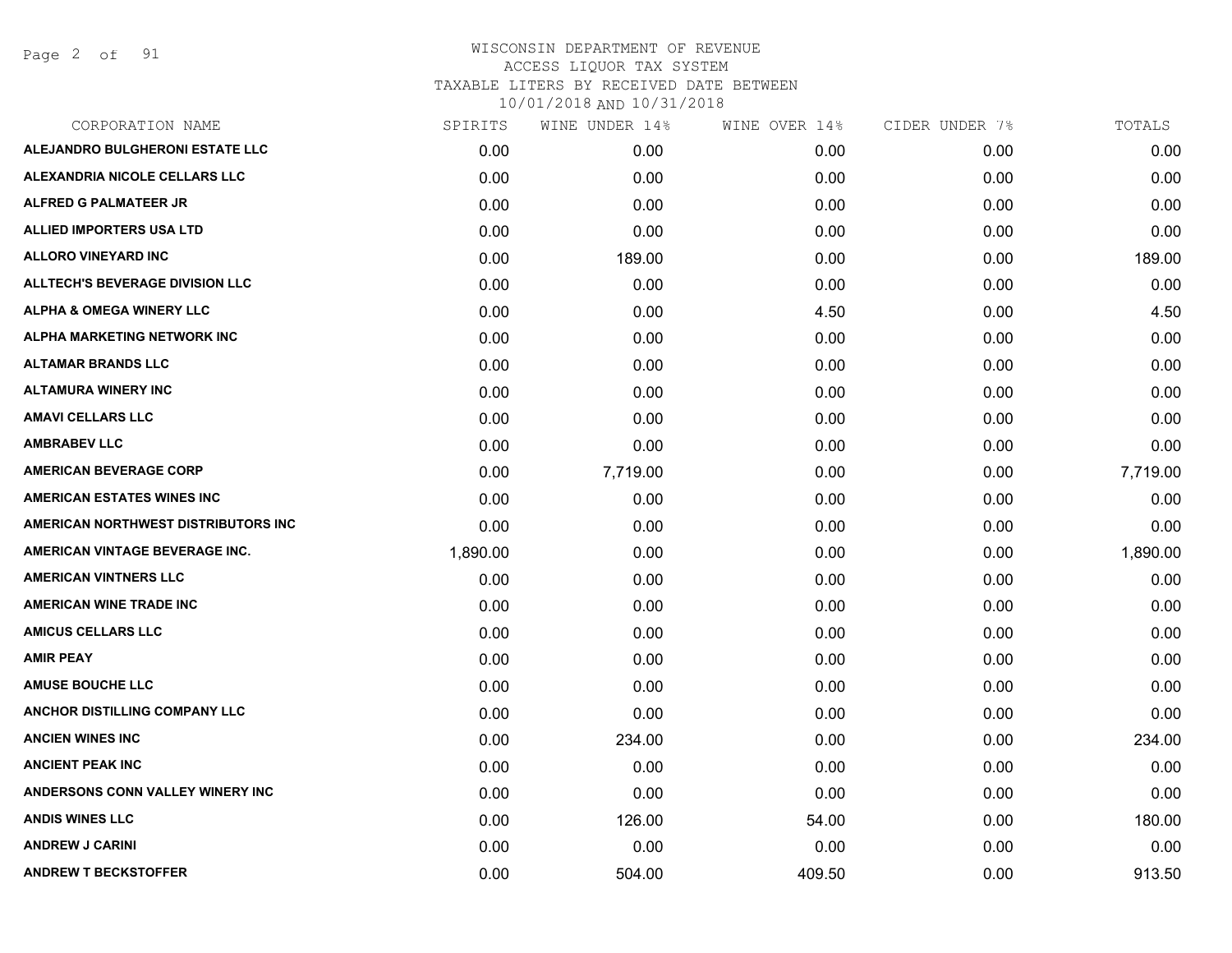Page 3 of 91

| CORPORATION NAME                                | SPIRITS | WINE UNDER 14% | WINE OVER 14% | CIDER UNDER 7% | TOTALS    |
|-------------------------------------------------|---------|----------------|---------------|----------------|-----------|
| <b>ANGELA OSBORNE</b>                           | 0.00    | 0.00           | 3.00          | 0.00           | 3.00      |
| <b>ANHEUSER-BUSCH COMPANIES LLC</b>             | 0.00    | 0.00           | 0.00          | 11,224.71      | 11,224.71 |
| <b>ANNE HUBATCH</b>                             | 0.00    | 0.00           | 0.00          | 0.00           | 0.00      |
| <b>ANTHONY BOZZANO</b>                          | 0.00    | 81.00          | 0.00          | 0.00           | 81.00     |
| <b>ANTHONY M TRUCHARD</b>                       | 0.00    | 0.00           | 216.00        | 0.00           | 216.00    |
| <b>ANTIPODEAN WINES LLC</b>                     | 0.00    | 252.00         | 0.00          | 0.00           | 252.00    |
| <b>APOSTROPHE BRANDS LLC</b>                    | 252.00  | 0.00           | 0.00          | 0.00           | 252.00    |
| <b>APPELLATION TRADING COMPANY LLC</b>          | 0.00    | 0.00           | 0.00          | 0.00           | 0.00      |
| <b>APPELLATIONS LP</b>                          | 0.00    | 0.00           | 0.00          | 0.00           | 0.00      |
| <b>AQUA PUMPKIN INC</b>                         | 0.00    | 0.00           | 0.00          | 0.00           | 0.00      |
| <b>ARANO LLC</b>                                | 0.00    | 0.00           | 0.00          | 0.00           | 0.00      |
| <b>ARCHANA A DAVE</b>                           | 0.00    | 0.00           | 0.00          | 0.00           | 0.00      |
| <b>ARCHER ROOSE INC</b>                         | 0.00    | 0.00           | 0.00          | 0.00           | 0.00      |
| <b>AREL GROUP WINE &amp; SPIRITS INC</b>        | 0.00    | 0.00           | 0.00          | 0.00           | 0.00      |
| <b>ARETE WINES LLC</b>                          | 0.00    | 0.00           | 0.00          | 0.00           | 0.00      |
| <b>ARGI HOSPITALITY LLC</b>                     | 0.00    | 0.00           | 0.00          | 0.00           | 0.00      |
| <b>ARIETTA INC</b>                              | 0.00    | 0.00           | 0.00          | 0.00           | 0.00      |
| <b>ARNOT-ROBERTS LLC</b>                        | 0.00    | 0.00           | 0.00          | 0.00           | 0.00      |
| <b>ARPENT LLC</b>                               | 0.00    | 0.00           | 0.00          | 0.00           | 0.00      |
| <b>ARTISANAL DISTILLATES INC.</b>               | 0.00    | 0.00           | 0.00          | 0.00           | 0.00      |
| <b>ARTISANAL IMPORTS INC</b>                    | 0.00    | 0.00           | 0.00          | 42.00          | 42.00     |
| <b>ARTISANS &amp; VINES LLC</b>                 | 0.00    | 0.00           | 0.00          | 0.00           | 0.00      |
| <b>ASAP IMPORTS CO.</b>                         | 162.00  | 367.00         | 36.00         | 0.00           | 565.00    |
| <b>ASCENT WINES INC</b>                         | 0.00    | 0.00           | 0.00          | 0.00           | 0.00      |
| <b>ASSOCIATED BREWING COMPANY</b>               | 0.00    | 0.00           | 0.00          | 0.00           | 0.00      |
| <b>ASV WINES INC</b>                            | 0.00    | 378.00         | 0.00          | 0.00           | 378.00    |
| <b>ATHENEE IMPORTERS &amp; DISTRIBUTORS LTD</b> | 0.00    | 0.00           | 0.00          | 0.00           | 0.00      |
| <b>ATLAS WINE COMPANY LLC</b>                   | 0.00    | 500.00         | 0.00          | 0.00           | 500.00    |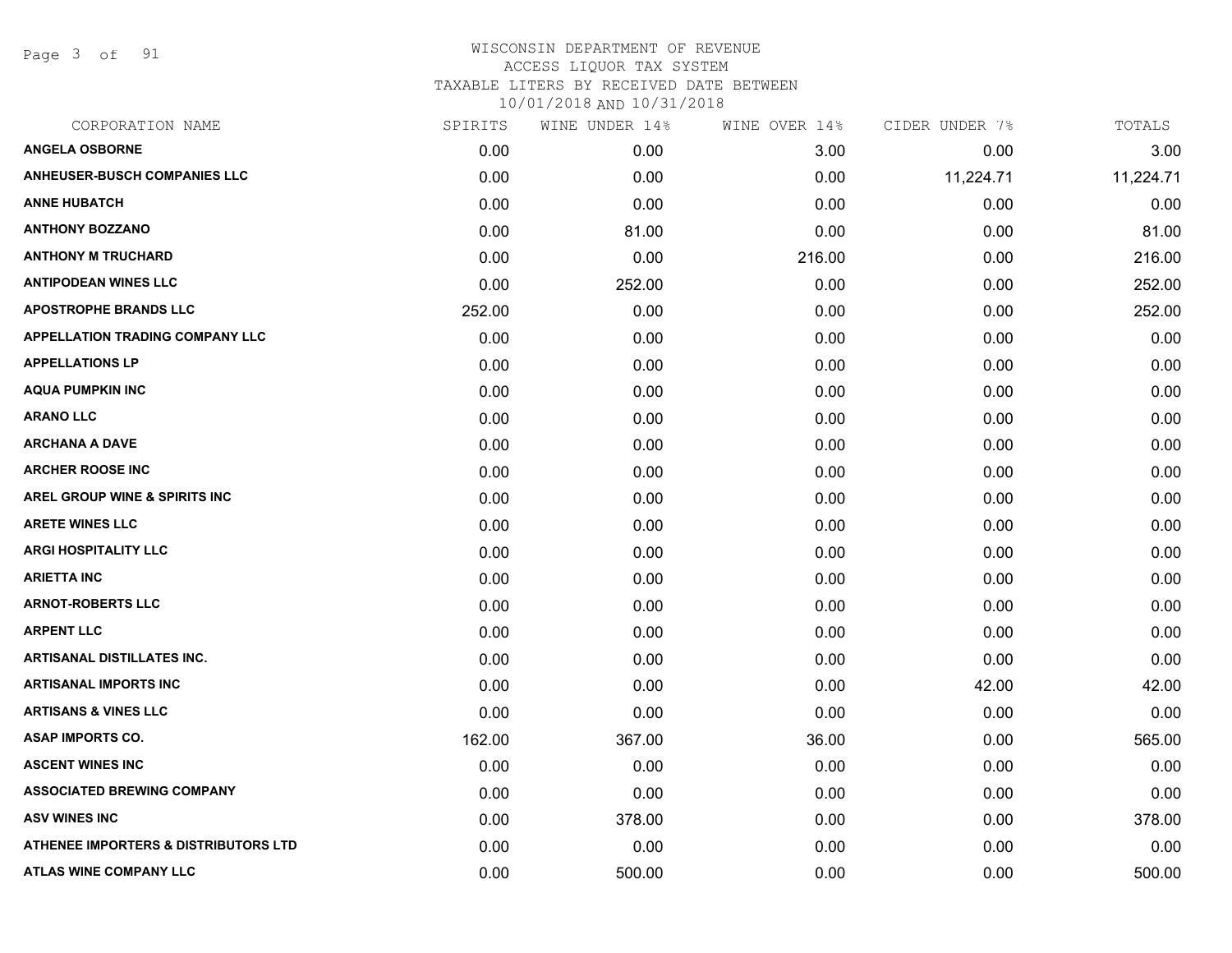Page 4 of 91

#### WISCONSIN DEPARTMENT OF REVENUE ACCESS LIQUOR TAX SYSTEM

TAXABLE LITERS BY RECEIVED DATE BETWEEN

| CORPORATION NAME                           | SPIRITS    | WINE UNDER 14% | WINE OVER 14% | CIDER UNDER 7% | TOTALS     |
|--------------------------------------------|------------|----------------|---------------|----------------|------------|
| <b>ATOMIC BRANDS INC</b>                   | 2,657.36   | 0.00           | 0.00          | 0.00           | 2,657.36   |
| <b>AUGUST WINE GROUP LLC</b>               | 0.00       | 931.42         | 0.00          | 0.00           | 931.42     |
| <b>AUSTRAL WINES LLC</b>                   | 0.00       | 0.00           | 0.00          | 0.00           | 0.00       |
| <b>AV BRANDS INC</b>                       | 0.00       | 859.41         | 252.00        | 0.00           | 1,111.41   |
| <b>AVV WINERY CO LLC</b>                   | 0.00       | 0.00           | 0.00          | 0.00           | 0.00       |
| <b>AXIOS INC</b>                           | 0.00       | 0.00           | 0.00          | 0.00           | 0.00       |
| <b>B &amp; I OVERSEAS TRADING INC</b>      | 0.00       | 0.00           | 0.00          | 0.00           | 0.00       |
| <b>B UNITED INTERNATIONAL INC</b>          | 0.00       | 0.00           | 676.19        | 0.00           | 676.19     |
| <b>B. NEKTAR LLC</b>                       | 0.00       | 450.00         | 0.00          | 1,200.00       | 1,650.00   |
| <b>BACARDI U.S.A., INC.</b>                | 152,785.50 | 553.44         | 165.00        | 0.00           | 153,503.94 |
| <b>BACCHUS TECHNOLOGIES LLC</b>            | 0.00       | 504.00         | 0.00          | 0.00           | 504.00     |
| <b>BACIO DIVINO CELLARS LLC</b>            | 0.00       | 0.00           | 0.00          | 0.00           | 0.00       |
| <b>BADGER MOUNTAIN INC</b>                 | 0.00       | 1,125.00       | 0.00          | 0.00           | 1,125.00   |
| <b>BADLANDS DISTILLERY LLC</b>             | 79.90      | 0.00           | 0.00          | 0.00           | 79.90      |
| <b>BALCONES DISTILLING LLC</b>             | 0.00       | 0.00           | 0.00          | 0.00           | 0.00       |
| <b>BANFI PRODUCTS CORPORATION</b>          | 0.00       | 0.00           | 0.00          | 0.00           | 0.00       |
| <b>BANSHEE WINES LLC</b>                   | 0.00       | 1,057.50       | 252.00        | 0.00           | 1,309.50   |
| <b>BANVILLE &amp; JONES WINE MERCHANTS</b> | 0.00       | 1,226.50       | 9.00          | 0.00           | 1,235.50   |
| <b>BANZAI BEVERAGE CORPORATION</b>         | 0.00       | 0.00           | 0.00          | 0.00           | 0.00       |
| <b>BARGETTOS SANTA CRUZ WINERY INC</b>     | 0.00       | 0.00           | 0.00          | 0.00           | 0.00       |
| <b>BARLOW VINEYARDS LLC</b>                | 0.00       | 0.00           | 126.00        | 0.00           | 126.00     |
| <b>BARNARD GRIFFIN INC</b>                 | 0.00       | 0.00           | 0.00          | 0.00           | 0.00       |
| <b>BARNETT VINEYARDS LP</b>                | 0.00       | 0.00           | 0.00          | 0.00           | 0.00       |
| <b>BATTAGLIA DISTRIBUTING CORP INC</b>     | 0.00       | 311.52         | 29.84         | 0.00           | 341.36     |
| <b>BAUM WINE IMPORTS INC</b>               | 0.00       | 2,669.25       | 42.00         | 0.00           | 2,711.25   |
| <b>BEATBOX BEVERAGES LLC</b>               | 0.00       | 0.00           | 0.00          | 0.00           | 0.00       |
| <b>BEATBOX BEVERAGES LLC</b>               | 0.00       | 0.00           | 0.00          | 0.00           | 0.00       |
| <b>BEAUX FRERES LLC</b>                    | 0.00       | 0.00           | 0.00          | 0.00           | 0.00       |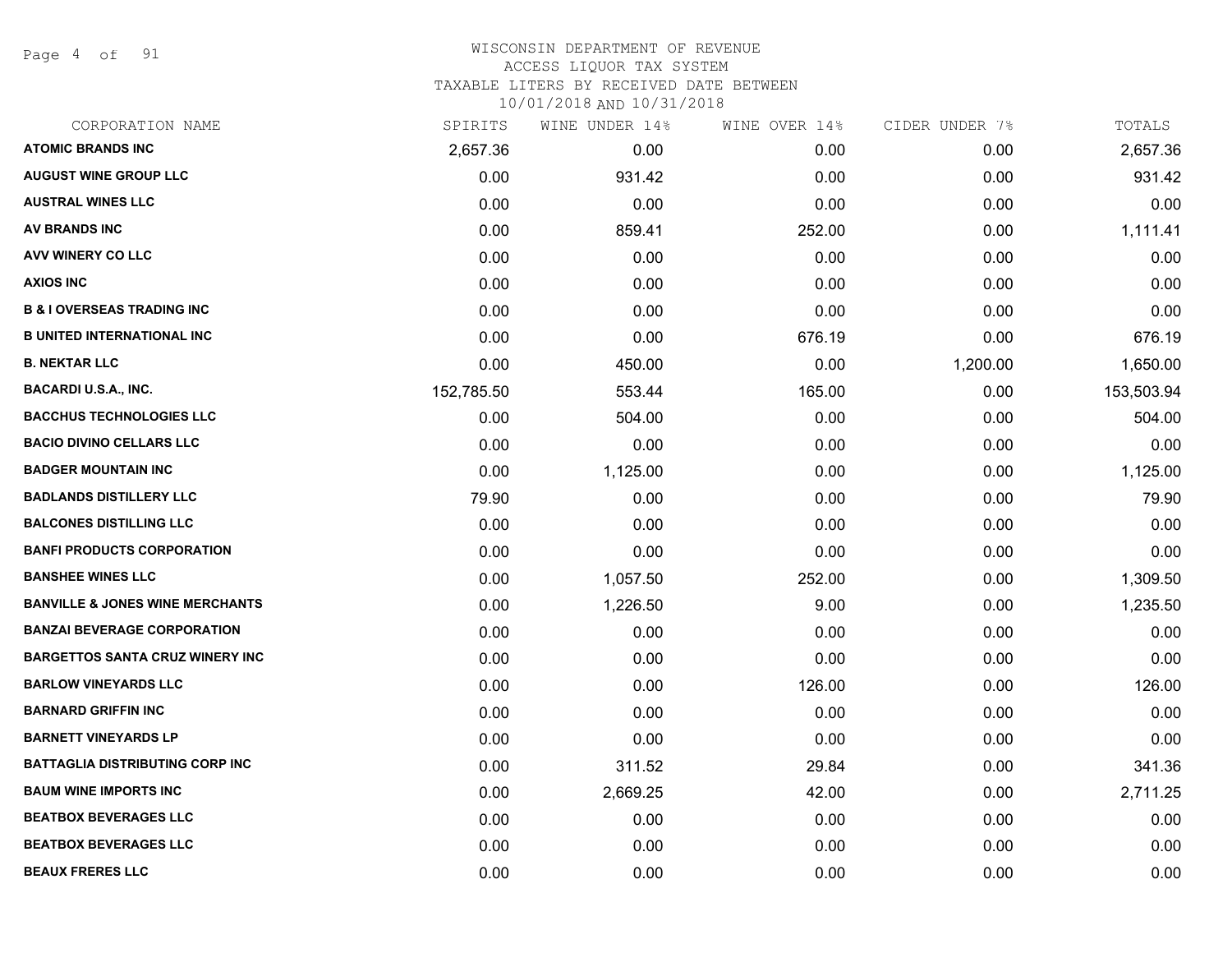Page 5 of 91

| CORPORATION NAME                                | SPIRITS | WINE UNDER 14% | WINE OVER 14% | CIDER UNDER 7% | TOTALS    |
|-------------------------------------------------|---------|----------------|---------------|----------------|-----------|
| <b>BEDROCK WINE COMPANY LP</b>                  | 0.00    | 0.00           | 0.00          | 0.00           | 0.00      |
| <b>BENDISTILLERY INC</b>                        | 0.00    | 0.00           | 0.00          | 0.00           | 0.00      |
| <b>BENNETT LANE WINERY LLC</b>                  | 0.00    | 0.00           | 0.00          | 0.00           | 0.00      |
| <b>BENOVIA WINERY LLC</b>                       | 0.00    | 0.00           | 0.00          | 0.00           | 0.00      |
| <b>BEPPE &amp; THE ARCHITECT LLC</b>            | 0.00    | 0.00           | 0.00          | 0.00           | 0.00      |
| <b>BERGSTROM WINES LLC</b>                      | 0.00    | 45.00          | 0.00          | 0.00           | 45.00     |
| <b>BERNARDUS LLC</b>                            | 0.00    | 0.00           | 0.00          | 0.00           | 0.00      |
| BETHEL HEIGHTS VINEYARD INC                     | 0.00    | 0.00           | 0.00          | 0.00           | 0.00      |
| BETTER BRANDS INTERNATIONAL                     | 0.00    | 252.00         | 0.00          | 0.00           | 252.00    |
| <b>BETZ CELLARS LLC</b>                         | 0.00    | 0.00           | 0.00          | 0.00           | 0.00      |
| <b>BEVERAGE BROTHERS INC</b>                    | 0.00    | 0.00           | 0.00          | 0.00           | 0.00      |
| BEVERAGE GROUP INTERNATIONAL LLC                | 0.00    | 0.00           | 0.00          | 0.00           | 0.00      |
| <b>BEVERAGE SOLUTIONS &amp; LOGISTICS INC</b>   | 0.00    | 0.00           | 0.00          | 0.00           | 0.00      |
| <b>BF ACQUISITION LTD</b>                       | 40.50   | 225.00         | 0.00          | 0.00           | 265.50    |
| <b>BIAGIO CRU &amp; ESTATE WINES LLC</b>        | 0.00    | 0.00           | 0.00          | 0.00           | 0.00      |
| BIEN NACIDO VINEYARDS OF RANCHO TEPUSQUET<br>LP | 0.00    | 0.00           | 0.00          | 0.00           | 0.00      |
| <b>BIGHORN CELLARS LLC</b>                      | 0.00    | 0.00           | 0.00          | 0.00           | 0.00      |
| <b>BILTMORE ESTATE WINE COMPANY</b>             | 0.00    | 0.00           | 0.00          | 0.00           | 0.00      |
| <b>BLACK ROCK SPIRITS LLC</b>                   | 0.00    | 0.00           | 0.00          | 0.00           | 0.00      |
| <b>BLACKBIRD VINEYARDS LLC</b>                  | 0.00    | 63.00          | 409.50        | 0.00           | 472.50    |
| <b>BLAKE FARMS HARD APPLE CIDER LLC</b>         | 0.00    | 0.00           | 0.00          | 4,356.00       | 4,356.00  |
| <b>BLAUM BROS DISTILLING CO LLC</b>             | 0.00    | 0.00           | 0.00          | 0.00           | 0.00      |
| <b>BLUE RIDGE DISTILLING CO INC</b>             | 0.00    | 0.00           | 0.00          | 0.00           | 0.00      |
| <b>BNA WINE GROUP LLC</b>                       | 0.00    | 688.50         | 0.00          | 0.00           | 688.50    |
| <b>BOEGER WINERY INC</b>                        | 0.00    | 0.00           | 189.00        | 0.00           | 189.00    |
| <b>BOGLE VINEYARDS INC</b>                      | 0.00    | 7,560.00       | 8,703.00      | 0.00           | 16,263.00 |
| <b>BONANNO VINTNERS LLC</b>                     | 0.00    | 630.00         | 126.00        | 0.00           | 756.00    |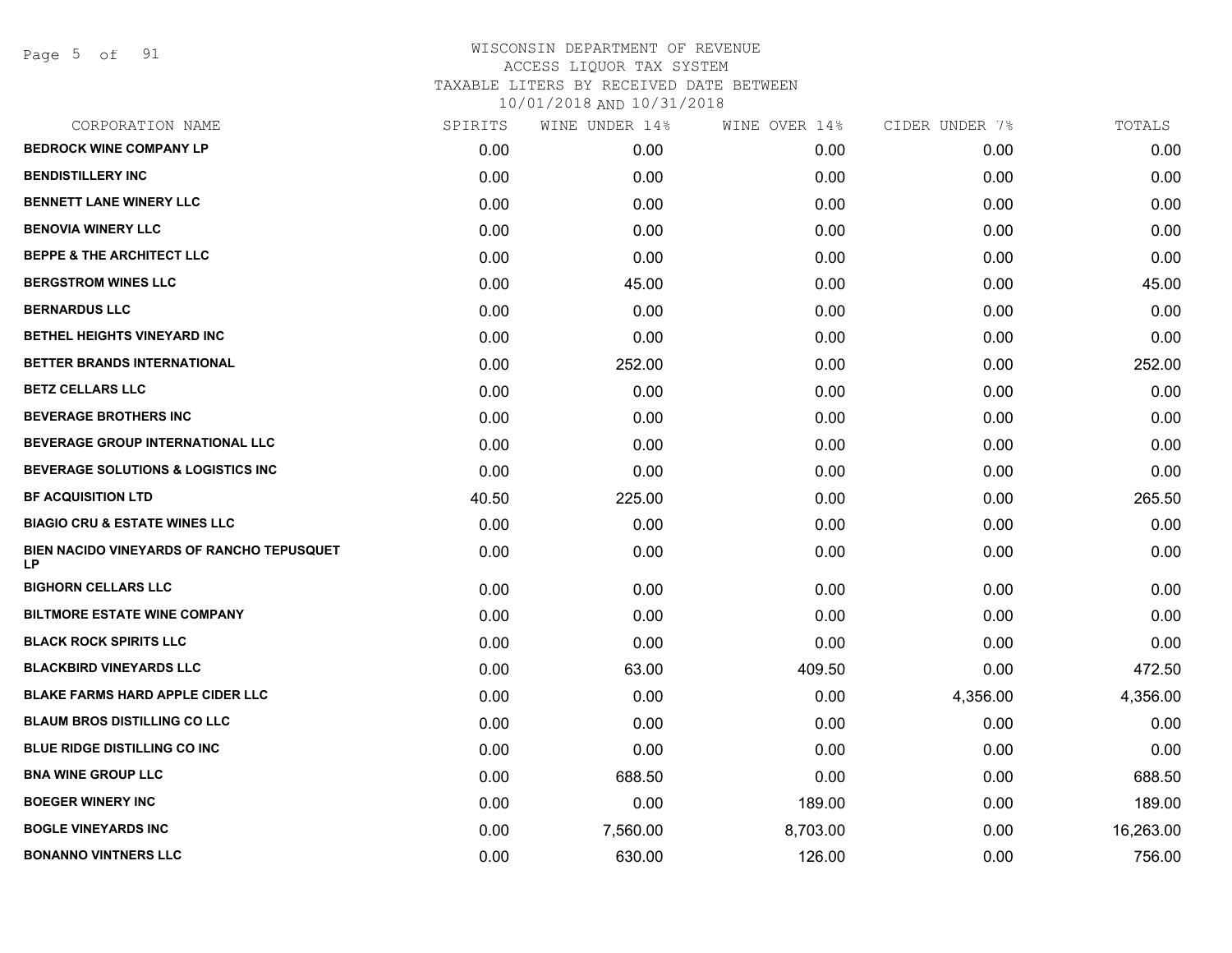Page 6 of 91

| CORPORATION NAME                               | SPIRITS    | WINE UNDER 14% | WINE OVER 14% | CIDER UNDER 7% | TOTALS     |
|------------------------------------------------|------------|----------------|---------------|----------------|------------|
| <b>BONNY DOON WINERY INC</b>                   | 0.00       | 0.00           | 0.00          | 0.00           | 0.00       |
| <b>BOOKER VINEYARD &amp; WINERY</b>            | 0.00       | 0.00           | 0.00          | 0.00           | 0.00       |
| <b>BOSTON BEER CORPORATION</b>                 | 0.00       | 0.00           | 0.00          | 136,097.86     | 136,097.86 |
| <b>BOUCHAINE VINEYARDS INC</b>                 | 0.00       | 0.00           | 0.00          | 0.00           | 0.00       |
| <b>BOUNDARY BREAKS LLC</b>                     | 0.00       | 0.00           | 0.00          | 0.00           | 0.00       |
| <b>BOUTINOT USA INC</b>                        | 0.00       | 0.00           | 0.00          | 0.00           | 0.00       |
| <b>BRASSFIELD ESTATE WINERY LLC</b>            | 0.00       | 0.00           | 1,476.00      | 0.00           | 1,476.00   |
| <b>BRAZOS WINE IMPORTS LLC</b>                 | 0.00       | 477.00         | 63.00         | 0.00           | 540.00     |
| <b>BRIAN CARTER CELLARS LLC</b>                | 0.00       | 0.00           | 0.00          | 0.00           | 0.00       |
| <b>BRICKELL WINES LLC</b>                      | 0.00       | 0.00           | 0.00          | 0.00           | 0.00       |
| <b>BRIDGEVIEW VINEYARDS INC</b>                | 0.00       | 126.00         | 0.00          | 0.00           | 126.00     |
| <b>BRIGHT CELLARS INC</b>                      | 0.00       | 882.00         | 0.00          | 0.00           | 882.00     |
| <b>BROADBENT SELECTIONS INC</b>                | 0.00       | 90.00          | 0.00          | 0.00           | 90.00      |
| <b>BRONCO WINE COMPANY</b>                     | 0.00       | 90,467.53      | 1,833.00      | 0.00           | 92,300.53  |
| <b>BROTHERS INTERNATIONAL FOOD CORPORATION</b> | 0.00       | 0.00           | 0.00          | 0.00           | 0.00       |
| <b>BROVO SPIRITS LLC</b>                       | 0.00       | 0.00           | 0.00          | 0.00           | 0.00       |
| <b>BROWNE FAMILY WINES LLC</b>                 | 0.00       | 0.00           | 0.00          | 0.00           | 0.00       |
| <b>BROWN-FORMAN CORPORATION</b>                | 281,195.00 | 18,003.56      | 648.00        | 0.00           | 299,846.56 |
| <b>BRUTOCAO CELLARS LP</b>                     | 0.00       | 12.00          | 0.00          | 0.00           | 12.00      |
| <b>BRYN MAWR VINEYARDS INC</b>                 | 0.00       | 0.00           | 0.00          | 0.00           | 0.00       |
| <b>BUEHLER VINEYARDS INC</b>                   | 0.00       | 0.00           | 279.00        | 0.00           | 279.00     |
| <b>BULGARIAN MASTER VINTNERS LLC</b>           | 0.00       | 0.00           | 0.00          | 0.00           | 0.00       |
| <b>BULLY HILL VINEYARDS INC</b>                | 0.00       | 0.00           | 0.00          | 0.00           | 0.00       |
| <b>BUONCRISTIANI WINE CO LLC</b>               | 0.00       | 0.00           | 93.00         | 0.00           | 93.00      |
| <b>BURGESS CELLARS INC</b>                     | 0.00       | 0.00           | 0.00          | 0.00           | 0.00       |
| <b>BUZZBALLZ LLC</b>                           | 0.00       | 0.00           | 0.00          | 0.00           | 0.00       |
| <b>BUZZBOX BEVERAGES INC</b>                   | 0.00       | 0.00           | 0.00          | 0.00           | 0.00       |
| <b>BYMOFO LLC</b>                              | 0.00       | 0.00           | 0.00          | 0.00           | 0.00       |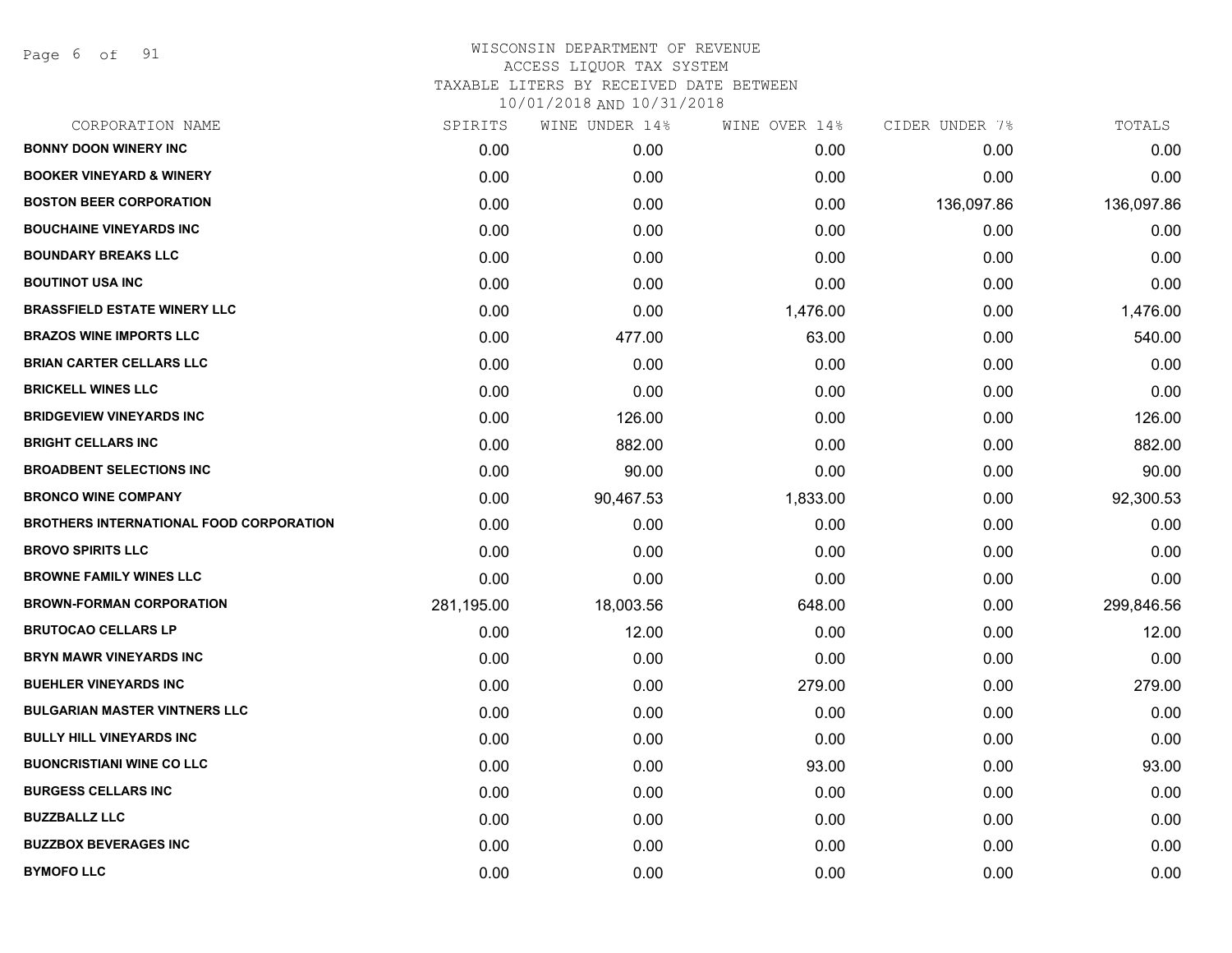Page 7 of 91

#### WISCONSIN DEPARTMENT OF REVENUE ACCESS LIQUOR TAX SYSTEM TAXABLE LITERS BY RECEIVED DATE BETWEEN

| CORPORATION NAME                       | SPIRITS   | WINE UNDER 14% | WINE OVER 14% | CIDER UNDER 7% | TOTALS    |
|----------------------------------------|-----------|----------------|---------------|----------------|-----------|
| <b>C &amp; C WINE SERVICES INC</b>     | 0.00      | 0.00           | 0.00          | 0.00           | 0.00      |
| <b>C MONDAVI &amp; SONS</b>            | 0.00      | 10,512.00      | 76.50         | 0.00           | 10,588.50 |
| <b>CABERNET CORP</b>                   | 0.00      | 756.00         | 0.00          | 0.00           | 756.00    |
| <b>CAFFO BEVERAGES INC</b>             | 0.00      | 0.00           | 0.00          | 0.00           | 0.00      |
| <b>CAIN CELLARS INC</b>                | 0.00      | 0.00           | 0.00          | 0.00           | 0.00      |
| <b>CAL VIN ENTERPRISES CORPORATION</b> | 0.00      | 0.00           | 0.00          | 0.00           | 0.00      |
| <b>CALCAREOUS VINEYARD LLC</b>         | 0.00      | 0.00           | 0.00          | 0.00           | 0.00      |
| <b>CALIFORNIA CIDER COMPANY</b>        | 0.00      | 0.00           | 0.00          | 11,402.00      | 11,402.00 |
| <b>CALIFORNIA NATURAL PRODUCTS INC</b> | 0.00      | 0.00           | 0.00          | 0.00           | 0.00      |
| <b>CALIFORNIA VINEYARDS INC</b>        | 0.00      | 0.00           | 0.00          | 0.00           | 0.00      |
| <b>CALLUNA VINEYARDS LLC</b>           | 0.00      | 0.00           | 0.00          | 0.00           | 0.00      |
| <b>CAMARDA CORP</b>                    | 0.00      | 0.00           | 0.00          | 0.00           | 0.00      |
| <b>CAMPARI AMERICA LLC</b>             | 45,911.10 | 0.00           | 132.00        | 0.00           | 46,043.10 |
| <b>CANNON RIVER WINERY LLC</b>         | 0.00      | 0.00           | 0.00          | 0.00           | 0.00      |
| <b>CAPE CLASSICS INC</b>               | 0.00      | 1,260.00       | 0.00          | 0.00           | 1,260.00  |
| <b>CARDINAL SPIRITS LLC</b>            | 0.00      | 0.00           | 0.00          | 0.00           | 0.00      |
| <b>CARDINAL WINE GROUP LLC</b>         | 0.00      | 0.00           | 0.00          | 0.00           | 0.00      |
| <b>CARDWELL HILL CELLARS LLC</b>       | 0.00      | 72.00          | 0.00          | 0.00           | 72.00     |
| <b>CARIBBEAN DISTILLERS LLC</b>        | 391.50    | 31,104.00      | 31.42         | 0.00           | 31,526.92 |
| <b>CARL JEPPSON COMPANY</b>            | 0.00      | 0.00           | 0.00          | 0.00           | 0.00      |
| <b>CARL THOMA</b>                      | 0.00      | 504.00         | 0.00          | 0.00           | 504.00    |
| <b>CARLOS HUBNER-ARTETA</b>            | 0.00      | 588.00         | 0.00          | 0.00           | 588.00    |
| <b>CARLSON VINEYARDS INC</b>           | 0.00      | 0.00           | 0.00          | 0.00           | 0.00      |
| <b>CAROLINA DISTRIBUTION LLC</b>       | 0.00      | 0.00           | 0.00          | 0.00           | 0.00      |
| <b>CARRIAGE HOUSE IMPORTS, LTD.</b>    | 159.00    | 0.00           | 0.00          | 0.00           | 159.00    |
| <b>CASTLE BRANDS USA CORP</b>          | 8,818.50  | 0.00           | 0.00          | 0.00           | 8,818.50  |
| <b>CASTORO CELLARS</b>                 | 0.00      | 252.00         | 0.00          | 0.00           | 252.00    |
| <b>CAYMUS VINEYARDS INC</b>            | 0.00      | 0.00           | 0.00          | 0.00           | 0.00      |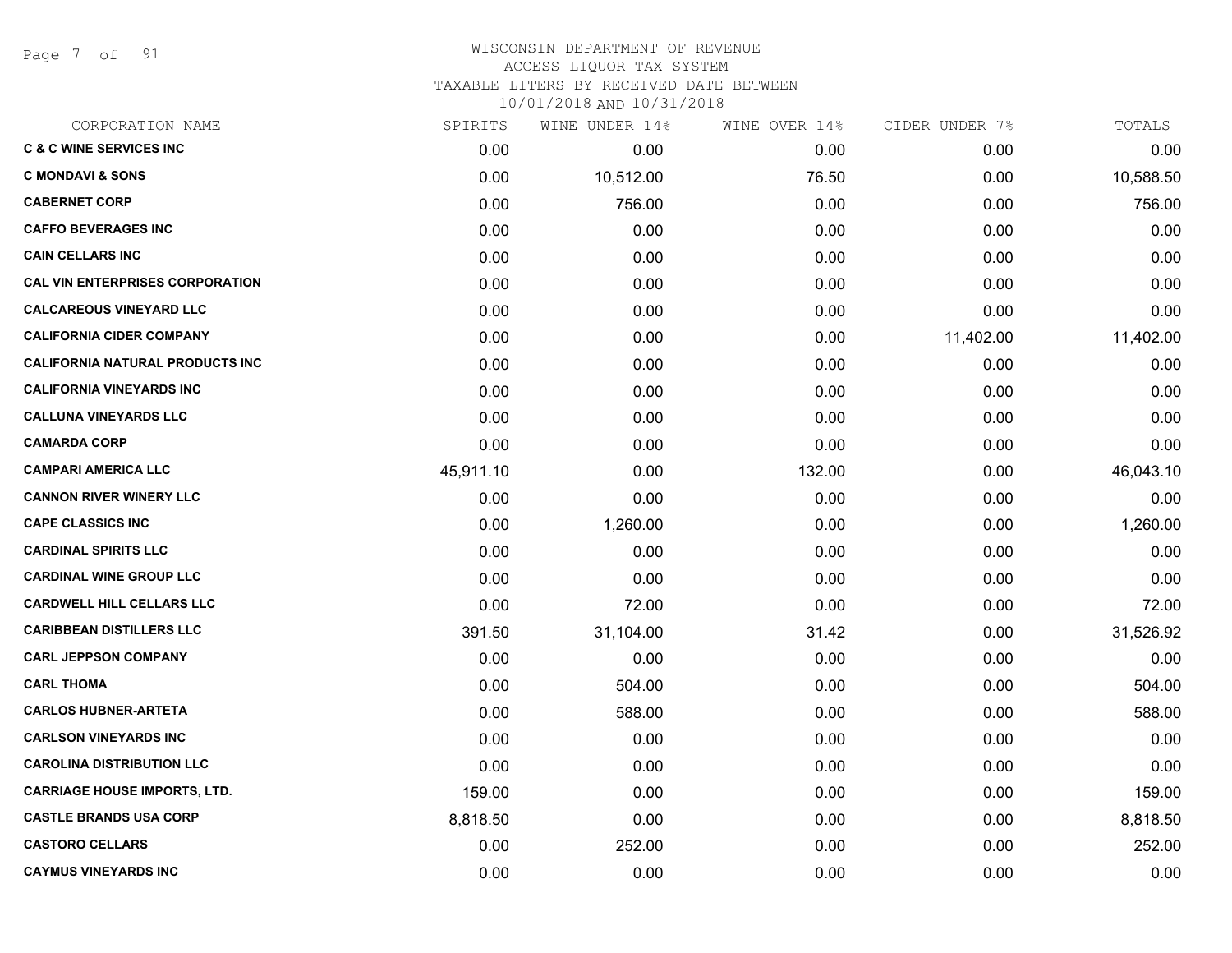| CORPORATION NAME                            | SPIRITS   | WINE UNDER 14% | WINE OVER 14% | CIDER UNDER 7% | TOTALS    |
|---------------------------------------------|-----------|----------------|---------------|----------------|-----------|
| <b>CEDAR KNOLL VINEYARDS INC</b>            | 0.00      | 0.00           | 0.00          | 0.00           | 0.00      |
| <b>CELEBRATION DISTILLATION CORPORATION</b> | 0.00      | 0.00           | 0.00          | 0.00           | 0.00      |
| <b>CELLAR D LLC</b>                         | 0.00      | 0.00           | 0.00          | 0.00           | 0.00      |
| <b>CELLARS INTERNATIONAL INC</b>            | 0.00      | 270.18         | 0.00          | 0.00           | 270.18    |
| <b>CELLIER WINES DISTRIBUTING INC</b>       | 0.00      | 0.00           | 0.00          | 0.00           | 0.00      |
| <b>CENTER VALLEY ORCHARDS LLC</b>           | 0.00      | 0.00           | 0.00          | 0.00           | 0.00      |
| <b>CHAISE VENTURES INC</b>                  | 0.00      | 234.00         | 0.00          | 0.00           | 234.00    |
| <b>CHANNING DAUGHTERS WINERY LLC</b>        | 0.00      | 0.00           | 0.00          | 0.00           | 0.00      |
| <b>CHAPPELLET WINERY INC</b>                | 0.00      | 0.00           | 648.00        | 0.00           | 648.00    |
| <b>CHARBAUT AMERICA INC</b>                 | 0.00      | 107.90         | 0.00          | 0.00           | 107.90    |
| <b>CHARLES &amp; MARTHA BARRA</b>           | 0.00      | 0.00           | 0.00          | 0.00           | 0.00      |
| <b>CHARLES JACQUIN ET CIE INC</b>           | 29,676.93 | 0.00           | 459.02        | 0.00           | 30,135.95 |
| <b>CHARLES NEAL SELECTIONS INC</b>          | 0.00      | 201.00         | 0.00          | 0.00           | 201.00    |
| <b>CHARLES REININGER LLC</b>                | 0.00      | 0.00           | 9.00          | 0.00           | 9.00      |
| <b>CHATEAU BARNABY LLC</b>                  | 0.00      | 0.00           | 0.00          | 0.00           | 0.00      |
| <b>CHATEAU DIANA LLC</b>                    | 0.00      | 0.00           | 0.00          | 0.00           | 0.00      |
| <b>CHATHAM IMPORTS INC</b>                  | 663.75    | 0.00           | 0.00          | 0.00           | 663.75    |
| <b>CHEHALEM INC</b>                         | 0.00      | 0.00           | 0.00          | 0.00           | 0.00      |
| <b>CHICAGO DISTILLING COMPANY LLC</b>       | 0.00      | 0.00           | 0.00          | 0.00           | 0.00      |
| <b>CHITOWN SPIRITS COMPANY</b>              | 0.00      | 0.00           | 0.00          | 0.00           | 0.00      |
| <b>CHOYA UMESHU USA INC</b>                 | 0.00      | 36.00          | 126.00        | 0.00           | 162.00    |
| <b>CHRISTIAN P SCHAEFER</b>                 | 0.00      | 18,798.00      | 0.00          | 3,679.42       | 22,477.42 |
| <b>CHRISTOPHER F PITTENGER</b>              | 0.00      | 0.00           | 0.00          | 0.00           | 0.00      |
| <b>CHRISTOPHER FIGGINS</b>                  | 0.00      | 0.00           | 0.00          | 0.00           | 0.00      |
| <b>CHRISTOPHER J FLOOD</b>                  | 0.00      | 0.00           | 0.00          | 0.00           | 0.00      |
| <b>CHRISTOPHER MICHAEL WINES LLC</b>        | 0.00      | 0.00           | 0.00          | 0.00           | 0.00      |
| CIV (USA) INC                               | 0.00      | 0.00           | 0.00          | 0.00           | 0.00      |
| <b>CLAAR CELLARS LLC</b>                    | 0.00      | 0.00           | 0.00          | 0.00           | 0.00      |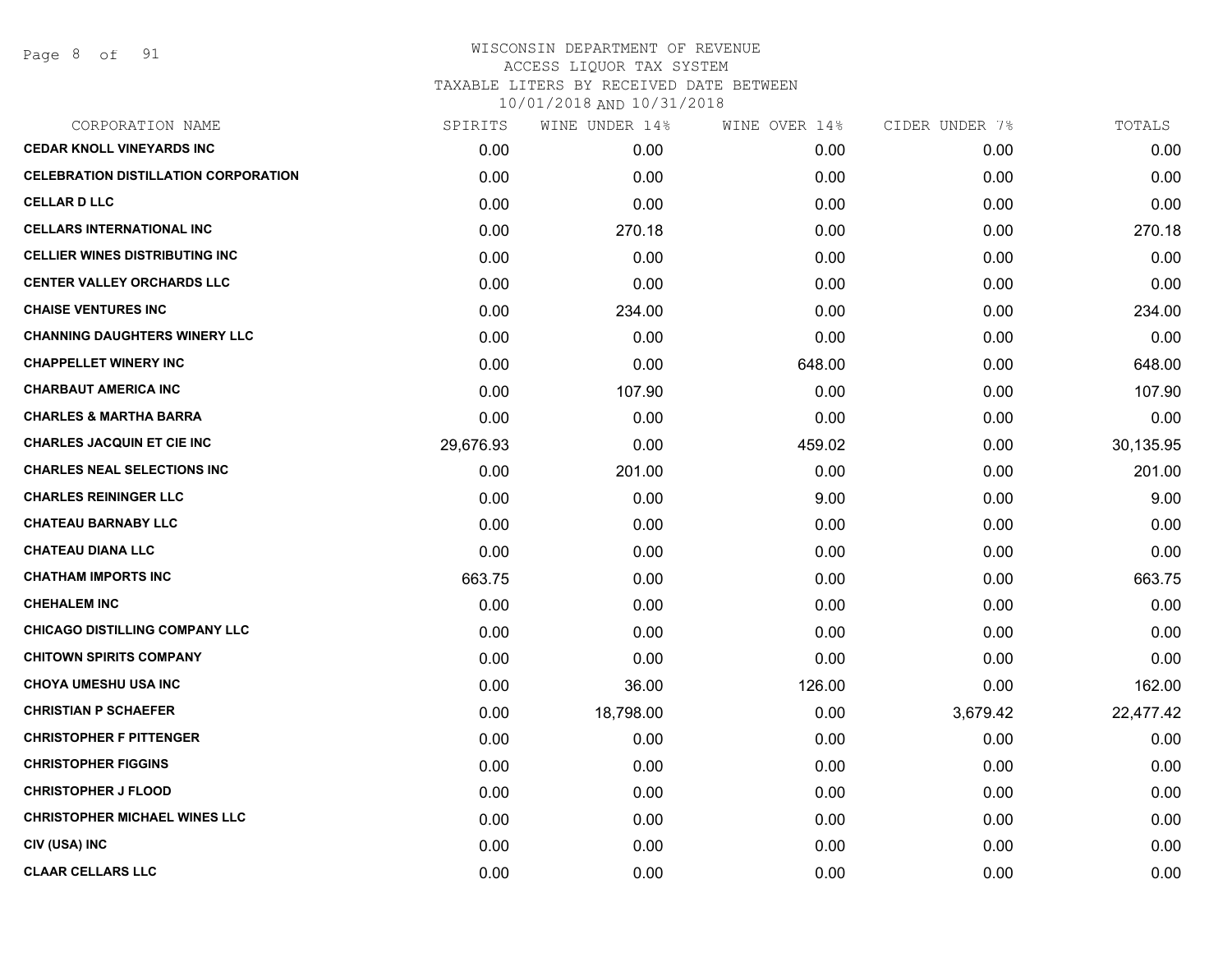Page 9 of 91

| CORPORATION NAME                             | SPIRITS    | WINE UNDER 14% | WINE OVER 14% | CIDER UNDER 7% | TOTALS     |
|----------------------------------------------|------------|----------------|---------------|----------------|------------|
| <b>CLASSIC WINES INC</b>                     | 0.00       | 0.00           | 0.00          | 0.00           | 0.00       |
| <b>CLENDENENLINDQUIST VINTNERS</b>           | 0.00       | 0.00           | 0.00          | 0.00           | 0.00       |
| <b>CLINE CELLARS INC</b>                     | 0.00       | 2,520.00       | 3,528.00      | 0.00           | 6,048.00   |
| <b>CLINE SISTERS IMPORTS LLC</b>             | 0.00       | 0.00           | 0.00          | 0.00           | 0.00       |
| <b>CLINT PROPERTIES INC</b>                  | 0.00       | 504.00         | 0.00          | 0.00           | 504.00     |
| <b>CLOS LACHANCE WINES LLC</b>               | 0.00       | 126.00         | 0.00          | 0.00           | 126.00     |
| <b>COCKERELL WINE CONSULTING LLC</b>         | 0.00       | 0.00           | 117.00        | 0.00           | 117.00     |
| <b>CODY T WRIGHT</b>                         | 0.00       | 0.00           | 0.00          | 0.00           | 0.00       |
| <b>COHO WINES LLC</b>                        | 0.00       | 0.00           | 0.00          | 0.00           | 0.00       |
| <b>COLORADO GOLD DISTILLERY LLC</b>          | 0.00       | 0.00           | 0.00          | 0.00           | 0.00       |
| <b>CONSTELLATION BRANDS INC</b>              | 131,299.50 | 246,555.33     | 20,207.81     | 0.00           | 398,062.64 |
| <b>COOL HAND VINEYARDS LLC</b>               | 0.00       | 0.00           | 0.00          | 0.00           | 0.00       |
| <b>COPA FINA WINE IMPORTS LLC</b>            | 0.00       | 0.00           | 0.00          | 0.00           | 0.00       |
| <b>COPPER &amp; KINGS AMERICAN BRANDY CO</b> | 504.00     | 0.00           | 0.00          | 0.00           | 504.00     |
| <b>COPPER CANE LLC</b>                       | 0.00       | 630.00         | 2,029.50      | 0.00           | 2,659.50   |
| <b>CORA IMPORTS LTD</b>                      | 0.00       | 0.00           | 13.50         | 0.00           | 13.50      |
| <b>CORDELINA WINE COMPANY LLC</b>            | 0.00       | 0.00           | 0.00          | 0.00           | 0.00       |
| <b>CORK ALLIANCE INC</b>                     | 0.00       | 810.00         | 0.00          | 0.00           | 810.00     |
| <b>CORNERSTONE CELLARS LLC</b>               | 0.00       | 0.00           | 0.00          | 0.00           | 0.00       |
| <b>CORNERSTONE U.S. WINE IMPORTS INC</b>     | 0.00       | 0.00           | 0.00          | 0.00           | 0.00       |
| <b>COUP DE FOUDRE LLC</b>                    | 0.00       | 0.00           | 0.00          | 0.00           | 0.00       |
| <b>COURAGEOUS INC</b>                        | 0.00       | 0.00           | 0.00          | 0.00           | 0.00       |
| <b>CRACOVIA BRANDS INC</b>                   | 93.00      | 18.00          | 27.00         | 0.00           | 138.00     |
| <b>CRAFTED ARTISAN MEADERY LLC</b>           | 0.00       | 1,811.90       | 90.00         | 0.00           | 1,901.90   |
| <b>CRAIG S HANDLY</b>                        | 0.00       | 0.00           | 0.00          | 0.00           | 0.00       |
| <b>CREATIVE WINE CONCEPTS INC</b>            | 0.00       | 0.00           | 0.00          | 0.00           | 0.00       |
| <b>CREW WINE COMPANY LLC</b>                 | 0.00       | 1,764.00       | 252.00        | 0.00           | 2,016.00   |
| <b>CRIBARI VINEYARDS INC</b>                 | 0.00       | 0.00           | 0.00          | 0.00           | 0.00       |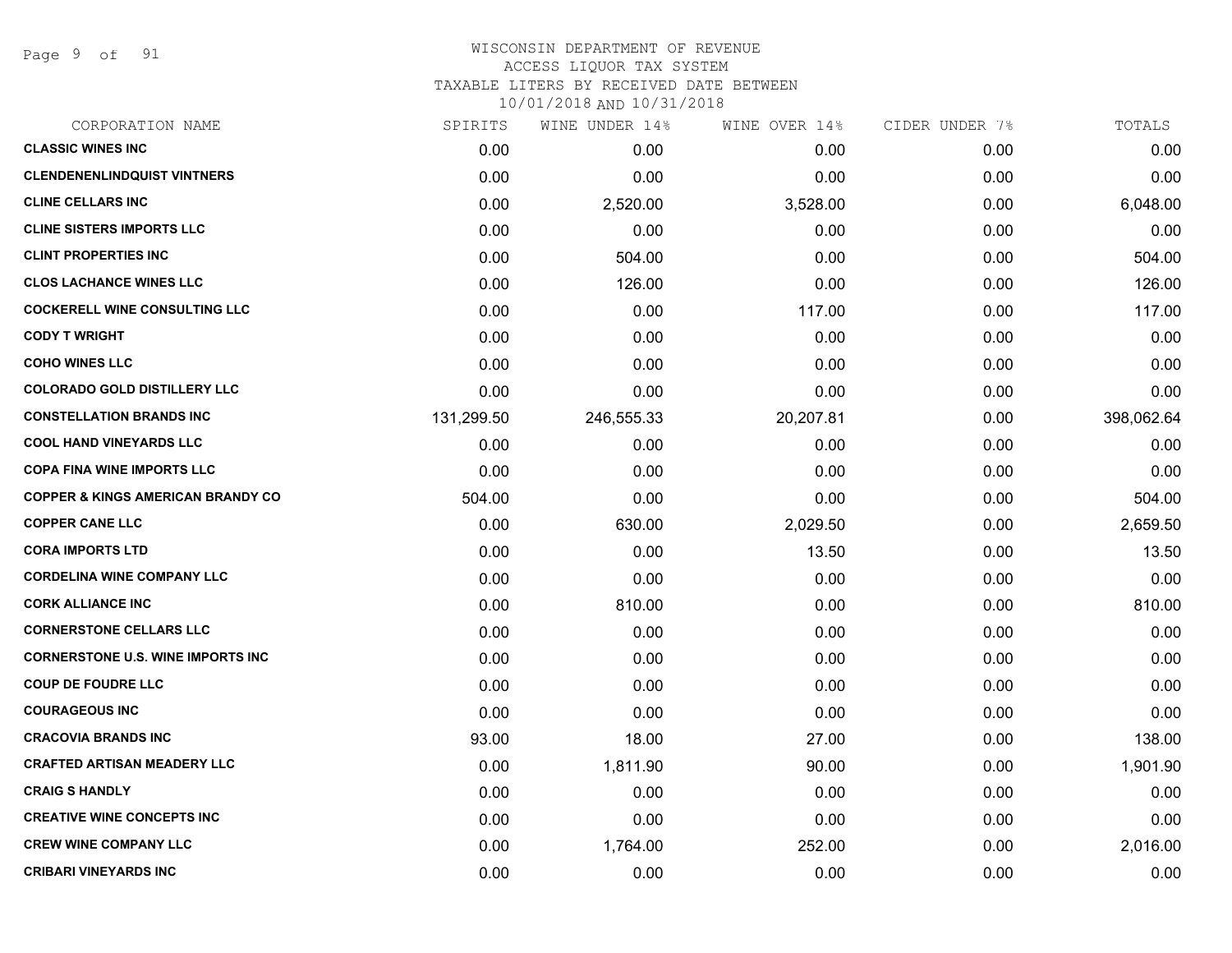Page 10 of 91

| CORPORATION NAME                   | SPIRITS  | WINE UNDER 14% | WINE OVER 14% | CIDER UNDER 7% | TOTALS    |
|------------------------------------|----------|----------------|---------------|----------------|-----------|
| <b>CRIMSON WINE GROUP LTD</b>      | 0.00     | 0.00           | 0.00          | 0.00           | 0.00      |
| <b>CRISPIN CIDER COMPANY</b>       | 0.00     | 0.00           | 0.00          | 0.00           | 0.00      |
| <b>CRISTOM VINEYARDS INC</b>       | 0.00     | 0.00           | 0.00          | 0.00           | 0.00      |
| <b>CROWN POINT WINERY LLC</b>      | 0.00     | 0.00           | 0.00          | 0.00           | 0.00      |
| <b>CROWN VALLEY WINERY INC</b>     | 0.00     | 0.00           | 0.00          | 0.00           | 0.00      |
| <b>CRUSE WINE COMPANY, LLC</b>     | 0.00     | 0.00           | 0.00          | 0.00           | 0.00      |
| <b>CULT OF 8</b>                   | 0.00     | 2,475.00       | 54.00         | 0.00           | 2,529.00  |
| <b>CULTIVATE WINES LLC</b>         | 0.00     | 0.00           | 0.00          | 0.00           | 0.00      |
| <b>CUSHMAN WINERY CORPORATION</b>  | 0.00     | 0.00           | 0.00          | 0.00           | 0.00      |
| <b>CUTWATER SPIRITS LLC</b>        | 6,076.50 | 0.00           | 0.00          | 0.00           | 6,076.50  |
| <b>CUVAISON INC</b>                | 0.00     | 252.00         | 504.00        | 0.00           | 756.00    |
| <b>D &amp; D VINEYARDS INC</b>     | 0.00     | 0.00           | 0.00          | 0.00           | 0.00      |
| <b>D &amp; J F CELLARS INC</b>     | 0.00     | 0.00           | 0.00          | 0.00           | 0.00      |
| <b>D.G.L. DISTRIBUTORS, INC</b>    | 90.00    | 0.00           | 0.00          | 0.00           | 90.00     |
| <b>DAEDALUS CELLARS CO</b>         | 0.00     | 0.00           | 0.00          | 0.00           | 0.00      |
| <b>DAN CAREY</b>                   | 0.00     | 0.00           | 0.00          | 0.00           | 0.00      |
| <b>DANCING COYOTE WINES</b>        | 0.00     | 0.00           | 63.00         | 0.00           | 63.00     |
| <b>DANICA PATRICK</b>              | 0.00     | 0.00           | 0.00          | 0.00           | 0.00      |
| <b>DANIEL A LASNER</b>             | 0.00     | 0.00           | 0.00          | 0.00           | 0.00      |
| <b>DANNY RAKOVIC</b>               | 0.00     | 0.00           | 0.00          | 0.00           | 0.00      |
| <b>DAOU VINEYARDS LLC</b>          | 0.00     | 0.00           | 130.50        | 0.00           | 130.50    |
| DAQUINO ITALIAN IMPORTING CO INC   | 0.00     | 0.00           | 0.00          | 0.00           | 0.00      |
| <b>DARIOUSH KHALEDI WINERY LLC</b> | 0.00     | 0.00           | 76.50         | 0.00           | 76.50     |
| <b>DAVID ARTHUR VINEYARDS LLC</b>  | 0.00     | 0.00           | 0.00          | 0.00           | 0.00      |
| <b>DAVID B POTTER</b>              | 0.00     | 0.00           | 0.00          | 0.00           | 0.00      |
| <b>DAVID L DENNIGMANN</b>          | 0.00     | 0.00           | 0.00          | 0.00           | 0.00      |
| <b>DAVID MEIER</b>                 | 0.00     | 0.00           | 0.00          | 0.00           | 0.00      |
| <b>DAVID N RAYNE</b>               | 2,050.97 | 41,544.15      | 9,359.68      | 0.00           | 52,954.80 |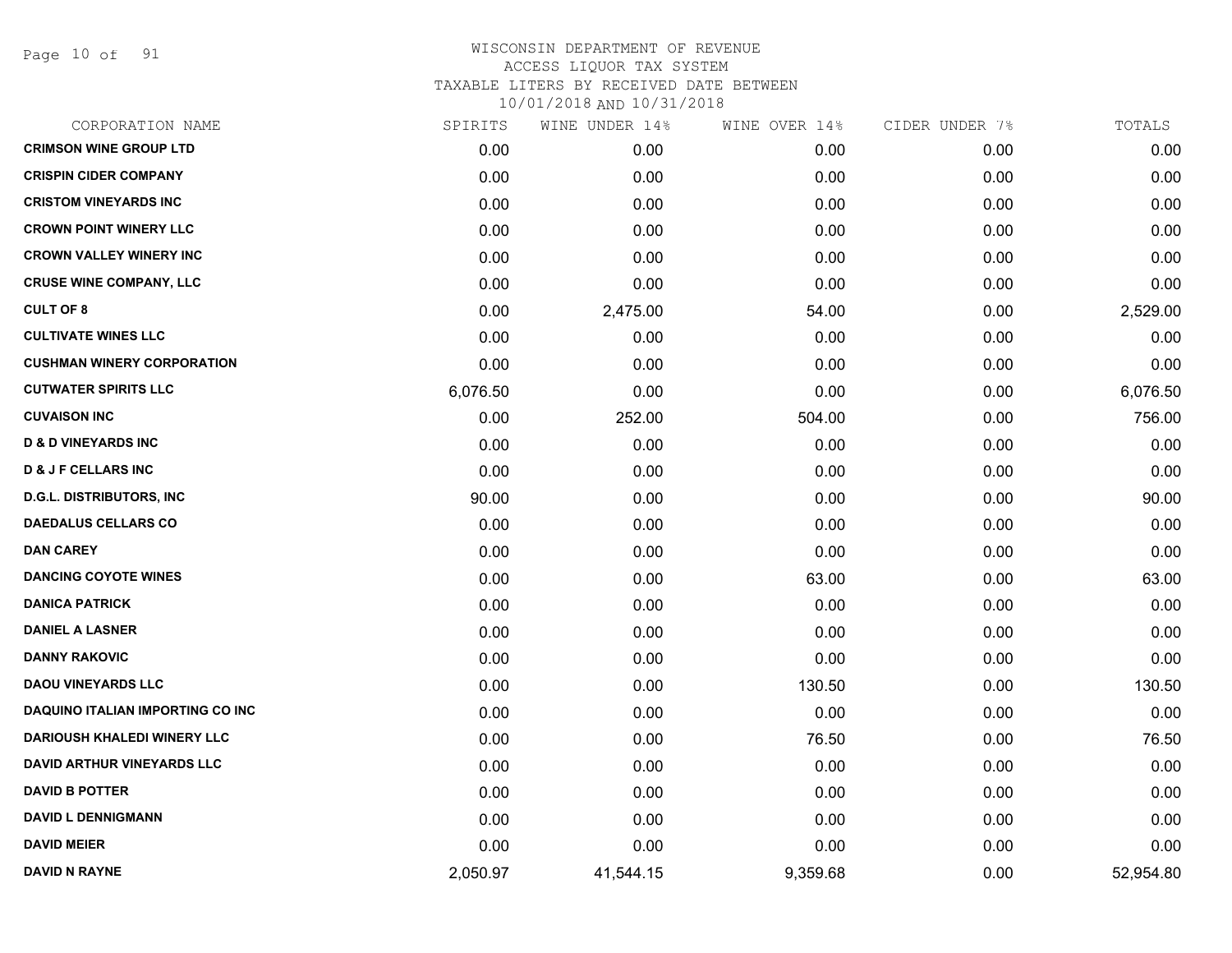Page 11 of 91

| CORPORATION NAME                                              | SPIRITS    | WINE UNDER 14% | WINE OVER 14% | CIDER UNDER 7% | TOTALS     |
|---------------------------------------------------------------|------------|----------------|---------------|----------------|------------|
| <b>DAVID R BARNES</b>                                         | 0.00       | 0.00           | 1,008.00      | 0.00           | 1,008.00   |
| <b>DAVIDS PINOT VINEYARDS INC</b>                             | 0.00       | 0.00           | 0.00          | 0.00           | 0.00       |
| <b>DAVOS BRANDS LLC</b>                                       | 756.00     | 24.12          | 41.40         | 0.00           | 821.52     |
| <b>DAYLIGHT WINE COMPANY LLC</b>                              | 0.00       | 0.00           | 0.00          | 0.00           | 0.00       |
| DE MAISON SELECTIONS INC                                      | 0.00       | 693.00         | 75.00         | 38.00          | 806.00     |
| <b>DEANNA BASTIANICH</b>                                      | 0.00       | 0.00           | 0.00          | 0.00           | 0.00       |
| <b>DEL RIO VINEYARDS LLC</b>                                  | 0.00       | 0.00           | 0.00          | 0.00           | 0.00       |
| <b>DELEGAT USA INC</b>                                        | 0.00       | 0.00           | 0.00          | 0.00           | 0.00       |
| <b>DELICATO VINEYARDS INC</b>                                 | 0.00       | 134,841.00     | 6,624.00      | 0.00           | 141,465.00 |
| <b>DELILLE CELLARS LLC</b>                                    | 0.00       | 0.00           | 0.00          | 0.00           | 0.00       |
| <b>DEMERARA DISTILLERS (USA) INC</b>                          | 0.00       | 0.00           | 0.00          | 0.00           | 0.00       |
| <b>DEMON SPIRITS LLC</b>                                      | 0.00       | 0.00           | 0.00          | 0.00           | 0.00       |
| <b>DEROSE WINERY INC</b>                                      | 0.00       | 0.00           | 0.00          | 0.00           | 0.00       |
| <b>DERRICK C MANCINI</b>                                      | 0.00       | 0.00           | 0.00          | 0.00           | 0.00       |
| <b>DIAGEO AMERICAS, INC.</b>                                  | 497,942.65 | 0.00           | 0.00          | 0.00           | 497,942.65 |
| <b>DIAMOND IMPORTERS INC</b>                                  | 0.00       | 16.64          | 0.00          | 0.00           | 16.64      |
| <b>DIRTY IMPORTS LLC</b>                                      | 0.00       | 0.00           | 0.00          | 0.00           | 0.00       |
| <b>DISARONNO INTERNATIONAL LLC</b>                            | 219.00     | 270.00         | 0.00          | 0.00           | 489.00     |
| DISTILLERY NO. 209 LTD NAPA CALIFORNIA                        | 0.00       | 0.00           | 0.00          | 0.00           | 0.00       |
| <b>DIVOT ENTERPRISES LLC</b>                                  | 0.00       | 0.00           | 63.00         | 0.00           | 63.00      |
| DOMAINE DE LA TERRE ROUGE LTD                                 | 0.00       | 0.00           | 0.00          | 0.00           | 0.00       |
| <b>DOMAINE DE MARIA SOTER LLC</b>                             | 0.00       | 0.00           | 0.00          | 0.00           | 0.00       |
| <b>DOMAINE MB LLC</b>                                         | 0.00       | 0.00           | 0.00          | 0.00           | 0.00       |
| <b>DOMAINE SELECT WINE &amp; SPIRITS LLC</b>                  | 9.00       | 387.00         | 0.00          | 0.00           | 396.00     |
| <b>DOMAINE SERENE VINEYARDS &amp; WINERY INC</b>              | 0.00       | 0.00           | 0.00          | 0.00           | 0.00       |
| <b>DOMAINE ST GEORGE</b>                                      | 0.00       | 0.00           | 0.00          | 0.00           | 0.00       |
| DON SEBASTIANI & SONS INTERNATIONAL WINE<br><b>NEGOCIANTS</b> | 0.00       | 8,952.00       | 252.00        | 0.00           | 9,204.00   |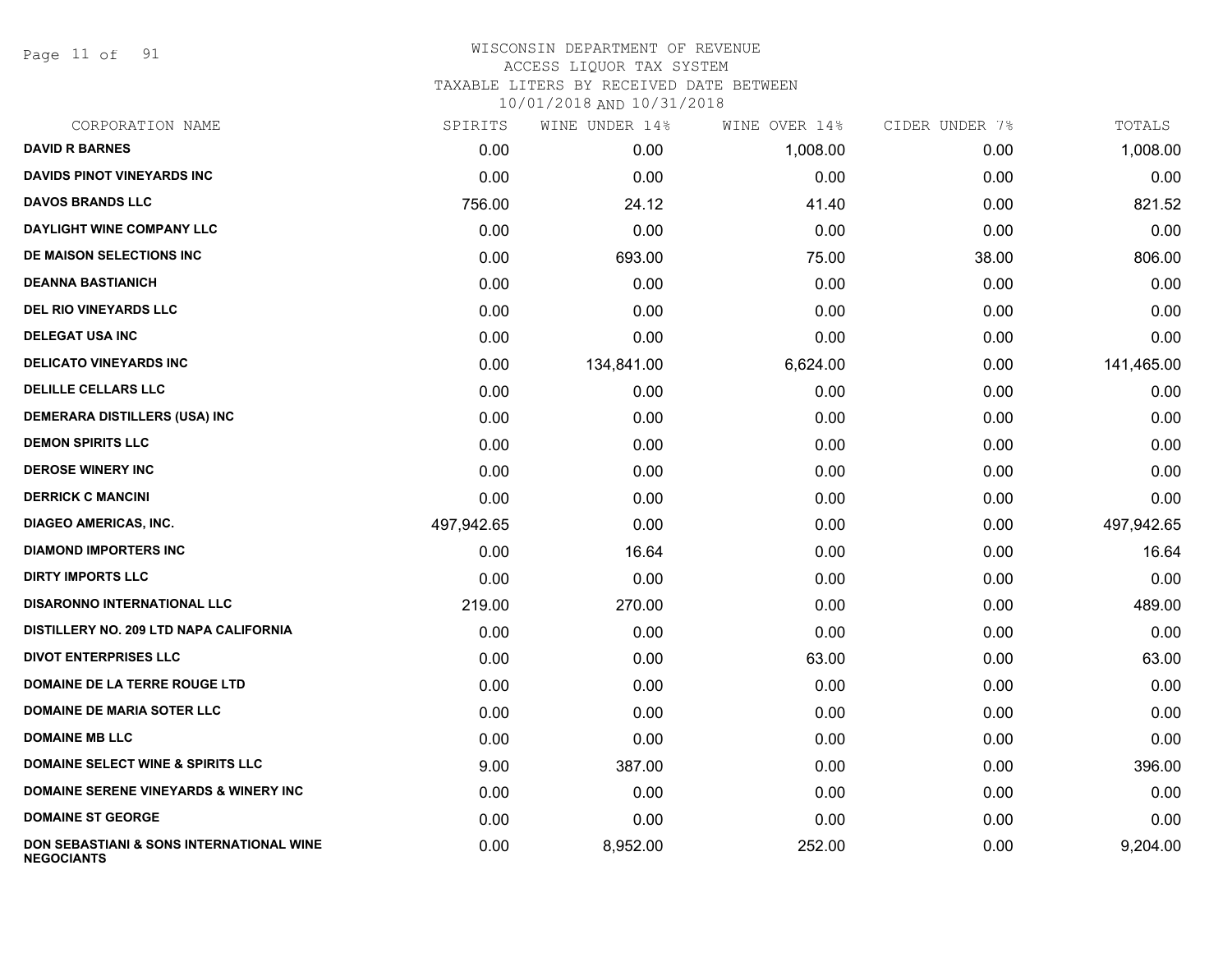Page 12 of 91

#### WISCONSIN DEPARTMENT OF REVENUE ACCESS LIQUOR TAX SYSTEM

TAXABLE LITERS BY RECEIVED DATE BETWEEN

| CORPORATION NAME                               | SPIRITS    | WINE UNDER 14% | WINE OVER 14% | CIDER UNDER 7% | TOTALS       |
|------------------------------------------------|------------|----------------|---------------|----------------|--------------|
| <b>DOUBLE DIAMOND DISTILLERY LLC</b>           | 832.50     | 0.00           | 0.00          | 0.00           | 832.50       |
| <b>DOUBLE DOWN SPIRITS LLC</b>                 | 0.00       | 0.00           | 0.00          | 0.00           | 0.00         |
| <b>DOYNA LTD</b>                               | 0.00       | 0.00           | 0.00          | 0.00           | 0.00         |
| DRAKE MAKES WINE, INC.                         | 0.00       | 0.00           | 0.00          | 0.00           | 0.00         |
| <b>DREYER WINE LLC</b>                         | 0.00       | 126.00         | 0.00          | 0.00           | 126.00       |
| <b>DREYFUS ASHBY INC</b>                       | 0.00       | 3,712.50       | 1,471.50      | 0.00           | 5,184.00     |
| <b>DRG IMPORTS LLC</b>                         | 0.00       | 255.00         | 0.00          | 0.00           | 255.00       |
| DRY CREEK VINEYARD INC                         | 0.00       | 0.00           | 1.50          | 0.00           | 1.50         |
| <b>DUCKHORN WINE COMPANY</b>                   | 0.00       | 16,017.00      | 5,103.00      | 0.00           | 21,120.00    |
| <b>DUGGANS DISTILLERS PRODUCTS CORPORATION</b> | 225.00     | 0.00           | 0.00          | 0.00           | 225.00       |
| <b>DUMOL WINERY LLC</b>                        | 0.00       | 0.00           | 0.00          | 0.00           | 0.00         |
| <b>DUNHAM CELLARS LLC</b>                      | 0.00       | 0.00           | 0.00          | 0.00           | 0.00         |
| <b>DUNN VINEYARDS LLC</b>                      | 0.00       | 0.00           | 0.00          | 0.00           | 0.00         |
| <b>DV SPIRITS LLC</b>                          | 402.00     | 0.00           | 0.00          | 0.00           | 402.00       |
| <b>E &amp; J GALLO WINERY</b>                  | 163,215.30 | 875,740.50     | 27,229.60     | 0.00           | 1,066,185.40 |
| <b>EAGLE EYE IMPORTS LLC</b>                   | 0.00       | 0.00           | 0.00          | 0.00           | 0.00         |
| <b>EAGLES LANDING WINERY LLC</b>               | 0.00       | 513.00         | 0.00          | 0.00           | 513.00       |
| <b>EASTERN LIQUORS USA INC</b>                 | 0.00       | 0.00           | 0.00          | 0.00           | 0.00         |
| <b>EBERLE WINERY LP</b>                        | 0.00       | 27.00          | 0.00          | 0.00           | 27.00        |
| <b>ECLIPSE ASSETS LLC</b>                      | 0.00       | 0.00           | 0.00          | 0.00           | 0.00         |
| <b>ECOSUR GROUP LLC</b>                        | 0.00       | 0.00           | 0.00          | 0.00           | 0.00         |
| EHREN JORDAN WINE CELLARS LLC                  | 0.00       | 252.00         | 0.00          | 0.00           | 252.00       |
| <b>EIGHT BOTTLES LLC</b>                       | 0.00       | 0.00           | 0.00          | 0.00           | 0.00         |
| ELK COVE VINEYARDS INC                         | 0.00       | 0.00           | 0.00          | 0.00           | 0.00         |
| <b>ELV-OREGON LLC</b>                          | 0.00       | 0.00           | 0.00          | 0.00           | 0.00         |
| <b>ELYSE WINERY LLC</b>                        | 0.00       | 0.00           | 0.00          | 0.00           | 0.00         |
| <b>EMCO CHEMICAL DISTRIBUTORS, INC.</b>        | 0.00       | 0.00           | 0.00          | 0.00           | 0.00         |
| <b>EMILIO GUGLIELMO WINERY INC</b>             | 0.00       | 0.00           | 0.00          | 0.00           | 0.00         |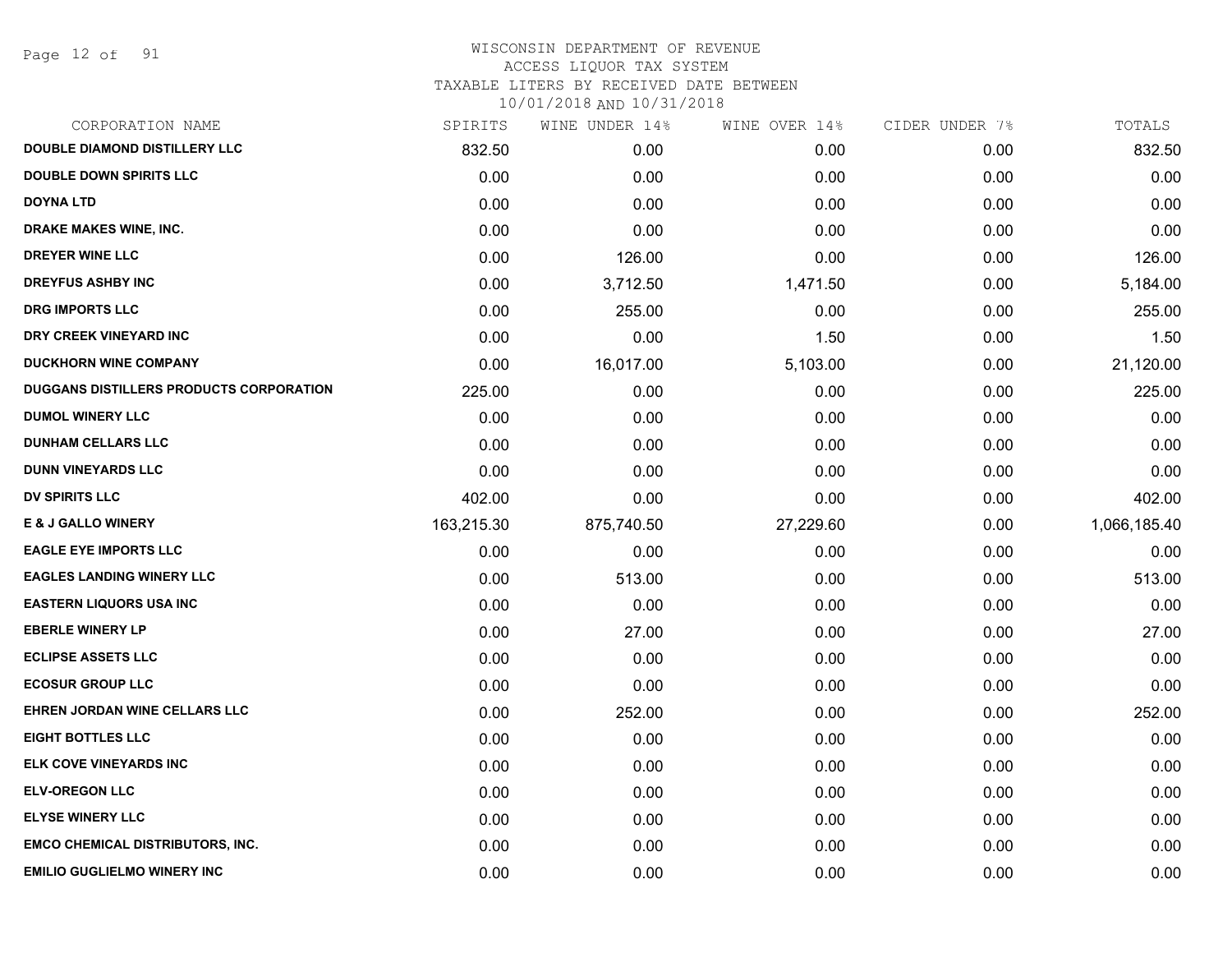Page 13 of 91

#### WISCONSIN DEPARTMENT OF REVENUE ACCESS LIQUOR TAX SYSTEM

TAXABLE LITERS BY RECEIVED DATE BETWEEN

| CORPORATION NAME                            | SPIRITS    | WINE UNDER 14% | WINE OVER 14% | CIDER UNDER 7% | TOTALS     |
|---------------------------------------------|------------|----------------|---------------|----------------|------------|
| <b>EMPSON USA INC</b>                       | 0.00       | 589.50         | 0.00          | 0.00           | 589.50     |
| <b>ENOS VINEYARDS INC</b>                   | 0.00       | 0.00           | 288.00        | 0.00           | 288.00     |
| <b>ENOTEC IMPORTS INC</b>                   | 0.00       | 1,008.00       | 0.00          | 0.00           | 1,008.00   |
| <b>ENOVATION BRANDS INC</b>                 | 0.00       | 737.71         | 0.00          | 0.00           | 737.71     |
| <b>ENTENTE SPIRITS LLC</b>                  | 0.00       | 0.00           | 0.00          | 0.00           | 0.00       |
| <b>EPICUREAN WINES LLC</b>                  | 0.00       | 279.00         | 63.00         | 0.00           | 342.00     |
| <b>ERIC FLANAGAN</b>                        | 0.00       | 0.00           | 0.00          | 0.00           | 0.00       |
| <b>ERIC TRUMP WINE MANUFACTURING LLC</b>    | 0.00       | 0.00           | 0.00          | 0.00           | 0.00       |
| <b>ERNST A STORM</b>                        | 0.00       | 0.00           | 0.00          | 0.00           | 0.00       |
| <b>EUROPEAN IMPORTS &amp; EXPORTS LLC</b>   | 0.00       | 0.00           | 0.00          | 0.00           | 0.00       |
| <b>EVAKI INC</b>                            | 0.00       | 0.00           | 0.00          | 0.00           | 0.00       |
| EVESHAM WOOD VINEYARD AND WINERY LLC        | 0.00       | 0.00           | 0.00          | 0.00           | 0.00       |
| <b>EXCELSIOR WINE COMPANY LLC</b>           | 0.00       | 0.00           | 0.00          | 0.00           | 0.00       |
| <b>EXPERIENCE WINES LLC</b>                 | 0.00       | 0.00           | 0.00          | 0.00           | 0.00       |
| <b>F KORBEL &amp; BROS INC</b>              | 0.00       | 0.00           | 0.00          | 0.00           | 0.00       |
| <b>FL NAVARRO LIMITED</b>                   | 0.00       | 0.00           | 90.00         | 0.00           | 90.00      |
| <b>F&amp;F FINE WINES INTERNATIONAL INC</b> | 0.00       | 261.00         | 0.00          | 0.00           | 261.00     |
| <b>FAMILY &amp; FARMERS LLC</b>             | 0.00       | 0.00           | 0.00          | 0.00           | 0.00       |
| <b>FAMOUS BRANDS LLC</b>                    | 0.00       | 0.00           | 0.00          | 0.00           | 0.00       |
| <b>FANTIS IMPORTS INC</b>                   | 0.00       | 56.31          | 0.00          | 0.00           | 56.31      |
| <b>FAR NORTH SPIRITS INC</b>                | 0.00       | 0.00           | 0.00          | 0.00           | 0.00       |
| <b>FASEL SHENSTONE LLC</b>                  | 0.00       | 0.00           | 56.66         | 0.00           | 56.66      |
| FERRARI CARANO VINEYARDS & WINERY LLC       | 0.00       | 1,350.00       | 1,293.00      | 0.00           | 2,643.00   |
| <b>FETZER VINEYARDS</b>                     | 99.00      | 17,283.54      | 99.00         | 0.00           | 17,481.54  |
| <b>FIDDLEHEAD CELLARS LP</b>                | 0.00       | 0.00           | 0.00          | 0.00           | 0.00       |
| FIFTH GENERATION INC                        | 284,846.40 | 0.00           | 0.00          | 0.00           | 284,846.40 |
| FIFTY FOURTH STREET ENTERPRISES LLC         | 11.90      | 63.00          | 0.00          | 0.00           | 74.90      |
| <b>FIRESTEED CORPORATION</b>                | 0.00       | 0.00           | 0.00          | 0.00           | 0.00       |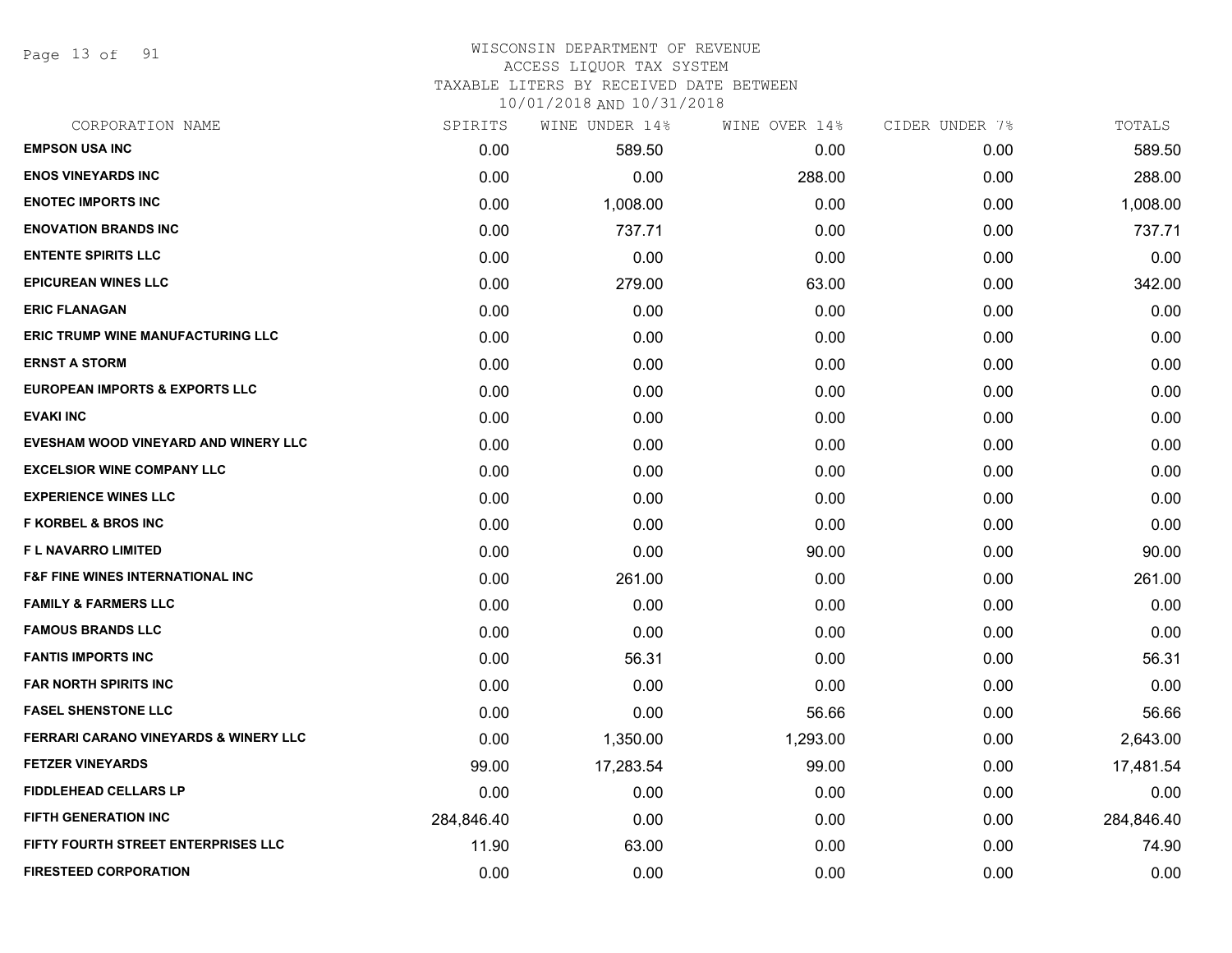Page 14 of 91

## WISCONSIN DEPARTMENT OF REVENUE ACCESS LIQUOR TAX SYSTEM TAXABLE LITERS BY RECEIVED DATE BETWEEN

| CORPORATION NAME                         | SPIRITS  | WINE UNDER 14% | WINE OVER 14% | CIDER UNDER 7% | TOTALS    |
|------------------------------------------|----------|----------------|---------------|----------------|-----------|
| <b>FISHER VINEYARDS</b>                  | 0.00     | 0.00           | 0.00          | 0.00           | 0.00      |
| <b>FITVINE LLC</b>                       | 0.00     | 0.00           | 1,611.00      | 0.00           | 1,611.00  |
| <b>FIVE GRAPES LLC</b>                   | 0.00     | 0.00           | 0.00          | 0.00           | 0.00      |
| <b>FJN FINE WINES LLC</b>                | 0.00     | 0.00           | 0.00          | 0.00           | 0.00      |
| <b>FLORA SPRINGS WINE COMPANY</b>        | 0.00     | 45.00          | 189.00        | 0.00           | 234.00    |
| <b>FLORIDA ORANGE GROVES INC</b>         | 0.00     | 0.00           | 0.00          | 0.00           | 0.00      |
| <b>FN CELLARS LLC</b>                    | 0.00     | 40.50          | 2,470.50      | 0.00           | 2,511.00  |
| <b>FOLEY FAMILY WINES INC</b>            | 4.50     | 17,323.50      | 3,861.00      | 0.00           | 21,189.00 |
| <b>FOLIO WINE COMPANY LLC</b>            | 0.00     | 17,214.41      | 1,813.50      | 0.00           | 19,027.91 |
| FORT ROSS VINEYARD & WINERY LLC          | 0.00     | 0.00           | 72.00         | 0.00           | 72.00     |
| <b>FOUR BEARS WINERY LLC</b>             | 0.00     | 0.00           | 0.00          | 0.00           | 0.00      |
| FOUR DAUGHTERS VINEYARD AND WINERY LLC   | 0.00     | 360.00         | 0.00          | 6,373.36       | 6,733.36  |
| <b>FOUR ROSES DISTILLERY LLC</b>         | 2,370.00 | 0.00           | 0.00          | 0.00           | 2,370.00  |
| <b>FOWLES WINE USA INC</b>               | 0.00     | 0.00           | 0.00          | 0.00           | 0.00      |
| <b>FOXEN VINEYARD INC</b>                | 0.00     | 0.00           | 0.00          | 0.00           | 0.00      |
| <b>FRANCIS COPPOLA WINERY LLC</b>        | 0.00     | 20,190.63      | 706.50        | 0.00           | 20,897.13 |
| <b>FRANK FAMILY VINEYARDS LLC</b>        | 0.00     | 0.00           | 0.00          | 0.00           | 0.00      |
| <b>FRANK LIN DISTILLERS PRODUCTS LTD</b> | 0.00     | 0.00           | 0.00          | 0.00           | 0.00      |
| <b>FRED C SCHERRER</b>                   | 0.00     | 0.00           | 0.00          | 0.00           | 0.00      |
| <b>FREDERICK WILDMAN &amp; SONS LTD</b>  | 306.00   | 6,721.86       | 112.50        | 0.00           | 7,140.36  |
| <b>FREELANCE WINES LLC</b>               | 0.00     | 0.00           | 0.00          | 0.00           | 0.00      |
| <b>FREIXENET USA INC</b>                 | 0.00     | 0.00           | 0.00          | 0.00           | 0.00      |
| <b>FREY VINEYARDS LTD</b>                | 0.00     | 2,520.00       | 0.00          | 0.00           | 2,520.00  |
| <b>FRITZ CELLARS INC</b>                 | 0.00     | 0.00           | 0.00          | 0.00           | 0.00      |
| <b>FROGS LEAP WINERY</b>                 | 0.00     | 756.00         | 0.00          | 0.00           | 756.00    |
| <b>FRONTIER CORPORATION</b>              | 0.00     | 396.00         | 9.00          | 0.00           | 405.00    |
| <b>FRUIT OF THE VINES INC</b>            | 0.00     | 1,056.11       | 0.00          | 0.00           | 1,056.11  |
| FULL THROTTLE SLOON SHINE LLC            | 0.00     | 0.00           | 0.00          | 0.00           | 0.00      |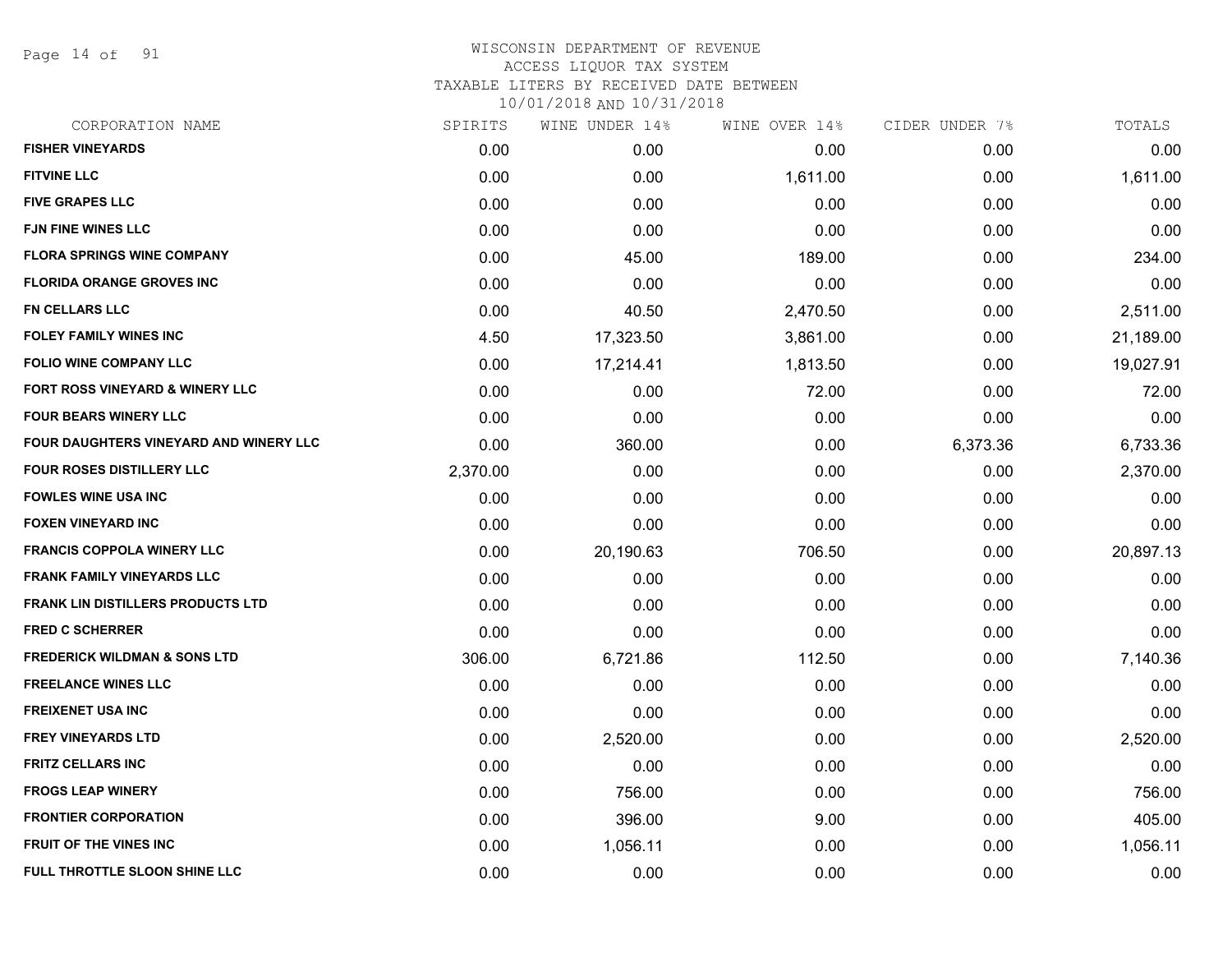Page 15 of 91

# WISCONSIN DEPARTMENT OF REVENUE ACCESS LIQUOR TAX SYSTEM

TAXABLE LITERS BY RECEIVED DATE BETWEEN

| CORPORATION NAME                                    | SPIRITS  | WINE UNDER 14% | WINE OVER 14% | CIDER UNDER 7% | TOTALS   |
|-----------------------------------------------------|----------|----------------|---------------|----------------|----------|
| <b>FULTON STREET BREWERY LLC</b>                    | 0.00     | 0.00           | 0.00          | 0.00           | 0.00     |
| <b>FUSED WINES LP</b>                               | 0.00     | 0.00           | 0.00          | 0.00           | 0.00     |
| <b>G K SKAGGS INC</b>                               | 0.00     | 0.00           | 0.00          | 0.00           | 0.00     |
| G.S.W.C. INC.                                       | 1,107.00 | 1,863.00       | 1,098.00      | 504.00         | 4,572.00 |
| <b>GAMBA VINEYARDS AND WINERY LLC</b>               | 0.00     | 0.00           | 0.00          | 0.00           | 0.00     |
| <b>GAMBLE FAMILY VINEYARDS LLC</b>                  | 0.00     | 0.00           | 0.00          | 0.00           | 0.00     |
| <b>GARBER &amp; COMPANY INC</b>                     | 0.00     | 162.00         | 0.00          | 0.00           | 162.00   |
| <b>GENERATIONS OF SONOMA LLC</b>                    | 0.00     | 0.00           | 0.00          | 0.00           | 0.00     |
| <b>GENESEO PARTNERS LP</b>                          | 0.00     | 0.00           | 0.00          | 0.00           | 0.00     |
| <b>GEORGE BOZIC JR</b>                              | 84.00    | 90.00          | 0.00          | 0.00           | 174.00   |
| <b>GEORGIAN ROYAL COLLECTION, INC.</b>              | 0.00     | 0.00           | 0.00          | 0.00           | 0.00     |
| <b>GERBER, GERBER &amp; GERBER DISCLAIMER TRUST</b> | 0.00     | 324.00         | 0.00          | 0.00           | 324.00   |
| <b>GF WINES LLC</b>                                 | 0.00     | 0.00           | 0.00          | 0.00           | 0.00     |
| <b>GH HOLDINGS LP</b>                               | 0.00     | 0.00           | 0.00          | 0.00           | 0.00     |
| <b>GIBSON WINE COMPANY</b>                          | 0.00     | 0.00           | 540.00        | 0.00           | 540.00   |
| <b>GILBERT CELLARS LLC</b>                          | 0.00     | 0.00           | 0.00          | 0.00           | 0.00     |
| <b>GLOBAL SPIRITS USA LLC</b>                       | 2,928.00 | 0.00           | 0.00          | 0.00           | 2,928.00 |
| <b>GLOBAL VINEYARD IMPORTERS INC</b>                | 0.00     | 675.00         | 0.00          | 0.00           | 675.00   |
| <b>GLUNZ FAMILY WINERY &amp; CELLARS INC</b>        | 0.00     | 0.00           | 0.00          | 0.00           | 0.00     |
| <b>GNEKOW FAMILY WINERY LLC</b>                     | 0.00     | 0.00           | 0.00          | 0.00           | 0.00     |
| <b>GOAMERICAGO BEVERAGES LLC</b>                    | 0.00     | 0.00           | 0.00          | 0.00           | 0.00     |
| <b>GOLDSCHMIDT VINEYARDS LLC</b>                    | 0.00     | 504.00         | 630.00        | 0.00           | 1,134.00 |
| <b>GONZAGUE &amp; CLAIRE LURTON VINEYARDS INC</b>   | 0.00     | 0.00           | 0.00          | 0.00           | 0.00     |
| <b>GOOSE RIDGE LLC</b>                              | 0.00     | 234.00         | 72.00         | 0.00           | 306.00   |
| <b>GORDON BROTHERS CELLARS INC</b>                  | 0.00     | 0.00           | 0.00          | 0.00           | 0.00     |
| <b>GRAPE VISIONS LLC</b>                            | 0.00     | 0.00           | 0.00          | 0.00           | 0.00     |
| <b>GRAPES &amp; BARLEY LLC</b>                      | 0.00     | 0.00           | 0.00          | 0.00           | 0.00     |
| <b>GRAPES OF SPAIN INC</b>                          | 0.00     | 0.00           | 0.00          | 0.00           | 0.00     |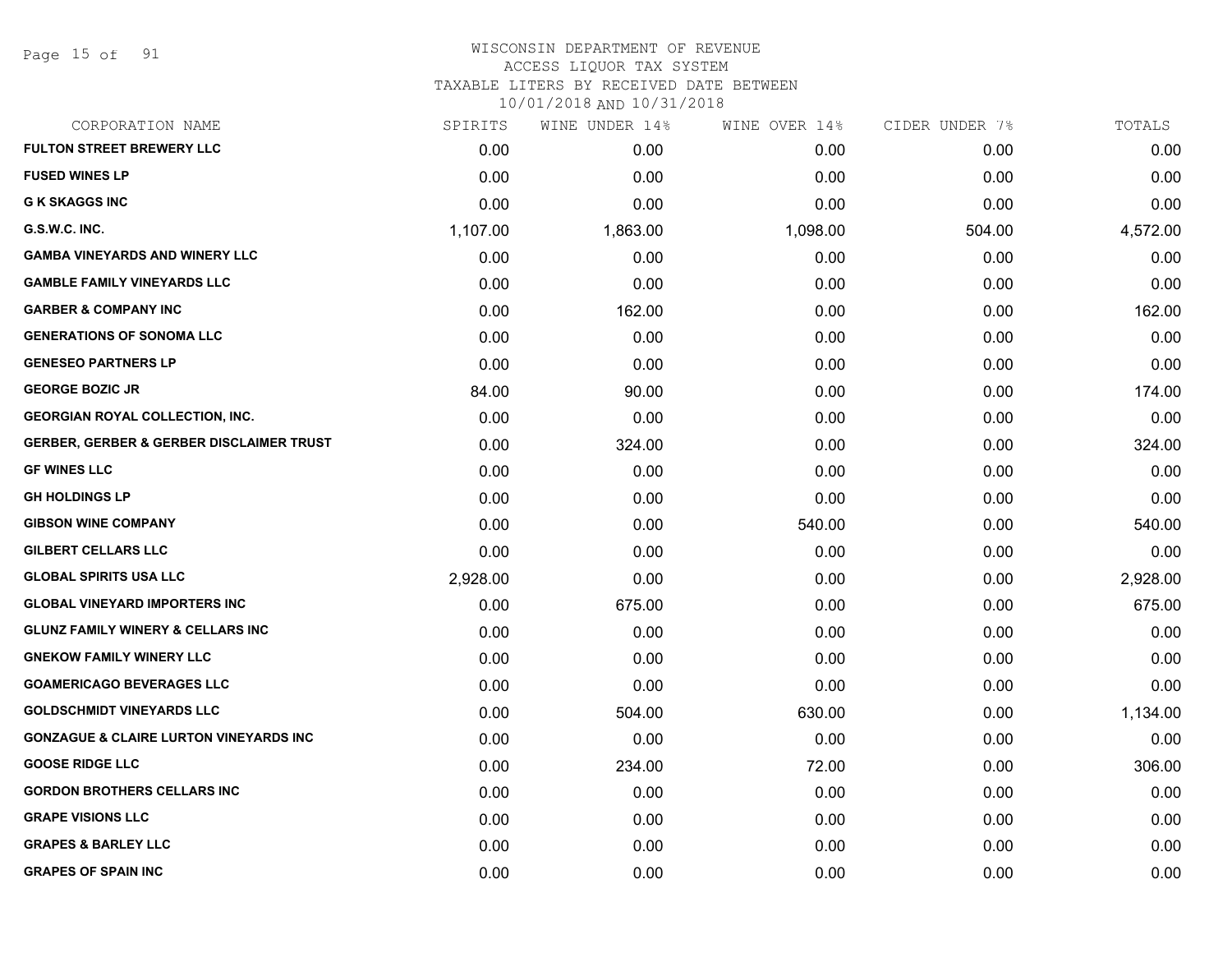Page 16 of 91

| CORPORATION NAME                           | SPIRITS | WINE UNDER 14% | WINE OVER 14% | CIDER UNDER 7% | TOTALS   |
|--------------------------------------------|---------|----------------|---------------|----------------|----------|
| <b>GRATON SPIRITS COMPANY LLC</b>          | 0.00    | 0.00           | 0.00          | 0.00           | 0.00     |
| <b>GREAT SMOKY MTS DISTILLERY, INC</b>     | 0.00    | 0.00           | 0.00          | 0.00           | 0.00     |
| <b>GREENFIELD GLOBAL USA INC</b>           | 0.00    | 0.00           | 0.00          | 0.00           | 0.00     |
| <b>GREG &amp; GREG INC</b>                 | 0.00    | 53.99          | 0.00          | 0.00           | 53.99    |
| <b>GREG &amp; PAM HARRINGTON WINES LLC</b> | 0.00    | 0.00           | 0.00          | 0.00           | 0.00     |
| <b>GREG SANDERS</b>                        | 0.00    | 0.00           | 0.00          | 0.00           | 0.00     |
| <b>GREGORY F BUONOCORE</b>                 | 0.00    | 153.00         | 27.00         | 0.00           | 180.00   |
| <b>GREGORY GRAZIANO</b>                    | 0.00    | 90.00          | 0.00          | 0.00           | 90.00    |
| <b>GRGICH HILLS CELLAR</b>                 | 0.00    | 0.00           | 0.00          | 0.00           | 0.00     |
| <b>GRIEB OPTIMAL WINECRAFTING LLC</b>      | 0.00    | 0.00           | 0.00          | 0.00           | 0.00     |
| <b>GROTH VINEYARDS &amp; WINERY LLC</b>    | 0.00    | 0.00           | 9.00          | 0.00           | 9.00     |
| <b>GUARACHI WINE PARTNERS INC</b>          | 0.00    | 3,654.00       | 850.50        | 0.00           | 4,504.50 |
| <b>H ERIK ZETTERSTROM</b>                  | 0.00    | 0.00           | 0.00          | 0.00           | 0.00     |
| <b>H2 VINO LLC</b>                         | 0.00    | 0.00           | 0.00          | 0.00           | 0.00     |
| <b>HAAS BROTHERS INC</b>                   | 0.00    | 0.00           | 0.00          | 0.00           | 0.00     |
| <b>HAHN ESTATE</b>                         | 0.00    | 0.00           | 0.00          | 0.00           | 0.00     |
| <b>HALBY MARKETING INC</b>                 | 0.00    | 504.00         | 0.00          | 0.00           | 504.00   |
| <b>HALCYON SYNDICATE LTD LLC</b>           | 0.00    | 0.00           | 0.00          | 0.00           | 0.00     |
| <b>HALCYON WINES LLC</b>                   | 0.00    | 0.00           | 0.00          | 0.00           | 0.00     |
| <b>HALL WINES LLC</b>                      | 0.00    | 0.00           | 351.00        | 0.00           | 351.00   |
| <b>HAMEL FAMILY WINES LLC</b>              | 0.00    | 0.00           | 0.00          | 0.00           | 0.00     |
| HAND PICKED SELECTIONS INC                 | 0.00    | 0.00           | 0.00          | 0.00           | 0.00     |
| <b>HAPPY HOUR COMPANY LLC</b>              | 0.00    | 0.00           | 0.00          | 0.00           | 0.00     |
| HARDY USA LTD                              | 373.50  | 0.00           | 0.00          | 0.00           | 373.50   |
| <b>HARLAN ESTATE WINERY INC</b>            | 0.00    | 0.00           | 0.00          | 0.00           | 0.00     |
| <b>HARRIS &amp; HARRIS</b>                 | 0.00    | 0.00           | 0.00          | 0.00           | 0.00     |
| <b>HAUS WINE &amp; SPIRITS INC</b>         | 0.00    | 0.00           | 0.00          | 0.00           | 0.00     |
| <b>HAWAII SEA SPIRITS LLC</b>              | 0.00    | 0.00           | 0.00          | 0.00           | 0.00     |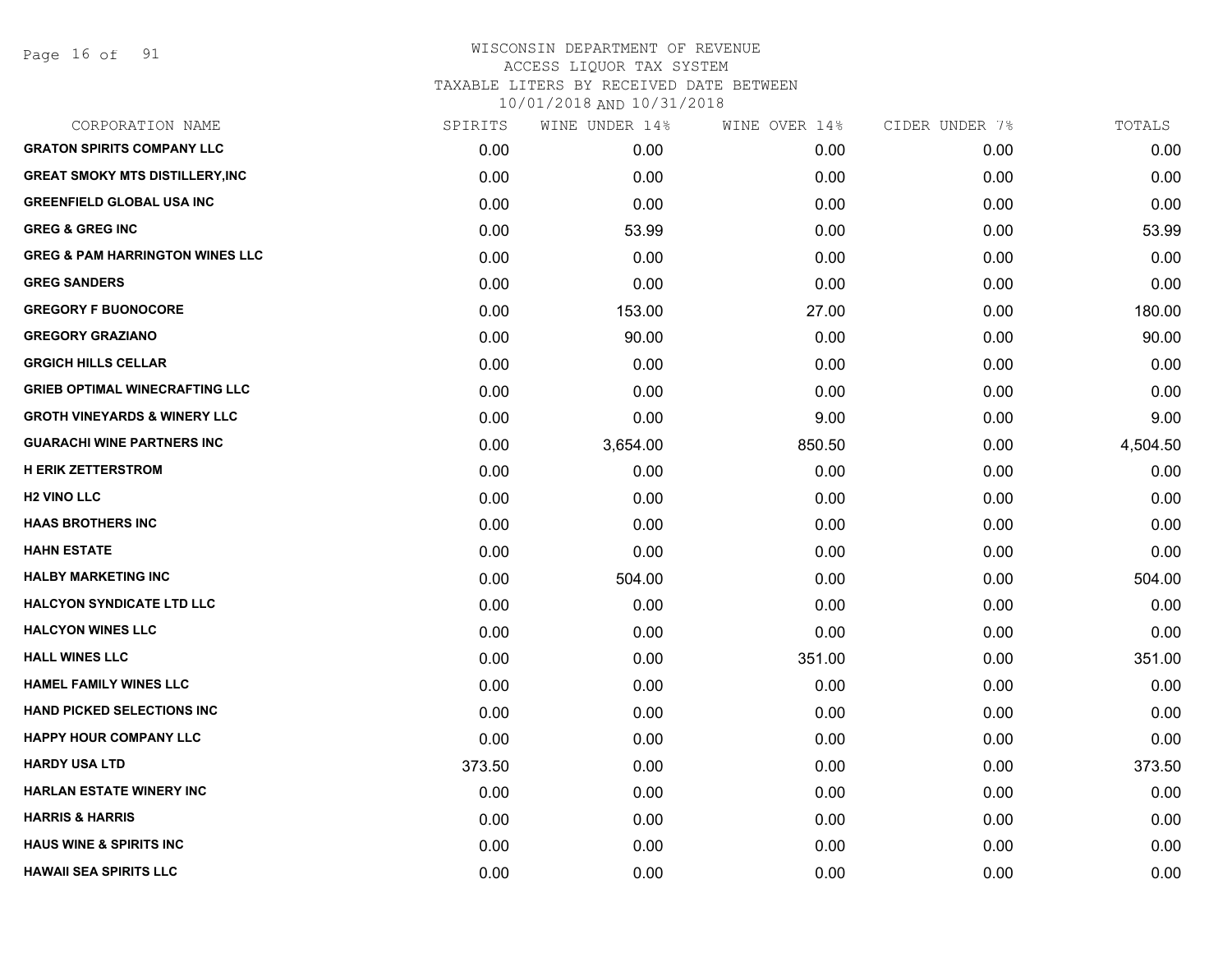Page 17 of 91

## WISCONSIN DEPARTMENT OF REVENUE ACCESS LIQUOR TAX SYSTEM TAXABLE LITERS BY RECEIVED DATE BETWEEN

| CORPORATION NAME                       | SPIRITS    | WINE UNDER 14% | WINE OVER 14% | CIDER UNDER 7% | TOTALS     |
|----------------------------------------|------------|----------------|---------------|----------------|------------|
| <b>HDD LLC</b>                         | 0.00       | 0.00           | 0.00          | 0.00           | 0.00       |
| <b>HEADFRAME SPIRITS INC</b>           | 0.00       | 0.00           | 0.00          | 0.00           | 0.00       |
| <b>HEAVEN HILL SALES CO.</b>           | 265,357.20 | 1,656.00       | 1,944.00      | 0.00           | 268,957.20 |
| <b>HEINEKEN USA INCORPORATED</b>       | 0.00       | 0.00           | 0.00          | 13,145.00      | 13,145.00  |
| <b>HEITZ WINE CELLARS</b>              | 0.00       | 0.00           | 148.50        | 0.00           | 148.50     |
| <b>HEMINGWAY RUM COMPANY LLC</b>       | 0.00       | 0.00           | 0.00          | 0.00           | 0.00       |
| <b>HEMISPHERE WINE COMPANY INC</b>     | 0.00       | 0.00           | 0.00          | 0.00           | 0.00       |
| <b>HEMISPHERES LLC</b>                 | 0.00       | 0.00           | 0.00          | 0.00           | 0.00       |
| <b>HENDRY PREMIUM IMPORTS INC</b>      | 0.00       | 0.00           | 0.00          | 0.00           | 0.00       |
| <b>HENRIOT INC</b>                     | 0.00       | 202.49         | 121.51        | 0.00           | 324.00     |
| HENRY STEELE IMPORTS LLC               | 0.00       | 0.00           | 0.00          | 0.00           | 0.00       |
| <b>HERITAGE DISTILLING COMPANY INC</b> | 0.00       | 0.00           | 0.00          | 0.00           | 0.00       |
| <b>HERITAGE WINE CELLARS LTD</b>       | 0.00       | 0.00           | 0.00          | 0.00           | 0.00       |
| <b>HERMAN STORY WINES INC</b>          | 0.00       | 0.00           | 0.00          | 0.00           | 0.00       |
| <b>HERON WINES INC</b>                 | 0.00       | 0.00           | 0.00          | 0.00           | 0.00       |
| <b>HEYDAY CORPORATION</b>              | 0.00       | 0.00           | 0.00          | 0.00           | 0.00       |
| <b>HIDALGO IMPORTS LLC</b>             | 0.00       | 0.00           | 0.00          | 0.00           | 0.00       |
| <b>HILL ESTATES INC</b>                | 0.00       | 0.00           | 0.00          | 0.00           | 0.00       |
| <b>HIRSCH WINERY LLC</b>               | 0.00       | 0.00           | 0.00          | 0.00           | 0.00       |
| <b>HIWWS INC</b>                       | 0.00       | 0.00           | 0.00          | 0.00           | 0.00       |
| HONEOYE FALLS DISTILLERY LLC           | 0.00       | 0.00           | 0.00          | 0.00           | 0.00       |
| <b>HONEYWOOD INC</b>                   | 0.00       | 0.00           | 0.00          | 0.00           | 0.00       |
| HONIG VINEYARD AND WINERY LLC          | 0.00       | 270.00         | 126.00        | 0.00           | 396.00     |
| <b>HOOD RIVER DISTILLERS INC.</b>      | 2,484.00   | 0.00           | 0.00          | 0.00           | 2,484.00   |
| <b>HOPE WINE LLC</b>                   | 0.00       | 0.00           | 0.00          | 0.00           | 0.00       |
| <b>HORN ENTERPRISES INC</b>            | 0.00       | 0.00           | 0.00          | 0.00           | 0.00       |
| <b>HOTCOOP LLC</b>                     | 0.00       | 0.00           | 0.00          | 0.00           | 0.00       |
| <b>HOURGLASS WINE COMPANY INC</b>      | 0.00       | 0.00           | 0.00          | 0.00           | 0.00       |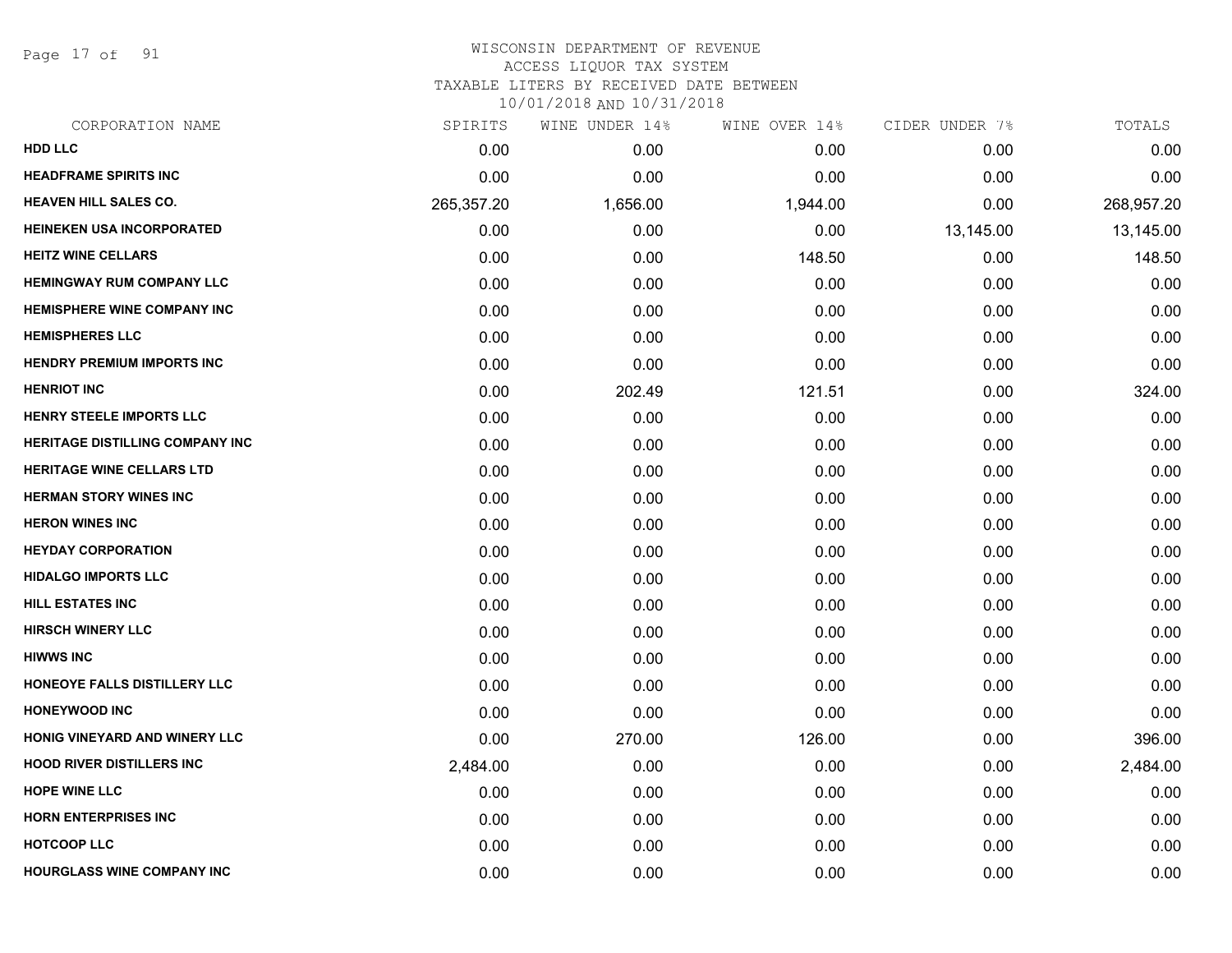Page 18 of 91

| CORPORATION NAME                                  | SPIRITS   | WINE UNDER 14% | WINE OVER 14% | CIDER UNDER 7% | TOTALS    |
|---------------------------------------------------|-----------|----------------|---------------|----------------|-----------|
| <b>HPS EPICUREAN</b>                              | 0.00      | 0.00           | 0.00          | 0.00           | 0.00      |
| <b>HUA YUAN</b>                                   | 0.00      | 0.00           | 0.00          | 0.00           | 0.00      |
| <b>HUBER ORCHARDS INC</b>                         | 0.00      | 0.00           | 0.00          | 0.00           | 0.00      |
| <b>HUDSON WINE BROKERS LLC</b>                    | 0.00      | 0.00           | 0.00          | 0.00           | 0.00      |
| <b>HUNEEUS VINTNERS LLC</b>                       | 0.00      | 63.00          | 94.50         | 0.00           | 157.50    |
| <b>HUSCH VINEYARDS INC</b>                        | 0.00      | 189.00         | 0.00          | 0.00           | 189.00    |
| <b>HYATT FARM PARTNERSHIP</b>                     | 0.00      | 0.00           | 0.00          | 0.00           | 0.00      |
| <b>IAN BRAND</b>                                  | 0.00      | 0.00           | 0.00          | 0.00           | 0.00      |
| <b>IDEAL WINE &amp; SPIRITS CO INC</b>            | 0.00      | 4.50           | 0.00          | 0.00           | 4.50      |
| <b>ILLAHE VINEYARDS AND WINERY INC</b>            | 0.00      | 0.00           | 0.00          | 0.00           | 0.00      |
| <b>ILLYRIAN IMPORT INC</b>                        | 0.00      | 0.00           | 0.00          | 0.00           | 0.00      |
| <b>IMPERIAL BRANDS INC</b>                        | 2,457.00  | 0.00           | 0.00          | 0.00           | 2,457.00  |
| <b>IMPEX BEVERAGES INC</b>                        | 58.50     | 0.00           | 0.00          | 0.00           | 58.50     |
| IN AGAVE WE TRUST LLC                             | 0.00      | 0.00           | 0.00          | 0.00           | 0.00      |
| <b>INDIGENOUS SELECTIONS LLC</b>                  | 0.00      | 697.50         | 189.00        | 0.00           | 886.50    |
| <b>INDIGO WINE GROUP LLC</b>                      | 0.00      | 378.00         | 0.00          | 0.00           | 378.00    |
| <b>INFINIUM SPIRITS INC.</b>                      | 17,593.50 | 0.00           | 1,380.00      | 0.00           | 18,973.50 |
| <b>INNO VINO INTERNATIONAL INC</b>                | 0.00      | 0.00           | 0.00          | 0.00           | 0.00      |
| <b>INTERNATIONAL DISTILLERS &amp; VINTERS LTD</b> | 0.00      | 0.00           | 0.00          | 0.00           | 0.00      |
| <b>INTERNATIONAL VINES INC</b>                    | 0.00      | 1,197.00       | 0.00          | 0.00           | 1,197.00  |
| <b>INTERRA FOOD MARKETING LLC</b>                 | 0.00      | 0.00           | 0.00          | 0.00           | 0.00      |
| <b>INTERSECT BEVERAGE LLC</b>                     | 0.00      | 0.00           | 0.00          | 0.00           | 0.00      |
| <b>INTERTRADE USA COMPANY</b>                     | 0.00      | 0.00           | 0.00          | 0.00           | 0.00      |
| <b>INVESTOR'S OF AMERICA LP</b>                   | 0.00      | 0.00           | 0.00          | 0.00           | 0.00      |
| <b>IRON HORSE VINEYARDS LP</b>                    | 0.00      | 0.00           | 0.00          | 0.00           | 0.00      |
| <b>ISANTI SPIRITS LLC</b>                         | 0.00      | 0.00           | 0.00          | 0.00           | 0.00      |
| <b>IWK USA IMPORTERS LLC</b>                      | 0.00      | 0.00           | 0.00          | 0.00           | 0.00      |
| <b>J &amp; D WINES INC</b>                        | 0.00      | 0.00           | 0.00          | 0.00           | 0.00      |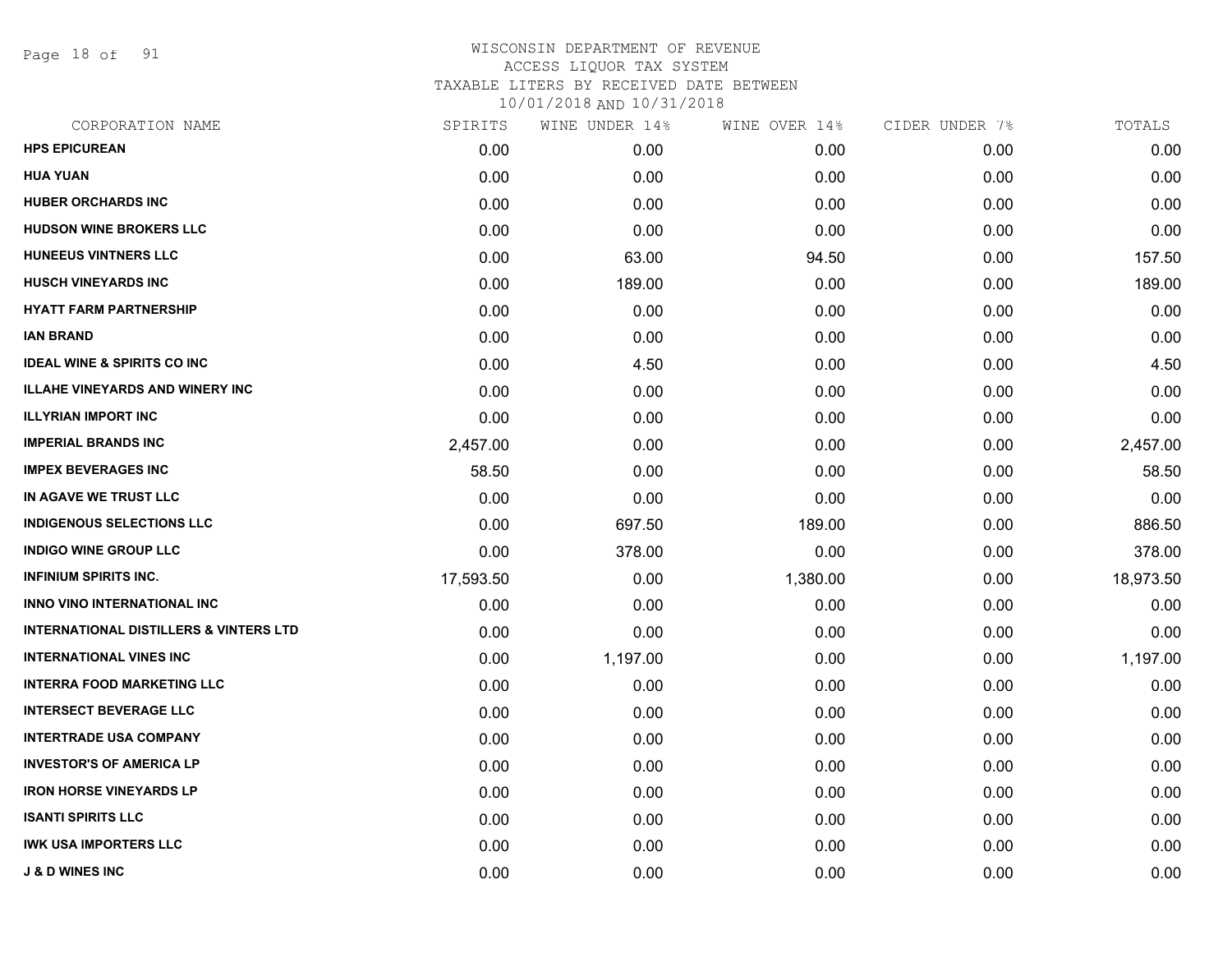Page 19 of 91

#### WISCONSIN DEPARTMENT OF REVENUE ACCESS LIQUOR TAX SYSTEM

TAXABLE LITERS BY RECEIVED DATE BETWEEN

| CORPORATION NAME                      | SPIRITS    | WINE UNDER 14% | WINE OVER 14% | CIDER UNDER 7% | TOTALS     |
|---------------------------------------|------------|----------------|---------------|----------------|------------|
| <b>J LOHR WINERY CORP</b>             | 0.00       | 15,219.00      | 513.00        | 0.00           | 15,732.00  |
| <b>J PEDRONCELLI WINERY</b>           | 0.00       | 63.00          | 378.00        | 0.00           | 441.00     |
| <b>J WILLETT COMPANIES</b>            | 0.00       | 0.00           | 0.00          | 0.00           | 0.00       |
| <b>JACK POUST &amp; COMPANY INC</b>   | 0.00       | 756.00         | 27.00         | 0.00           | 783.00     |
| <b>JACKSON FAMILY ENTERPRISES INC</b> | 0.00       | 86,803.50      | 10,064.25     | 0.00           | 96,867.75  |
| <b>JACKY RANDELL TRENTHAM</b>         | 0.00       | 0.00           | 0.00          | 0.00           | 0.00       |
| <b>JACUZZI FAMILY VINEYARDS LLC</b>   | 0.00       | 0.00           | 45.00         | 0.00           | 45.00      |
| <b>JAM CELLARS INC</b>                | 0.00       | 198.00         | 9,288.00      | 0.00           | 9,486.00   |
| <b>JAMES E COSMA</b>                  | 0.00       | 90.00          | 0.00          | 0.00           | 90.00      |
| <b>JAMES L LAMBERT</b>                | 0.00       | 126.00         | 0.00          | 0.00           | 126.00     |
| <b>JAMES MORONEY INC</b>              | 0.00       | 2,988.00       | 0.00          | 0.00           | 2,988.00   |
| <b>JAMES RICKER</b>                   | 90.00      | 10,941.00      | 13.50         | 0.00           | 11,044.50  |
| JAPAN PRESTIGE SAKE INTERNATIONAL INC | 0.00       | 25.92          | 86.54         | 0.00           | 112.46     |
| <b>JARVIS</b>                         | 0.00       | 0.00           | 0.00          | 0.00           | 0.00       |
| <b>JASON DRISCOLL</b>                 | 0.00       | 0.00           | 0.00          | 0.00           | 0.00       |
| <b>JAX VINEYARDS LLC</b>              | 0.00       | 0.00           | 0.00          | 0.00           | 0.00       |
| <b>JAY J HEMINWAY</b>                 | 0.00       | 0.00           | 0.00          | 0.00           | 0.00       |
| <b>JAY MIDWEST INC</b>                | 396.00     | 240.00         | 575.00        | 0.00           | 1,211.00   |
| <b>JB GEORGE LLC</b>                  | 0.00       | 0.00           | 0.00          | 0.00           | 0.00       |
| <b>JC CELLARS INC</b>                 | 0.00       | 504.00         | 0.00          | 0.00           | 504.00     |
| JEAN CLAUDE BOISSET WINES USA INC     | 0.00       | 3,411.00       | 1,881.00      | 0.00           | 5,292.00   |
| <b>JEFF QUINT</b>                     | 0.00       | 0.00           | 0.00          | 0.00           | 0.00       |
| <b>JEM BEVERAGE COMPANY</b>           | 810.00     | 0.00           | 0.00          | 0.00           | 810.00     |
| <b>JFC INTERNATIONAL INC</b>          | 4.54       | 1,106.48       | 2,835.66      | 0.00           | 3,946.68   |
| <b>JIM BEAM BRANDS CO</b>             | 519,736.92 | 135.00         | 0.00          | 0.00           | 519,871.92 |
| <b>J-NH WINE GROUP LLC</b>            | 0.00       | 0.00           | 0.00          | 0.00           | 0.00       |
| <b>JNJ INTERNATIONAL INC</b>          | 0.00       | 0.00           | 0.00          | 0.00           | 0.00       |
| <b>JOHAN VINEYARDS LLC</b>            | 0.00       | 0.00           | 0.00          | 0.00           | 0.00       |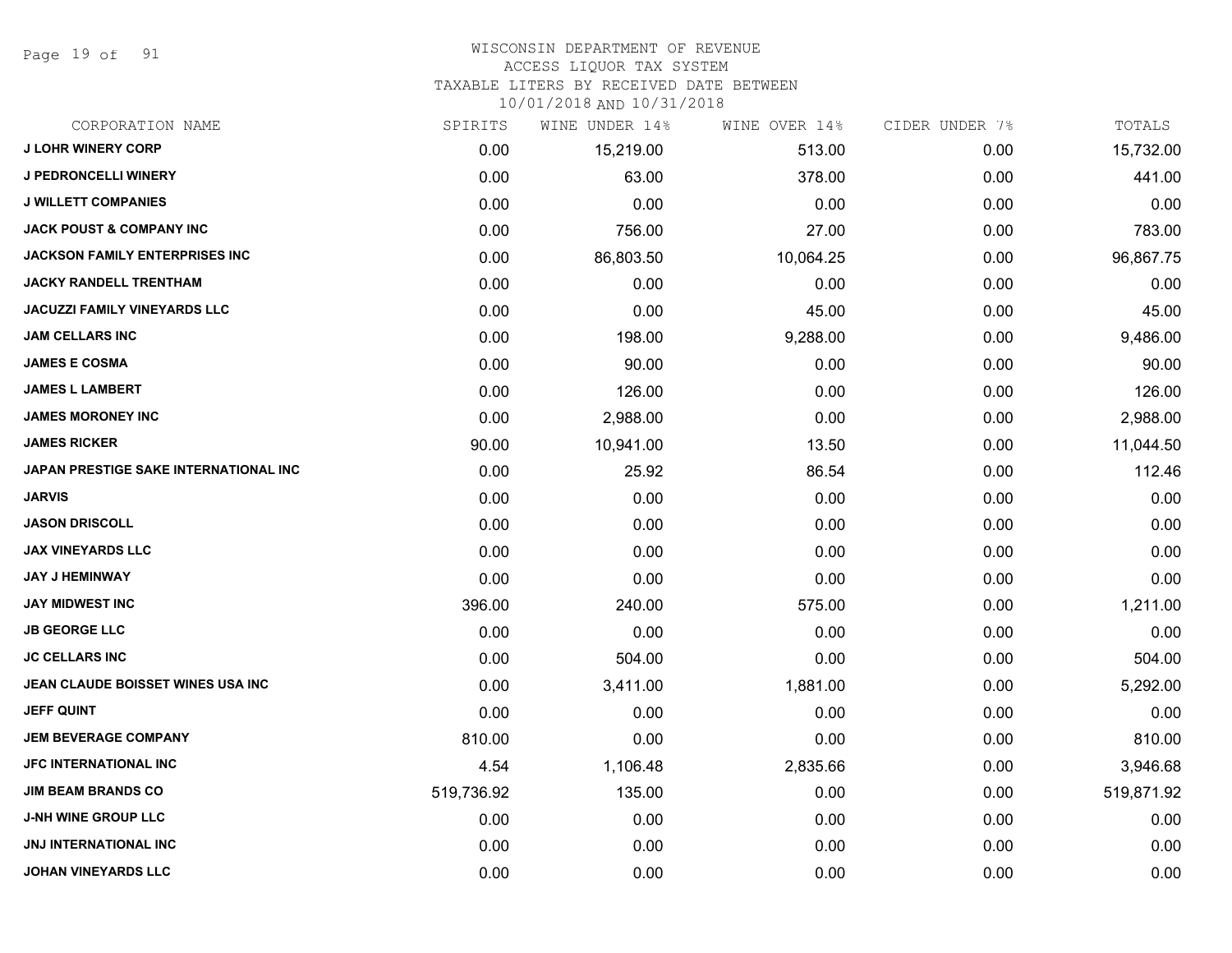Page 20 of 91

| CORPORATION NAME                         | SPIRITS  | WINE UNDER 14% | WINE OVER 14% | CIDER UNDER 7% | TOTALS   |
|------------------------------------------|----------|----------------|---------------|----------------|----------|
| JOHN ANTHONY VINEYARDS LLC               | 0.00     | 0.00           | 0.00          | 0.00           | 0.00     |
| <b>JOHN MONROE LINTVET</b>               | 0.00     | 0.00           | 0.00          | 0.00           | 0.00     |
| <b>JOHN R LUCAS</b>                      | 0.00     | 0.00           | 0.00          | 0.00           | 0.00     |
| <b>JOSE PASTOR</b>                       | 0.00     | 0.00           | 0.00          | 0.00           | 0.00     |
| <b>JOSEPH DEHNER</b>                     | 0.00     | 0.00           | 0.00          | 0.00           | 0.00     |
| <b>JOSEPH PHELPS VINEYARDS LLC</b>       | 0.00     | 229.50         | 715.50        | 0.00           | 945.00   |
| JOSEPH VICTORI WINES, INC.               | 0.00     | 0.00           | 0.00          | 0.00           | 0.00     |
| <b>JOSU GALDOS</b>                       | 0.00     | 0.00           | 0.00          | 0.00           | 0.00     |
| <b>JOURNEYMAN DISTILLERY LLC</b>         | 0.00     | 0.00           | 0.00          | 0.00           | 0.00     |
| <b>JRV LLC</b>                           | 0.00     | 0.00           | 0.00          | 0.00           | 0.00     |
| <b>JUSTIN VINEYARDS &amp; WINERY LLC</b> | 0.00     | 625.50         | 0.00          | 0.00           | 625.50   |
| <b>JVS WINES IMPORTS IL CORP</b>         | 288.00   | 216.00         | 0.00          | 0.00           | 504.00   |
| <b>JVW CORPORATION</b>                   | 0.00     | 0.00           | 0.00          | 0.00           | 0.00     |
| <b>JZ WINE COMPANY</b>                   | 0.00     | 189.00         | 0.00          | 0.00           | 189.00   |
| <b>K VINTNERS LLC</b>                    | 0.00     | 252.00         | 0.00          | 0.00           | 252.00   |
| <b>KAITRIN N COOPER</b>                  | 201.75   | 0.00           | 0.00          | 0.00           | 201.75   |
| <b>KALIN CELLARS INC</b>                 | 0.00     | 0.00           | 0.00          | 0.00           | 0.00     |
| <b>KATELL PLEVEN</b>                     | 0.00     | 0.00           | 0.00          | 0.00           | 0.00     |
| <b>KAY OLSEN</b>                         | 0.00     | 0.00           | 0.00          | 0.00           | 0.00     |
| <b>KB WINES LLC</b>                      | 0.00     | 0.00           | 0.00          | 0.00           | 0.00     |
| <b>KEEPER'S QUEST INC</b>                | 0.00     | 0.00           | 0.00          | 0.00           | 0.00     |
| <b>KEN WRIGHT CELLARS CO</b>             | 0.00     | 39.00          | 0.00          | 0.00           | 39.00    |
| <b>KENNETH S LIKITPRAKONG</b>            | 0.00     | 630.00         | 0.00          | 0.00           | 630.00   |
| <b>KENT HUMPHREY</b>                     | 0.00     | 0.00           | 0.00          | 0.00           | 0.00     |
| <b>KENT RASMUSSEN WINERY</b>             | 0.00     | 423.00         | 0.00          | 0.00           | 423.00   |
| <b>KENTUCKY BOURBON DISTILLERS LTD</b>   | 2,081.30 | 0.00           | 0.00          | 0.00           | 2,081.30 |
| <b>KERMIT LYNCH WINE MERCHANTS</b>       | 0.00     | 549.00         | 198.00        | 0.00           | 747.00   |
| <b>KERWIN ESTATE LLC</b>                 | 0.00     | 0.00           | 0.00          | 0.00           | 0.00     |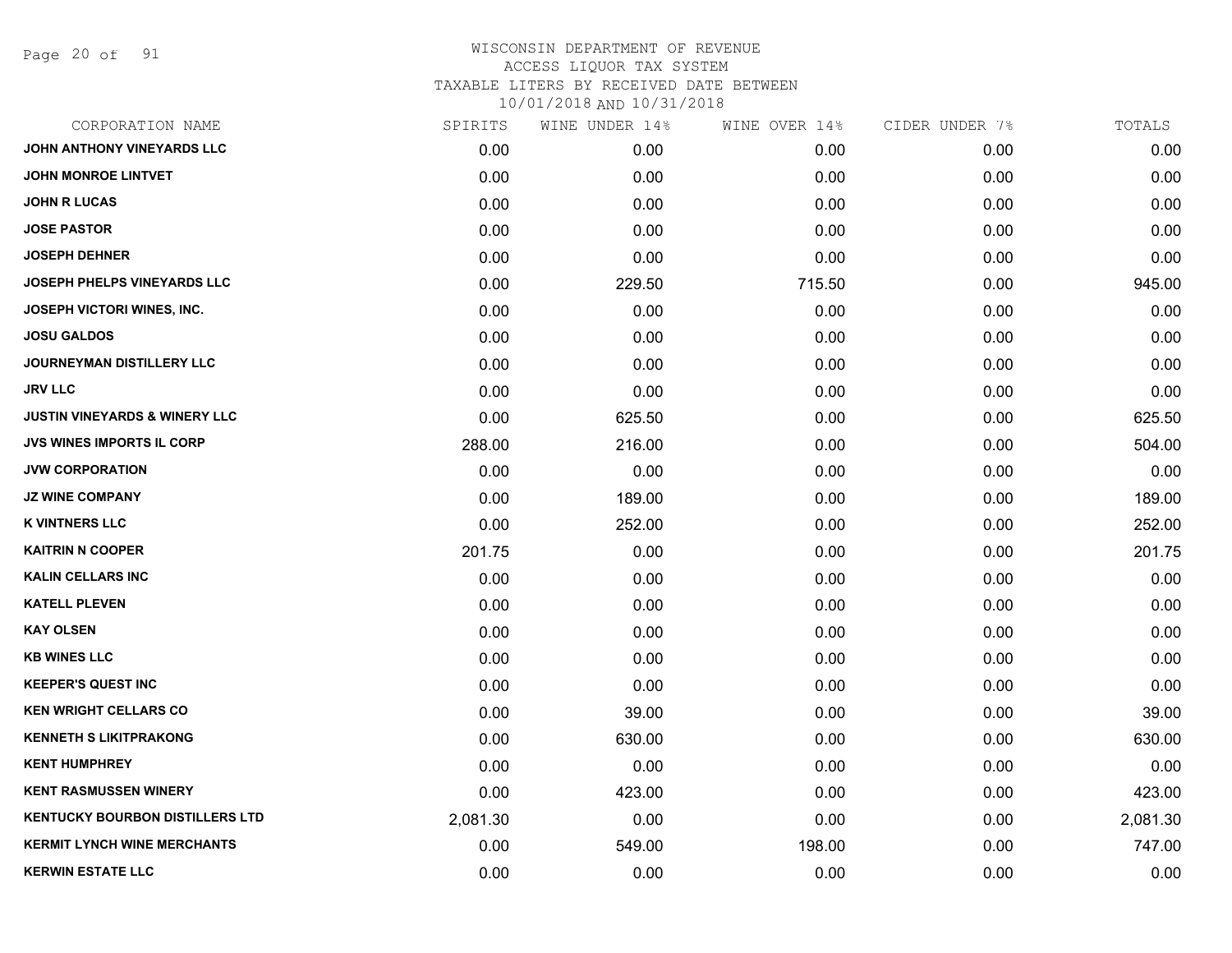Page 21 of 91

| CORPORATION NAME                           | SPIRITS | WINE UNDER 14% | WINE OVER 14% | CIDER UNDER 7% | TOTALS    |
|--------------------------------------------|---------|----------------|---------------|----------------|-----------|
| <b>KIMBERTON WINES LLC</b>                 | 0.00    | 0.00           | 0.00          | 0.00           | 0.00      |
| KINDRED SPIRITS NORTH AMERICA INC          | 0.00    | 0.00           | 0.00          | 0.00           | 0.00      |
| KINDRED VINES IMPORT CO LLC                | 0.00    | 504.00         | 0.00          | 0.00           | 504.00    |
| <b>KING ESTATE WINERY LP</b>               | 0.00    | 693.00         | 0.00          | 0.00           | 693.00    |
| <b>KINGS COUNTY DISTILLERY LLC</b>         | 0.00    | 0.00           | 0.00          | 0.00           | 0.00      |
| KIONA VINEYARDS LLC                        | 0.00    | 0.00           | 0.00          | 0.00           | 0.00      |
| KISMET WINE, INC.                          | 0.00    | 0.00           | 0.00          | 0.00           | 0.00      |
| KISTLER VINEYARDS, LLC                     | 0.00    | 0.00           | 0.00          | 0.00           | 0.00      |
| <b>KITFOX VINEYARDS LLC</b>                | 0.00    | 0.00           | 0.00          | 0.00           | 0.00      |
| <b>KLEIN FOODS INC</b>                     | 0.00    | 399.43         | 280.55        | 0.00           | 679.98    |
| <b>KLIN SPIRITS LLC</b>                    | 0.00    | 0.00           | 0.00          | 0.00           | 0.00      |
| <b>KLINKER BRICK WINERY INC</b>            | 0.00    | 0.00           | 0.00          | 0.00           | 0.00      |
| <b>KOBRAND CORPORATION</b>                 | 385.50  | 10,951.50      | 2,889.00      | 0.00           | 14,226.00 |
| KOJIMA & INTERNATIONAL ASSOCIATES INC      | 0.00    | 0.00           | 0.00          | 0.00           | 0.00      |
| <b>KONGSGAARD WINE LLC</b>                 | 0.00    | 0.00           | 0.00          | 0.00           | 0.00      |
| <b>KONSTANTIN D FRANK &amp; SONS</b>       | 0.00    | 126.00         | 0.00          | 0.00           | 126.00    |
| <b>KOPRI INC</b>                           | 0.00    | 72.00          | 0.00          | 0.00           | 72.00     |
| <b>KOVAL INC</b>                           | 598.50  | 0.00           | 0.00          | 0.00           | 598.50    |
| <b>KRA-ZE LLC</b>                          | 0.00    | 0.00           | 0.00          | 0.00           | 0.00      |
| <b>KRUPP BROTHERS LLC</b>                  | 0.00    | 0.00           | 0.00          | 0.00           | 0.00      |
| <b>KUTCH WINES INC</b>                     | 0.00    | 0.00           | 0.00          | 0.00           | 0.00      |
| <b>KYSELA PERE ET FILS LTD</b>             | 0.00    | 0.00           | 0.00          | 0.00           | 0.00      |
| <b>L &amp; F BRANDS INC</b>                | 0.00    | 0.00           | 0.00          | 0.00           | 0.00      |
| <b>L C WINE</b>                            | 0.00    | 0.00           | 0.00          | 0.00           | 0.00      |
| L FOPPIANO WINE CO INC                     | 0.00    | 0.00           | 45.00         | 0.00           | 45.00     |
| <b>L&amp;C WINE COUNTRY OPERATIONS LLC</b> | 0.00    | 0.00           | 0.00          | 0.00           | 0.00      |
| <b>LADERA WINERY LLC</b>                   | 0.00    | 0.00           | 0.00          | 0.00           | 0.00      |
| <b>LADY HILL LLC</b>                       | 0.00    | 0.00           | 0.00          | 0.00           | 0.00      |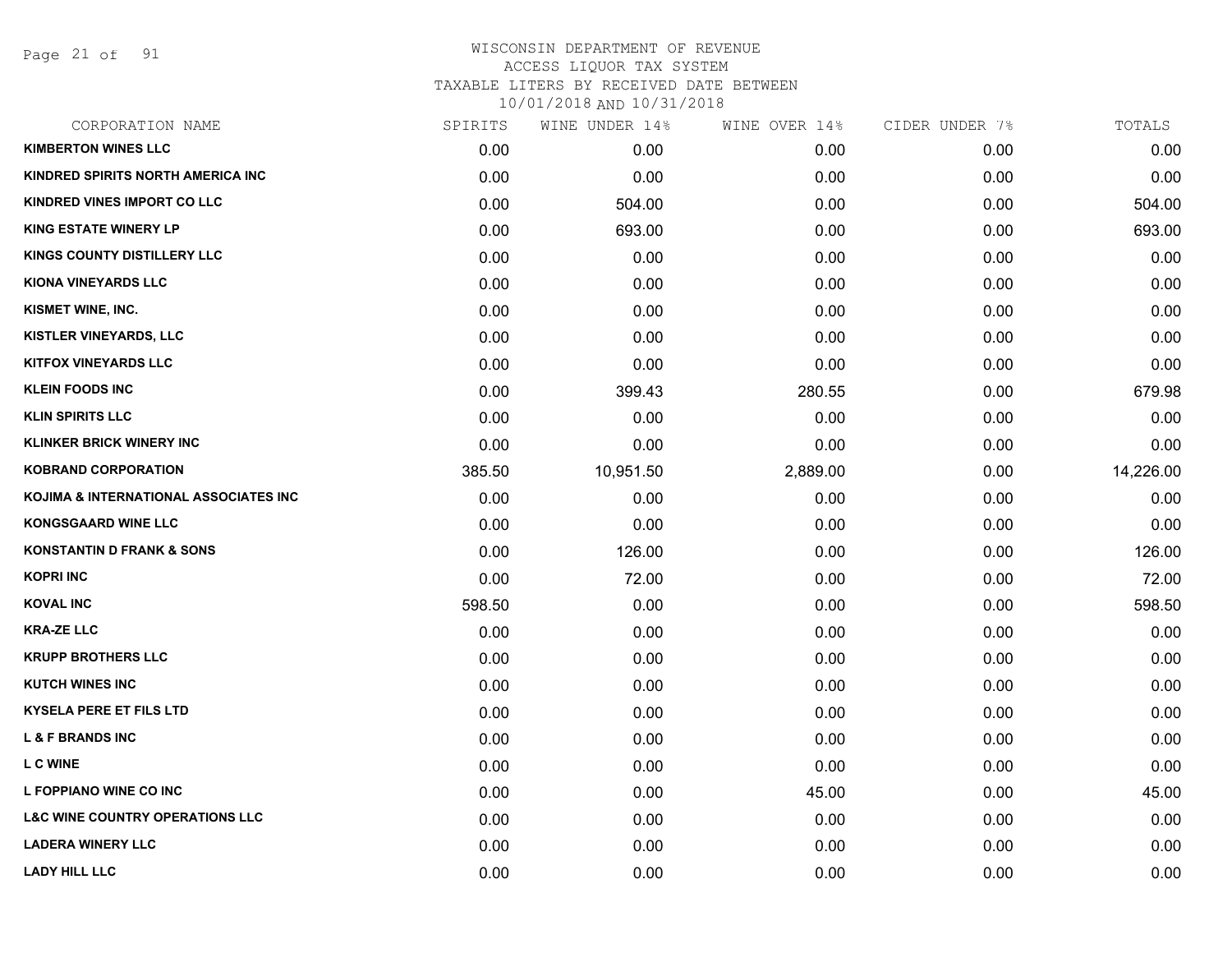Page 22 of 91

| CORPORATION NAME                          | SPIRITS   | WINE UNDER 14% | WINE OVER 14% | CIDER UNDER 7% | TOTALS    |
|-------------------------------------------|-----------|----------------|---------------|----------------|-----------|
| <b>LAETITIA VINEYARD &amp; WINERY INC</b> | 0.00      | 0.00           | 0.00          | 0.00           | 0.00      |
| <b>LAIRD &amp; COMPANY</b>                | 432.00    | 0.00           | 0.00          | 0.00           | 432.00    |
| <b>LAIRD FAMILY ESTATE LLC</b>            | 0.00      | 0.00           | 0.00          | 0.00           | 0.00      |
| <b>LAKE COUNTRY LIBARE DISTILLING LLC</b> | 0.00      | 0.00           | 0.00          | 0.00           | 0.00      |
| <b>LANCE C RANDOLPH</b>                   | 0.00      | 0.00           | 0.00          | 0.00           | 0.00      |
| <b>LANGDON SHIVERICK INC</b>              | 0.00      | 369.00         | 0.00          | 0.00           | 369.00    |
| <b>LANGE WINERY LLC</b>                   | 0.00      | 0.00           | 0.00          | 0.00           | 0.00      |
| <b>LAPHAM SALES &amp; MARKETING INC</b>   | 0.00      | 0.00           | 0.00          | 0.00           | 0.00      |
| <b>LATITUDE BEVERAGE COMPANY</b>          | 0.00      | 144.00         | 0.00          | 0.00           | 144.00    |
| <b>LAUREATE IMPORTS COMPANY INC</b>       | 0.00      | 0.00           | 0.00          | 0.00           | 0.00      |
| <b>LAURENT-PERRIER US INC</b>             | 0.00      | 0.00           | 0.00          | 0.00           | 0.00      |
| <b>LAVA SPRINGS INC</b>                   | 0.00      | 0.00           | 0.00          | 0.00           | 0.00      |
| <b>LAWER FAMILY WINERY INC</b>            | 0.00      | 0.00           | 0.00          | 0.00           | 0.00      |
| <b>LCF WINE COMPANY LLC</b>               | 0.00      | 630.00         | 400.50        | 0.00           | 1,030.50  |
| LE CEP II INC                             | 0.00      | 0.00           | 0.00          | 0.00           | 0.00      |
| LE GRAND COURTAGE LLC                     | 0.00      | 0.00           | 0.00          | 0.00           | 0.00      |
| LE RAISIN IMPORTS LLC                     | 0.00      | 0.00           | 0.00          | 0.00           | 0.00      |
| LE VIGNE WINERY INC                       | 0.00      | 0.00           | 0.00          | 0.00           | 0.00      |
| LEFT COAST CELLARS LLC                    | 0.00      | 0.00           | 0.00          | 0.00           | 0.00      |
| <b>LEMELSON WINERY LLC</b>                | 0.00      | 0.00           | 0.00          | 0.00           | 0.00      |
| <b>LEONARD KREUSCH INC</b>                | 0.00      | 0.00           | 0.00          | 0.00           | 0.00      |
| <b>LEONARDINI FAMILY WINERY LLC</b>       | 0.00      | 0.00           | 0.00          | 0.00           | 0.00      |
| <b>LEONETTI CELLAR LLC</b>                | 0.00      | 0.00           | 0.00          | 0.00           | 0.00      |
| <b>LEVECKE CORPORATION</b>                | 47,377.50 | 0.00           | 0.00          | 0.00           | 47,377.50 |
| <b>LICKUID AWESOME LLC</b>                | 0.00      | 0.00           | 0.00          | 0.00           | 0.00      |
| <b>LIDESTRI BEVERAGES LLC</b>             | 0.00      | 0.00           | 0.00          | 0.00           | 0.00      |
| LINCOLN SQUARE WINE COMPANY LLC           | 0.00      | 0.00           | 0.00          | 0.00           | 0.00      |
| LINGUA FRANCA-LS VINEYARDS HOLDINGS, LLC  | 0.00      | 81.00          | 0.00          | 0.00           | 81.00     |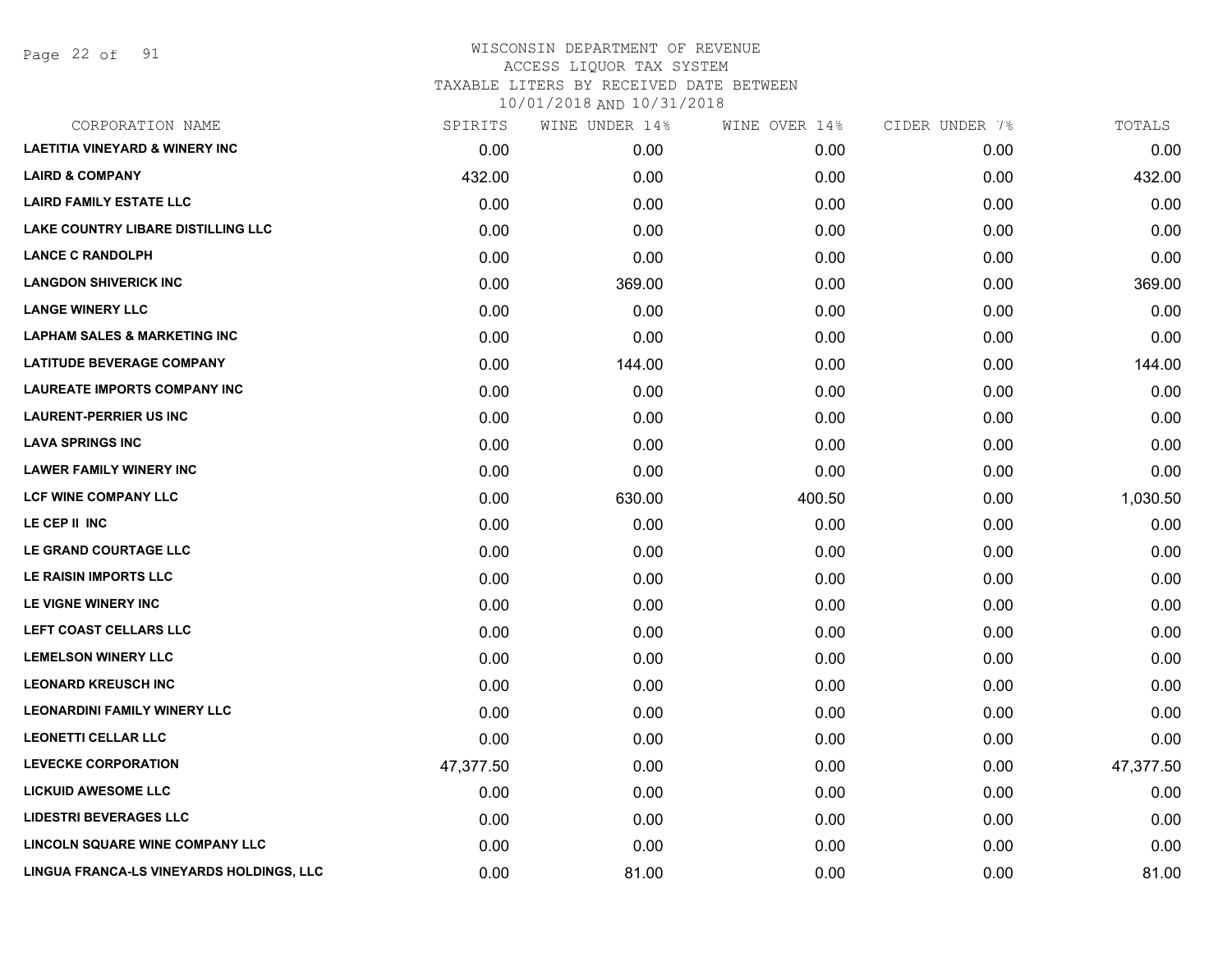Page 23 of 91

## WISCONSIN DEPARTMENT OF REVENUE ACCESS LIQUOR TAX SYSTEM

TAXABLE LITERS BY RECEIVED DATE BETWEEN

| CORPORATION NAME                      | SPIRITS   | WINE UNDER 14% | WINE OVER 14% | CIDER UNDER 7% | TOTALS    |
|---------------------------------------|-----------|----------------|---------------|----------------|-----------|
| <b>LIOCO WINE COMPANY LLC</b>         | 0.00      | 0.00           | 558.00        | 0.00           | 558.00    |
| <b>LION NATHAN USA INC</b>            | 0.00      | 2,065.50       | 1,233.00      | 0.00           | 3,298.50  |
| <b>LISA CHASE</b>                     | 0.00      | 0.00           | 0.00          | 0.00           | 0.00      |
| <b>LISA LISA INCORPORATED</b>         | 0.00      | 0.00           | 0.00          | 0.00           | 0.00      |
| <b>LISA MARLOW</b>                    | 0.00      | 0.00           | 0.00          | 0.00           | 0.00      |
| LITTLE CREEK VINEYARD, LLC            | 0.00      | 0.00           | 0.00          | 0.00           | 0.00      |
| <b>LLOYD CARUSO LLC</b>               | 126.00    | 0.00           | 0.00          | 0.00           | 126.00    |
| <b>LLOYD CELLARS INC</b>              | 0.00      | 0.00           | 0.00          | 0.00           | 0.00      |
| <b>LOCAL DISTILLING INC</b>           | 0.00      | 0.00           | 0.00          | 0.00           | 0.00      |
| <b>LOEST &amp; MCNAMEE INC</b>        | 0.00      | 67.50          | 0.00          | 0.00           | 67.50     |
| <b>LONG MEADOW RANCH WINERY INC</b>   | 0.00      | 0.00           | 0.00          | 0.00           | 0.00      |
| <b>LONG SHADOWS VINTNERS LLC</b>      | 0.00      | 72.00          | 0.00          | 0.00           | 72.00     |
| <b>LONZ WINERY INC</b>                | 0.00      | 0.00           | 0.00          | 0.00           | 0.00      |
| <b>LOOSEN BROS USA LTD</b>            | 0.00      | 5,931.00       | 0.00          | 0.00           | 5,931.00  |
| <b>LORING WINE COMPANY LLC</b>        | 0.00      | 0.00           | 0.00          | 0.00           | 0.00      |
| <b>LOUIS GLUNZ BEER INC</b>           | 0.00      | 0.00           | 0.00          | 0.00           | 0.00      |
| <b>LOUIS LATOUR INC</b>               | 0.00      | 288.00         | 0.00          | 0.00           | 288.00    |
| <b>LOWDEN SCHOOLHOUSE CORPORATION</b> | 0.00      | 0.00           | 684.00        | 0.00           | 684.00    |
| LR IMPORTS LLC                        | 0.00      | 0.00           | 0.00          | 0.00           | 0.00      |
| <b>LUNA VINEYARDS INC</b>             | 0.00      | 0.00           | 0.00          | 0.00           | 0.00      |
| <b>LUNEAU USA INC</b>                 | 0.00      | 5,323.00       | 0.00          | 0.00           | 5,323.00  |
| <b>LUXCO INC</b>                      | 49,815.40 | 0.00           | 282.00        | 0.00           | 50,097.40 |
| <b>LYNMAR WINERY LLC</b>              | 0.00      | 0.00           | 0.00          | 0.00           | 0.00      |
| M.A.C. WINES, LLC                     | 0.00      | 0.00           | 0.00          | 0.00           | 0.00      |
| <b>MACH FLYNT INC</b>                 | 3,456.00  | 12,348.00      | 0.00          | 0.00           | 15,804.00 |
| <b>MAD CAR WINE CO LLC</b>            | 0.00      | 189.00         | 0.00          | 0.00           | 189.00    |
| <b>MADRIGAL FAMILY WINERY LLC</b>     | 0.00      | 0.00           | 0.00          | 0.00           | 0.00      |
| <b>MAGAVE TEQUILA INC</b>             | 0.00      | 0.00           | 0.00          | 0.00           | 0.00      |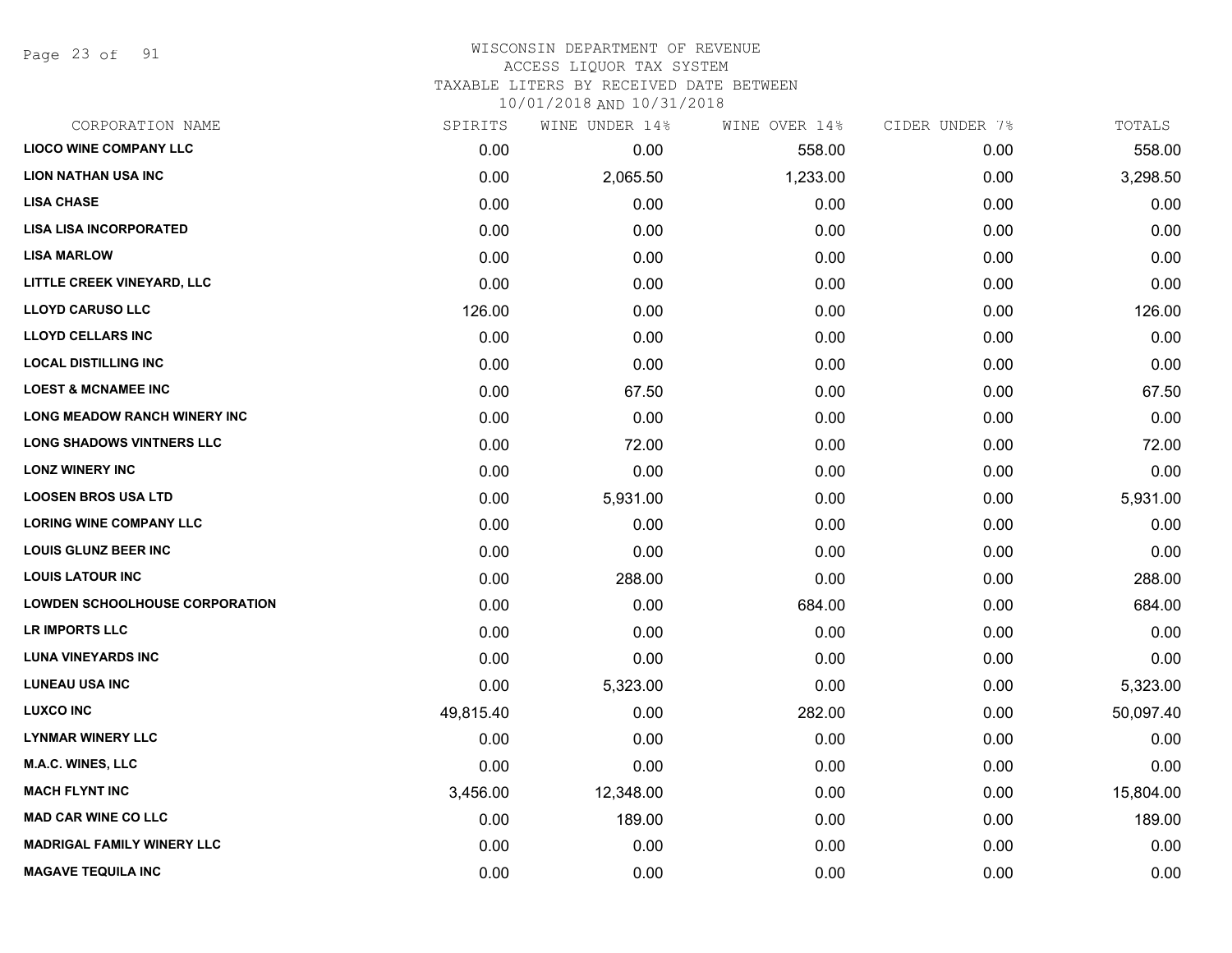Page 24 of 91

# WISCONSIN DEPARTMENT OF REVENUE ACCESS LIQUOR TAX SYSTEM

TAXABLE LITERS BY RECEIVED DATE BETWEEN

| CORPORATION NAME                              | SPIRITS   | WINE UNDER 14% | WINE OVER 14% | CIDER UNDER 7% | TOTALS    |
|-----------------------------------------------|-----------|----------------|---------------|----------------|-----------|
| <b>MAISONS MARQUES &amp; DOMAINES USA INC</b> | 0.00      | 1,035.00       | 90.00         | 0.00           | 1,125.00  |
| <b>MAMMOTH DISTILLING LLC</b>                 | 0.00      | 0.00           | 0.00          | 0.00           | 0.00      |
| <b>MANO'S INC</b>                             | 0.00      | 0.00           | 0.00          | 0.00           | 0.00      |
| <b>MANUEL PULIDO</b>                          | 0.00      | 0.00           | 0.00          | 0.00           | 0.00      |
| <b>MARIETTA CELLARS INC</b>                   | 0.00      | 315.00         | 63.00         | 0.00           | 378.00    |
| <b>MARIPOSA WINE COMPANY LLC</b>              | 0.00      | 0.00           | 0.00          | 0.00           | 0.00      |
| <b>MARK ANDERSON</b>                          | 0.00      | 0.00           | 0.00          | 0.00           | 0.00      |
| <b>MARK ANTHONY BRANDS INC</b>                | 0.00      | 0.00           | 0.00          | 0.00           | 0.00      |
| <b>MARK SZUMOWSKI</b>                         | 0.00      | 0.00           | 0.00          | 0.00           | 0.00      |
| <b>MARKETING GLOBAL BRANDS CORP</b>           | 0.00      | 0.00           | 0.00          | 0.00           | 0.00      |
| <b>MARKO J KARAKASEVIC</b>                    | 0.00      | 0.00           | 0.00          | 0.00           | 0.00      |
| <b>MARTELLOTTO INC.</b>                       | 0.00      | 162.00         | 0.00          | 0.00           | 162.00    |
| <b>MARTIN RAY WINERY INC</b>                  | 0.00      | 0.00           | 0.00          | 0.00           | 0.00      |
| <b>MARTINELLI WINERY INC</b>                  | 0.00      | 0.00           | 36.00         | 0.00           | 36.00     |
| <b>MARTINEZ DISTRIBUTING CO INC</b>           | 432.00    | 0.00           | 0.00          | 0.00           | 432.00    |
| <b>MASSANOIS LLC</b>                          | 0.00      | 1,349.25       | 339.00        | 0.00           | 1,688.25  |
| <b>MAST-JAEGERMEISTER US INC</b>              | 0.00      | 0.00           | 0.00          | 0.00           | 0.00      |
| <b>MATCHVINO LLC</b>                          | 0.00      | 162.00         | 0.00          | 0.00           | 162.00    |
| <b>MATHY WINERY LLC</b>                       | 0.00      | 0.00           | 0.00          | 0.00           | 0.00      |
| <b>MATRICK HOLDINGS CORPORATION</b>           | 0.00      | 0.00           | 0.00          | 0.00           | 0.00      |
| <b>MATT PREIS</b>                             | 0.00      | 0.00           | 0.00          | 0.00           | 0.00      |
| <b>MATTHEW C VILLARD</b>                      | 0.00      | 0.00           | 252.00        | 0.00           | 252.00    |
| <b>MATTHIASSON FAMILY VINEYARDS LLC</b>       | 0.00      | 82.50          | 0.00          | 0.00           | 82.50     |
| <b>MAURITSON FAMILY WINERY</b>                | 0.00      | 0.00           | 0.00          | 0.00           | 0.00      |
| <b>MAYACAMAS VINEYARDS INC</b>                | 0.00      | 0.00           | 0.00          | 0.00           | 0.00      |
| <b>MAYNARD J KEENAN</b>                       | 0.00      | 0.00           | 0.00          | 0.00           | 0.00      |
| <b>MC CORMICK DISTILLING CO INC</b>           | 13,146.00 | 0.00           | 0.00          | 0.00           | 13,146.00 |
| <b>MCKENZIE'S BEVERAGES INC</b>               | 0.00      | 0.00           | 0.00          | 2,165.00       | 2,165.00  |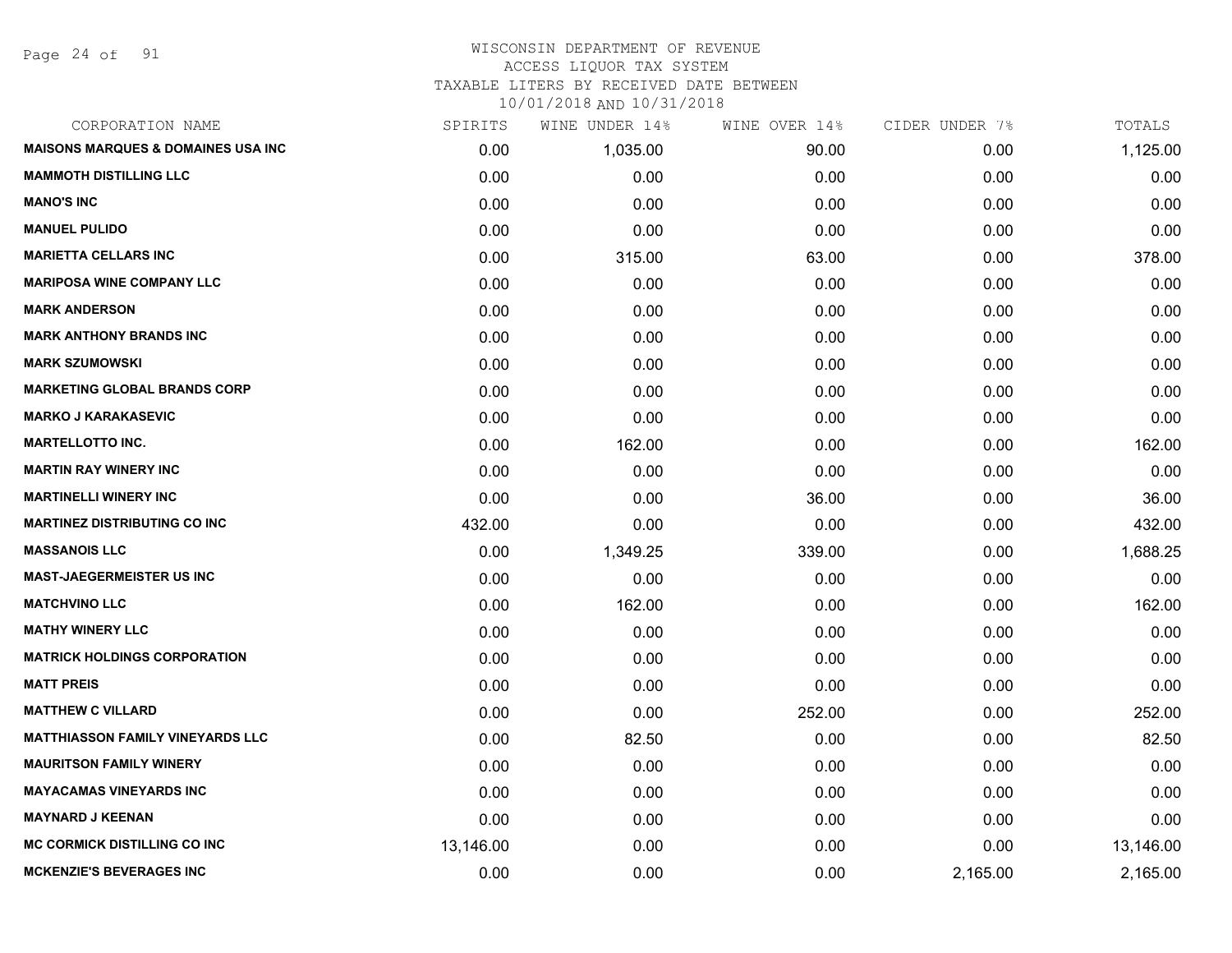Page 25 of 91

| CORPORATION NAME                            | SPIRITS   | WINE UNDER 14% | WINE OVER 14% | CIDER UNDER 7% | TOTALS    |
|---------------------------------------------|-----------|----------------|---------------|----------------|-----------|
| <b>MCNAB RIDGE WINERY LLC</b>               | 0.00      | 54.00          | 90.00         | 0.00           | 144.00    |
| <b>MEDCO ATLANTIC INC</b>                   | 0.00      | 0.00           | 0.00          | 0.00           | 0.00      |
| <b>MEIERS WINE CELLARS INC</b>              | 0.00      | 252.00         | 126.00        | 0.00           | 378.00    |
| <b>MENDOCINO WINE GROUP LLC</b>             | 0.00      | 0.00           | 0.00          | 0.00           | 0.00      |
| <b>MERCER WINE ESTATES LLC</b>              | 0.00      | 0.00           | 0.00          | 0.00           | 0.00      |
| <b>MERCHANT DU VIN CORPORATION</b>          | 0.00      | 0.00           | 0.00          | 348.26         | 348.26    |
| <b>MEREDITH VINEYARD ESTATE INC</b>         | 0.00      | 0.00           | 0.00          | 0.00           | 0.00      |
| <b>METEOR VINEYARD LLC</b>                  | 0.00      | 0.00           | 0.00          | 0.00           | 0.00      |
| <b>METROWINE DISTRIBUTION CO INC</b>        | 0.00      | 0.00           | 0.00          | 0.00           | 0.00      |
| <b>METTLER WINES LLC</b>                    | 0.00      | 0.00           | 63.00         | 0.00           | 63.00     |
| <b>MEV CORPORATION</b>                      | 0.00      | 0.00           | 0.00          | 0.00           | 0.00      |
| <b>MEXCOR INC</b>                           | 2,261.45  | 0.00           | 0.00          | 0.00           | 2,261.45  |
| <b>MEYER CELLARS LLC</b>                    | 0.00      | 0.00           | 0.00          | 0.00           | 0.00      |
| <b>MHW LTD</b>                              | 17,349.10 | 5,674.50       | 2,815.50      | 0.00           | 25,839.10 |
| <b>MICHAEL HOUGH</b>                        | 27.00     | 3,735.00       | 171.00        | 0.00           | 3,933.00  |
| <b>MICHAEL SKURNIK WINES INC</b>            | 0.00      | 0.00           | 0.00          | 0.00           | 0.00      |
| <b>MICHEAL DASHE</b>                        | 0.00      | 0.00           | 0.00          | 0.00           | 0.00      |
| <b>MIDDLETON FAMILY WINES LLC</b>           | 0.00      | 0.00           | 0.00          | 0.00           | 0.00      |
| <b>MIDNIGHT CELLARS INC</b>                 | 0.00      | 0.00           | 0.00          | 0.00           | 0.00      |
| <b>MID-OAK DISTILLERY INC</b>               | 0.00      | 0.00           | 0.00          | 0.00           | 0.00      |
| MIGHTY SWELL COCKTAIL COMPANY LLC           | 0.00      | 7,086.00       | 0.00          | 0.00           | 7,086.00  |
| <b>MILBRANDT FAMILY WINES LLC</b>           | 0.00      | 0.00           | 0.00          | 0.00           | 0.00      |
| <b>MILE HIGH SPIRITS LLC</b>                | 0.00      | 0.00           | 0.00          | 0.00           | 0.00      |
| <b>MILLER SQUARED INC</b>                   | 0.00      | 0.00           | 0.00          | 0.00           | 0.00      |
| <b>MILLERCOORS LLC</b>                      | 0.00      | 0.00           | 0.00          | 53,942.86      | 53,942.86 |
| <b>MILTONS DISTRIBUTING CO INC</b>          | 0.00      | 1,226.47       | 27.00         | 0.00           | 1,253.47  |
| <b>MINER FAMILY WINERY LLC</b>              | 0.00      | 0.00           | 0.00          | 0.00           | 0.00      |
| <b>MINNESOTAS FINEST FERMENTED PRODUCTS</b> | 0.00      | 0.00           | 0.00          | 0.00           | 0.00      |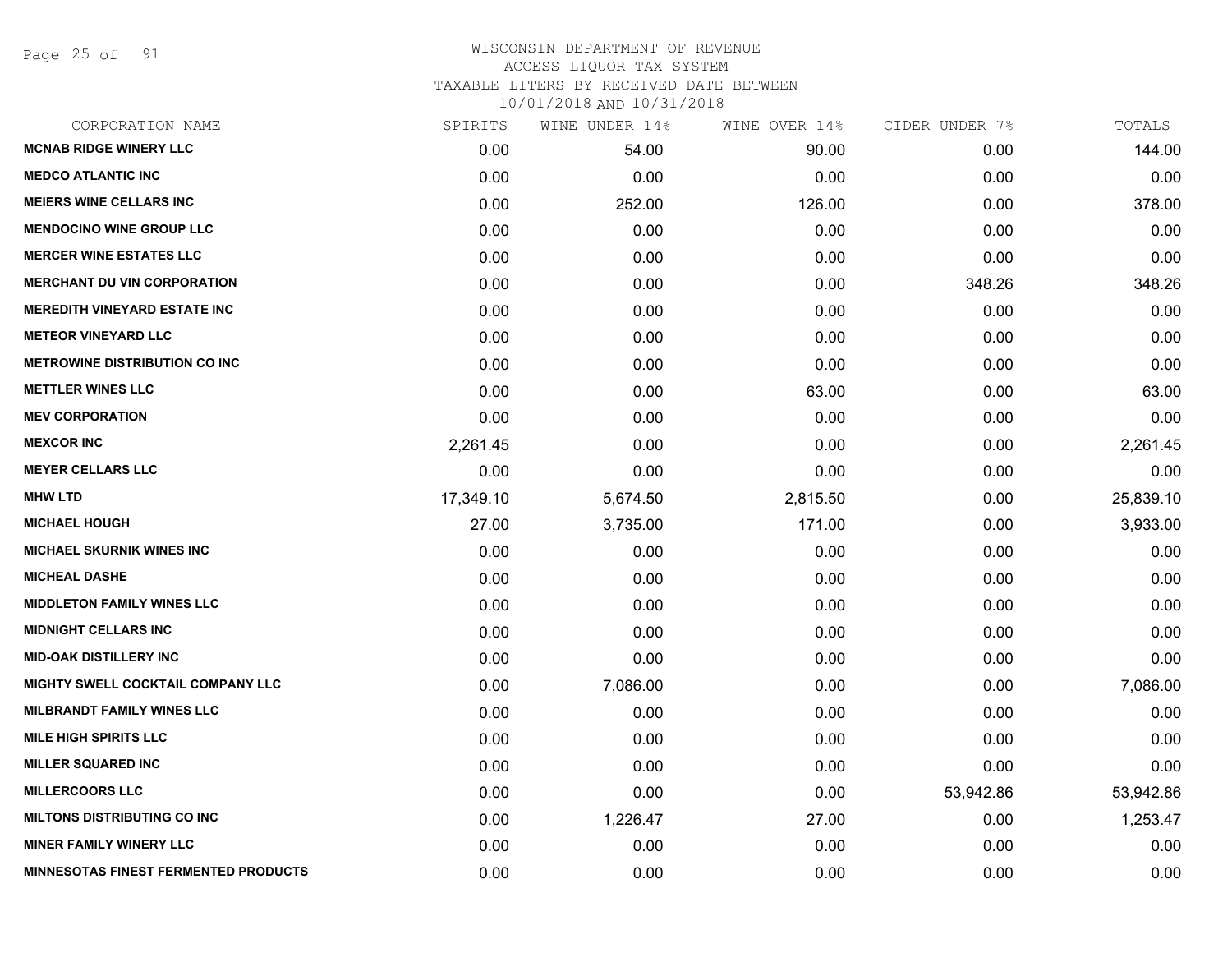Page 26 of 91

#### WISCONSIN DEPARTMENT OF REVENUE ACCESS LIQUOR TAX SYSTEM

TAXABLE LITERS BY RECEIVED DATE BETWEEN

| CORPORATION NAME                                  | SPIRITS   | WINE UNDER 14% | WINE OVER 14% | CIDER UNDER 7% | TOTALS    |
|---------------------------------------------------|-----------|----------------|---------------|----------------|-----------|
| <b>MIONETTO USA INC</b>                           | 0.00      | 547.34         | 0.00          | 0.00           | 547.34    |
| <b>MIRA WINERY LLC</b>                            | 0.00      | 0.00           | 0.00          | 0.00           | 0.00      |
| <b>MIRAMONT ESTATE VINEYARDS &amp; WINERY INC</b> | 0.00      | 0.00           | 0.00          | 0.00           | 0.00      |
| <b>MIRASOL WINE LLC</b>                           | 0.00      | 14.26          | 9.51          | 0.00           | 23.77     |
| <b>MIRER MANAGEMENT COMPANY LLC</b>               | 0.00      | 0.00           | 0.00          | 0.00           | 0.00      |
| <b>MIROSLAV IVANOV TCHOLAKOV</b>                  | 0.00      | 0.00           | 4,671.00      | 0.00           | 4,671.00  |
| <b>MISA IMPORTS INC</b>                           | 11,403.00 | 9,939.00       | 1,617.75      | 0.00           | 22,959.75 |
| <b>MISSISSIPPI RIVER DISTILLING COMPANY</b>       | 99.17     | 0.00           | 0.00          | 0.00           | 99.17     |
| <b>MISTARR WINE IMPORTERS</b>                     | 0.00      | 126.00         | 0.00          | 0.00           | 126.00    |
| <b>MODERN DEVELOPMENT COMPANY</b>                 | 0.00      | 0.00           | 0.00          | 0.00           | 0.00      |
| <b>MODERN SPIRITS LLC</b>                         | 9.00      | 0.00           | 81.00         | 0.00           | 90.00     |
| <b>MODUS OPERANDI CELLARS LLC</b>                 | 0.00      | 0.00           | 0.00          | 0.00           | 0.00      |
| <b>MOET HENNESSY USA, INC.</b>                    | 38,823.55 | 17,547.25      | 121.50        | 0.00           | 56,492.30 |
| <b>MOLLYDOOKER INTERNATIONAL LLC</b>              | 0.00      | 0.00           | 504.00        | 0.00           | 504.00    |
| <b>MOLLY'S WINERY INC</b>                         | 0.00      | 27.00          | 0.00          | 0.00           | 27.00     |
| <b>MONICA NOGUES</b>                              | 0.00      | 702.00         | 18.00         | 0.00           | 720.00    |
| <b>MONSIEUR TOUTON SELECTION LTD / ORIGIN USA</b> | 0.00      | 0.00           | 0.00          | 0.00           | 0.00      |
| <b>MONTANERO MEZCAL LLC</b>                       | 0.00      | 0.00           | 0.00          | 0.00           | 0.00      |
| <b>MONTE CRISTO BLOCK IV LLC</b>                  | 0.00      | 0.00           | 0.00          | 0.00           | 0.00      |
| <b>MONTEREY WINE COMPANY LLC</b>                  | 0.00      | 0.00           | 0.00          | 0.00           | 0.00      |
| <b>MONTICELLO CELLARS INC</b>                     | 0.00      | 0.00           | 0.00          | 0.00           | 0.00      |
| <b>MONTINORE VINEYARDS LIMITED</b>                | 0.00      | 0.00           | 0.00          | 0.00           | 0.00      |
| <b>MOONRISE DISTILLERY INC</b>                    | 0.00      | 0.00           | 0.00          | 0.00           | 0.00      |
| <b>MORE THAN GRAPES, LLC</b>                      | 0.00      | 94.50          | 63.00         | 0.00           | 157.50    |
| <b>MORGAN WINERY INC</b>                          | 0.00      | 63.00          | 126.00        | 0.00           | 189.00    |
| <b>MOUNT VEEDER FARMS LLC</b>                     | 0.00      | 0.00           | 0.00          | 0.00           | 0.00      |
| <b>MOUNTAIN VIEW VINTNERS LLC</b>                 | 0.00      | 0.00           | 0.00          | 0.00           | 0.00      |
| <b>MS WALKER INC</b>                              | 0.00      | 0.00           | 0.00          | 0.00           | 0.00      |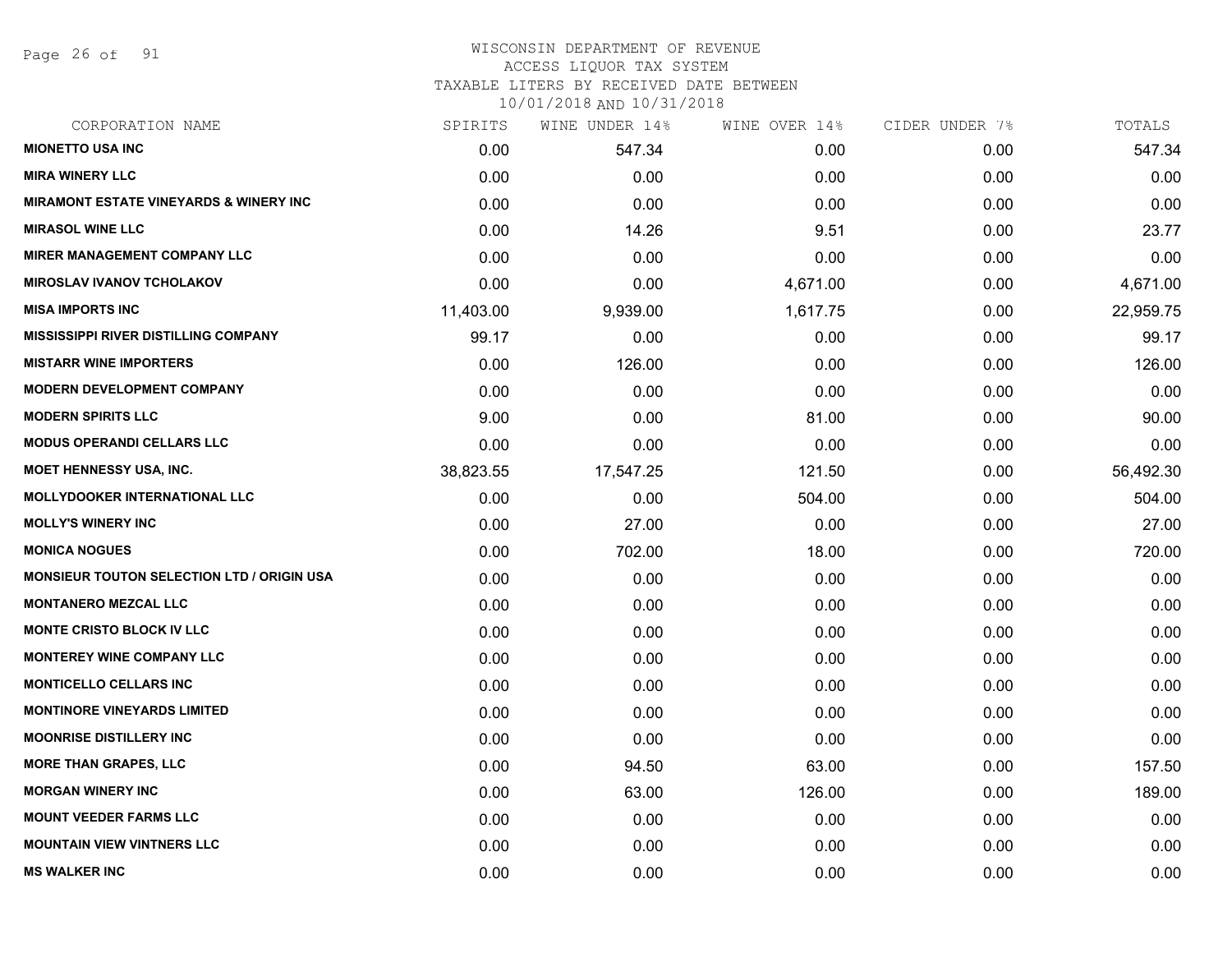Page 27 of 91

| CORPORATION NAME                                                                   | SPIRITS  | WINE UNDER 14% | WINE OVER 14% | CIDER UNDER 7% | TOTALS    |
|------------------------------------------------------------------------------------|----------|----------------|---------------|----------------|-----------|
| <b>MUSTACHE MENTORS LLC</b>                                                        | 0.00     | 0.00           | 0.00          | 0.00           | 0.00      |
| <b>MUTUAL WHOLESALE LIQUOR INC</b>                                                 | 0.00     | 0.00           | 0.00          | 0.00           | 0.00      |
| <b>NAKED WINES LLC</b>                                                             | 0.00     | 0.00           | 0.00          | 0.00           | 0.00      |
| <b>NAPA VALLEY SPECIALTY WINES INC</b>                                             | 0.00     | 0.00           | 0.00          | 0.00           | 0.00      |
| <b>NATIONAL CONSUMER CREDIT GUARANTEE</b><br><b>ASSOCIATION OF CONNECTICUT INC</b> | 102.00   | 0.00           | 0.00          | 0.00           | 102.00    |
| <b>NATURAL BEVERAGE INFUSIONS LLC</b>                                              | 0.00     | 0.00           | 0.00          | 0.00           | 0.00      |
| <b>NATURAL MERCHANTS INC</b>                                                       | 0.00     | 504.00         | 0.00          | 0.00           | 504.00    |
| <b>NATUREL WEST CORP</b>                                                           | 0.00     | 0.00           | 0.00          | 0.00           | 0.00      |
| <b>NAVARRO VINEYARDS, LLC</b>                                                      | 0.00     | 0.00           | 0.00          | 0.00           | 0.00      |
| <b>NBI ACQUISITION LLC</b>                                                         | 0.00     | 0.00           | 0.00          | 0.00           | 0.00      |
| <b>NDC SYSTEMS LP</b>                                                              | 2,767.50 | 53,059.50      | 2,869.50      | 0.00           | 58,696.50 |
| <b>NEGOCIANTS USA INC</b>                                                          | 0.00     | 0.00           | 0.00          | 0.00           | 0.00      |
| <b>NESTOR IMPORTS INC</b>                                                          | 0.00     | 261.00         | 108.00        | 0.00           | 369.00    |
| <b>NEW HOLLAND BREWING CO LLC</b>                                                  | 0.00     | 0.00           | 0.00          | 0.00           | 0.00      |
| <b>NEW MEXICO WINERIES INC</b>                                                     | 0.00     | 0.00           | 0.00          | 0.00           | 0.00      |
| <b>NEW PARROTT &amp; CO</b>                                                        | 0.00     | 5,670.00       | 756.00        | 0.00           | 6,426.00  |
| <b>NEW VAVIN INC</b>                                                               | 0.00     | 0.00           | 0.00          | 0.00           | 0.00      |
| NEW YORK MUTUAL TRADING CO INC                                                     | 0.00     | 0.00           | 0.00          | 0.00           | 0.00      |
| <b>NEXUS BRANDS LLC</b>                                                            | 0.00     | 0.00           | 180.00        | 0.00           | 180.00    |
| <b>NICHE IMPORT CO</b>                                                             | 0.00     | 0.00           | 0.00          | 0.00           | 0.00      |
| <b>NICHOLAS KARAVIDAS</b>                                                          | 0.00     | 0.00           | 0.00          | 0.00           | 0.00      |
| NIEBAUM-COPPOLA ESTATE WINERY LP                                                   | 0.00     | 0.00           | 0.00          | 0.00           | 0.00      |
| <b>NLV TEQUILA BOTTLING LLC</b>                                                    | 5,940.00 | 0.00           | 0.00          | 0.00           | 5,940.00  |
| <b>NO. 12 CIDER HOUSE LLC</b>                                                      | 0.00     | 0.00           | 0.00          | 0.00           | 0.00      |
| <b>NOLET SPIRITS USA INC</b>                                                       | 0.00     | 0.00           | 0.00          | 0.00           | 0.00      |
| <b>NORTH SHORE DISTILLERY LLC</b>                                                  | 261.00   | 0.00           | 0.00          | 0.00           | 261.00    |
| <b>NORTHERN EMPIRE LLC</b>                                                         | 0.00     | 0.00           | 0.00          | 0.00           | 0.00      |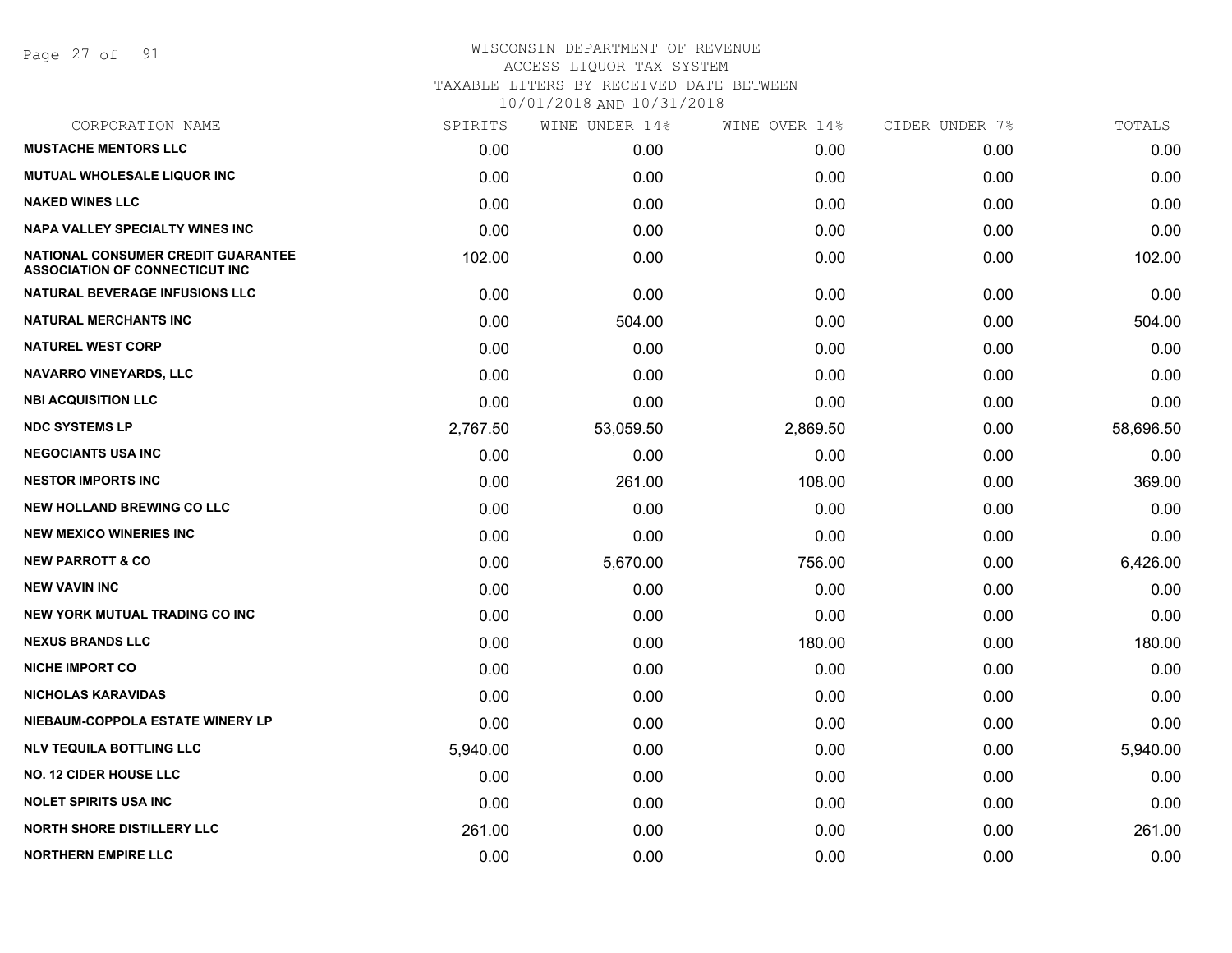Page 28 of 91

| CORPORATION NAME                        | SPIRITS  | WINE UNDER 14% | WINE OVER 14% | CIDER UNDER 7% | TOTALS   |
|-----------------------------------------|----------|----------------|---------------|----------------|----------|
| <b>NOVA WINES, INC.</b>                 | 0.00     | 0.00           | 27.00         | 0.00           | 27.00    |
| <b>NOW WINE IMPORTS INC</b>             | 0.00     | 0.00           | 0.00          | 0.00           | 0.00     |
| <b>NUCCIO &amp; WISE</b>                | 0.00     | 252.00         | 63.00         | 0.00           | 315.00   |
| <b>NV AWG LTD</b>                       | 0.00     | 0.00           | 0.00          | 0.00           | 0.00     |
| <b>NW WINE COMPANY LLC</b>              | 0.00     | 234.00         | 288.00        | 0.00           | 522.00   |
| OAK RIDGE WINERY LLC                    | 0.00     | 630.00         | 0.00          | 0.00           | 630.00   |
| <b>OLD BRIDGE CELLARS</b>               | 0.00     | 819.00         | 810.00        | 0.00           | 1,629.00 |
| <b>OLD ELK HOLDINGS LLC</b>             | 0.00     | 0.00           | 0.00          | 0.00           | 0.00     |
| <b>OLDE WORLD IMPORTS INC</b>           | 0.00     | 0.00           | 0.00          | 0.00           | 0.00     |
| OLE SMOKY DISTILLERY LLC                | 2,869.50 | 0.00           | 0.00          | 0.00           | 2,869.50 |
| OLIVER WINE COMPANY INC                 | 0.00     | 2,313.00       | 0.00          | 0.00           | 2,313.00 |
| ONE TRUE VINE LLC                       | 0.00     | 0.00           | 56.25         | 0.00           | 56.25    |
| O'NEILL BEVERAGES CO LLC                | 0.00     | 2,241.00       | 630.00        | 0.00           | 2,871.00 |
| <b>OPICI IMPORT COMPANY</b>             | 0.00     | 1,881.00       | 126.00        | 0.00           | 2,007.00 |
| <b>OPOLO WINES LP</b>                   | 0.00     | 0.00           | 0.00          | 0.00           | 0.00     |
| <b>OPUS ONE WINERY LLC</b>              | 0.00     | 0.00           | 927.00        | 0.00           | 927.00   |
| <b>ORCA PROPERTIES LLC</b>              | 0.00     | 0.00           | 0.00          | 0.00           | 0.00     |
| <b>OREGON BREWING COMPANY INC</b>       | 48.47    | 0.00           | 0.00          | 0.00           | 48.47    |
| ORVINO IMPORTS & DISTRIBUTING INC       | 0.00     | 0.00           | 0.00          | 0.00           | 0.00     |
| <b>O'SHAUGHNESSY DEL OSO LLC</b>        | 0.00     | 0.00           | 0.00          | 0.00           | 0.00     |
| OSKAR BLUES BREWERY, LLC                | 0.00     | 0.00           | 0.00          | 0.00           | 0.00     |
| <b>OWEN ROE LLC</b>                     | 0.00     | 441.00         | 99.00         | 0.00           | 540.00   |
| <b>PABST HOLDINGS LLC</b>               | 0.00     | 0.00           | 0.00          | 0.00           | 0.00     |
| <b>PACIFIC EDGE MARKETING GROUP INC</b> | 975.00   | 0.00           | 0.00          | 0.00           | 975.00   |
| PACIFIC INTERNATIONAL LIQUOR INC        | 45.00    | 146.16         | 231.84        | 0.00           | 423.00   |
| <b>PAHLMEYER LLC</b>                    | 0.00     | 0.00           | 0.00          | 0.00           | 0.00     |
| <b>PALI WINE COMPANY LP</b>             | 0.00     | 0.00           | 0.00          | 0.00           | 0.00     |
| PALM BAY INTERNATIONAL INC              | 504.00   | 6,993.61       | 363.00        | 0.00           | 7,860.61 |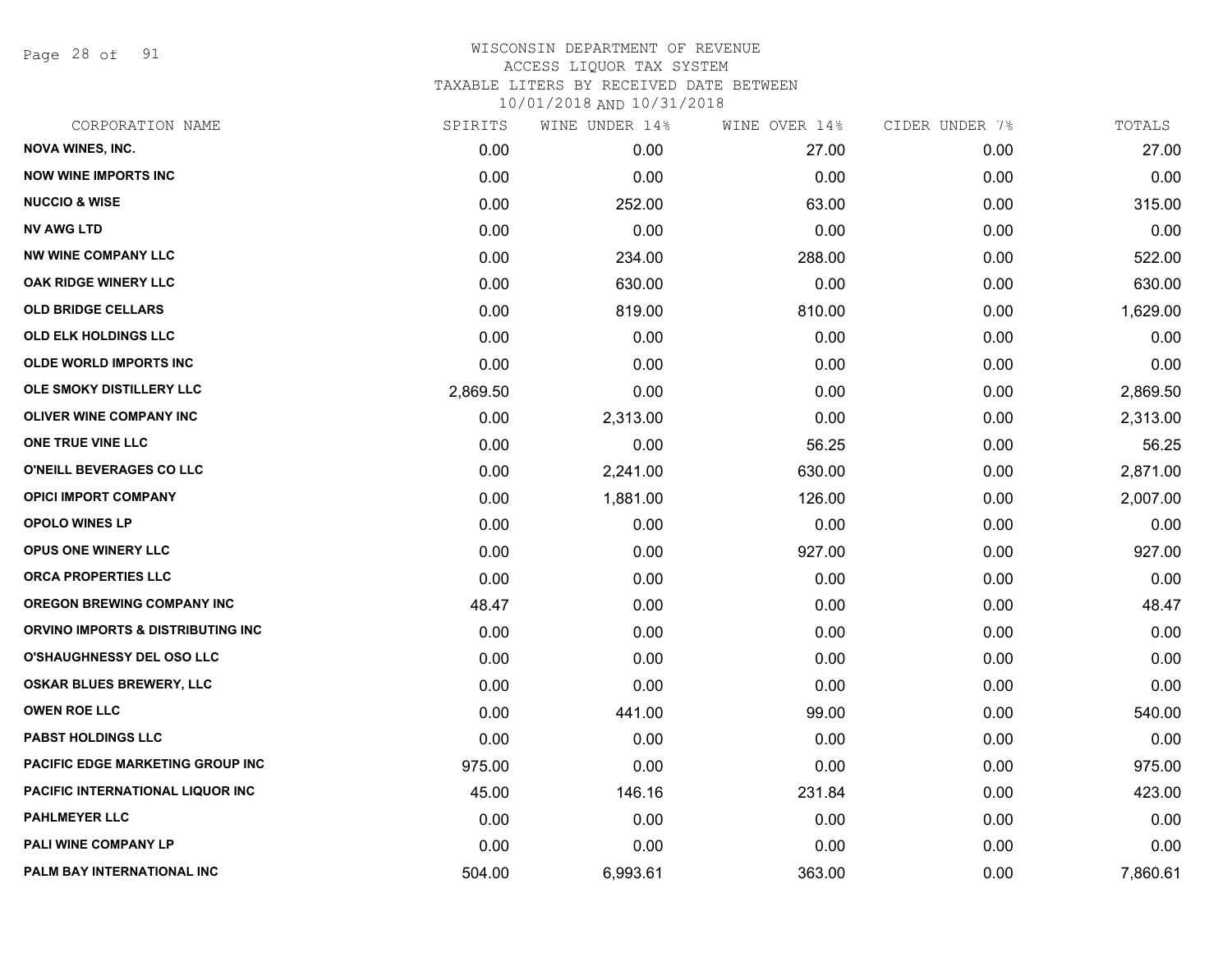Page 29 of 91

# WISCONSIN DEPARTMENT OF REVENUE ACCESS LIQUOR TAX SYSTEM TAXABLE LITERS BY RECEIVED DATE BETWEEN

| CORPORATION NAME                     | SPIRITS   | WINE UNDER 14% | WINE OVER 14% | CIDER UNDER 7% | TOTALS    |
|--------------------------------------|-----------|----------------|---------------|----------------|-----------|
| <b>PAMELA FRYE</b>                   | 0.00      | 0.00           | 0.00          | 0.00           | 0.00      |
| <b>PAMPA BEVERAGES LLC</b>           | 0.00      | 0.00           | 0.00          | 0.00           | 0.00      |
| <b>PANTHER CREEK CELLARS LLC</b>     | 0.00      | 1,008.00       | 0.00          | 0.00           | 1,008.00  |
| <b>PARAGON VINEYARD CO INC</b>       | 0.00      | 0.00           | 0.00          | 0.00           | 0.00      |
| PARK STREET IMPORTS LLC              | 4,587.00  | 4,507.50       | 76.50         | 0.00           | 9,171.00  |
| PARK WINE COMPANY INC                | 0.00      | 63.00          | 189.00        | 0.00           | 252.00    |
| <b>PARKER STATION INC</b>            | 0.00      | 378.00         | 126.00        | 0.00           | 504.00    |
| <b>PASEK CELLARS WINERY INC</b>      | 0.00      | 0.00           | 0.00          | 0.00           | 0.00      |
| <b>PAT WINES LLC</b>                 | 0.00      | 0.00           | 0.00          | 0.00           | 0.00      |
| <b>PATERNO IMPORTS LTD</b>           | 691.50    | 6,910.50       | 2,383.50      | 0.00           | 9,985.50  |
| <b>PATRICIO C MATA</b>               | 0.00      | 288.00         | 36.00         | 0.00           | 324.00    |
| <b>PATRON SPIRITS COMPANY</b>        | 17,677.80 | 0.00           | 0.00          | 0.00           | 17,677.80 |
| PAUL HOBBS IMPORTS INC               | 0.00      | 0.00           | 0.00          | 0.00           | 0.00      |
| <b>PAUL HOBBS WINERY LP</b>          | 0.00      | 0.00           | 0.00          | 0.00           | 0.00      |
| <b>PAVI WINES LLC</b>                | 0.00      | 0.00           | 0.00          | 0.00           | 0.00      |
| <b>PAWEL LATO</b>                    | 0.00      | 0.00           | 0.00          | 0.00           | 0.00      |
| PEACHY CANYON WINERY                 | 0.00      | 0.00           | 0.00          | 0.00           | 0.00      |
| PEJU FAMILY OPERATING PARTNERSHIP LP | 0.00      | 0.00           | 0.00          | 0.00           | 0.00      |
| <b>PENROSE HILL, LIMITED</b>         | 0.00      | 1,008.00       | 0.00          | 0.00           | 1,008.00  |
| PEPPER BRIDGE WINERY LLC             | 0.00      | 0.00           | 0.00          | 0.00           | 0.00      |
| PERNOD RICARD USA LLC                | 64,116.15 | 9,719.72       | 603.00        | 0.00           | 74,438.87 |
| PETER ANDREW LLC                     | 0.00      | 0.00           | 0.00          | 0.00           | 0.00      |
| <b>PETER ROSBACK</b>                 | 0.00      | 90.00          | 100.00        | 0.00           | 190.00    |
| PETERSON WINERY LLC                  | 0.00      | 76.00          | 47.00         | 0.00           | 123.00    |
| PETIT HAMEAU LLC                     | 0.00      | 63.00          | 0.00          | 0.00           | 63.00     |
| <b>PHILIP LAROCCA</b>                | 0.00      | 0.00           | 0.00          | 0.00           | 0.00      |
| PHILIP TOGNI VINEYARD LP             | 0.00      | 0.00           | 0.00          | 0.00           | 0.00      |
| PHILLIP STEINSCHREIBER               | 0.00      | 0.00           | 0.00          | 0.00           | 0.00      |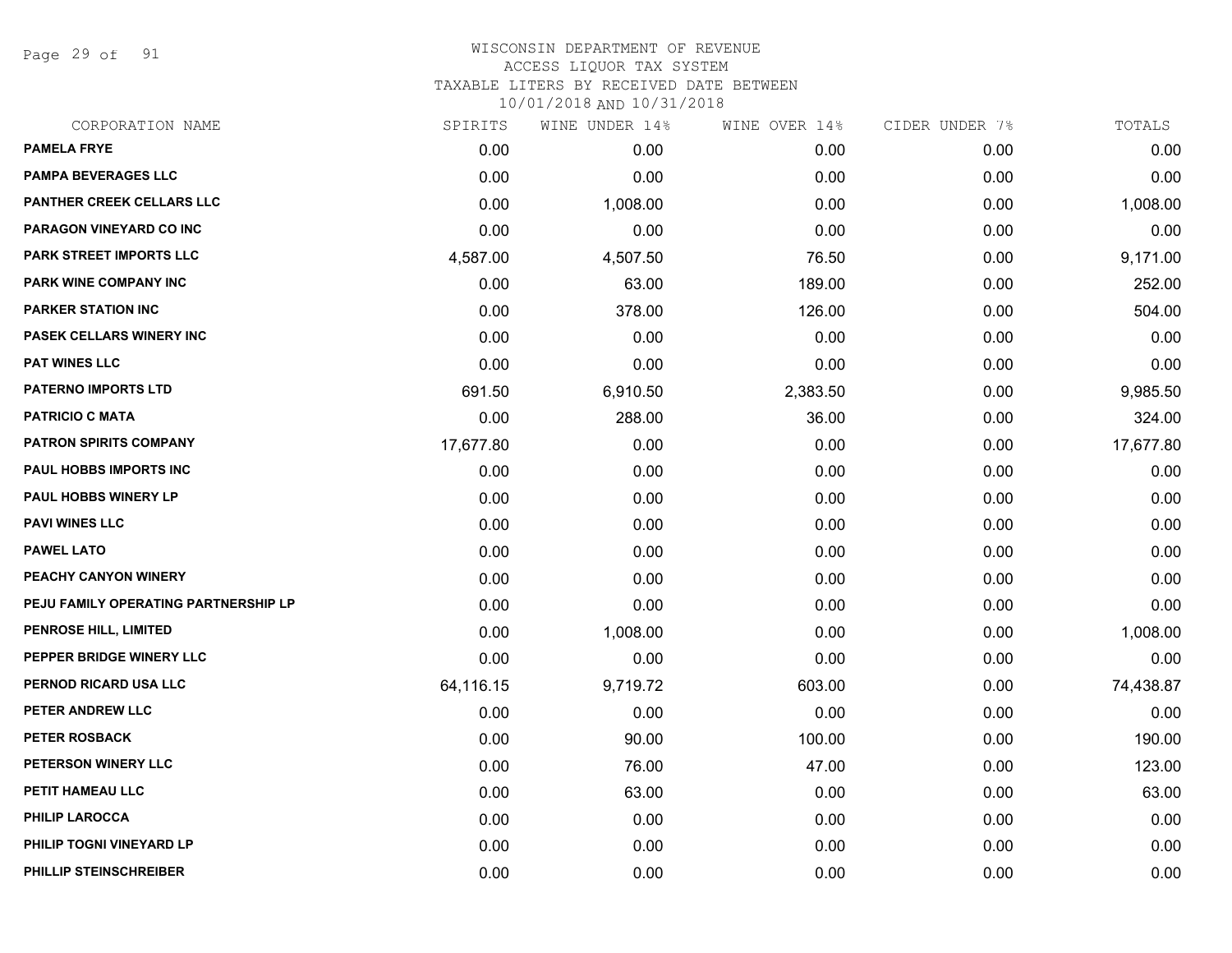Page 30 of 91

#### WISCONSIN DEPARTMENT OF REVENUE ACCESS LIQUOR TAX SYSTEM TAXABLE LITERS BY RECEIVED DATE BETWEEN

| CORPORATION NAME                 | SPIRITS  | WINE UNDER 14% | WINE OVER 14% | CIDER UNDER 7% | TOTALS    |
|----------------------------------|----------|----------------|---------------|----------------|-----------|
| PHILLIPS FARMS LLC               | 0.00     | 126.00         | 11,250.00     | 0.00           | 11,376.00 |
| PHUSION PROJECTS LLC             | 1,800.00 | 0.00           | 0.00          | 0.00           | 1,800.00  |
| PICNIC WINE COMPANY LLC          | 0.00     | 0.00           | 0.00          | 0.00           | 0.00      |
| PIEDMONT DISTILLERS INC          | 932.40   | 0.00           | 0.00          | 0.00           | 932.40    |
| <b>PINA CELLARS LP</b>           | 0.00     | 0.00           | 0.00          | 0.00           | 0.00      |
| PINE RIDGE WINERY LLC            | 0.00     | 0.00           | 0.00          | 0.00           | 0.00      |
| PLATA WINE PARTNERS LLC          | 0.00     | 0.00           | 0.00          | 0.00           | 0.00      |
| PLUME RIDGE IRREVOCABLE TRUST    | 0.00     | 387.00         | 342.00        | 0.00           | 729.00    |
| POPCORN DESIGN LLC               | 0.00     | 0.00           | 0.00          | 0.00           | 0.00      |
| POPCORN SUTTON DISTILLING LLC    | 0.00     | 0.00           | 0.00          | 0.00           | 0.00      |
| PORT WASHINGTON IMPORTS LLC      | 0.00     | 0.00           | 0.00          | 0.00           | 0.00      |
| PORTOVINO LLC                    | 0.00     | 0.00           | 0.00          | 0.00           | 0.00      |
| <b>POST WINERY INC</b>           | 0.00     | 0.00           | 0.00          | 0.00           | 0.00      |
| POUR MANAGEMENT LLC              | 0.00     | 0.00           | 0.00          | 0.00           | 0.00      |
| PRAGER WINERY & PORT WORKS, INC. | 0.00     | 0.00           | 0.00          | 0.00           | 0.00      |
| PRAIRIE CREEK BEVERAGES LLC      | 0.00     | 0.00           | 0.00          | 0.00           | 0.00      |
| PRECEPT BRANDS LLC               | 0.00     | 6,174.00       | 0.00          | 0.00           | 6,174.00  |
| PREMIER WINE GROUP, LLC          | 0.00     | 0.00           | 0.00          | 0.00           | 0.00      |
| PREMIERE DISTILLERY LLC          | 0.00     | 0.00           | 0.00          | 0.00           | 0.00      |
| PREMIUM PORT WINES INC           | 0.00     | 0.00           | 369.00        | 0.00           | 369.00    |
| <b>PRESQU'ILE WINERY</b>         | 0.00     | 0.00           | 0.00          | 0.00           | 0.00      |
| PRESTIGE IMPORTS LLC             | 0.00     | 0.00           | 0.00          | 0.00           | 0.00      |
| PRESTIGE WINE IMPORTS CORP       | 0.00     | 11,906.98      | 63.00         | 0.00           | 11,969.98 |
| PRICHARDS DISTILLERY INC         | 306.00   | 0.00           | 0.00          | 0.00           | 306.00    |
| PRIDE MOUNTAIN VINEYARDS LLC     | 0.00     | 0.00           | 0.00          | 0.00           | 0.00      |
| PROLETARIAT WINE COMPANY, LLC    | 0.00     | 0.00           | 0.00          | 0.00           | 0.00      |
| <b>PRO-LIQUITECH LLC</b>         | 0.00     | 0.00           | 0.00          | 0.00           | 0.00      |
| PROOF ARTISAN DISTILLERS, LLC    | 0.00     | 0.00           | 0.00          | 0.00           | 0.00      |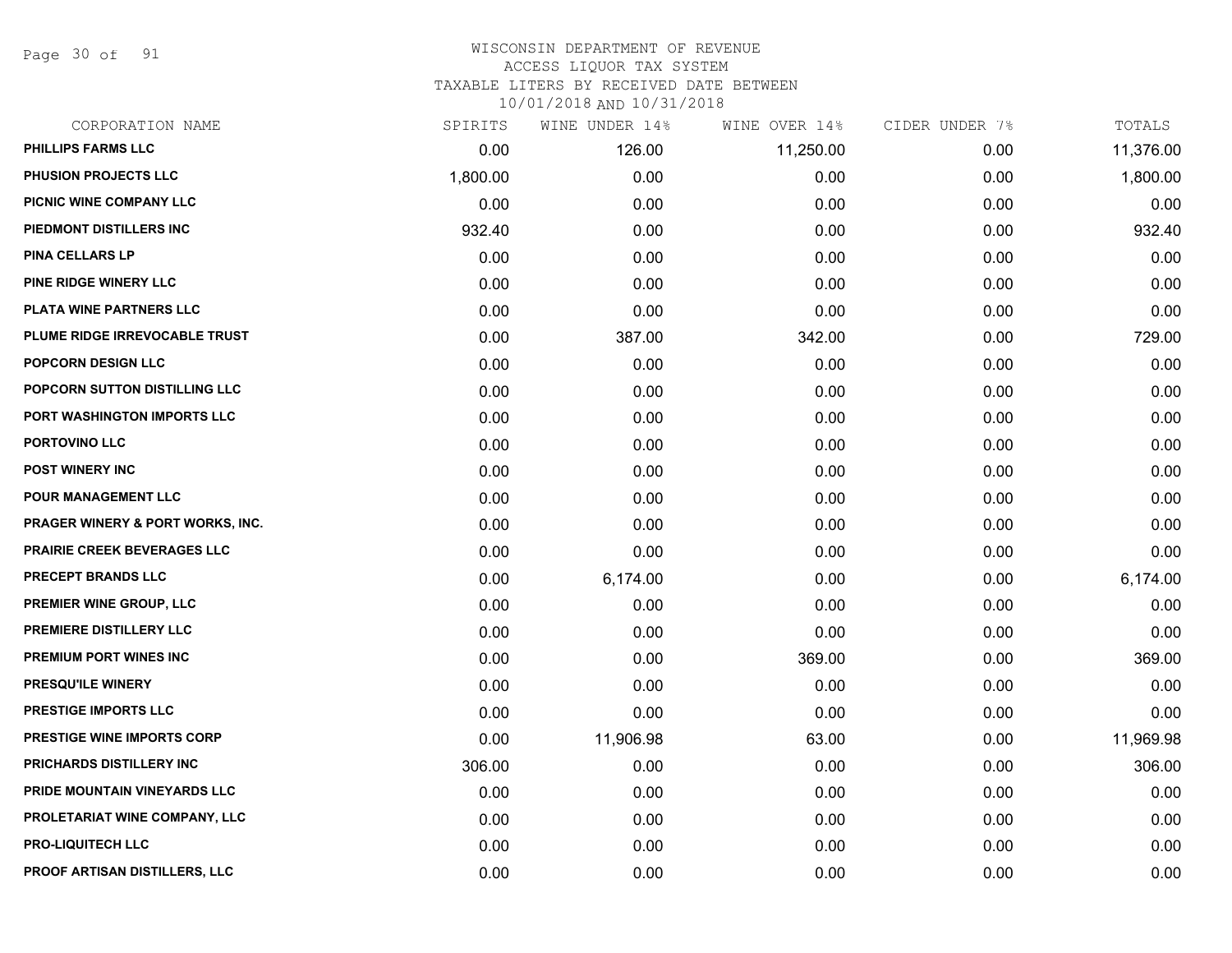Page 31 of 91

#### WISCONSIN DEPARTMENT OF REVENUE ACCESS LIQUOR TAX SYSTEM TAXABLE LITERS BY RECEIVED DATE BETWEEN

| CORPORATION NAME                            | SPIRITS   | WINE UNDER 14% | WINE OVER 14% | CIDER UNDER 7% | TOTALS      |
|---------------------------------------------|-----------|----------------|---------------|----------------|-------------|
| PROST BEVERAGE COMPANY LLC                  | 0.00      | 0.00           | 0.00          | 0.00           | 0.00        |
| <b>PROXIMO SPIRITS INC</b>                  | 98,581.35 | 0.00           | 0.00          | 0.00           | 98,581.35   |
| PUENTE-INTERNACIONAL INC                    | 45.00     | 0.00           | 0.00          | 0.00           | 45.00       |
| PURPLE WINE COMPANY LLC                     | 0.00      | 963.00         | 0.00          | 0.00           | 963.00      |
| <b>QUADY SOUTH WINERY LLC</b>               | 0.00      | 1,008.00       | 27.00         | 0.00           | 1,035.00    |
| <b>QUATERNA LLC</b>                         | 0.00      | 513.00         | 0.00          | 0.00           | 513.00      |
| QUILCEDA CREEK VINTNERS INC                 | 0.00      | 0.00           | 0.00          | 0.00           | 0.00        |
| <b>QUINTESSENTIAL LLC</b>                   | 0.00      | 13,185.00      | 1,260.00      | 198.00         | 14,643.00   |
| QUO VINO LLC                                | 0.00      | 0.00           | 0.00          | 0.00           | 0.00        |
| <b>R &amp; G SCHATZ FARMS INC</b>           | 0.00      | 393.49         | 187.50        | 0.00           | 580.99      |
| <b>R &amp; M BRANDS INC</b>                 | 811.50    | 18.00          | 0.00          | 0.00           | 829.50      |
| <b>RH KEENAN CO</b>                         | 0.00      | 0.00           | 0.00          | 0.00           | 0.00        |
| <b>RABBIT HOLE SPIRITS LLC</b>              | 217.62    | 0.00           | 0.00          | 0.00           | 217.62      |
| <b>RACINE WINE CO LLC</b>                   | 0.00      | 0.00           | 0.00          | 0.00           | 0.00        |
| <b>RADIO-COTEAU WINE CELLARS LLC</b>        | 0.00      | 0.00           | 0.00          | 0.00           | 0.00        |
| <b>RAMEY WINE CELLARS INC</b>               | 0.00      | 0.00           | 63.00         | 0.00           | 63.00       |
| <b>RANSOM SPIRITS LLC</b>                   | 0.00      | 0.00           | 0.00          | 0.00           | 0.00        |
| <b>RAYMOND SIGNORELLO</b>                   | 0.00      | 0.00           | 0.00          | 0.00           | 0.00        |
| <b>RB WINE ASSOCIATES LLC</b>               | 0.00      | 99.00          | 0.00          | 0.00           | 99.00       |
| <b>RBZ VINEYARDS LLC</b>                    | 0.00      | $-378.00$      | $-7,704.00$   | 0.00           | $-8,082.00$ |
| <b>RED CAR WINE COMPANY LLC</b>             | 0.00      | 0.00           | 0.00          | 0.00           | 0.00        |
| <b>RED TAIL RIDGE INC</b>                   | 0.00      | 0.00           | 0.00          | 0.00           | 0.00        |
| <b>REDEMPTION SPIRITS LLC</b>               | 0.00      | 0.00           | 0.00          | 0.00           | 0.00        |
| <b>REDWOOD SPIRITS INC</b>                  | 0.00      | 0.00           | 0.00          | 0.00           | 0.00        |
| <b>REGAL WINE IMPORTS INC</b>               | 0.00      | 900.00         | 0.00          | 0.00           | 900.00      |
| <b>REMY COINTREAU AMERIQUE USA</b>          | 0.00      | 0.00           | 0.00          | 0.00           | 0.00        |
| <b>REN ACQUISITION INC</b>                  | 0.00      | 0.00           | 36.00         | 0.00           | 36.00       |
| <b>RENO G FARINELLI &amp; JOSEF H SHEBL</b> | 0.00      | 0.00           | 0.00          | 0.00           | 0.00        |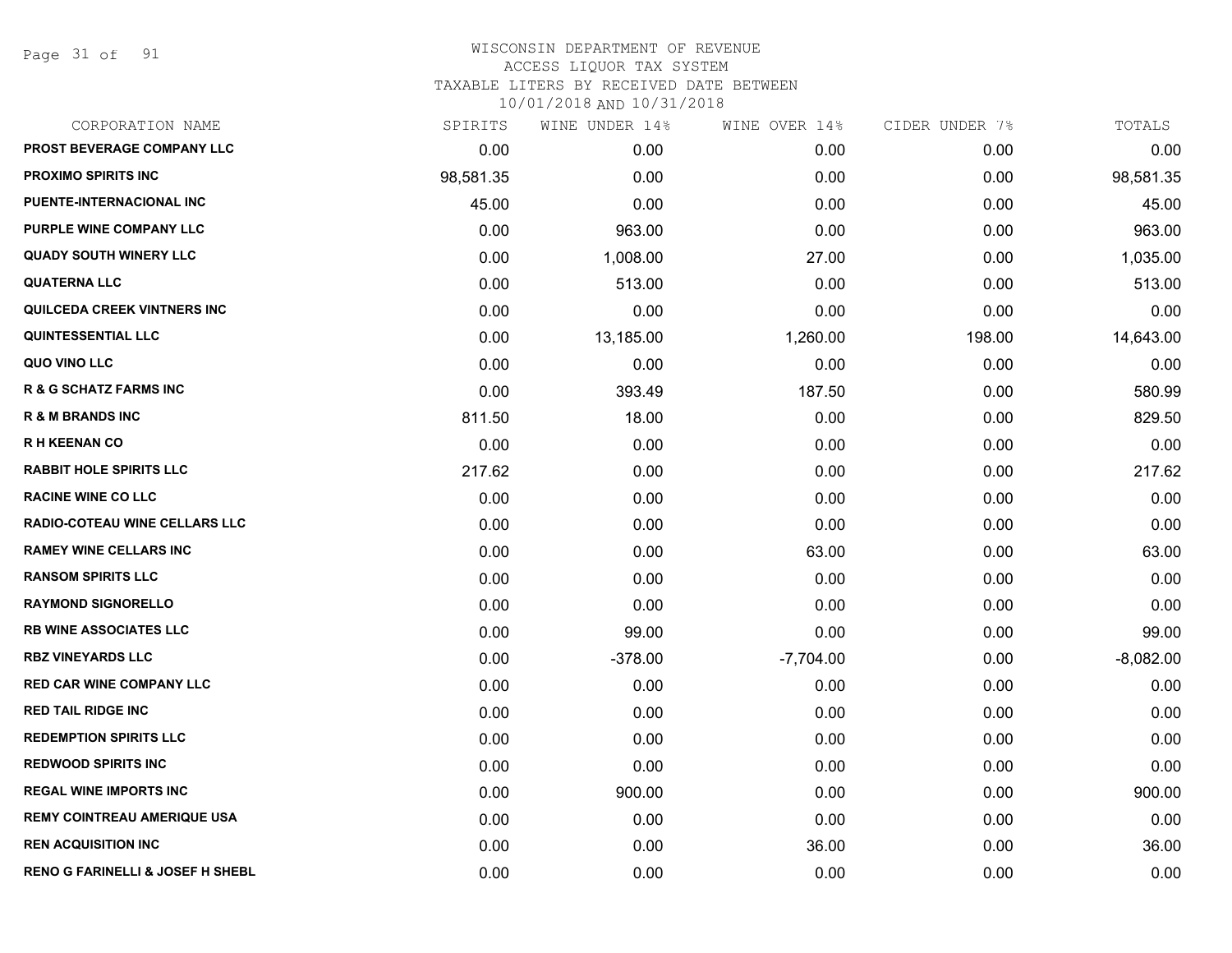Page 32 of 91

| SPIRITS | WINE UNDER 14% |          | CIDER UNDER 7% | TOTALS   |
|---------|----------------|----------|----------------|----------|
| 0.00    | 0.00           | 0.00     | 1,062.00       | 1,062.00 |
| 0.00    | 0.00           | 0.00     | 0.00           | 0.00     |
| 0.00    | 0.00           | 0.00     | 0.00           | 0.00     |
| 0.00    | 0.00           | 0.00     | 0.00           | 0.00     |
| 0.00    | 0.00           | 0.00     | 0.00           | 0.00     |
| 0.00    | 0.00           | 0.00     | 0.00           | 0.00     |
| 0.00    | 0.00           | 0.00     | 0.00           | 0.00     |
| 0.00    | 0.00           | 126.00   | 0.00           | 126.00   |
| 0.00    | 0.00           | 0.00     | 0.00           | 0.00     |
| 0.00    | 0.00           | 0.00     | 0.00           | 0.00     |
| 0.00    | 0.00           | 0.00     | 0.00           | 0.00     |
| 0.00    | 1,926.00       | 0.00     | 0.00           | 1,926.00 |
| 0.00    | 441.00         | 0.00     | 0.00           | 441.00   |
| 0.00    | 0.00           | 0.00     | 0.00           | 0.00     |
| 0.00    | 0.00           | 0.00     | 0.00           | 0.00     |
| 0.00    | 0.00           | 0.00     | 0.00           | 0.00     |
| 0.00    | 0.00           | 0.00     | 0.00           | 0.00     |
| 0.00    | 0.00           | 0.00     | 0.00           | 0.00     |
| 0.00    | 0.00           | 2,128.50 | 0.00           | 2,128.50 |
| 0.00    | 0.00           | 0.00     | 0.00           | 0.00     |
| 0.00    | 0.00           | 0.00     | 0.00           | 0.00     |
| 0.00    | 0.00           | 270.00   | 0.00           | 270.00   |
| 0.00    | 0.00           | 0.00     | 0.00           | 0.00     |
| 0.00    | 648.00         | 0.00     | 0.00           | 648.00   |
| 0.00    | 0.00           | 0.00     | 0.00           | 0.00     |
| 0.00    | 0.00           | 0.00     | 0.00           | 0.00     |
| 0.00    | 0.00           | 0.00     | 0.00           | 0.00     |
| 0.00    | 1,359.00       | 576.00   | 0.00           | 1,935.00 |
|         |                |          | WINE OVER 14%  |          |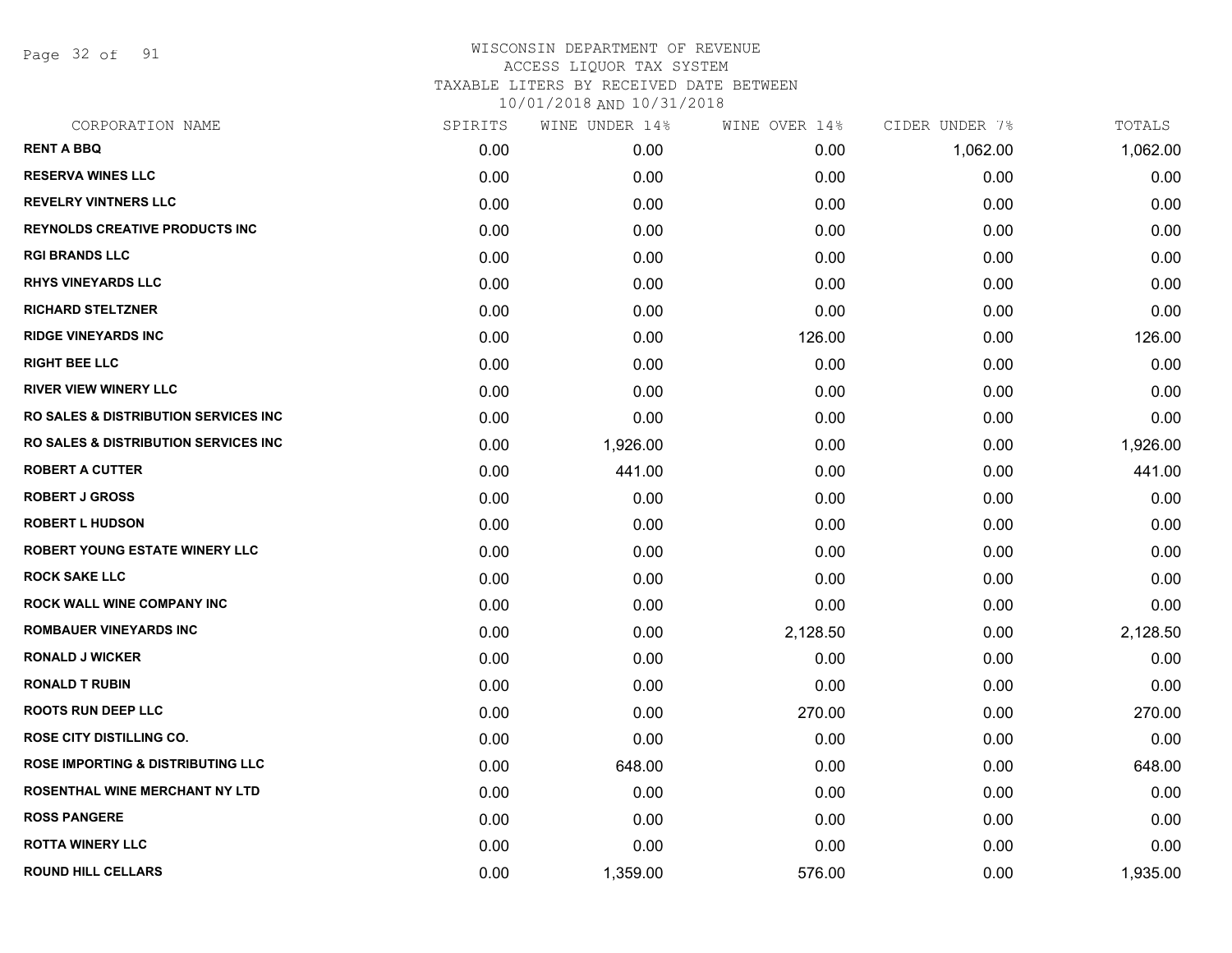Page 33 of 91

# WISCONSIN DEPARTMENT OF REVENUE

## ACCESS LIQUOR TAX SYSTEM

TAXABLE LITERS BY RECEIVED DATE BETWEEN

| CORPORATION NAME                           | SPIRITS  | WINE UNDER 14% | WINE OVER 14% | CIDER UNDER 7% | TOTALS    |
|--------------------------------------------|----------|----------------|---------------|----------------|-----------|
| <b>ROUND POND ESTATE LLC</b>               | 0.00     | 39.00          | 495.00        | 0.00           | 534.00    |
| <b>ROYAL WINE CORPORATION</b>              | 0.00     | 2,250.00       | 0.00          | 0.00           | 2,250.00  |
| <b>RUBISSOW FAMILY WINES LLC</b>           | 0.00     | 0.00           | 0.00          | 0.00           | 0.00      |
| <b>RUSH CREEK DISTILLING, LLC</b>          | 225.00   | 0.00           | 0.00          | 0.00           | 225.00    |
| RUSSIAN STANDARD VODKA (USA) INC           | 2,845.50 | 119.88         | 0.00          | 0.00           | 2,965.38  |
| <b>RWG USA LLC</b>                         | 0.00     | 0.00           | 0.00          | 0.00           | 0.00      |
| <b>RYAN E ROARK</b>                        | 0.00     | 0.00           | 0.00          | 0.00           | 0.00      |
| <b>SLJ GROUP INC</b>                       | 0.00     | 9,524.76       | 4,217.00      | 0.00           | 13,741.76 |
| <b>SAGAMORE WHISKEY LLC</b>                | 2.38     | 0.00           | 0.00          | 0.00           | 2.38      |
| <b>SAKEONE CORPORATION</b>                 | 0.00     | 281.88         | 564.84        | 0.00           | 846.72    |
| <b>SALOON SPIRITS LLC</b>                  | 0.00     | 0.00           | 0.00          | 0.00           | 0.00      |
| <b>SALVESTRIN WINE CO LLC</b>              | 0.00     | 0.00           | 1,224.00      | 0.00           | 1,224.00  |
| <b>SAMUEL P BAXTER</b>                     | 0.00     | 0.00           | 0.00          | 0.00           | 0.00      |
| <b>SAN ANTONIO WINERY INC</b>              | 0.00     | 8,525.90       | 139.00        | 0.00           | 8,664.90  |
| <b>SAN FRANCISCO WINE EXCHANGE INC</b>     | 0.00     | 0.00           | 0.00          | 0.00           | 0.00      |
| SAN GABRIEL VALLEY WAREHOUSE & STORAGE INC | 0.00     | 0.00           | 420.00        | 0.00           | 420.00    |
| <b>SAN JOAQUIN WINE COMPANY INC</b>        | 0.00     | 1,116.00       | 828.00        | 0.00           | 1,944.00  |
| SAN LUIS SPIRITS DISTILLING CO LLC         | 1,374.00 | 0.00           | 0.00          | 0.00           | 1,374.00  |
| <b>SAN MARTINO IMPORTS INC</b>             | 0.00     | 0.00           | 0.00          | 0.00           | 0.00      |
| <b>SANGLIER SELECTIONS LLC</b>             | 0.00     | 0.00           | 0.00          | 0.00           | 0.00      |
| <b>SANS LIEGE INC</b>                      | 0.00     | 135.00         | 36.00         | 0.00           | 171.00    |
| <b>SANS WINE &amp; SPIRITS CO</b>          | 0.00     | 0.00           | 0.00          | 0.00           | 0.00      |
| <b>SANTA CROCE LLC</b>                     | 49.50    | 0.00           | 9.00          | 0.00           | 58.50     |
| SANTA FE DISTILLERY LLC                    | 0.00     | 0.00           | 0.00          | 0.00           | 0.00      |
| <b>SANTA MARGHERITA USA INC</b>            | 0.00     | 499.50         | 0.00          | 0.00           | 499.50    |
| <b>SANTA RITA USA CORPORATION</b>          | 0.00     | 0.00           | 0.00          | 0.00           | 0.00      |
| <b>SAPSUCKER FARMS LLC</b>                 | 0.00     | 0.00           | 0.00          | 0.00           | 0.00      |
| <b>SARACINA VINEYARDS LLC</b>              | 0.00     | 0.00           | 0.00          | 0.00           | 0.00      |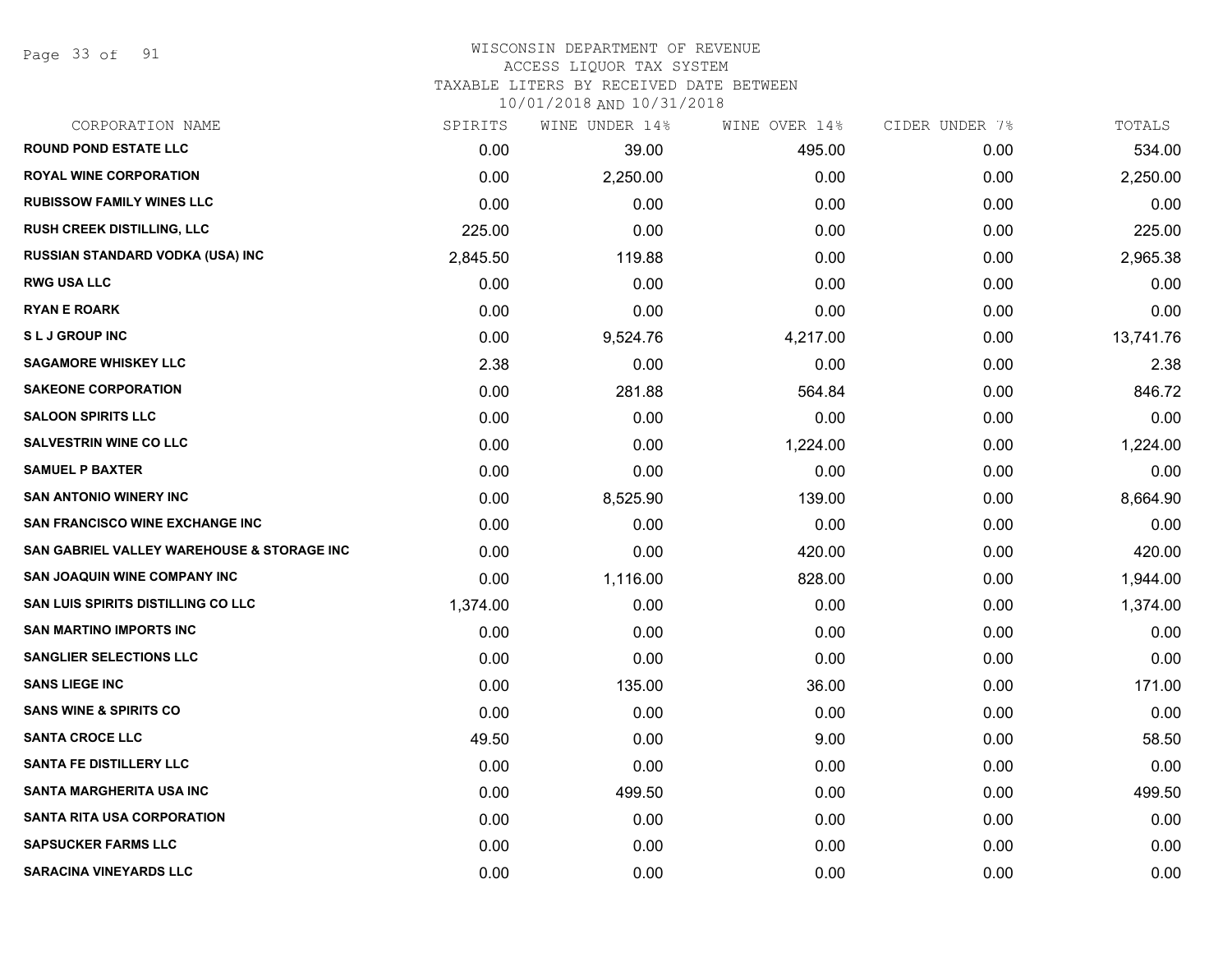Page 34 of 91

| CORPORATION NAME                            | SPIRITS    | WINE UNDER 14% | WINE OVER 14% | CIDER UNDER 7% | TOTALS     |
|---------------------------------------------|------------|----------------|---------------|----------------|------------|
| <b>SARMENTO'S IMPORTS &amp; EXPORTS INC</b> | 0.00       | 0.00           | 0.00          | 0.00           | 0.00       |
| <b>SAVIAH ROSE WINERY LLC</b>               | 0.00       | 0.00           | 0.00          | 0.00           | 0.00       |
| <b>SAZERAC COMPANY INC</b>                  | 365,616.65 | 1,205.96       | 263.98        | 0.00           | 367,086.59 |
| <b>SAZERAC NORTH AMERICA INC</b>            | 583,110.10 | 0.00           | 0.00          | 0.00           | 583,110.10 |
| <b>SB WINE CO LLC</b>                       | 0.00       | 0.00           | 0.00          | 0.00           | 0.00       |
| <b>SBRAGIA FAMILY VINEYARDS LLC</b>         | 0.00       | 0.00           | 0.00          | 0.00           | 0.00       |
| <b>SCENIC ROOT WINEGROWERS LLC</b>          | 0.00       | 1,071.00       | 315.00        | 0.00           | 1,386.00   |
| <b>SCHEID VINEYARDS CALIFORNIA INC.</b>     | 0.00       | 6,903.00       | 0.00          | 0.00           | 6,903.00   |
| <b>SCHILLING CIDER LLC</b>                  | 0.00       | 0.00           | 0.00          | 0.00           | 0.00       |
| <b>SCHMITT SOHNE INC</b>                    | 0.00       | 0.00           | 0.00          | 0.00           | 0.00       |
| <b>SCHUG WINERY LLC</b>                     | 0.00       | 0.00           | 0.00          | 0.00           | 0.00       |
| <b>SCHWEIGER VINEYARDS INC</b>              | 0.00       | 0.00           | 0.00          | 0.00           | 0.00       |
| <b>SCOPERTA IMPORTING CO INC</b>            | 0.00       | 1,467.00       | 0.00          | 0.00           | 1,467.00   |
| <b>SCOTT PAUL WINES OREGON LLC</b>          | 0.00       | 0.00           | 0.00          | 0.00           | 0.00       |
| <b>SEATTLE CIDER COMPANY LLC</b>            | 0.00       | 0.00           | 0.00          | 17,046.93      | 17,046.93  |
| <b>SEAVEY VINEYARD LP</b>                   | 0.00       | 0.00           | 0.00          | 0.00           | 0.00       |
| <b>SELBY ENTERPRISES INC</b>                | 0.00       | 0.00           | 0.00          | 0.00           | 0.00       |
| <b>SELECTIVE WINE ESTATES INC</b>           | 0.00       | 0.00           | 0.00          | 0.00           | 0.00       |
| <b>SERGEY CHISTOV</b>                       | 0.00       | 0.00           | 0.00          | 0.00           | 0.00       |
| <b>SERRALLES USA LLC</b>                    | 0.00       | 0.00           | 0.00          | 0.00           | 0.00       |
| <b>SHAFER VINEYARDS INC</b>                 | 0.00       | 0.00           | 0.00          | 0.00           | 0.00       |
| <b>SHANNON RIDGE INC</b>                    | 0.00       | 2,664.00       | 126.00        | 0.00           | 2,790.00   |
| <b>SHAW-ROSS HOLDING CO LLC</b>             | 0.00       | 0.00           | 0.00          | 0.00           | 0.00       |
| <b>SHEA WINE CELLARS LLC</b>                | 0.00       | 0.00           | 0.00          | 0.00           | 0.00       |
| SHELTON-MACKENZIE WINE COMPANY              | 0.00       | 0.00           | 0.00          | 0.00           | 0.00       |
| <b>SHORTS BREWING COMPANY</b>               | 0.00       | 0.00           | 0.00          | 207.05         | 207.05     |
| <b>SILVER OAK WINE CELLARS LLC</b>          | 0.00       | 630.00         | 0.00          | 0.00           | 630.00     |
| SILVER TRIDENT WINERY LLC                   | 0.00       | 0.00           | 27.00         | 0.00           | 27.00      |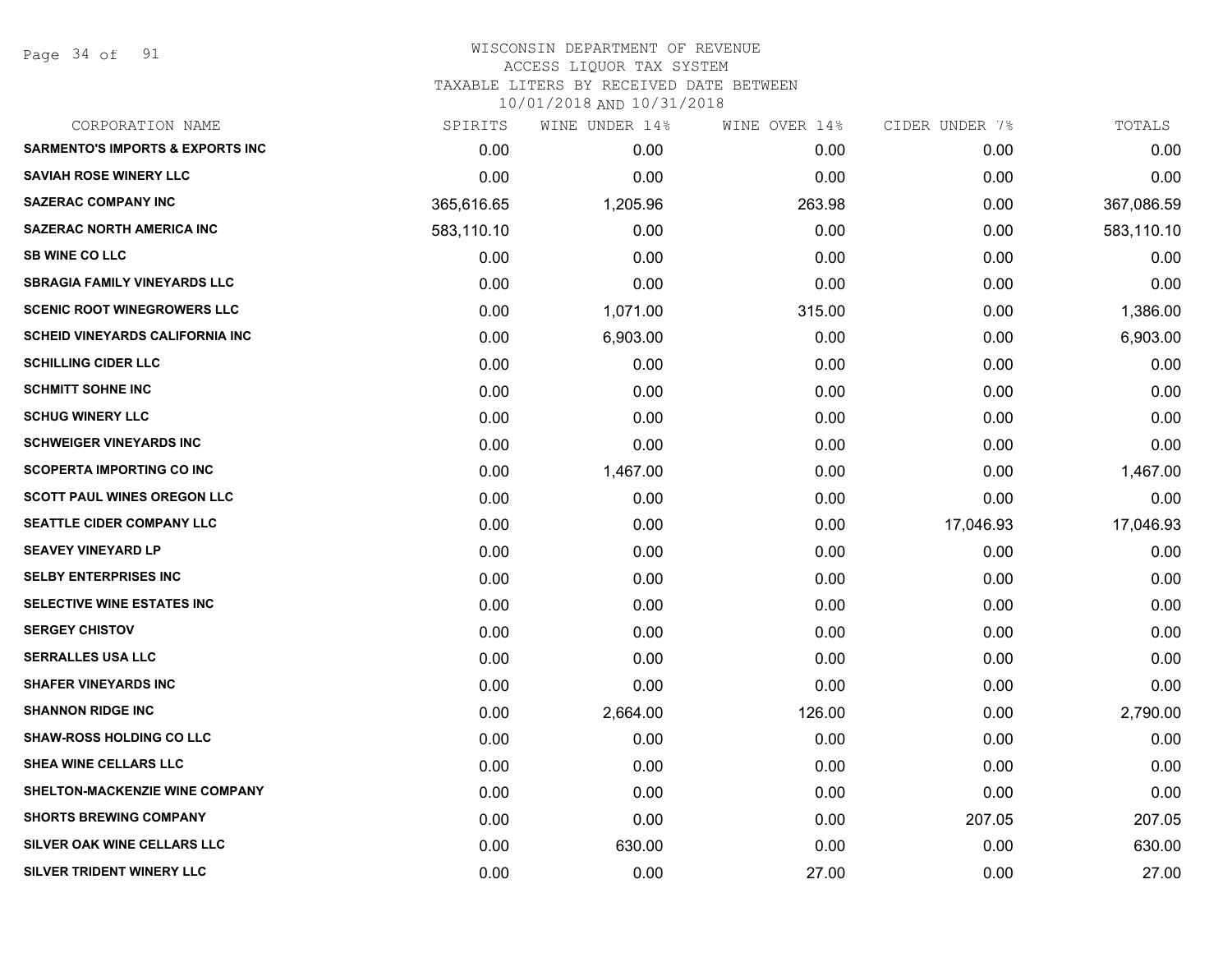Page 35 of 91

## WISCONSIN DEPARTMENT OF REVENUE ACCESS LIQUOR TAX SYSTEM TAXABLE LITERS BY RECEIVED DATE BETWEEN

| CORPORATION NAME                        | SPIRITS  | WINE UNDER 14% | WINE OVER 14% | CIDER UNDER 7% | TOTALS    |
|-----------------------------------------|----------|----------------|---------------|----------------|-----------|
| <b>SIMIONI IMPORTS LLC</b>              | 0.00     | 0.00           | 0.00          | 0.00           | 0.00      |
| <b>SINSKEY VINEYARDS INC</b>            | 0.00     | 0.00           | 0.00          | 0.00           | 0.00      |
| <b>SKINNER-DAVENA LLC</b>               | 0.00     | 36.00          | 135.00        | 0.00           | 171.00    |
| <b>SLO DOWN WINES LLC</b>               | 0.00     | 0.00           | 0.00          | 0.00           | 0.00      |
| <b>SMALL LOT IMPORTS INC</b>            | 0.00     | 13,650.75      | 0.00          | 0.00           | 13,650.75 |
| <b>SMALL VINES WINES INC</b>            | 0.00     | 0.00           | 0.00          | 0.00           | 0.00      |
| <b>SMART VENDING LLC</b>                | 567.90   | 0.00           | 0.00          | 0.00           | 567.90    |
| <b>SMT ACQUISITIONS LLC</b>             | 0.00     | 8,499.13       | 295.50        | 0.00           | 8,794.63  |
| <b>SOCIAL ENJOYMENTS LLC</b>            | 0.00     | 6,643.43       | 0.00          | 0.00           | 6,643.43  |
| <b>SOKOL BLOSSER LTD</b>                | 0.00     | 0.00           | 0.00          | 0.00           | 0.00      |
| <b>SOLBERG DISTILLING LLC</b>           | 0.00     | 0.00           | 0.00          | 0.00           | 0.00      |
| <b>SOLENA CELLARS LLC</b>               | 0.00     | 0.00           | 0.00          | 0.00           | 0.00      |
| SOMERSTON WINE COMPANY, LLC             | 0.00     | 0.00           | 504.00        | 0.00           | 504.00    |
| <b>SOURCE CODE BEVERAGE LLC</b>         | 0.00     | 32.00          | 0.00          | 0.00           | 32.00     |
| <b>SOUTH BAY WINE GROUP LLC</b>         | 0.00     | 10,710.00      | 144.00        | 0.00           | 10,854.00 |
| SOUTHERN STARZ INC                      | 0.00     | 123.64         | 47.55         | 0.00           | 171.19    |
| SOUTHERN WINE GROUP LLC                 | 0.00     | 0.00           | 0.00          | 0.00           | 0.00      |
| <b>SOUTHWEST SPIRITS &amp; WINE LLC</b> | 6,093.00 | 0.00           | 0.00          | 0.00           | 6,093.00  |
| SOVEREIGN BRANDS LLC                    | 0.00     | 1,687.50       | 0.00          | 0.00           | 1,687.50  |
| <b>SPANN VINEYARDS INC</b>              | 0.00     | 0.00           | 0.00          | 0.00           | 0.00      |
| <b>SPARKLING OREGON LLC</b>             | 0.00     | 0.00           | 0.00          | 0.00           | 0.00      |
| <b>SPEAKEASY SPIRITS LLC</b>            | 415.02   | 0.00           | 0.00          | 0.00           | 415.02    |
| <b>SPENCER HOOPES</b>                   | 0.00     | 378.00         | 189.00        | 0.00           | 567.00    |
| <b>SPLINTER GROUP NAPA LLC</b>          | 0.00     | 0.00           | 0.00          | 0.00           | 0.00      |
| <b>SPOTTSWOODE WINERY INC</b>           | 0.00     | 0.00           | 0.00          | 0.00           | 0.00      |
| <b>SPRING MOUNTAIN VINEYARD INC</b>     | 0.00     | 0.00           | 72.00         | 0.00           | 72.00     |
| <b>SQUARE ONE ORGANIC SPIRITS LLC</b>   | 0.00     | 0.00           | 0.00          | 0.00           | 0.00      |
| <b>SQUARE ONE ORGANIC SPIRITS LLC</b>   | 0.00     | 0.00           | 0.00          | 0.00           | 0.00      |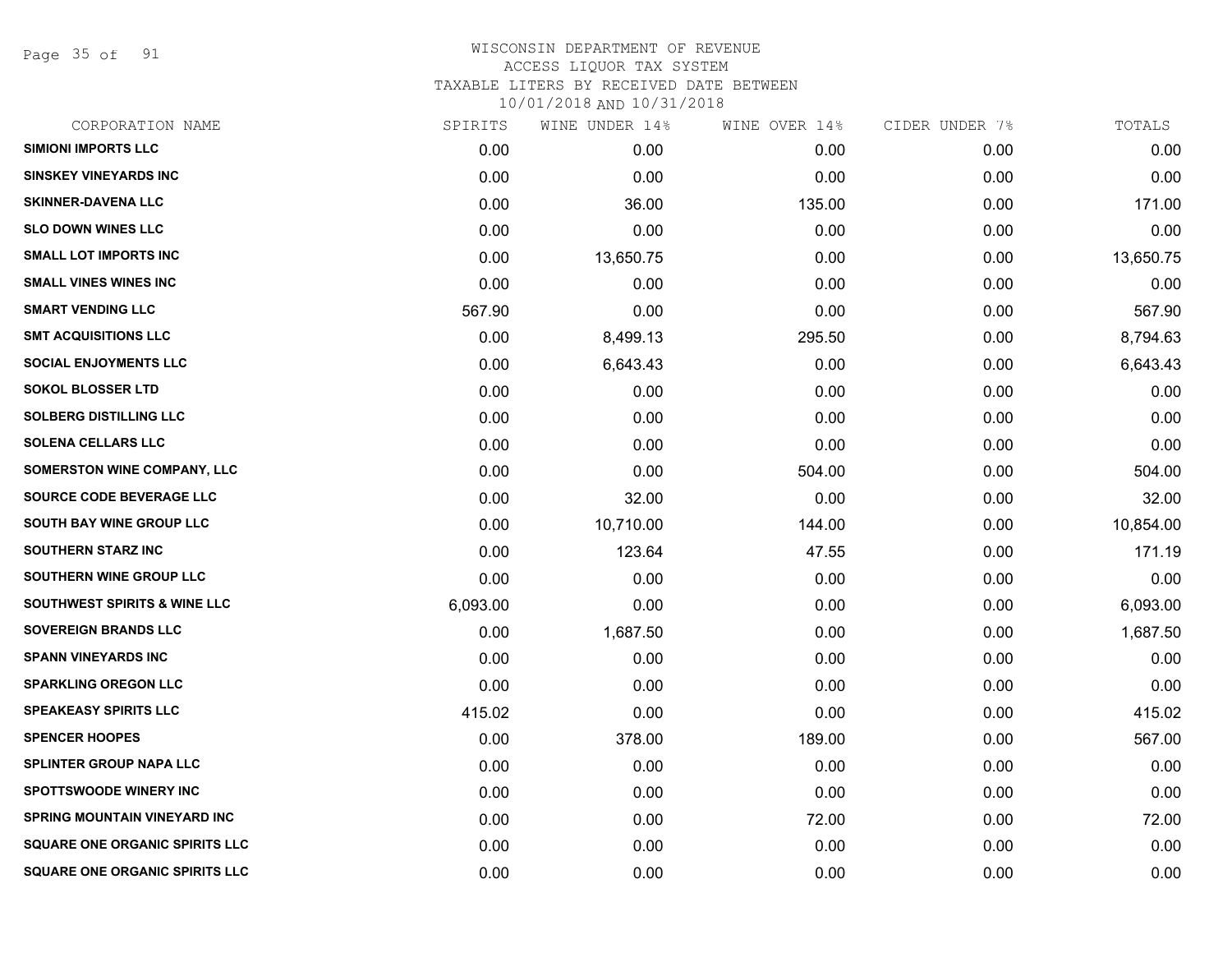Page 36 of 91

| CORPORATION NAME                             | SPIRITS   | WINE UNDER 14% | WINE OVER 14% | CIDER UNDER 7% | TOTALS    |
|----------------------------------------------|-----------|----------------|---------------|----------------|-----------|
| <b>SQZ BEVS LLC</b>                          | 0.00      | 0.00           | 0.00          | 0.00           | 0.00      |
| <b>ST GEORGE SPIRITS INC</b>                 | 776.40    | 0.00           | 0.00          | 0.00           | 776.40    |
| <b>ST HELENA ESTATE LLC</b>                  | 0.00      | 0.00           | 0.00          | 0.00           | 0.00      |
| <b>ST INNOCENT LTD</b>                       | 0.00      | 67.50          | 0.00          | 0.00           | 67.50     |
| ST JULIAN WINE COMPANY INC                   | 0.00      | 36.00          | 0.00          | 0.00           | 36.00     |
| ST KILLIAN IMPORTING CO INC                  | 251.96    | 0.00           | 0.00          | 0.00           | 251.96    |
| <b>ST SUPERY INC</b>                         | 0.00      | 0.00           | 0.00          | 0.00           | 0.00      |
| <b>STACKED WINES LLC</b>                     | 0.00      | 0.00           | 0.00          | 0.00           | 0.00      |
| <b>STAGLIN FAMILY VINEYARD LLC</b>           | 0.00      | 0.00           | 0.00          | 0.00           | 0.00      |
| <b>STANLEY STAWSKI DIST CO INC</b>           | 0.00      | 0.00           | 0.00          | 0.00           | 0.00      |
| <b>STAR INDUSTRIES INC</b>                   | 0.00      | 0.00           | 0.00          | 0.00           | 0.00      |
| <b>STARRY NIGHT WINERY LLC</b>               | 0.00      | 0.00           | 0.00          | 0.00           | 0.00      |
| STE MICHELLE WINE ESTATES LTD                | 612.00    | 75,631.50      | 11,092.50     | 0.00           | 87,336.00 |
| <b>STEELE WINES INC</b>                      | 0.00      | 0.00           | 333.00        | 0.00           | 333.00    |
| <b>STELLAR IMPORTING COMPANY LLC</b>         | 0.00      | 0.00           | 0.00          | 0.00           | 0.00      |
| <b>STEM CIDERS LLC</b>                       | 0.00      | 0.00           | 0.00          | 0.00           | 0.00      |
| <b>STEPHAN VINEYARD INC</b>                  | 0.00      | 0.00           | 0.00          | 0.00           | 0.00      |
| STEPHEN DOOLEY WINE CO INC                   | 0.00      | 0.00           | 0.00          | 0.00           | 0.00      |
| <b>STEVE MILES SELECTIONS INC</b>            | 0.00      | 0.00           | 0.00          | 0.00           | 0.00      |
| <b>STEVEN EDMUNDS &amp; CORNELIA ST JOHN</b> | 0.00      | 0.00           | 0.00          | 0.00           | 0.00      |
| <b>STEWART CELLARS, LLC</b>                  | 0.00      | 0.00           | 0.00          | 0.00           | 0.00      |
| <b>STEZ &amp; BOWER</b>                      | 0.00      | 504.00         | 0.00          | 0.00           | 504.00    |
| <b>STOLI GROUP (USA) LLC</b>                 | 25,669.50 | 0.00           | 126.00        | 0.00           | 25,795.50 |
| <b>STOLLER IMPORTS INC</b>                   | 652.50    | 0.00           | 45.00         | 0.00           | 697.50    |
| <b>STOLLER VINEYARDS INC</b>                 | 0.00      | 126.00         | 0.00          | 0.00           | 126.00    |
| STOLPMAN VINEYARDS LLC                       | 0.00      | 0.00           | 0.00          | 0.00           | 0.00      |
| <b>STONEBRAKER-SOLES INC</b>                 | 0.00      | 0.00           | 0.00          | 0.00           | 0.00      |
| SUGARLANDS DISTILLING COMPANY LLC            | 445.50    | 0.00           | 0.00          | 0.00           | 445.50    |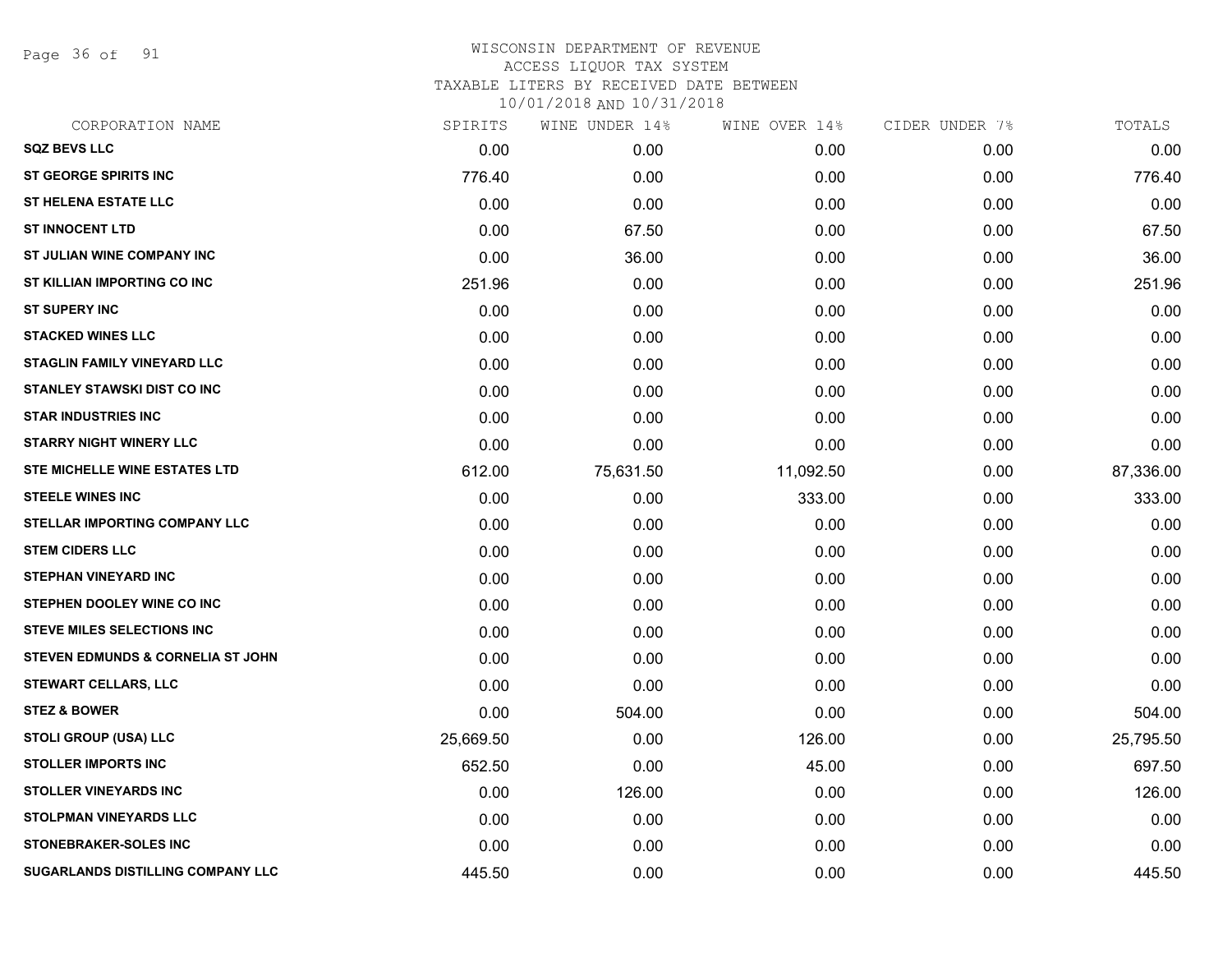Page 37 of 91

### WISCONSIN DEPARTMENT OF REVENUE

### ACCESS LIQUOR TAX SYSTEM

TAXABLE LITERS BY RECEIVED DATE BETWEEN

| CORPORATION NAME                       | SPIRITS  | WINE UNDER 14% | WINE OVER 14% | CIDER UNDER 7% | TOTALS     |
|----------------------------------------|----------|----------------|---------------|----------------|------------|
| <b>SURVILLE ENTERPRISES CORP</b>       | 90.00    | 19,894.50      | 0.00          | 0.00           | 19,984.50  |
| SUTTER HOME WINERY INC                 | 108.00   | 267,556.18     | 5,836.50      | 0.00           | 273,500.68 |
| <b>SVENSKA FOOD &amp; BEVERAGE LLC</b> | 0.00     | 0.00           | 0.00          | 0.00           | 0.00       |
| <b>SVP WINERY LLC</b>                  | 0.00     | 378.00         | 0.00          | 0.00           | 378.00     |
| <b>T ELENTENY HOLDINGS LLC</b>         | 0.00     | 782.66         | 90.00         | 0.00           | 872.66     |
| T. EDWARD WINES, LTD                   | 0.00     | 0.00           | 0.00          | 0.00           | 0.00       |
| <b>TAFT STREET INC</b>                 | 0.00     | 0.00           | 0.00          | 0.00           | 0.00       |
| <b>TAKARA SAKE USA INC</b>             | 0.00     | 1,384.20       | 655.20        | 28.80          | 2,068.20   |
| <b>TALLEY VINEYARDS INC</b>            | 0.00     | 0.00           | 0.00          | 0.00           | 0.00       |
| <b>TAMBER BEY VINEYARDS LLC</b>        | 0.00     | 0.00           | 0.00          | 0.00           | 0.00       |
| <b>TATOMER INC</b>                     | 0.00     | 81.00          | 0.00          | 0.00           | 81.00      |
| <b>TATTERSALL COMPANIES LLC</b>        | 222.73   | 0.00           | 0.00          | 0.00           | 222.73     |
| TERRA SANCTA TRADING COMPANY LLC       | 0.00     | 0.00           | 0.00          | 0.00           | 0.00       |
| <b>TERRANEO MERCHANTS INC</b>          | 0.00     | 0.00           | 0.00          | 0.00           | 0.00       |
| <b>TERRAVANT WINE COMPANY LLC</b>      | 0.00     | 0.00           | 0.00          | 0.00           | 0.00       |
| <b>TERRESSENTIA CORPORATION</b>        | 0.00     | 0.00           | 0.00          | 0.00           | 0.00       |
| <b>TERRIZZI VINO INC</b>               | 0.00     | 0.00           | 0.00          | 0.00           | 0.00       |
| <b>TERROIR CSS, LLC</b>                | 0.00     | 0.00           | 0.00          | 0.00           | 0.00       |
| <b>TGE LLC</b>                         | 0.00     | 1,178.10       | 0.00          | 0.00           | 1,178.10   |
| THE 11 WELLS SPIRITS COMPANY LLC       | 0.00     | 0.00           | 0.00          | 0.00           | 0.00       |
| THE AUSTRALIAN WINE CONNECTION INC     | 0.00     | 63.00          | 63.00         | 0.00           | 126.00     |
| THE BIALE ESTATE                       | 0.00     | 0.00           | 90.00         | 0.00           | 90.00      |
| THE BRANDER VINEYARD                   | 0.00     | 27.00          | 2.25          | 0.00           | 29.25      |
| THE EDRINGTON GROUP USA LLC            | 3,510.00 | 0.00           | 0.00          | 0.00           | 3,510.00   |
| THE GIRLS IN THE VINEYARD              | 0.00     | 0.00           | 0.00          | 0.00           | 0.00       |
| THE HARVEST IMPORTING                  | 0.00     | 0.00           | 0.00          | 0.00           | 0.00       |
| THE HESS COLLECTION WINERY             | 0.00     | 630.00         | 594.00        | 0.00           | 1,224.00   |
| THE INFINITE MONKEY THEOREM INC        | 0.00     | 0.00           | 0.00          | 0.00           | 0.00       |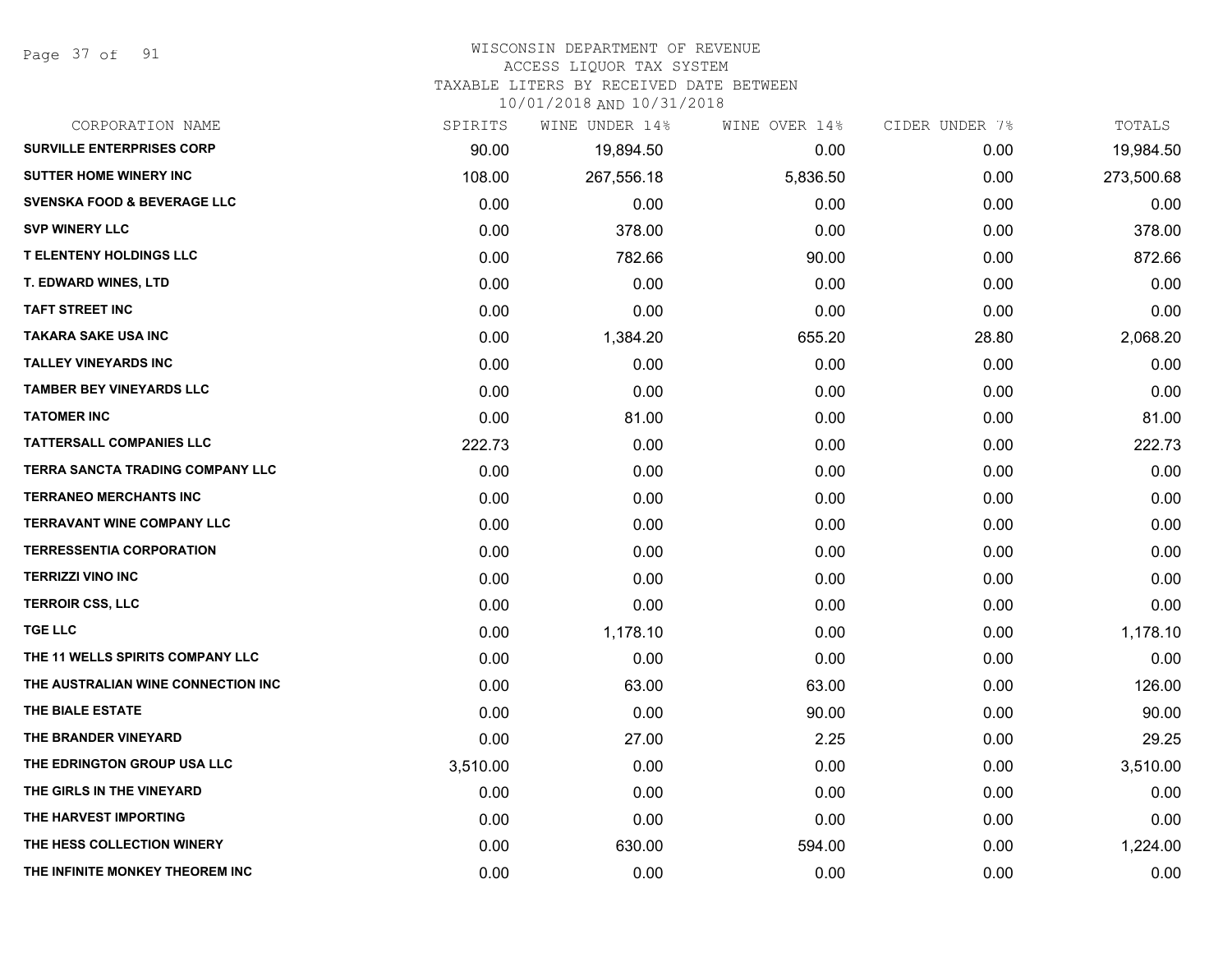Page 38 of 91

| CORPORATION NAME                       | SPIRITS | WINE UNDER 14% | WINE OVER 14% | CIDER UNDER 7% | TOTALS     |
|----------------------------------------|---------|----------------|---------------|----------------|------------|
| THE MEEKER VINEYARD                    | 0.00    | 0.00           | 0.00          | 0.00           | 0.00       |
| THE MORLET SELECTION INC               | 0.00    | 0.00           | 0.00          | 0.00           | 0.00       |
| THE MORNE WINE COMPANY                 | 0.00    | 0.00           | 0.00          | 0.00           | 0.00       |
| THE R.S. LIPMAN COMPANY                | 0.00    | 0.00           | 0.00          | 0.00           | 0.00       |
| THE SILVERADO VINEYARDS                | 0.00    | 0.00           | 630.00        | 0.00           | 630.00     |
| THE SORTING TABLE LLC                  | 0.00    | 445.50         | 252.00        | 0.00           | 697.50     |
| THE TRITON COLLECTION INC              | 0.00    | 363.00         | 0.00          | 0.00           | 363.00     |
| THE WINE GROUP INC                     | 0.00    | 585,977.11     | 14,361.00     | 0.00           | 600,338.11 |
| THE WINE SOURCE INC                    | 0.00    | 405.00         | 99.00         | 0.00           | 504.00     |
| THE WOODMAR GROUP LLC                  | 0.00    | 1,449.00       | 63.00         | 0.00           | 1,512.00   |
| THOMAS ALLEN VINEYARDS & WINERY, LLC   | 0.00    | 0.00           | 0.00          | 0.00           | 0.00       |
| <b>THOMAS WILLIAM INC</b>              | 0.00    | 0.00           | 0.00          | 0.00           | 0.00       |
| THREE RING PRODUCTIONS LLC             | 0.00    | 0.00           | 0.00          | 0.00           | 0.00       |
| TI BEVERAGE GROUP LTD                  | 0.00    | 0.00           | 0.00          | 0.00           | 0.00       |
| <b>TITUS &amp; TITUS</b>               | 0.00    | 0.00           | 0.00          | 0.00           | 0.00       |
| TMR WINE COMPANY LLC                   | 0.00    | 0.00           | 0.00          | 0.00           | 0.00       |
| <b>TOAD HOLLOW VINEYARDS INC</b>       | 0.00    | 0.00           | 0.00          | 0.00           | 0.00       |
| <b>TOBIN JAMES CELLARS</b>             | 0.00    | 0.00           | 0.00          | 0.00           | 0.00       |
| <b>TOBY BEALL</b>                      | 0.00    | 0.00           | 0.00          | 0.00           | 0.00       |
| <b>TOLLIVER RANCH BRANDS LLC</b>       | 0.00    | 0.00           | 0.00          | 0.00           | 0.00       |
| <b>TOM MEADOWCROFT</b>                 | 0.00    | 0.00           | 0.00          | 0.00           | 0.00       |
| <b>TREANA WINERY LLC</b>               | 0.00    | 378.00         | 2,727.00      | 0.00           | 3,105.00   |
| TREASURY WINE ESTATES AMERICAS COMPANY | 0.00    | 96,384.39      | 18,969.75     | 0.00           | 115,354.14 |
| <b>TREFETHEN VINEYARDS WINERY INC</b>  | 0.00    | 315.00         | 274.50        | 0.00           | 589.50     |
| <b>TREMAINE ATKINSON</b>               | 0.00    | 0.00           | 0.00          | 0.00           | 0.00       |
| <b>TRENTADUE WINERY LLC</b>            | 0.00    | 0.00           | 0.00          | 0.00           | 0.00       |
| TRI VIN IMPORTS INC                    | 0.00    | 4,576.50       | 0.00          | 0.00           | 4,576.50   |
| <b>TRIM WINES LLC</b>                  | 0.00    | 0.00           | 0.00          | 0.00           | 0.00       |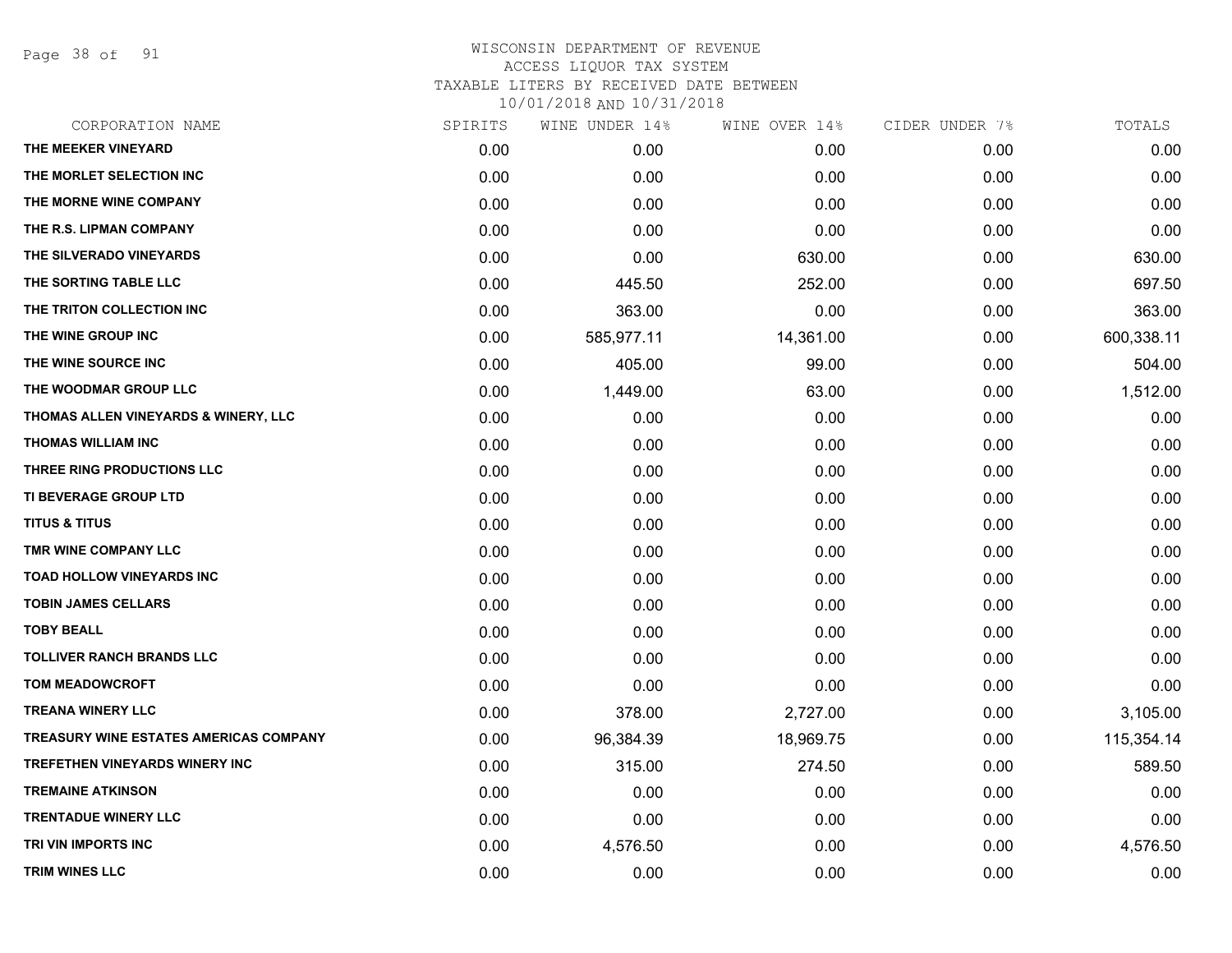Page 39 of 91

| CORPORATION NAME                     | SPIRITS    | WINE UNDER 14% | WINE OVER 14% | CIDER UNDER 7% | TOTALS     |
|--------------------------------------|------------|----------------|---------------|----------------|------------|
| <b>TRINITAS CELLARS LLC</b>          | 0.00       | 0.00           | 0.00          | 0.00           | 0.00       |
| <b>TRIONE VINEYARDS LLC</b>          | 0.00       | 0.00           | 45.00         | 0.00           | 45.00      |
| <b>TRI-STAR MARKETING INC</b>        | 0.00       | 5,184.00       | 126.00        | 0.00           | 5,310.00   |
| <b>TRUJILLO WINES, LLC</b>           | 0.00       | 0.00           | 0.00          | 0.00           | 0.00       |
| <b>TRUVINO INC</b>                   | 0.00       | 1,116.00       | 0.00          | 0.00           | 1,116.00   |
| TURLEY WINE CELLARS INC              | 0.00       | 0.00           | 0.00          | 0.00           | 0.00       |
| <b>TURN KEY WINE BRANDS LLC</b>      | 0.00       | 1,134.00       | 405.00        | 0.00           | 1,539.00   |
| <b>TURNBULL WINE CELLARS</b>         | 0.00       | 0.00           | 0.00          | 0.00           | 0.00       |
| <b>TWIN PEAKS WINERY INC</b>         | 0.00       | 0.00           | 126.00        | 0.00           | 126.00     |
| <b>TWO SONS IMPORTS LLC</b>          | 351.00     | 0.00           | 0.00          | 0.00           | 351.00     |
| <b>UMPQUA WINE WORKS LLC</b>         | 0.00       | 0.00           | 0.00          | 0.00           | 0.00       |
| UN SOGNO LLC                         | 0.00       | 0.00           | 0.00          | 0.00           | 0.00       |
| UNCLE JOHN'S FRUIT HOUSE WINERY LLC  | 0.00       | 0.00           | 0.00          | 908.50         | 908.50     |
| <b>UNION WINE COMPANY</b>            | 0.00       | 5,041.80       | 0.00          | 0.00           | 5,041.80   |
| UNITED SPIRITS INC                   | 0.00       | 0.00           | 0.00          | 0.00           | 0.00       |
| UNITED STATES DISTILLED PRODUCTS CO. | 273,866.30 | 50,170.34      | 9,265.50      | 1,456.92       | 334,759.06 |
| UNTI WINE CO LLC                     | 0.00       | 0.00           | 0.00          | 0.00           | 0.00       |
| <b>UPCHURCH VINEYARD LLC</b>         | 0.00       | 0.00           | 0.00          | 0.00           | 0.00       |
| USA WINE IMPORTS INC                 | 45.00      | 0.00           | 0.00          | 0.00           | 45.00      |
| <b>USA WINE WEST LLC</b>             | 0.00       | 11,065.50      | 0.00          | 0.00           | 11,065.50  |
| <b>UVE ENTERPRISES INC</b>           | 0.00       | 1,096.50       | 85.50         | 0.00           | 1,182.00   |
| V & C LLC                            | 0.00       | 0.00           | 0.00          | 0.00           | 0.00       |
| <b>V2 WINE GROUP LLC</b>             | 0.00       | 7,015.50       | 634.50        | 0.00           | 7,650.00   |
| <b>VALCKENBERG INTERNATIONAL INC</b> | 0.00       | 0.00           | 0.00          | 0.00           | 0.00       |
| <b>VALIANT VINEYARDS INC</b>         | 0.00       | 0.00           | 0.00          | 0.00           | 0.00       |
| <b>VALOR WINE CO LLC</b>             | 0.00       | 0.00           | 0.00          | 0.00           | 0.00       |
| VAN RUITEN FAMILY WINERY LLC         | 0.00       | 63.00          | 315.00        | 0.00           | 378.00     |
| <b>VANDER MILL LLC</b>               | 0.00       | 0.00           | 0.00          | 0.00           | 0.00       |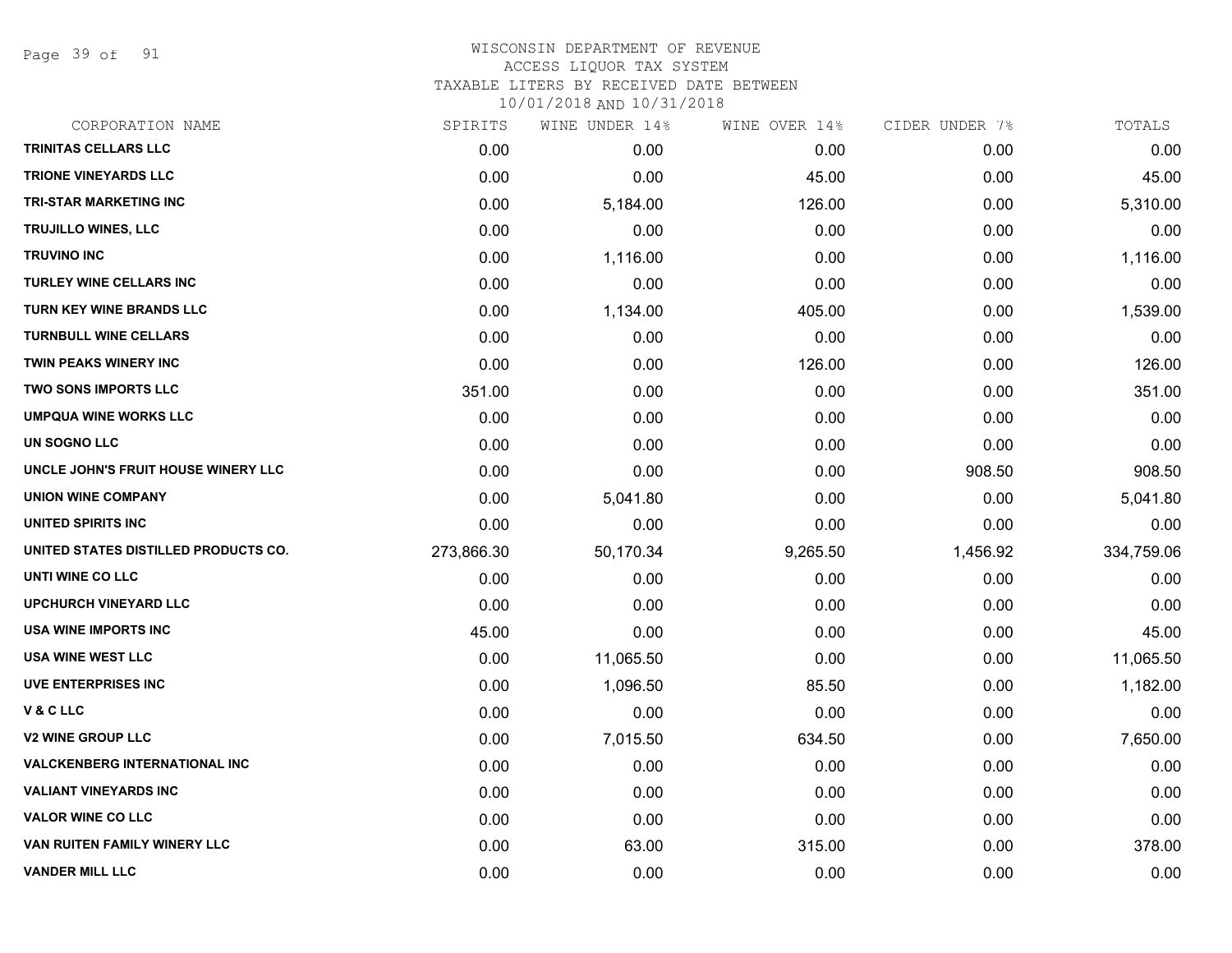Page 40 of 91

| CORPORATION NAME                          | SPIRITS | WINE UNDER 14% | WINE OVER 14% | CIDER UNDER 7% | TOTALS    |
|-------------------------------------------|---------|----------------|---------------|----------------|-----------|
| <b>VELOCITY DISTRIBUTION COMPANY, LLC</b> | 0.00    | 0.00           | 0.00          | 0.00           | 0.00      |
| <b>VEN CAL RANCHES LLC</b>                | 0.00    | 0.00           | 0.00          | 0.00           | 0.00      |
| <b>VENGE VINEYARDS INC</b>                | 0.00    | 0.00           | 450.00        | 0.00           | 450.00    |
| <b>VERITY WINES LLC</b>                   | 0.00    | 0.00           | 0.00          | 0.00           | 0.00      |
| <b>VERMEIL WINE GROUP LLC</b>             | 0.00    | 0.00           | 0.00          | 0.00           | 0.00      |
| <b>VERMONT HARD CIDER COMPANY LLC</b>     | 0.00    | 0.00           | 0.00          | 20,197.00      | 20,197.00 |
| VI. SCO. INC                              | 0.00    | 0.00           | 0.00          | 0.00           | 0.00      |
| <b>VIAS IMPORTS LTD</b>                   | 0.00    | 0.00           | 0.00          | 0.00           | 0.00      |
| <b>VICENTE GANDIA USA INC</b>             | 0.00    | 0.00           | 0.00          | 0.00           | 0.00      |
| <b>VIEUX VINS INC</b>                     | 0.00    | 27.00          | 279.00        | 0.00           | 306.00    |
| <b>VIGNAIOLI LTD</b>                      | 0.00    | 0.00           | 0.00          | 0.00           | 0.00      |
| <b>VIKRE DISTILLERY LLC</b>               | 0.00    | 0.00           | 0.00          | 0.00           | 0.00      |
| <b>VILLA CREEK INC</b>                    | 0.00    | 0.00           | 0.00          | 0.00           | 0.00      |
| <b>VILLA ENCINAL PARTNERS LP</b>          | 0.00    | 0.00           | 0.00          | 0.00           | 0.00      |
| <b>VILLA SAN JULIETTE INC</b>             | 0.00    | 0.00           | 0.00          | 0.00           | 0.00      |
| VIN DE ZO LLC                             | 0.00    | 0.00           | 0.00          | 0.00           | 0.00      |
| <b>VIN DIVINO LTD</b>                     | 0.00    | 0.00           | 0.00          | 0.00           | 0.00      |
| <b>VINA ROBLES INC</b>                    | 0.00    | 0.00           | 0.00          | 0.00           | 0.00      |
| <b>VINAMERICAS INC</b>                    | 0.00    | 378.00         | 0.00          | 0.00           | 378.00    |
| <b>VINCENZO PADULA</b>                    | 0.00    | 0.00           | 0.00          | 0.00           | 0.00      |
| <b>VINE CLIFF WINERY INC</b>              | 0.00    | 0.00           | 0.00          | 0.00           | 0.00      |
| <b>VINE CONNECTIONS LLC</b>               | 0.00    | 3,870.00       | 398.88        | 0.00           | 4,268.88  |
| <b>VINEBURG LLC</b>                       | 0.00    | 0.00           | 148.50        | 0.00           | 148.50    |
| <b>VINEYARD 29 LLC</b>                    | 0.00    | 0.00           | 0.00          | 0.00           | 0.00      |
| <b>VINEYARD BRANDS LLC</b>                | 0.00    | 3,126.00       | 430.50        | 0.00           | 3,556.50  |
| <b>VINIFERA IMPORTS LTD</b>               | 0.00    | 0.00           | 0.00          | 0.00           | 0.00      |
| <b>VINO DEL SOL INC</b>                   | 0.00    | 504.00         | 126.00        | 0.00           | 630.00    |
| <b>VINO LOGICS CORPORATION</b>            | 0.00    | 819.00         | 0.00          | 0.00           | 819.00    |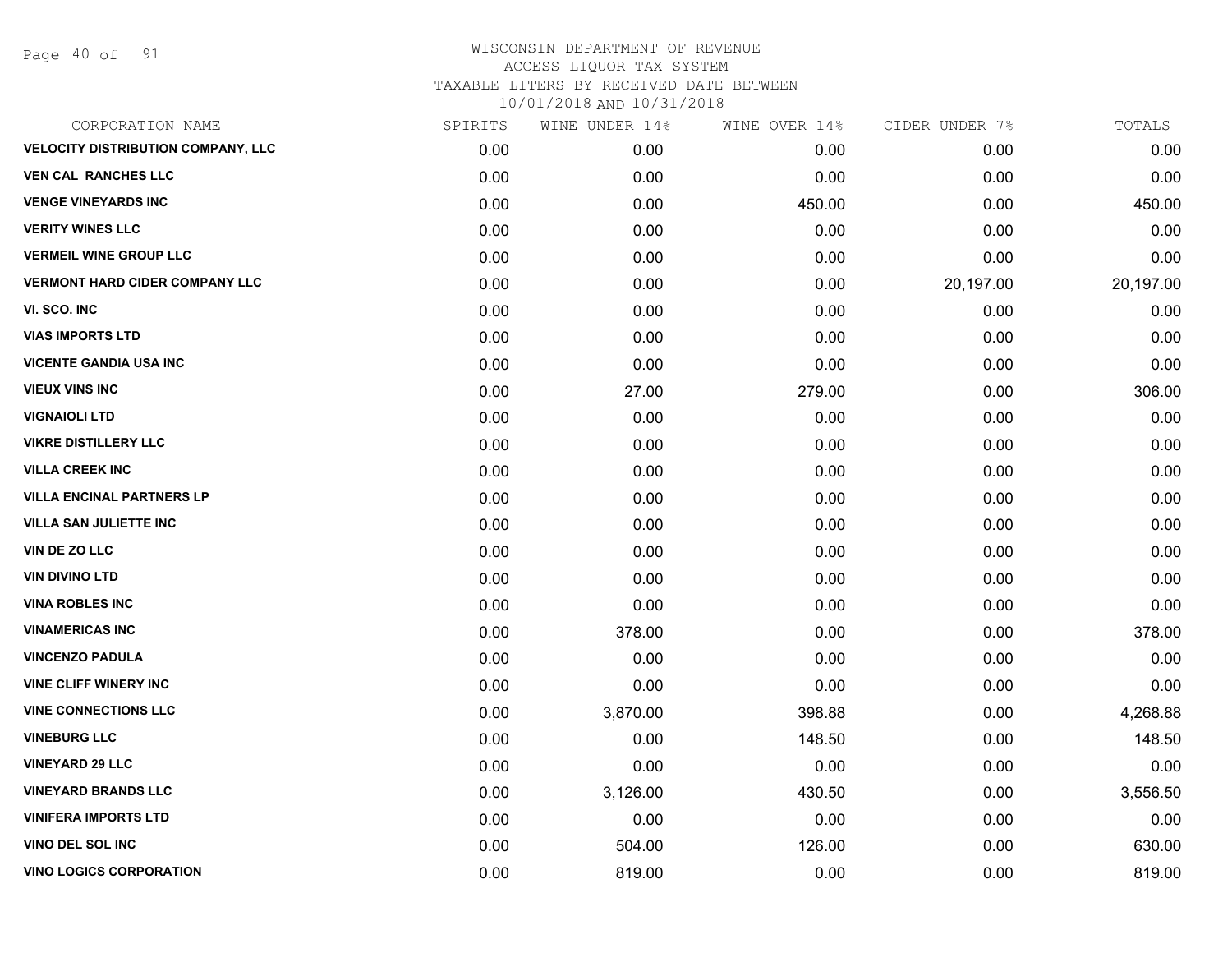Page 41 of 91

### WISCONSIN DEPARTMENT OF REVENUE ACCESS LIQUOR TAX SYSTEM

TAXABLE LITERS BY RECEIVED DATE BETWEEN

| CORPORATION NAME                               | SPIRITS  | WINE UNDER 14% | WINE OVER 14% | CIDER UNDER 7% | TOTALS   |
|------------------------------------------------|----------|----------------|---------------|----------------|----------|
| <b>VINO.COM LLC</b>                            | 202.50   | 1,044.00       | 198.00        | 4,524.00       | 5,968.50 |
| <b>VINOANDES LLC</b>                           | 0.00     | 0.00           | 0.00          | 0.00           | 0.00     |
| <b>VINOVIA WINE GROUP INC</b>                  | 0.00     | 648.00         | 0.00          | 0.00           | 648.00   |
| <b>VINTAGE '59 IMPORTS LLC</b>                 | 0.00     | 0.00           | 0.00          | 0.00           | 0.00     |
| <b>VINTAGE POINT LLC</b>                       | 0.00     | 315.00         | 0.00          | 0.00           | 315.00   |
| <b>VINTAGE WINE ESTATES, INC.</b>              | 0.00     | 4,752.00       | 1,714.50      | 0.00           | 6,466.50 |
| <b>VINTURE WINE COMPANY LLC</b>                | 0.00     | 0.00           | 0.00          | 0.00           | 0.00     |
| <b>VINTUS LLC</b>                              | 0.00     | 0.00           | 0.00          | 0.00           | 0.00     |
| <b>VISION WINE &amp; SPIRITS LLC</b>           | 261.00   | 616.50         | 58.50         | 0.00           | 936.00   |
| <b>VITANI SPIRITS LLC</b>                      | 0.00     | 0.00           | 0.00          | 0.00           | 0.00     |
| <b>VOTTO VINES IMPORTING INC</b>               | 0.00     | 0.00           | 0.00          | 0.00           | 0.00     |
| <b>W J DEUTSCH &amp; SONS LTD</b>              | 0.00     | 0.00           | 0.00          | 0.00           | 0.00     |
| <b>WAGNER WINE COMPANY LLC</b>                 | 0.00     | 2,394.00       | 4,131.00      | 0.00           | 6,525.00 |
| <b>WAGNER WINERY LLC</b>                       | 0.00     | 504.00         | 0.00          | 0.00           | 504.00   |
| <b>WALTER NOVOSEL</b>                          | 0.00     | 9,321.12       | 0.00          | 0.00           | 9,321.12 |
| <b>WARWICK VALLEY WINE CO INC</b>              | 0.00     | 0.00           | 0.00          | 0.00           | 0.00     |
| <b>WEBSTER BARNES LLC</b>                      | 0.00     | 0.00           | 0.00          | 0.00           | 0.00     |
| <b>WEIBEL INCORPORATED</b>                     | 0.00     | 99.00          | 0.00          | 0.00           | 99.00    |
| <b>WEIN BAUER INC</b>                          | 97.27    | 5,641.38       | 0.00          | 0.00           | 5,738.65 |
| <b>WELL OILED WINE COMPANY LLC</b>             | 0.00     | 0.00           | 0.00          | 0.00           | 0.00     |
| <b>WEST COAST WINE PARTNERS LLC</b>            | 0.00     | 0.00           | 0.00          | 0.00           | 0.00     |
| <b>WESTERN SPIRITS BEVERAGE CO LLC</b>         | 6,846.60 | 0.00           | 0.00          | 0.00           | 6,846.60 |
| <b>WEYGANDT-METZLER IMPORTING LTD</b>          | 0.00     | 557.64         | 0.00          | 0.00           | 557.64   |
| WHITE OAK VINEYARDS & WINERY LLC               | 0.00     | 0.00           | 0.00          | 0.00           | 0.00     |
| <b>WHYTE AND MACKAY (AMERICAS) LIMITED LLC</b> | 0.00     | 0.00           | 0.00          | 0.00           | 0.00     |
| <b>WI INC</b>                                  | 0.00     | 0.00           | 0.00          | 0.00           | 0.00     |
| <b>WILLAMETTE VALLEY VINEYARDS INC</b>         | 0.00     | 801.00         | 45.00         | 0.00           | 846.00   |
| <b>WILLIAM GRANT &amp; SONS INC</b>            | 0.00     | 0.00           | 0.00          | 0.00           | 0.00     |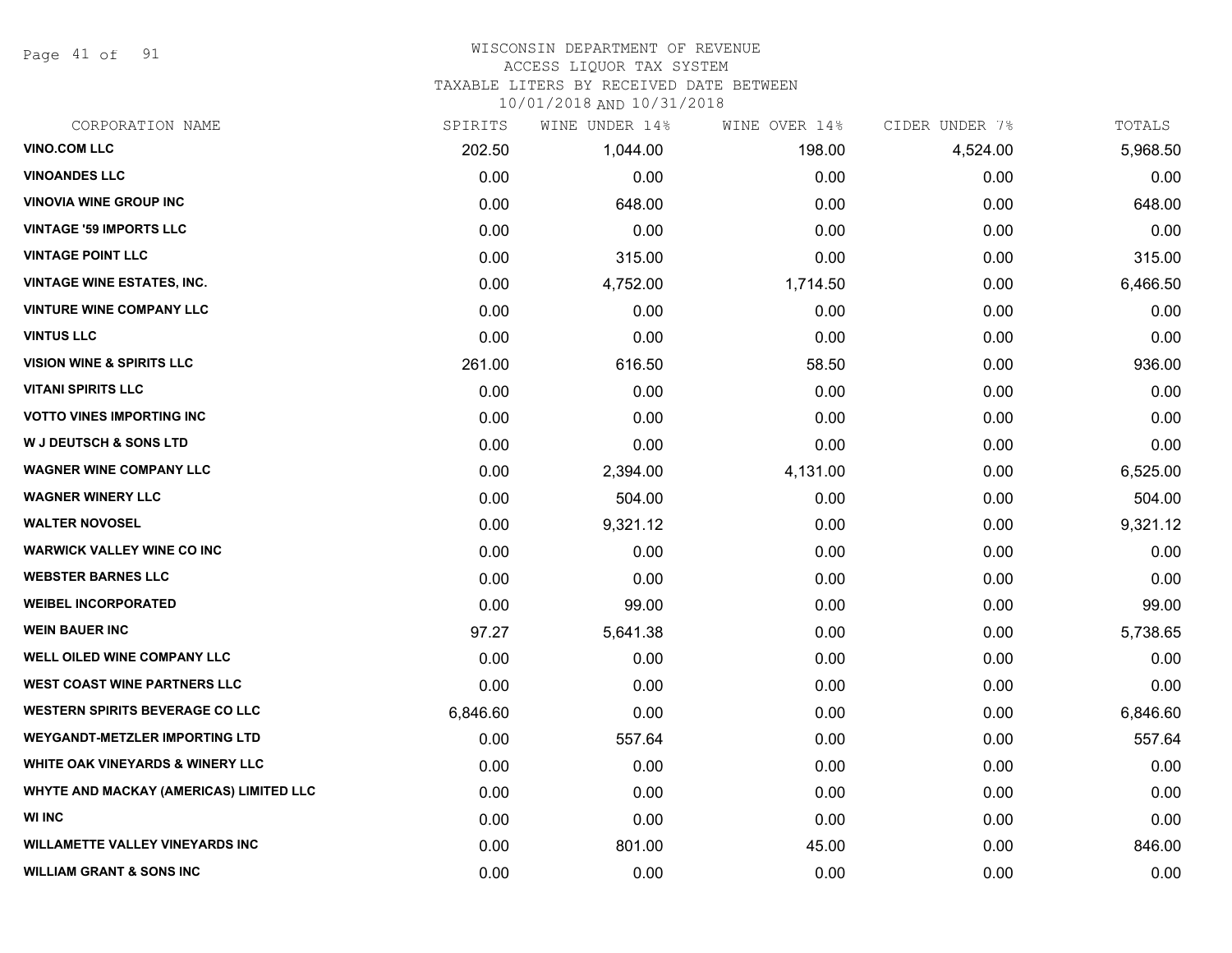Page 42 of 91

### WISCONSIN DEPARTMENT OF REVENUE ACCESS LIQUOR TAX SYSTEM TAXABLE LITERS BY RECEIVED DATE BETWEEN

| CORPORATION NAME                                | SPIRITS | WINE UNDER 14% | WINE OVER 14% | CIDER UNDER 7% | TOTALS   |
|-------------------------------------------------|---------|----------------|---------------|----------------|----------|
| <b>WILLIAM P KNUTTEL</b>                        | 0.00    | 0.00           | 0.00          | 0.00           | 0.00     |
| <b>WILLIAM PRICE III</b>                        | 0.00    | 0.00           | 0.00          | 0.00           | 0.00     |
| <b>WILLIAM T HOLLORAN</b>                       | 0.00    | 0.00           | 0.00          | 0.00           | 0.00     |
| <b>WILLIAM WOLF BRAND LLC</b>                   | 0.00    | 0.00           | 0.00          | 0.00           | 0.00     |
| <b>WILLIAM WOODRUFF</b>                         | 0.00    | 0.00           | 0.00          | 0.00           | 0.00     |
| <b>WILLIAMS &amp; SELYEM LLC</b>                | 0.00    | 0.00           | 0.00          | 0.00           | 0.00     |
| <b>WILSON CREEK WINERY &amp; VINEYARDS INC.</b> | 0.00    | 0.00           | 0.00          | 0.00           | 0.00     |
| <b>WILSON DANIELS LLC</b>                       | 0.00    | 5,886.00       | 18.00         | 0.00           | 5,904.00 |
| <b>WINDY CITY DISTILLING INC</b>                | 0.00    | 0.00           | 0.00          | 0.00           | 0.00     |
| <b>WINE BRIDGE IMPORTS INC</b>                  | 0.00    | 1,152.00       | 27.00         | 0.00           | 1,179.00 |
| WINE COUNTRY INTERNATIONAL INC                  | 0.00    | 270.00         | 0.00          | 0.00           | 270.00   |
| <b>WINE CREEK LLC</b>                           | 0.00    | 0.00           | 0.00          | 0.00           | 0.00     |
| <b>WINE HOOLIGANS LLC</b>                       | 0.00    | 1,386.00       | 0.00          | 0.00           | 1,386.00 |
| <b>WINE WINE SITUATION LLC</b>                  | 0.00    | 0.00           | 0.00          | 0.00           | 0.00     |
| <b>WINEPLAYGROUND.COM INC</b>                   | 0.00    | 27.00          | 135.00        | 0.00           | 162.00   |
| <b>WINERIES &amp; SELECT PRODUCTS LLC</b>       | 0.00    | 486.00         | 171.00        | 0.00           | 657.00   |
| <b>WINERY EXCHANGE, INC.</b>                    | 0.00    | 0.00           | 0.00          | 0.00           | 0.00     |
| <b>WINERY EXCHANGE, INC.</b>                    | 0.00    | 882.00         | 126.00        | 0.00           | 1,008.00 |
| <b>WINES OF FRANCE INC</b>                      | 0.00    | 270.00         | 0.00          | 0.00           | 270.00   |
| <b>WINES UNLIMITED INC</b>                      | 0.00    | 0.00           | 0.00          | 0.00           | 0.00     |
| <b>WINESELLERS LTD</b>                          | 0.00    | 5,280.50       | 882.00        | 108.00         | 6,270.50 |
| <b>WINNESHIEK WILDBERRY WINERY LLC</b>          | 0.00    | 36.00          | 0.00          | 0.00           | 36.00    |
| <b>WISD LLC</b>                                 | 0.00    | 0.00           | 0.00          | 0.00           | 0.00     |
| <b>WOLFFER ESTATE VINEYARDS INC</b>             | 0.00    | 0.00           | 0.00          | 0.00           | 0.00     |
| <b>WOODSON WINES LLC</b>                        | 0.00    | 0.00           | 0.00          | 0.00           | 0.00     |
| <b>WORLD TRAVELER IMPORTS LLC</b>               | 0.00    | 0.00           | 0.00          | 0.00           | 0.00     |
| <b>WORLDWIDE CELLARS INC</b>                    | 0.00    | 558.00         | 9.00          | 0.00           | 567.00   |
| <b>WYOMING WHISKEY INC</b>                      | 0.00    | 0.00           | 0.00          | 0.00           | 0.00     |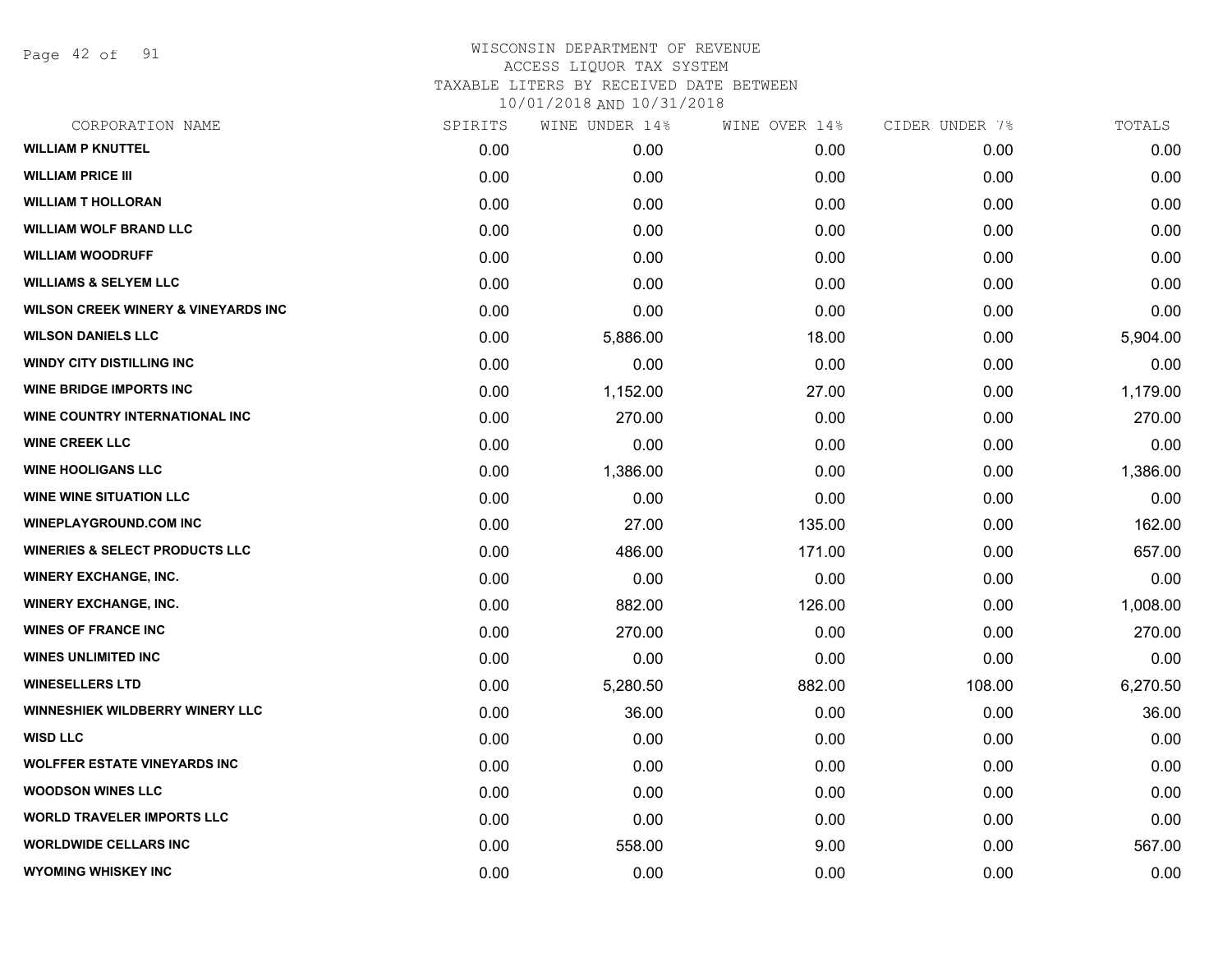Page 43 of 91

| CORPORATION NAME            | SPIRITS      | UNDER 14%<br>WINE | WINE OVER 14% | CIDER UNDER<br>7% | TOTALS       |
|-----------------------------|--------------|-------------------|---------------|-------------------|--------------|
| YAEGAKI CORPORATION OF USA  | 0.00         | 792.00            | 186.48        | 0.00              | 978.48       |
| YELLOW ROSE DISTILLING LLC  | 0.00         | 0.00              | 0.00          | 0.00              | 0.00         |
| YORKVILLE CELLARS INC       | 0.00         | 0.00              | 0.00          | 0.00              | 0.00         |
| YOUNTVILLE WINE IMPORTS LLC | 0.00         | 0.00              | 0.00          | 0.00              | 0.00         |
| <b>ZACH HOLLINGSWORTH</b>   | 0.00         | 0.00              | 0.00          | 0.00              | 0.00         |
| <b>ZD WINES LLC</b>         | 0.00         | 53.50             | 28.13         | 0.00              | 81.63        |
| <b>ZEILER SPIRITS LLC</b>   | 0.00         | 0.00              | 0.00          | 0.00              | 0.00         |
| <b>ZONIN USA INC</b>        | 0.00         | 216.00            | 0.00          | 0.00              | 216.00       |
| TOTAL LITERS FOR 10/31/2018 | 4,095,729.04 | 3,293,417.63      | 268,875.94    | 290,255.67        | 7,948,278.28 |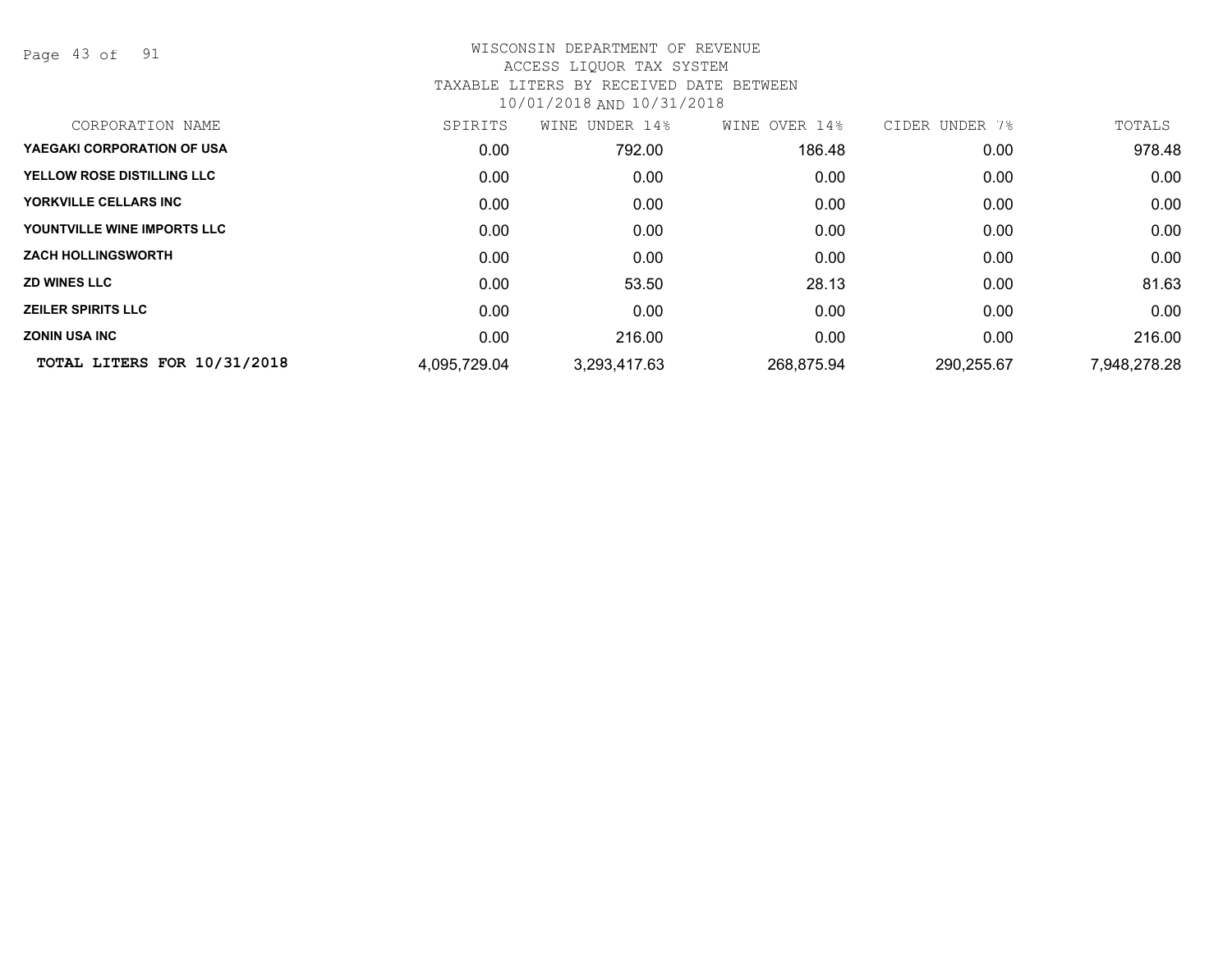Page 44 of 91

# WISCONSIN DEPARTMENT OF REVENUE ACCESS LIQUOR TAX SYSTEM TAXABLE LITERS BY RECEIVED DATE BETWEEN 10/01/2018 AND 10/31/2018

**IN STATE WHOLESALER (W) ALLSTATE LIQUOR & WINE COMPANY, INC.** 0.00 0.00 0.00 0.00 0.00 CORPORATION NAME SPIRITS WINE UNDER 14% WINE OVER 14% CIDER UNDER 7% TOTALS

| 0.00       | 0.00      | 0.00      | 0.00 | 0.00       |
|------------|-----------|-----------|------|------------|
| 0.00       | 0.00      | 0.00      | 0.00 | 0.00       |
| 190,535.40 | 26,718.60 | 18,087.00 | 0.00 | 235,341.00 |
| 0.00       | 0.00      | 0.00      | 0.00 | 0.00       |
| 0.00       | 0.00      | 0.00      | 0.00 | 0.00       |
| 0.00       | 0.00      | 0.00      | 0.00 | 0.00       |
| 0.00       | 0.00      | 0.00      | 0.00 | 0.00       |
| 0.00       | 0.00      | 0.00      | 0.00 | 0.00       |
| 0.00       | 405.00    | 0.00      | 0.00 | 405.00     |
| 0.00       | 0.00      | 0.00      | 0.00 | 0.00       |
| 53,790.18  | 12,816.05 | 1,552.51  | 0.00 | 68,158.74  |
| 0.00       | 0.00      | 0.00      | 0.00 | 0.00       |
| 0.00       | 0.00      | 0.00      | 0.00 | 0.00       |
| 46,236.00  | 20,288.48 | 7,182.00  | 0.00 | 73,706.48  |
| 0.00       | 0.00      | 0.00      | 0.00 | 0.00       |
| 0.00       | 0.00      | 0.00      | 0.00 | 0.00       |
| 0.00       | 0.00      | 0.00      | 0.00 | 0.00       |
| 0.00       | 0.00      | 0.00      | 0.00 | 0.00       |
| 0.00       | 0.00      | 0.00      | 0.00 | 0.00       |
| 0.00       | 0.00      | 0.00      | 0.00 | 0.00       |
| 0.00       | 0.00      | 0.00      | 0.00 | 0.00       |
| 0.00       | 0.00      | 0.00      | 0.00 | 0.00       |
| 0.00       | 0.00      | 0.00      | 0.00 | 0.00       |
| 0.00       | 0.00      | 0.00      | 0.00 | 0.00       |
| 0.00       | 0.00      | 0.00      | 0.00 | 0.00       |
|            |           |           |      |            |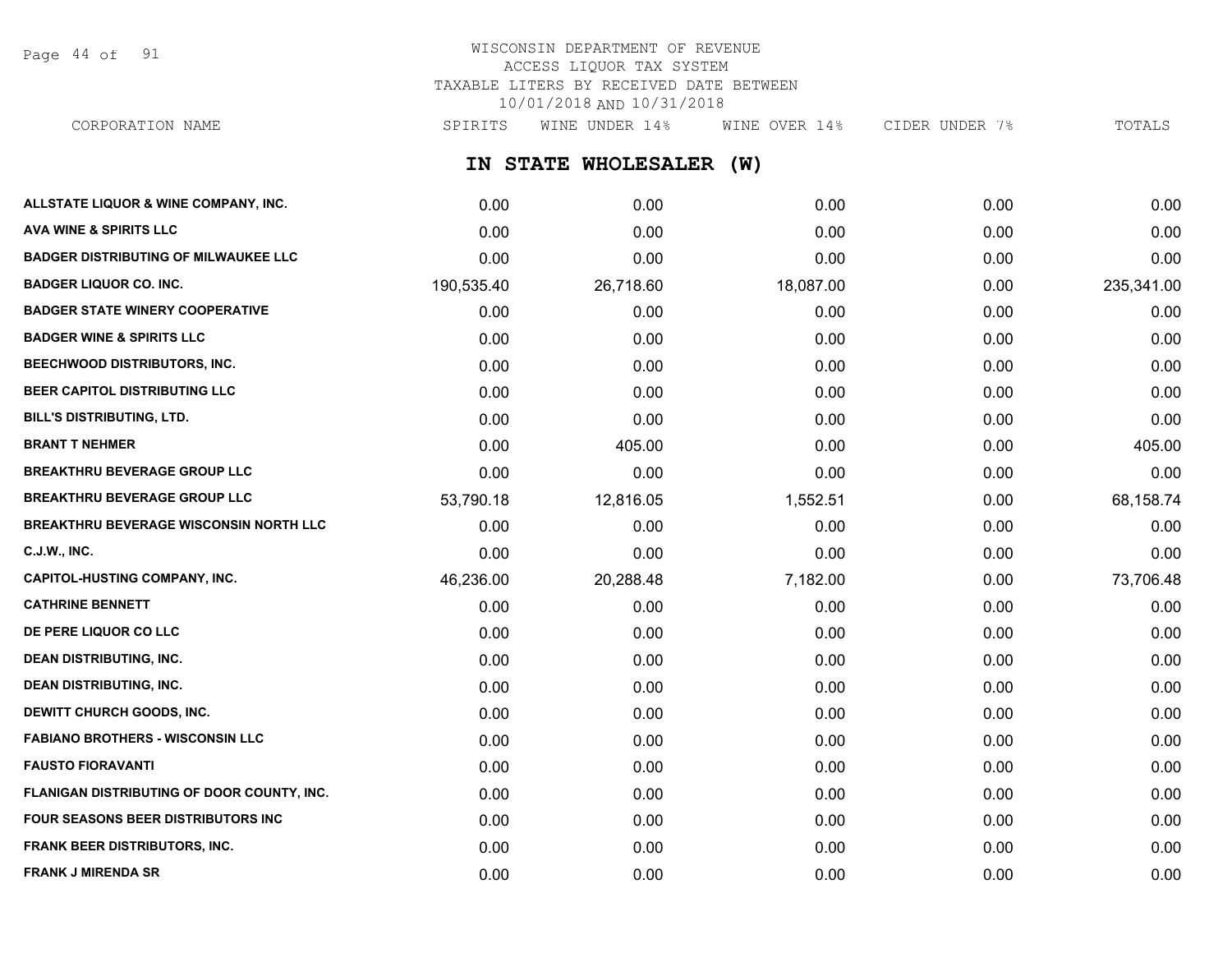#### WISCONSIN DEPARTMENT OF REVENUE

### ACCESS LIQUOR TAX SYSTEM

TAXABLE LITERS BY RECEIVED DATE BETWEEN

| CORPORATION NAME                                 | SPIRITS   | WINE UNDER 14% | WINE OVER 14% | CIDER UNDER 7% | TOTALS    |
|--------------------------------------------------|-----------|----------------|---------------|----------------|-----------|
| <b>FRANK LIQUOR COMPANY, INC.</b>                | 15,896.36 | 10,983.86      | 0.00          | 0.00           | 26,880.22 |
| FRANK LIQUORS OF LA CROSSE, INC.                 | 0.00      | 0.00           | 0.00          | 0.00           | 0.00      |
| <b>GASPARD INC</b>                               | 0.00      | 0.00           | 0.00          | 0.00           | 0.00      |
| <b>GENERAL BEER DISTRIBUTORS CO.</b>             | 0.00      | 0.00           | 0.00          | 0.00           | 0.00      |
| <b>GENERAL BEER DISTRIBUTORS CO. - MILWAUKEE</b> | 0.00      | 0.00           | 0.00          | 0.00           | 0.00      |
| <b>GENERAL BEER-NORTHEAST INC</b>                | 0.00      | 0.00           | 0.00          | 0.00           | 0.00      |
| <b>GENERAL BEER-NORTHEAST INC</b>                | 0.00      | 0.00           | 0.00          | 0.00           | 0.00      |
| GENERAL BEER-NORTHWEST, INC.                     | 0.00      | 0.00           | 0.00          | 0.00           | 0.00      |
| GENERAL BEER-NORTHWEST, INC.                     | 0.00      | 0.00           | 0.00          | 0.00           | 0.00      |
| <b>GENERAL BEVERAGE SALES CO.</b>                | 9,738.60  | 10,521.00      | 441.00        | 0.00           | 20,700.60 |
| <b>GENERAL BEVERAGE SALES CO. -- OSHKOSH</b>     | 0.00      | 9,450.00       | 0.00          | 0.00           | 9,450.00  |
| <b>GENERAL BEVERAGE SALES CO.-MILWAUKEE</b>      | 0.00      | 39,039.00      | 0.00          | 0.00           | 39,039.00 |
| <b>GIUSEPPE GAGLIANELLO</b>                      | 0.00      | 0.00           | 0.00          | 0.00           | 0.00      |
| <b>GLORIA R RAGSDALE</b>                         | 0.00      | 0.00           | 0.00          | 0.00           | 0.00      |
| HENDRICKS BEVERAGE, INC.                         | 0.00      | 0.00           | 0.00          | 0.00           | 0.00      |
| IRL, INCORPORATED                                | 0.00      | 0.00           | 0.00          | 0.00           | 0.00      |
| <b>JACQUES VIEAU, INC.</b>                       | 0.00      | 0.00           | 0.00          | 0.00           | 0.00      |
| <b>JANDRAIN RELIGIOUS SUPPLY, INC.</b>           | 0.00      | 0.00           | 0.00          | 0.00           | 0.00      |
| <b>JANSEN INTERNATIONAL LLC</b>                  | 0.00      | 6,168.75       | 0.00          | 0.00           | 6,168.75  |
| <b>JAW PROPERTIES LLC</b>                        | 0.00      | 0.00           | 0.00          | 0.00           | 0.00      |
| <b>JOHN J COLLETTI</b>                           | 0.00      | 8,158.56       | $-27.00$      | 0.00           | 8,131.56  |
| <b>JOHNSON BROTHERS OF WISCONSIN INC</b>         | 7,232.67  | 6,210.00       | $-240.00$     | 0.00           | 13,202.67 |
| <b>JONATHAN H STOLP</b>                          | 0.00      | 0.00           | 0.00          | 0.00           | 0.00      |
| <b>JONATHON LODUCA</b>                           | 0.00      | 0.00           | 0.00          | 0.00           | 0.00      |
| JOSEPH A TRYGAR                                  | 0.00      | 0.00           | 0.00          | 0.00           | 0.00      |
| <b>JOYVINE LLC</b>                               | 0.00      | 0.00           | 0.00          | 0.00           | 0.00      |
| KAY BEER DISTRIBUTING, INC.                      | 0.00      | 0.00           | 0.00          | 0.00           | 0.00      |
| <b>LA CROSSE BEVERAGE LLC</b>                    | 0.00      | 0.00           | 0.00          | 0.00           | 0.00      |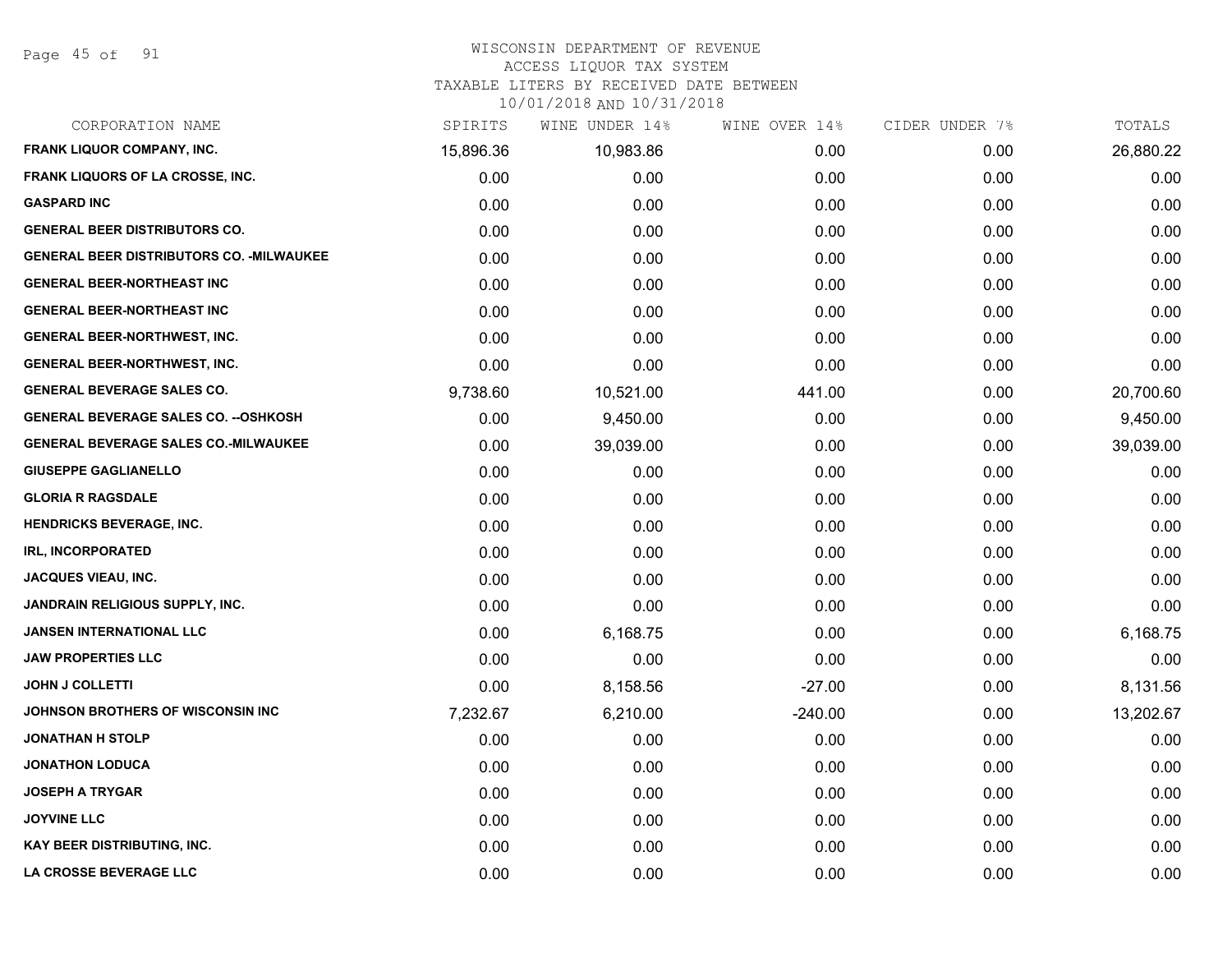Page 46 of 91

# WISCONSIN DEPARTMENT OF REVENUE

### ACCESS LIQUOR TAX SYSTEM

TAXABLE LITERS BY RECEIVED DATE BETWEEN

| CORPORATION NAME                         | SPIRITS   | WINE UNDER 14% | WINE OVER 14% | CIDER UNDER 7% | TOTALS      |
|------------------------------------------|-----------|----------------|---------------|----------------|-------------|
| <b>LARRY'S DISTRIBUTING CO., INC.</b>    | 0.00      | 0.00           | 0.00          | 0.00           | 0.00        |
| LEE BEVERAGE OF WISCONSIN LLC            | 0.00      | 0.00           | 0.00          | 0.00           | 0.00        |
| LEE BEVERAGE OF WISCONSIN LLC            | 0.00      | 0.00           | 0.00          | 0.00           | 0.00        |
| LEE BEVERAGE-CIDERS WINES & SPIRITS LLC  | 0.00      | 0.00           | 0.00          | 0.00           | 0.00        |
| <b>L'EFT BANK WINE COMPANY LIMITED</b>   | 2,556.00  | 21,888.00      | 2,072.25      | 0.00           | 26,516.25   |
| LETRAH INTERNATIONAL CORPORATION         | 0.00      | 0.00           | 0.00          | 0.00           | 0.00        |
| LIB DIB, LLC                             | 0.00      | 0.00           | 0.00          | 0.00           | 0.00        |
| LO DUCA BROS., INC.                      | 0.00      | $-1,818.00$    | 0.00          | 0.00           | $-1,818.00$ |
| <b>LORI SCOTT</b>                        | 0.00      | 0.00           | 0.00          | 0.00           | 0.00        |
| LOS ALTOS AGAVE DISTRIBUTOR INC          | 600.00    | 0.00           | 0.00          | 0.00           | 600.00      |
| <b>LOVINO LLC</b>                        | 0.00      | 0.00           | 0.00          | 0.00           | 0.00        |
| <b>LYNDA MALMBERG</b>                    | 0.00      | 0.00           | 0.00          | 0.00           | 0.00        |
| <b>M SHIRAZ LLC</b>                      | 0.00      | 0.00           | 0.00          | 0.00           | 0.00        |
| <b>MARCO BRUZZI</b>                      | 0.00      | 0.00           | 0.00          | 0.00           | 0.00        |
| <b>MICCA HUTCHINS</b>                    | 0.00      | 0.00           | 0.00          | 0.00           | 0.00        |
| <b>MICHAEL G ANSAY</b>                   | 0.00      | 835.19         | 0.00          | 795.65         | 1,630.84    |
| <b>MIDWEST SALES &amp; SERVICE, INC.</b> | 0.00      | 0.00           | 0.00          | 0.00           | 0.00        |
| <b>NOELKE DISTRIBUTORS, INC.</b>         | 0.00      | 0.00           | 0.00          | 0.00           | 0.00        |
| <b>NORTHWEST BEVERAGES, INC.</b>         | 0.00      | 0.00           | 0.00          | 0.00           | 0.00        |
| <b>NOUVEAU VENTURES LLC</b>              | $-27.75$  | $-294.75$      | 0.00          | 0.00           | $-322.50$   |
| OTT SCHWEITZER DISTRIBUTORSHIP, INC.     | 0.00      | 0.00           | 0.00          | 0.00           | 0.00        |
| PARK RIDGE DISTRIBUTING, INC.            | 0.00      | 0.00           | 0.00          | 0.00           | 0.00        |
| PEHLER DISTRIBUTING, INC.                | 0.00      | 0.00           | 0.00          | 0.00           | 0.00        |
| PHILLIPS DISTRIBUTING CORPORATION        | 21,243.00 | 0.00           | 0.00          | 0.00           | 21,243.00   |
| PHILLIPS WINE COMPANY                    | 0.00      | 5,514.55       | 4,245.00      | 0.00           | 9,759.55    |
| PHILLY'S PREMIUM BEVERAGES LLC           | 0.00      | 0.00           | 0.00          | 0.00           | 0.00        |
| <b>PURE WINE WISCONSIN INC</b>           | 0.00      | 0.00           | 0.00          | 0.00           | 0.00        |
| PURPLE FEET WINES, LLC                   | 0.00      | 0.00           | 0.00          | 0.00           | 0.00        |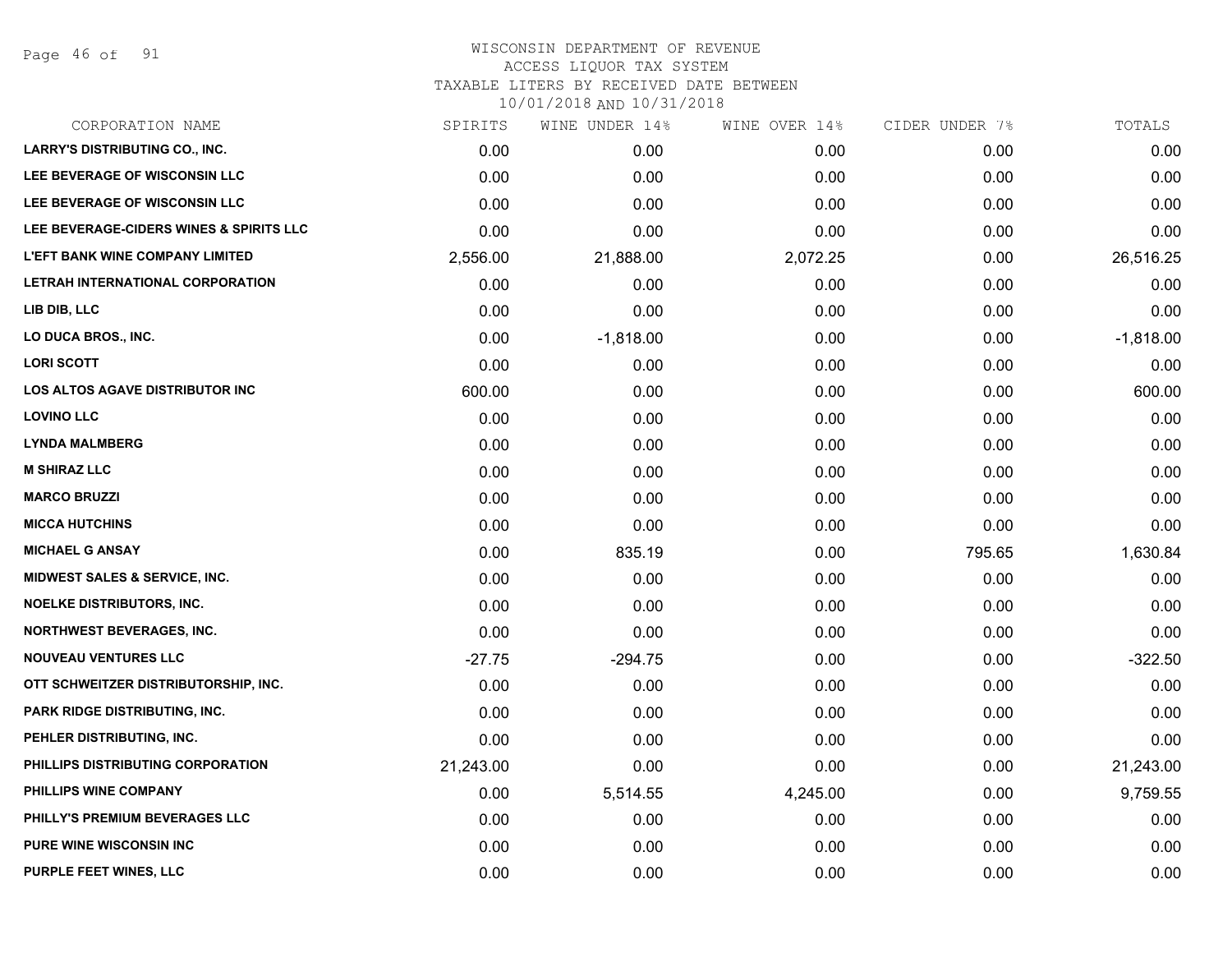Page 47 of 91

| CORPORATION NAME                               | SPIRITS    | WINE UNDER 14% | WINE OVER 14% | CIDER UNDER 7% | TOTALS     |
|------------------------------------------------|------------|----------------|---------------|----------------|------------|
| <b>PVD ENTERPRISES LLC</b>                     | 0.00       | 0.00           | 0.00          | 0.00           | 0.00       |
| <b>RATAS WHOLESALE LIQUOR COMPANY</b>          | 0.00       | 0.00           | 0.00          | 0.00           | 0.00       |
| S. & S. DISTRIBUTING, INC.                     | 0.00       | 0.00           | 0.00          | 0.00           | 0.00       |
| S. & S. DISTRIBUTING, INC.                     | 0.00       | 0.00           | 0.00          | 0.00           | 0.00       |
| <b>SALIM M SHAMMO</b>                          | 0.00       | 0.00           | 0.00          | 0.00           | 0.00       |
| SARATOGA LIQUOR CO., INC.                      | 0.00       | 0.00           | 0.00          | 0.00           | 0.00       |
| <b>SMALL LOT WINE WI, INC.</b>                 | 0.00       | 0.00           | 0.00          | 0.00           | 0.00       |
| <b>SP3 LLC</b>                                 | 0.00       | 0.00           | 0.00          | 0.00           | 0.00       |
| <b>SQUARE ROOT LLC</b>                         | 0.00       | 0.00           | 0.00          | 0.00           | 0.00       |
| <b>SUPERIOR BEVERAGES LLC</b>                  | 0.00       | 0.00           | 0.00          | 0.00           | 0.00       |
| <b>THOMAS PROBST</b>                           | 0.00       | 9.00           | 0.00          | 0.00           | 9.00       |
| <b>TIMOTHY REILLY SR</b>                       | 0.00       | 0.00           | 0.00          | 0.00           | 0.00       |
| TJ INTERNATIONAL LTD                           | 0.00       | 0.00           | 0.00          | 0.00           | 0.00       |
| <b>TORI-VERDI GROUP LLC</b>                    | 0.00       | 0.00           | 0.00          | 0.00           | 0.00       |
| <b>TRANSNATIONAL ENTERPRISES, INCORPORATED</b> | 0.00       | 0.00           | 0.00          | 0.00           | 0.00       |
| TRIANGLE DISTRIBUTING COMPANY, INC.            | 0.00       | 0.00           | 0.00          | 0.00           | 0.00       |
| TRI-MART COMPANY LLC                           | 0.00       | 0.00           | 0.00          | 0.00           | 0.00       |
| <b>VINO VERITAS, LTD.</b>                      | 0.00       | 657.00         | 0.00          | 0.00           | 657.00     |
| <b>WDI LLC</b>                                 | 0.00       | 0.00           | 0.00          | 0.00           | 0.00       |
| <b>WDI LLC</b>                                 | 0.00       | 0.00           | 0.00          | 0.00           | 0.00       |
| <b>WISCONSIN DISTRIBUTORS EAST LLC</b>         | 0.00       | 0.00           | 0.00          | 0.00           | 0.00       |
| <b>WISCONSIN DISTRIBUTORS NORTH LLC</b>        | 0.00       | 0.00           | 0.00          | 0.00           | 0.00       |
| <b>WISCONSIN DISTRIBUTORS SOUTH LLC</b>        | 0.00       | 0.00           | 0.00          | 0.00           | 0.00       |
| <b>WISCONSIN WINERY CO-OP</b>                  | 0.00       | 0.00           | 0.00          | 0.00           | 0.00       |
| <b>WOODFIELD DISTRIBUTION LLC</b>              | 0.00       | 0.00           | 0.00          | 0.00           | 0.00       |
| ZASTROW THE BEER MAN, INC.                     | 0.00       | 0.00           | 0.00          | 0.00           | 0.00       |
| TOTAL LITERS FOR 10/31/2018                    | 347,800.46 | 177,550.29     | 33,312.76     | 795.65         | 559,459.16 |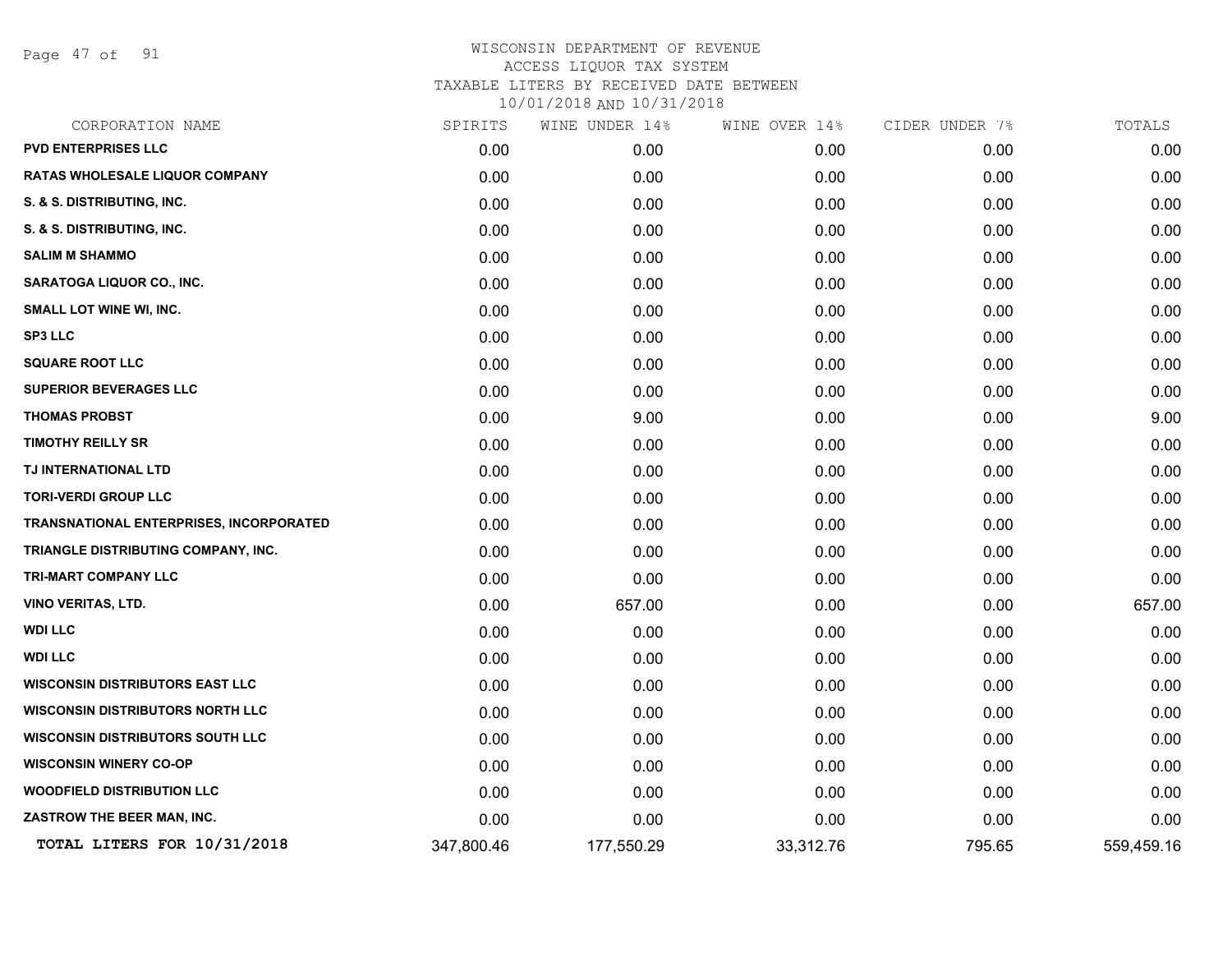Page 48 of 91

# WISCONSIN DEPARTMENT OF REVENUE ACCESS LIQUOR TAX SYSTEM TAXABLE LITERS BY RECEIVED DATE BETWEEN 10/01/2018 AND 10/31/2018

**IN STATE MANUFACTURER (WM) 45TH PARALLEL SPIRITS, LLC** 0.00 0.00 0.00 0.00 0.00 **ACE ETHANOL, LLC** 0.00 0.00 0.00 0.00 0.00 **AEPPELTREOW INC** 193.89 0.00 0.00 0.00 193.89 **ANGRY SPIRITS DISTILLING LLC** 0.00 0.00 0.00 0.00 0.00 **B & E DISTILLERY INC.** 0.00 0.00 0.00 0.00 0.00 CORPORATION NAME SPIRITS WINE UNDER 14% WINE OVER 14% CIDER UNDER 7% TOTALS

| <b>BRIAN SAMMONS</b>                             | 0.00      | 0.00     | 0.00 | 0.00      | 0.00      |
|--------------------------------------------------|-----------|----------|------|-----------|-----------|
| <b>C &amp; N CORPORATION</b>                     | 2,252.96  | 0.00     | 0.00 | 0.00      | 2,252.96  |
| <b>CENTRAL STANDARD LLC</b>                      | 0.00      | 0.00     | 0.00 | 0.00      | 0.00      |
| CENTRAL TIME DISTILLERY AND WINERY, INC.         | 0.00      | 0.00     | 0.00 | 0.00      | 0.00      |
| <b>CHIPPEWA RIVER DISTILLERY AND BREWERY LLC</b> | 90.77     | 0.00     | 0.00 | 0.00      | 90.77     |
| <b>CLOVER MEADOW LLC</b>                         | 0.00      | 0.00     | 0.00 | 0.00      | 0.00      |
| <b>COPPER CROW DISTILLERY LLC</b>                | 323.99    | 0.00     | 0.00 | 0.00      | 323.99    |
| <b>DANCING GOAT DISTILLERY, LLC</b>              | 0.00      | 0.00     | 0.00 | 0.00      | 0.00      |
| <b>DEATH'S DOOR DISTILLERY LLC</b>               | 2,490.04  | 0.00     | 0.00 | 0.00      | 2,490.04  |
| <b>DENNIS E ERB</b>                              | 0.00      | 0.00     | 0.00 | 0.00      | 0.00      |
| <b>DISTILLERY PARTNERS, LLC</b>                  | 0.00      | 0.00     | 0.00 | 0.00      | 0.00      |
| DRIFTLESS GLEN DISTILLERY LLC                    | 2,902.78  | 0.00     | 0.00 | 0.00      | 2,902.78  |
| <b>EMCO CHEMICAL DISTRIBUTORS, INC.</b>          | 0.00      | 0.00     | 0.00 | 0.00      | 0.00      |
| <b>GLOBAL UNIVERSAL SRL</b>                      | 24,291.76 | 5,132.22 | 0.00 | 0.00      | 29,423.98 |
| <b>GRANT J VAN DRIEST</b>                        | 454.25    | 0.00     | 0.00 | 0.00      | 454.25    |
| <b>GREAT LAKES DISTILLERY LLC</b>                | 1,373.99  | 0.00     | 0.00 | 0.00      | 1,373.99  |
| <b>HENDRICKS FAMILY DISTILLERY LLC</b>           | 0.00      | 0.00     | 0.00 | 0.00      | 0.00      |
| <b>HICKORY VIEW DISTILLERY LLC</b>               | 0.00      | 0.00     | 0.00 | 0.00      | 0.00      |
| <b>ISAAC SHOWAKI</b>                             | 0.00      | 0.00     | 0.00 | 14,007.76 | 14,007.76 |
| <b>JAMES PLOETZ</b>                              | 0.00      | 0.00     | 0.00 | 0.00      | 0.00      |
| <b>JKLM DISTILLING PARTNERS LLC</b>              | 0.00      | 0.00     | 0.00 | 0.00      | 0.00      |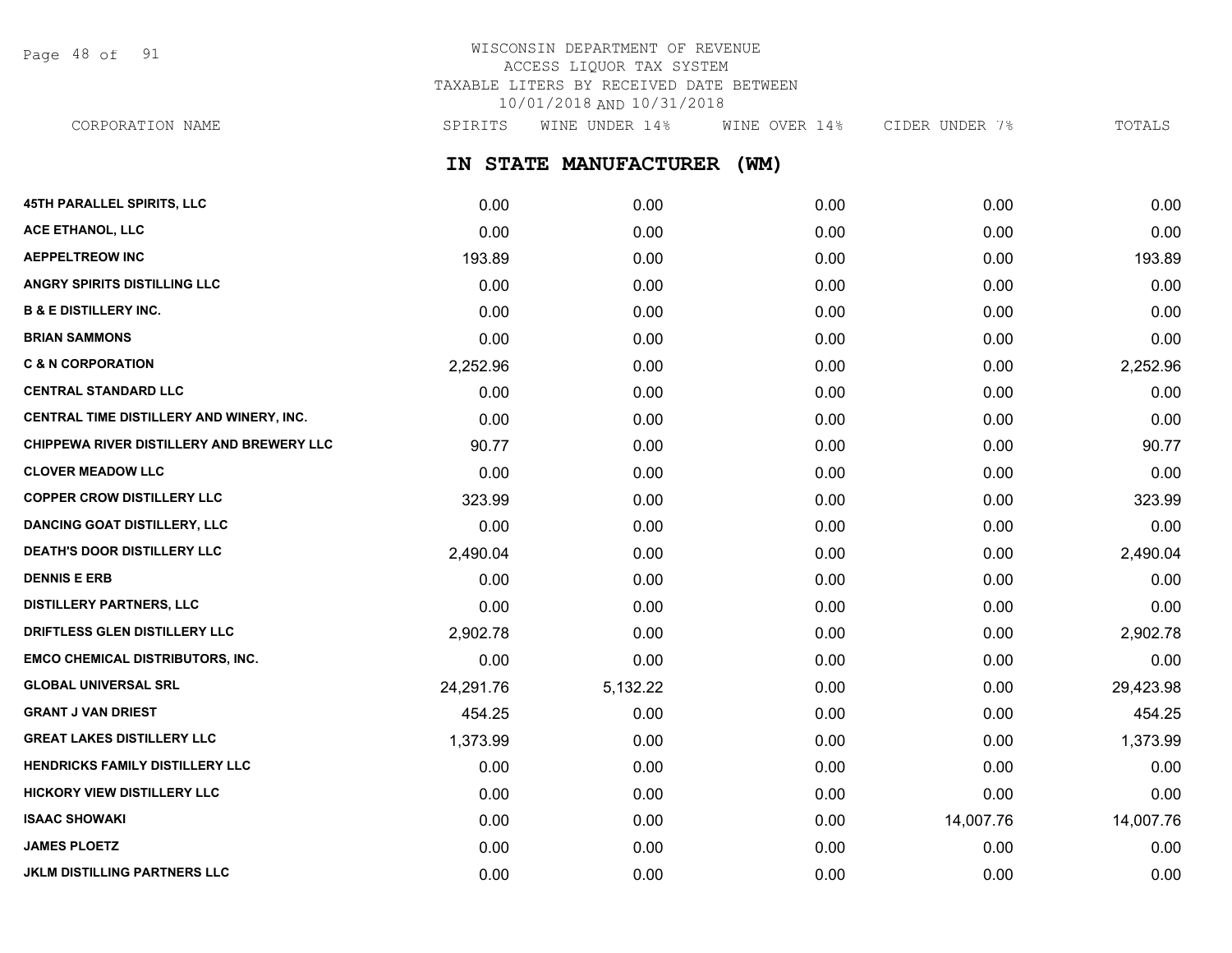Page 49 of 91

## WISCONSIN DEPARTMENT OF REVENUE ACCESS LIQUOR TAX SYSTEM TAXABLE LITERS BY RECEIVED DATE BETWEEN

| CORPORATION NAME                             | SPIRITS   | WINE UNDER 14% | WINE OVER 14% | CIDER UNDER 7% | TOTALS    |
|----------------------------------------------|-----------|----------------|---------------|----------------|-----------|
| <b>JOSEPH RETZER III</b>                     | 435.78    | 0.00           | 0.00          | 0.00           | 435.78    |
| LA CROSSE DISTILLING COMPANY, LLC            | 814.50    | 0.00           | 0.00          | 0.00           | 814.50    |
| <b>MATTHEW RICK</b>                          | 1,097.99  | 4,967.35       | 542.26        | 0.00           | 6,607.60  |
| <b>MEISENBURG BREWING AND DISTILLING LLC</b> | 0.00      | 0.00           | 0.00          | 0.00           | 0.00      |
| <b>MILLERCOORS LLC</b>                       | 0.00      | 0.00           | 0.00          | 0.00           | 0.00      |
| <b>NATHAN G GREENAWALT</b>                   | 0.00      | 0.00           | 0.00          | 121.13         | 121.13    |
| <b>NORTHERN WATERS DISTILLERY LLC</b>        | 933.03    | 0.00           | 0.00          | 0.00           | 933.03    |
| PERLICK DISTILLERY, LLC                      | 270.01    | 0.00           | 0.00          | 0.00           | 270.01    |
| <b>RIVER BEND VINEYARD &amp; WINERY LLC</b>  | 296.25    | 0.00           | 0.00          | 0.00           | 296.25    |
| <b>SENSIENT FLAVORS LLC</b>                  | 0.00      | 0.00           | 0.00          | 0.00           | 0.00      |
| <b>ST CROIX SPIRITS LLC</b>                  | 0.00      | 0.00           | 0.00          | 0.00           | 0.00      |
| <b>STATE LINE DISTILLERY, LLC</b>            | 0.00      | 0.00           | 0.00          | 0.00           | 0.00      |
| <b>SUGAR RIVER DISTILLERY INC</b>            | 0.00      | 0.00           | 0.00          | 0.00           | 0.00      |
| THE NORTH WOODS DISTILLERY LLC               | 85.50     | 0.00           | 0.00          | 0.00           | 85.50     |
| <b>TWO TALL GUYS LLC</b>                     | 510.57    | 0.00           | 0.00          | 0.00           | 510.57    |
| <b>WHITE WINTER WINERY INC</b>               | 0.00      | 0.00           | 0.00          | 0.00           | 0.00      |
| <b>WOLLERSHEIM WINERY, INC.</b>              | 882.00    | 0.00           | 134.99        | 0.00           | 1,016.99  |
| YAHARA BAY DISTILLERS, INC.                  | 2,746.72  | 9.01           | 0.00          | 0.00           | 2,755.73  |
| TOTAL LITERS FOR 10/31/2018                  | 42,446.78 | 10,108.58      | 677.25        | 14,128.89      | 67,361.50 |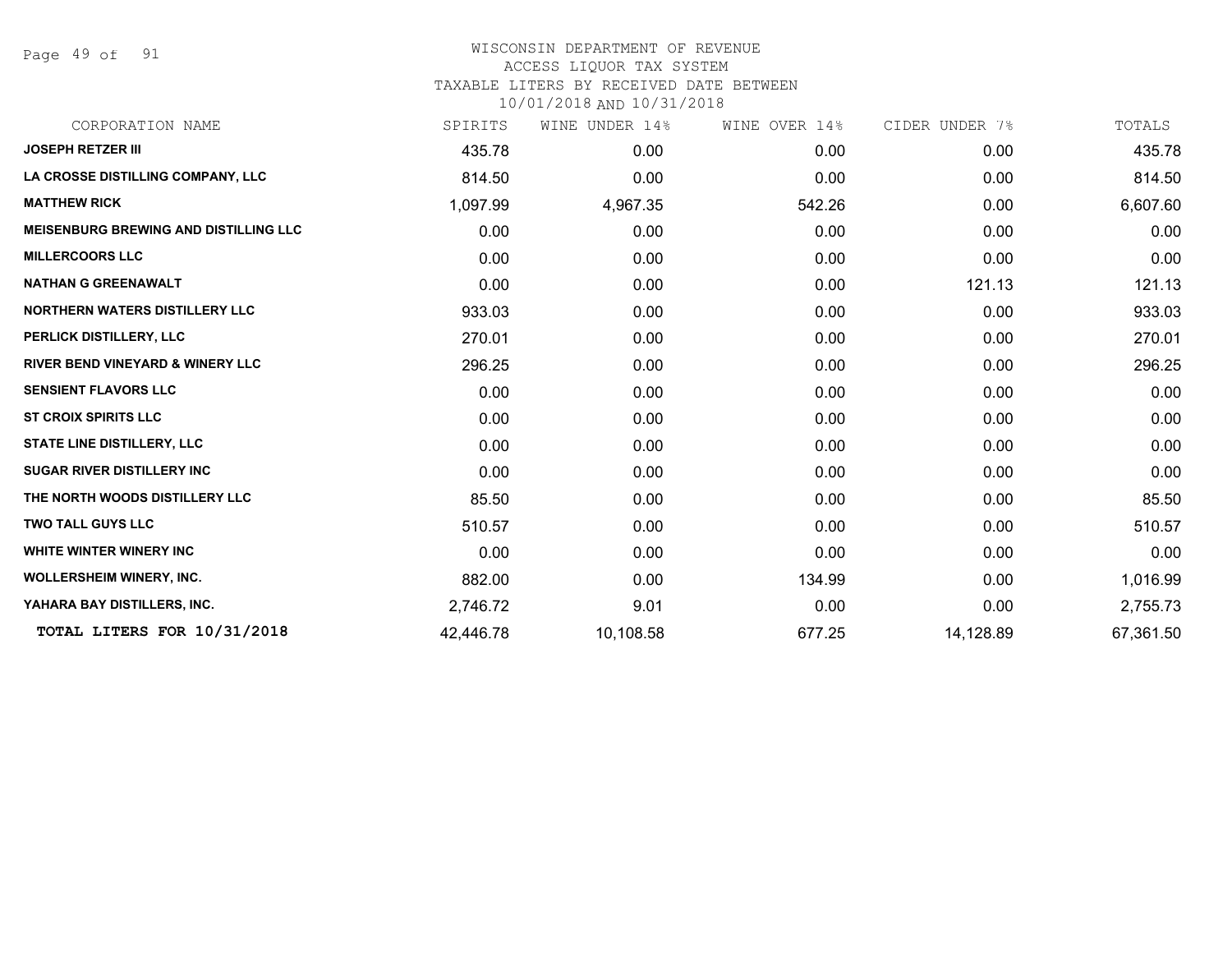Page 50 of 91

# WISCONSIN DEPARTMENT OF REVENUE ACCESS LIQUOR TAX SYSTEM TAXABLE LITERS BY RECEIVED DATE BETWEEN 10/01/2018 AND 10/31/2018

CORPORATION NAME SPIRITS WINE UNDER 14% WINE OVER 14% CIDER UNDER 7% TOTALS

**IN STATE RECTIFIER (WR)**

| <b>45TH PARALLEL SPIRITS, LLC</b>            | 0.00      | 0.00     | 0.00 | 0.00 | 0.00      |
|----------------------------------------------|-----------|----------|------|------|-----------|
| <b>ARTYS</b>                                 | 834.68    | 0.00     | 0.00 | 0.00 | 834.68    |
| <b>CITY BREWING COMPANY, LLC</b>             | 0.00      | 0.00     | 0.00 | 0.00 | 0.00      |
| <b>DANCING GOAT DISTILLERY, LLC</b>          | 0.00      | 0.00     | 0.00 | 0.00 | 0.00      |
| <b>DISTILLERY PARTNERS, LLC</b>              | 0.00      | 0.00     | 0.00 | 0.00 | 0.00      |
| <b>GALLOWAY COMPANY</b>                      | 0.00      | 0.00     | 0.00 | 0.00 | 0.00      |
| <b>GLOBAL UNIVERSAL SRL</b>                  | 0.00      | 0.00     | 0.00 | 0.00 | 0.00      |
| <b>GREAT LAKES DISTILLERY LLC</b>            | 3,389.25  | 0.00     | 0.00 | 0.00 | 3,389.25  |
| HENRY FARMS PRAIRIE SPIRITS LLC              | $-481.50$ | 0.00     | 0.00 | 0.00 | -481.50   |
| <b>KELLY M YOCOM</b>                         | 131.20    | 215.99   | 0.00 | 0.00 | 347.19    |
| <b>MEISENBURG BREWING AND DISTILLING LLC</b> | 0.00      | 0.00     | 0.00 | 0.00 | 0.00      |
| <b>MIDWEST CUSTOM BOTTLING LLC</b>           | 85,413.86 | 3,581.29 | 0.00 | 0.00 | 88,995.15 |
| <b>NATHAN G GREENAWALT</b>                   | 0.00      | 0.00     | 0.00 | 0.00 | 0.00      |
| YAHARA BAY DISTILLERS, INC.                  | 0.00      | 0.00     | 0.00 | 0.00 | 0.00      |
| YAHARA BAY DISTILLERS, INC.                  | 0.00      | 0.00     | 0.00 | 0.00 | 0.00      |
| TOTAL LITERS FOR 10/31/2018                  | 89,287.49 | 3,797.28 | 0.00 | 0.00 | 93,084.77 |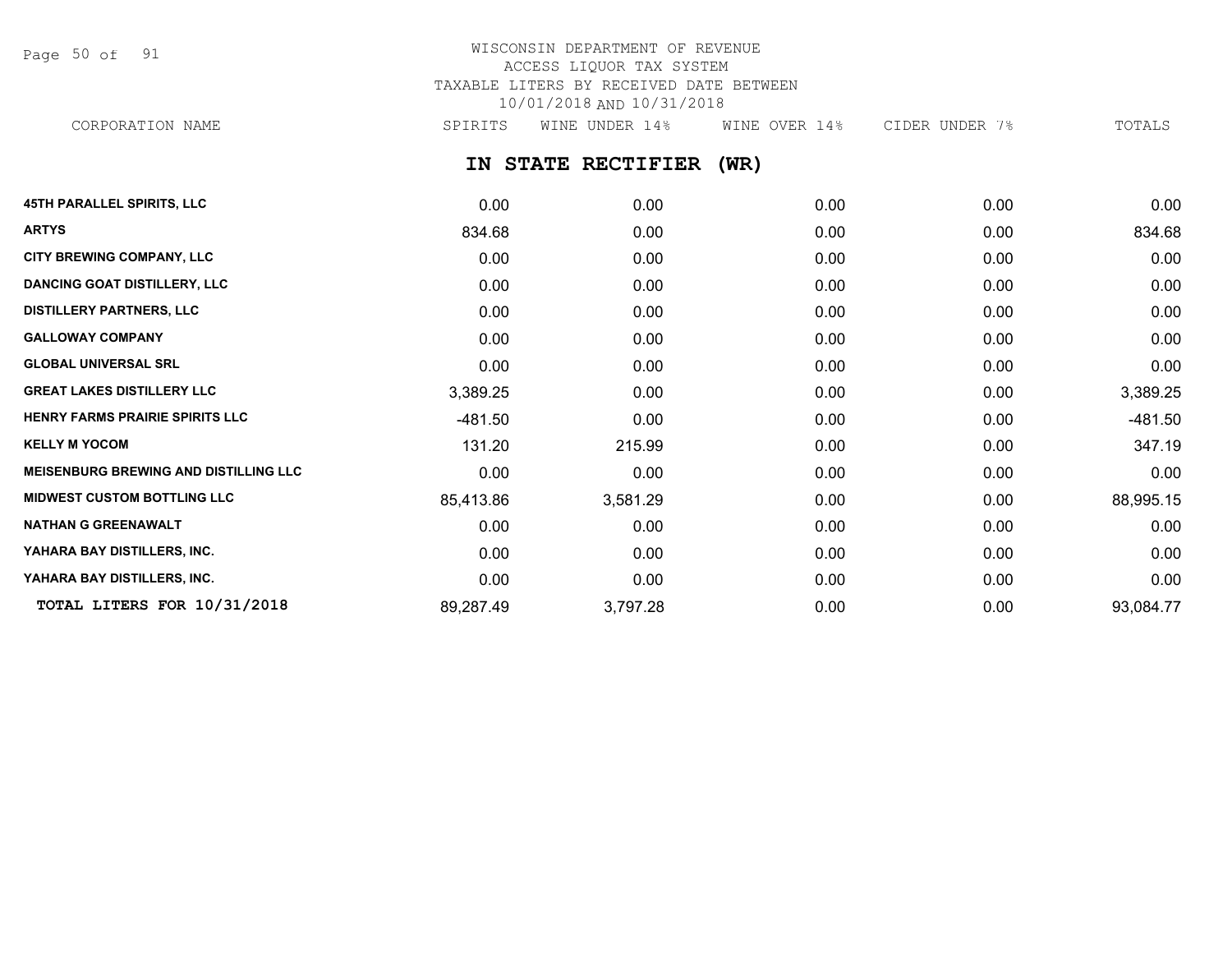Page 51 of 91

# WISCONSIN DEPARTMENT OF REVENUE ACCESS LIQUOR TAX SYSTEM TAXABLE LITERS BY RECEIVED DATE BETWEEN 10/01/2018 AND 10/31/2018

CORPORATION NAME SPIRITS WINE UNDER 14% WINE OVER 14% CIDER UNDER 7% TOTALS

**IN STATE WINERY (WWI)**

| <b>AEPPELTREOW INC</b>                            | 0.00 | 881.24   | 77.22     | 2,135.72 | 3,094.18  |
|---------------------------------------------------|------|----------|-----------|----------|-----------|
| <b>AMANDA STEFL</b>                               | 0.00 | 1,460.82 | 0.00      | 0.00     | 1,460.82  |
| <b>BADGER STATE BREWING COMPANY LLC</b>           | 0.00 | 0.00     | 0.00      | 0.00     | 0.00      |
| <b>BARABOO BLUFF WINERY, LLC</b>                  | 0.00 | 2,238.31 | 0.00      | 0.00     | 2,238.31  |
| <b>BAYFIELD WINERY, LTD.</b>                      | 0.00 | 5,903.26 | 0.00      | 0.00     | 5,903.26  |
| <b>BELLEVINEZ LLC</b>                             | 0.00 | 1,305.96 | 0.00      | 0.00     | 1,305.96  |
| <b>BLIND HORSE WINERY LLC</b>                     | 0.00 | 4,050.38 | 16,577.78 | 0.00     | 20,628.16 |
| <b>BOTHAM VINEYARDS, INC.</b>                     | 0.00 | 0.00     | 0.00      | 0.00     | 0.00      |
| <b>BRADLEY L ALLEN</b>                            | 0.00 | 0.00     | 0.00      | 0.00     | 0.00      |
| <b>BRANCHES WINERY LLC</b>                        | 0.00 | 5,450.98 | 0.00      | 0.00     | 5,450.98  |
| <b>BRIAN C LOKRANTZ</b>                           | 0.00 | 0.00     | 0.00      | 0.00     | 0.00      |
| <b>BRIGADOON FARM &amp; WINERY LLC</b>            | 0.00 | 617.25   | 0.00      | 0.00     | 617.25    |
| <b>C &amp; N CORPORATION</b>                      | 0.00 | 0.00     | 0.00      | 0.00     | 0.00      |
| <b>CHATEAU ST CROIX WINERY &amp; VINEYARD LLC</b> | 0.00 | 0.00     | 0.00      | 0.00     | 0.00      |
| <b>CHERYL JOHNSON</b>                             | 0.00 | 0.00     | 0.00      | 0.00     | 0.00      |
| <b>CIDER HOUSE OF WISCONSIN LLC</b>               | 0.00 | 0.00     | 0.00      | 0.00     | 0.00      |
| <b>CLAY JAR HOLDINGS LLC</b>                      | 0.00 | 182.27   | 92.25     | 0.00     | 274.52    |
| <b>CLOVER MEADOW LLC</b>                          | 0.00 | 908.49   | 227.12    | 0.00     | 1,135.61  |
| <b>COLLEEN M BOS</b>                              | 0.00 | 718.96   | 0.00      | 0.00     | 718.96    |
| <b>CRAIG FLETCHER</b>                             | 0.00 | 0.00     | 0.00      | 0.00     | 0.00      |
| <b>DANIEL J KOEPKE</b>                            | 0.00 | 86.31    | 0.00      | 0.00     | 86.31     |
| <b>DANZINGER VINEYARDS LLC</b>                    | 0.00 | 0.00     | 0.00      | 0.00     | 0.00      |
| <b>DAVID F MAHER</b>                              | 0.00 | 0.00     | 0.00      | 0.00     | 0.00      |
| <b>DEAN L BAUMGARTEN</b>                          | 0.00 | 2,558.93 | 0.00      | 0.00     | 2,558.93  |
| <b>DIANA HOBSON</b>                               | 0.00 | 0.00     | 0.00      | 0.00     | 0.00      |
| DRUMLIN RIDGE WINERY LLC                          | 0.00 | 0.00     | 0.00      | 0.00     | 0.00      |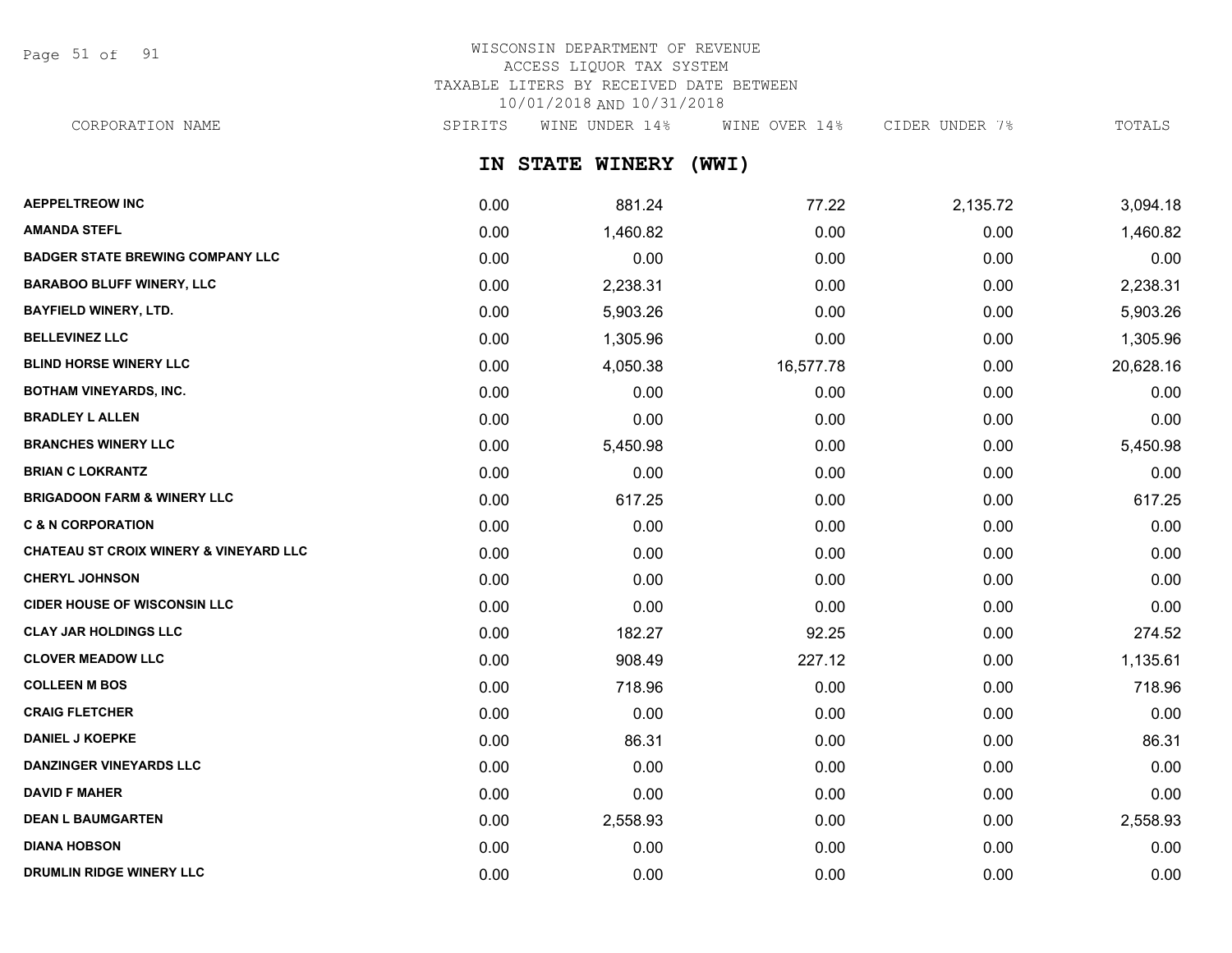Page 52 of 91

### WISCONSIN DEPARTMENT OF REVENUE ACCESS LIQUOR TAX SYSTEM TAXABLE LITERS BY RECEIVED DATE BETWEEN

| CORPORATION NAME                     | SPIRITS | WINE UNDER 14% | WINE OVER 14% | CIDER UNDER 7% | TOTALS    |
|--------------------------------------|---------|----------------|---------------|----------------|-----------|
| <b>EASTERN RIDGES VINEYARD, LLC</b>  | 0.00    | 0.00           | 0.00          | 0.00           | 0.00      |
| <b>EDWARD J RINK</b>                 | 0.00    | 0.00           | 0.00          | 0.00           | 0.00      |
| <b>ELISABETH W KLEIN</b>             | 0.00    | 227.12         | 0.00          | 132.49         | 359.61    |
| <b>FAWN CREEK WINERY LLC</b>         | 0.00    | 0.00           | 0.00          | 0.00           | 0.00      |
| <b>FERMENTING CELLARS LLC</b>        | 0.00    | 482.75         | 14.25         | 0.00           | 497.00    |
| FISHER KING WINERY, LLC              | 0.00    | 1,631.51       | 0.00          | 0.00           | 1,631.51  |
| <b>FRESAR INC</b>                    | 0.00    | 71.92          | 0.00          | 0.00           | 71.92     |
| FRUIT OF THE WOODS WINE CELLAR, INC. | 0.00    | 16,932.74      | 54.02         | 0.00           | 16,986.76 |
| <b>HALF KRAKT LLC</b>                | 0.00    | 0.00           | 0.00          | 0.00           | 0.00      |
| <b>HALF MOON HILL LLC</b>            | 0.00    | 86.23          | 0.00          | 55.27          | 141.50    |
| <b>HARALD TOMESCH</b>                | 0.00    | 0.00           | 0.00          | 0.00           | 0.00      |
| <b>HARBOR RIDGE WINERY INC.</b>      | 0.00    | 0.00           | 0.00          | 0.00           | 0.00      |
| <b>HAYWARD LAKES WINERY, LLC</b>     | 0.00    | 0.00           | 0.00          | 0.00           | 0.00      |
| <b>HERDIE BAISDEN</b>                | 0.00    | 0.00           | 0.00          | 0.00           | 0.00      |
| <b>ISLAND ORCHARD CIDER LLC</b>      | 0.00    | 0.00           | 0.00          | 0.00           | 0.00      |
| <b>JACKSON WINE LLC</b>              | 0.00    | 0.00           | 0.00          | 0.00           | 0.00      |
| <b>JAMES F HAUSER JR</b>             | 0.00    | 0.00           | 0.00          | 0.00           | 0.00      |
| <b>JAMES PLOETZ</b>                  | 0.00    | 521.25         | 2.84          | 0.00           | 524.09    |
| <b>JEFFERY BEMIS</b>                 | 0.00    | 0.00           | 0.00          | 0.00           | 0.00      |
| <b>JEFFREY L STOEGER</b>             | 0.00    | 0.00           | 0.00          | 0.00           | 0.00      |
| <b>JONATHAN DALE</b>                 | 0.00    | 0.00           | 0.00          | 0.00           | 0.00      |
| <b>JORNY'S END LLC</b>               | 0.00    | 707.87         | 0.00          | 0.00           | 707.87    |
| <b>JORNY'S END LLC</b>               | 0.00    | 739.70         | 0.00          | 0.00           | 739.70    |
| <b>JOSEPH CALLOW</b>                 | 0.00    | 4,906.68       | 0.00          | 480.75         | 5,387.43  |
| <b>JOSEPH STALLER</b>                | 0.00    | 0.00           | 0.00          | 0.00           | 0.00      |
| <b>JOSEPH WYNIMKO</b>                | 0.00    | 605.59         | 0.00          | 0.00           | 605.59    |
| <b>JULIE A ANDRZEJCZAK</b>           | 0.00    | 232.42         | 0.00          | 0.00           | 232.42    |
| <b>KEVIN BEHNKE</b>                  | 0.00    | 747.73         | 0.00          | 0.00           | 747.73    |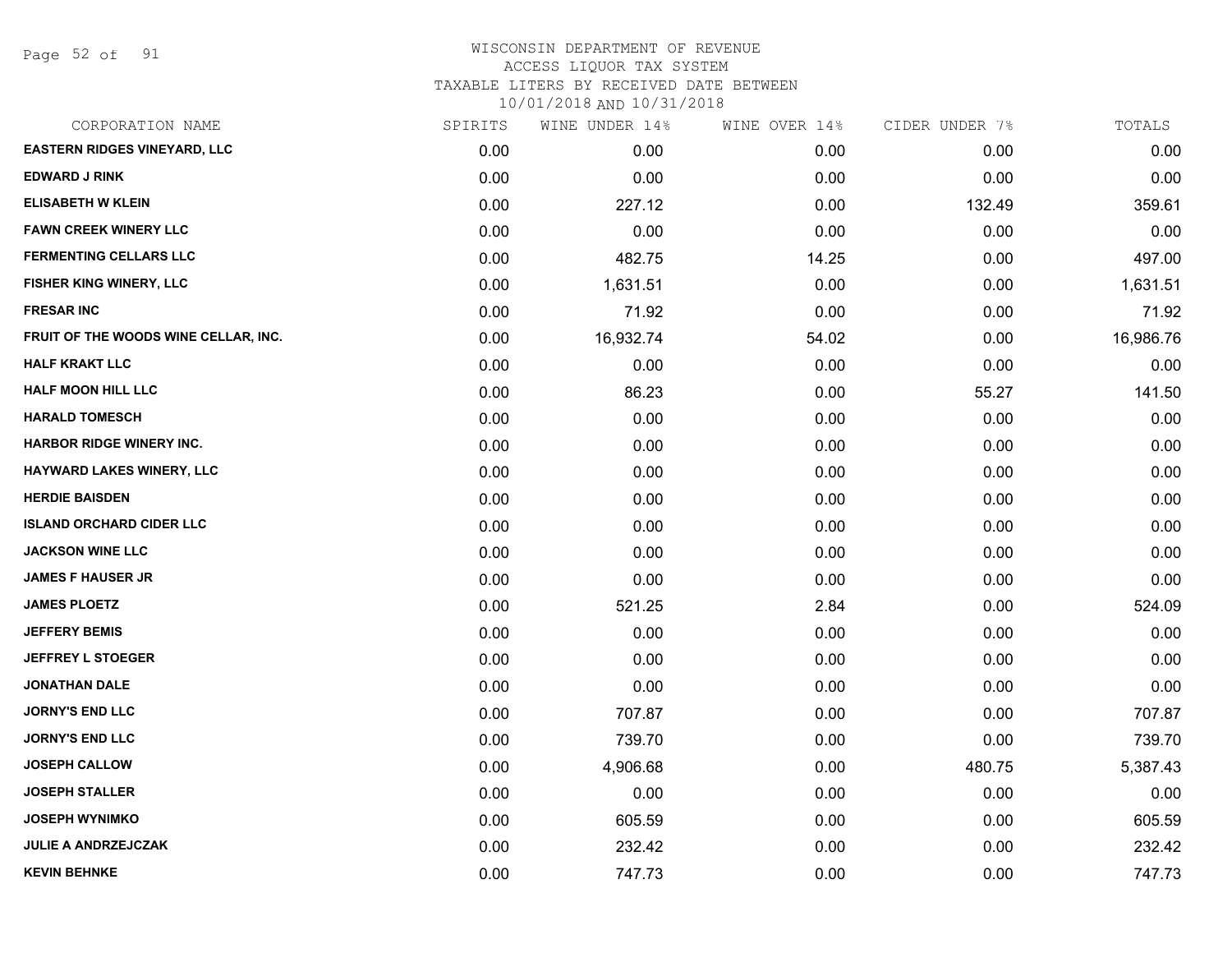Page 53 of 91

### WISCONSIN DEPARTMENT OF REVENUE ACCESS LIQUOR TAX SYSTEM

TAXABLE LITERS BY RECEIVED DATE BETWEEN

| CORPORATION NAME                               | SPIRITS | WINE UNDER 14% | WINE OVER 14% | CIDER UNDER 7% | TOTALS    |
|------------------------------------------------|---------|----------------|---------------|----------------|-----------|
| <b>LAKE NOKOMIS CRANBERRIES INC</b>            | 0.00    | 0.00           | 0.00          | 0.00           | 0.00      |
| <b>LANDTA WINES LLC</b>                        | 0.00    | 658.66         | 0.00          | 0.00           | 658.66    |
| <b>LARSON &amp; LARSON</b>                     | 0.00    | 593.78         | 0.00          | 0.00           | 593.78    |
| <b>LAUTENBACH'S ORCHARD COUNTRY INC</b>        | 0.00    | 20,532.54      | 0.00          | 0.00           | 20,532.54 |
| <b>LEDGESTONE ESTATE LLC</b>                   | 0.00    | 400.48         | 0.00          | 0.00           | 400.48    |
| <b>LOST ISLAND WINE LLC</b>                    | 0.00    | 976.48         | 0.00          | 67.08          | 1,043.56  |
| <b>LUCKY DOG WINERY</b>                        | 0.00    | 0.00           | 0.00          | 0.00           | 0.00      |
| <b>LUNCH CREEK VINEYARDS LLC</b>               | 0.00    | 670.02         | 0.00          | 0.00           | 670.02    |
| <b>MARION J WEGLARZ AND MARLYS A BOCK PTRS</b> | 0.00    | 0.00           | 0.00          | 0.00           | 0.00      |
| <b>MARTIN E SELL</b>                           | 0.00    | 268.38         | 6.02          | 0.00           | 274.40    |
| <b>MARY BELLAZZINI</b>                         | 0.00    | 0.00           | 0.00          | 0.00           | 0.00      |
| <b>MATENAER CORPORATION</b>                    | 0.00    | 0.00           | 0.00          | 0.00           | 0.00      |
| <b>MATTHEW RICK</b>                            | 0.00    | 0.00           | 0.00          | 0.00           | 0.00      |
| <b>MCILQUHAM LLC</b>                           | 0.00    | 2,322.00       | 0.00          | 0.00           | 2,322.00  |
| <b>MERSHONIAN CIDERY LLC</b>                   | 0.00    | 117.35         | 0.00          | 1,703.43       | 1,820.78  |
| <b>MILLERCOORS LLC</b>                         | 0.00    | 0.00           | 0.00          | 0.00           | 0.00      |
| <b>MILLERCOORS USA LLC</b>                     | 0.00    | 0.00           | 0.00          | 0.00           | 0.00      |
| <b>MOBCRAFT BEER INC</b>                       | 0.00    | 0.00           | 0.00          | 0.00           | 0.00      |
| <b>MOONDANCER LLC</b>                          | 0.00    | 0.00           | 0.00          | 0.00           | 0.00      |
| <b>MUNSON BRIDGE WINERY INC</b>                | 0.00    | 3,902.76       | 0.00          | 0.00           | 3,902.76  |
| <b>MUSETTA WINERY, LLC</b>                     | 0.00    | 0.00           | 0.00          | 0.00           | 0.00      |
| NORTHLEAF WINERY, LLC                          | 0.00    | 1,264.51       | 42.02         | 0.00           | 1,306.53  |
| <b>ODILON FORD WINERY INC</b>                  | 0.00    | 25.15          | 7.88          | 0.00           | 33.03     |
| PARALLEL 44 VINEYARD & WINERY, INC.            | 0.00    | 4,428.01       | 0.00          | 0.00           | 4,428.01  |
| PARALLEL 44 VINEYARD & WINERY, INC.            | 0.00    | 5,656.12       | $-1.13$       | 0.00           | 5,654.99  |
| <b>PATRICK ARNDT</b>                           | 0.00    | 1,059.91       | 0.00          | 0.00           | 1,059.91  |
| <b>PAUL D ASPER</b>                            | 0.00    | 0.00           | 0.00          | 0.00           | 0.00      |
| <b>PAUL G BLOMMEL</b>                          | 0.00    | 891.08         | 0.00          | 0.00           | 891.08    |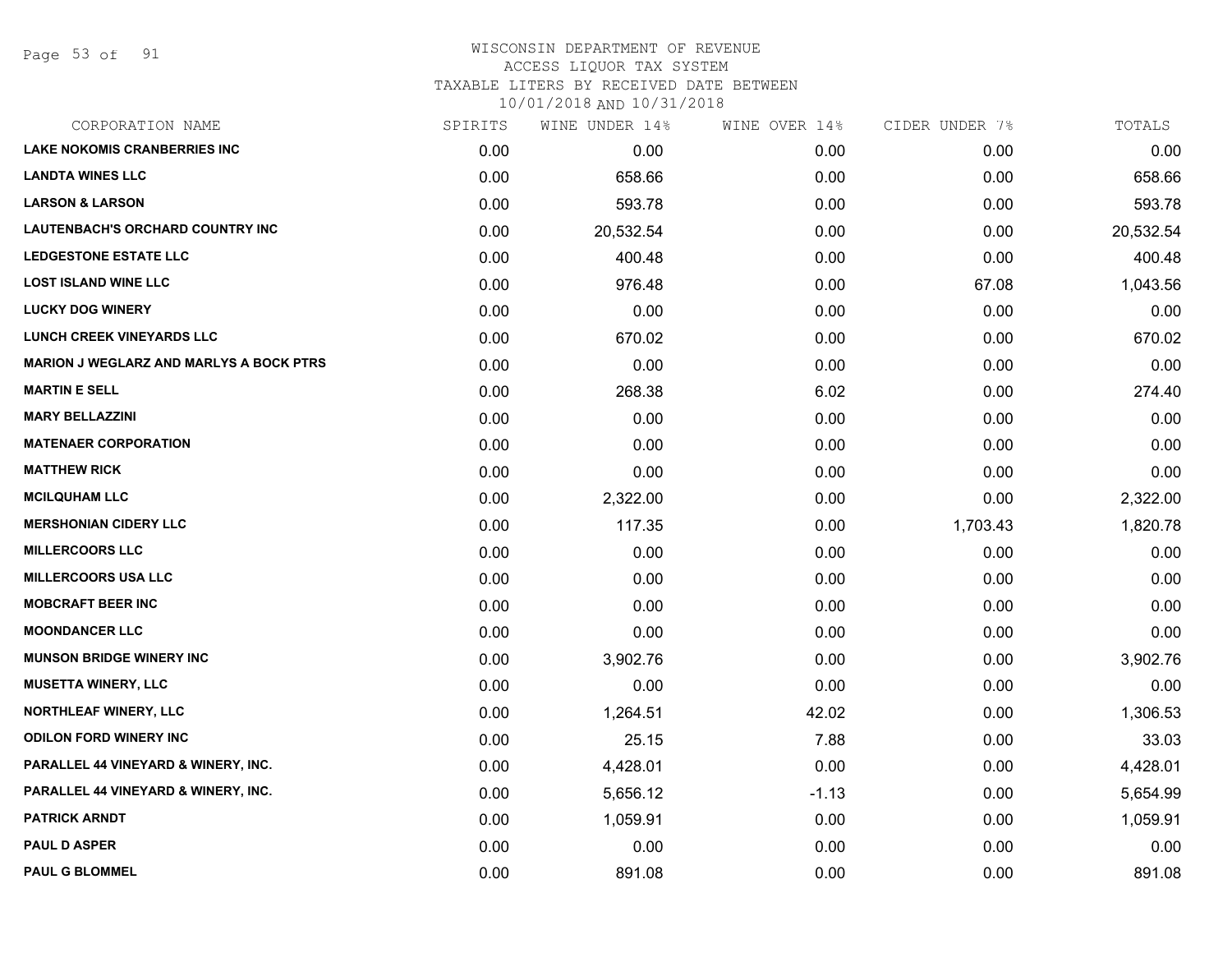Page 54 of 91

# WISCONSIN DEPARTMENT OF REVENUE ACCESS LIQUOR TAX SYSTEM TAXABLE LITERS BY RECEIVED DATE BETWEEN

| CORPORATION NAME                            | SPIRITS | WINE UNDER 14% | WINE OVER 14% | CIDER UNDER 7% | TOTALS    |
|---------------------------------------------|---------|----------------|---------------|----------------|-----------|
| <b>PAUL HAMMEN</b>                          | 0.00    | 0.00           | 0.00          | 0.00           | 0.00      |
| <b>PAUL J FRANZEN</b>                       | 0.00    | 0.00           | 1,566.17      | 0.00           | 1,566.17  |
| <b>PIEPERTK LLC</b>                         | 0.00    | 2,763.00       | 21.39         | 0.00           | 2,784.39  |
| <b>PRAIRIE HAWK WINERY INC</b>              | 0.00    | 846.75         | 0.00          | 72.00          | 918.75    |
| <b>RED OAK VINEYARD INC</b>                 | 0.00    | 1,275.68       | 2,411.30      | 0.00           | 3,686.98  |
| <b>RIVER BEND VINEYARD &amp; WINERY LLC</b> | 0.00    | 1,556.18       | 0.00          | 0.00           | 1,556.18  |
| <b>ROBERT BORUCKI</b>                       | 0.00    | 594.00         | 0.00          | 0.00           | 594.00    |
| <b>ROCK N WOOL WINERY LLC</b>               | 0.00    | 0.00           | 0.00          | 0.00           | 0.00      |
| RUSHFORD MEADERY AND WINERY LLC             | 0.00    | 0.00           | 0.00          | 0.00           | 0.00      |
| <b>RYAN PRELLWITZ</b>                       | 0.00    | 0.00           | 0.00          | 0.00           | 0.00      |
| SANDSTONE RIDGE VINEYARD & WINERY LLC       | 0.00    | 313.32         | 0.00          | 0.00           | 313.32    |
| SEVEN HAWKS VINEYARDS LLC                   | 0.00    | 0.00           | 0.00          | 0.00           | 0.00      |
| SEVEN HAWKS VINEYARDS LLC                   | 0.00    | 0.00           | 0.00          | 0.00           | 0.00      |
| <b>SHARON L PINGEL</b>                      | 0.00    | 0.00           | 0.00          | 0.00           | 0.00      |
| <b>SHERRY HARDIE</b>                        | 0.00    | 313.58         | 0.00          | 0.00           | 313.58    |
| SIMON CREEK VINEYARD LLC                    | 0.00    | 3,572.96       | 431.99        | 0.00           | 4,004.95  |
| SINNIPEE VALLEY VINEYARD LLC                | 0.00    | 738.00         | 0.00          | 0.00           | 738.00    |
| <b>SPB LLC</b>                              | 0.00    | 0.00           | 0.00          | 51,003.17      | 51,003.17 |
| <b>SPIRITS OF NORWAY VINEYARD LLC</b>       | 0.00    | 552.00         | 0.00          | 0.00           | 552.00    |
| <b>SPRECHER BREWING COMPANY, INC.</b>       | 0.00    | 0.00           | 0.00          | 2,782.72       | 2,782.72  |
| <b>SPURGEON VINEYARDS &amp; WINERY LLC</b>  | 0.00    | 2,592.03       | 18.17         | 0.00           | 2,610.20  |
| <b>STEPHEN M KENNEDY</b>                    | 0.00    | 1,009.57       | 0.00          | 0.00           | 1,009.57  |
| <b>STEVEN DEBAKER</b>                       | 0.00    | 0.00           | 0.00          | 0.00           | 0.00      |
| <b>STEVEN M &amp; JUDITH A JACOBSON LLC</b> | 0.00    | 814.54         | 0.00          | 0.00           | 814.54    |
| <b>STILLMANK BREWING COMPANY</b>            | 0.00    | 0.00           | 0.00          | 0.00           | 0.00      |
| <b>STONES THROW WINERY INC</b>              | 0.00    | 4,691.55       | 2,293.95      | 0.00           | 6,985.50  |
| <b>SUNSET POINT WINERY LLC</b>              | 0.00    | 1,115.98       | 44.29         | 0.00           | 1,160.27  |
| <b>TENBA RIDGE WINERY LLC</b>               | 0.00    | 2,075.23       | 33.77         | 0.00           | 2,109.00  |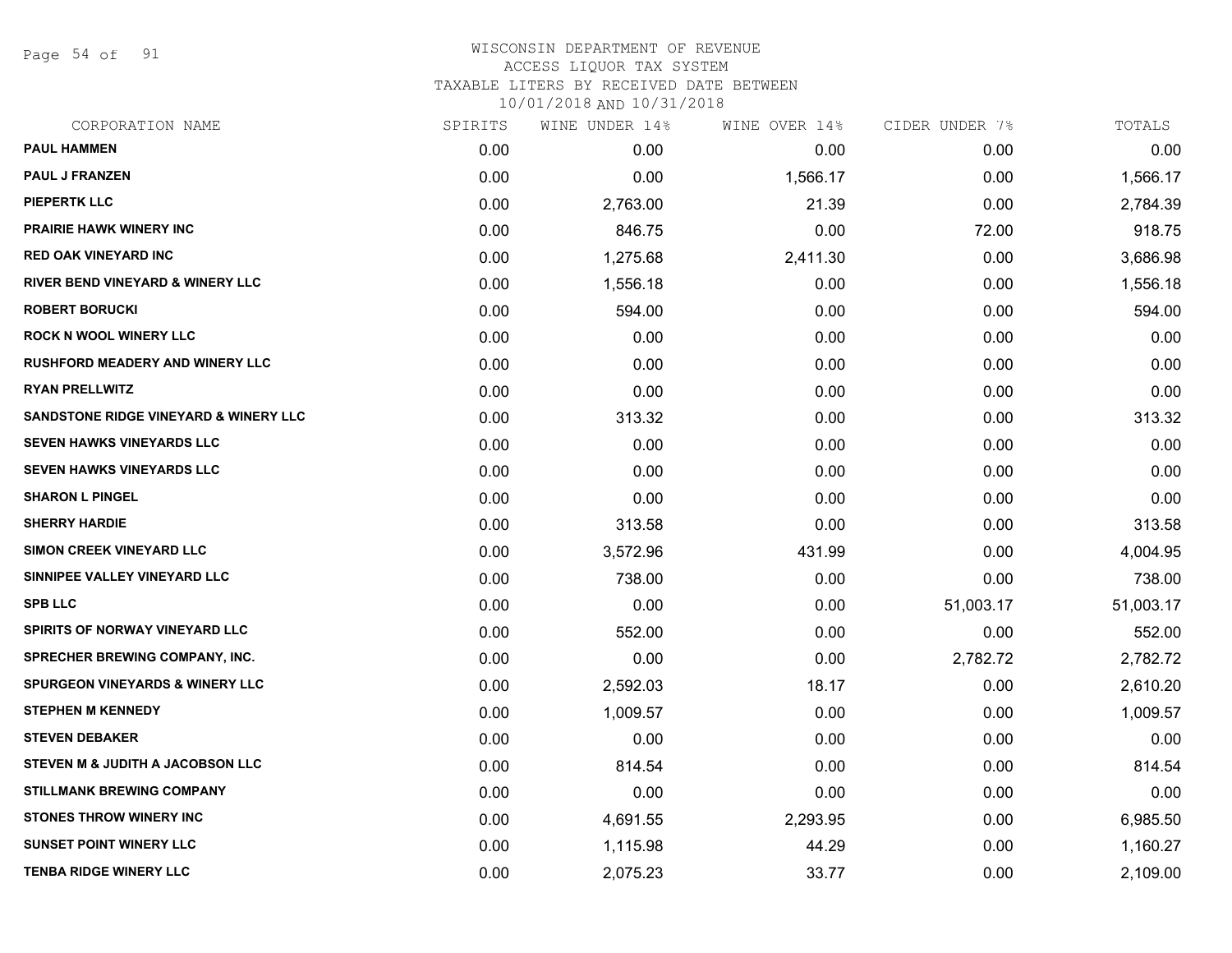Page 55 of 91

# WISCONSIN DEPARTMENT OF REVENUE

# ACCESS LIQUOR TAX SYSTEM

TAXABLE LITERS BY RECEIVED DATE BETWEEN

| CORPORATION NAME                                   | SPIRITS | WINE UNDER 14% | WINE OVER 14% | CIDER UNDER 7% | TOTALS     |
|----------------------------------------------------|---------|----------------|---------------|----------------|------------|
| THE RUM TREE, INC.                                 | 0.00    | 0.00           | 0.00          | 0.00           | 0.00       |
| THE WINE VINEYARD LLC                              | 0.00    | 3,221.94       | 0.00          | 0.00           | 3,221.94   |
| THE WOODLAND TRAIL BEVERAGE COMPANY, INC.          | 0.00    | 453.49         | 0.00          | 0.00           | 453.49     |
| <b>TIMOTHY D GUILD</b>                             | 0.00    | 0.00           | 0.00          | 0.00           | 0.00       |
| <b>TIMOTHY P MCDONALD</b>                          | 0.00    | 0.00           | 0.00          | 0.00           | 0.00       |
| <b>TODD KUEHL</b>                                  | 0.00    | 0.00           | 0.00          | 0.00           | 0.00       |
| <b>TOMMYS TOO HIGH WINES LLC</b>                   | 0.00    | 757.08         | 0.00          | 0.00           | 757.08     |
| <b>TROY LANDWEHR</b>                               | 0.00    | 810.00         | 396.00        | 0.00           | 1,206.00   |
| <b>TWO BROTHERS WINES LLC</b>                      | 0.00    | 1,354.49       | 0.00          | 0.00           | 1,354.49   |
| <b>UPSTREAM CIDER LLC</b>                          | 0.00    | 0.00           | 0.00          | 1,438.22       | 1,438.22   |
| VAN WYCHEN WINES INC.                              | 0.00    | 0.00           | 0.00          | 0.00           | 0.00       |
| <b>VERNON VINEYARDS LTD</b>                        | 0.00    | 1,090.57       | 0.00          | 0.00           | 1,090.57   |
| <b>VINES TO CELLAR, INC.</b>                       | 0.00    | 899.26         | 0.00          | 0.00           | 899.26     |
| <b>VON KLAUS WINERY LLC</b>                        | 0.00    | 1,272.05       | 45.05         | 0.00           | 1,317.10   |
| VON STIEHL WINERY LTD.                             | 0.00    | 0.00           | 0.00          | 0.00           | 0.00       |
| <b>VON STIEHL WINERY LTD.</b>                      | 0.00    | 18,739.69      | $-28.75$      | $-6.75$        | 18,704.19  |
| VON STIEHL WINERY LTD.                             | 0.00    | 0.00           | 0.00          | 0.00           | 0.00       |
| <b>WEST PRAIRIE WINERY LLC</b>                     | 0.00    | 6,149.00       | 758.59        | 0.00           | 6,907.59   |
| <b>WHISPERING BLUFFS VINEYARD &amp; WINERY LTD</b> | 0.00    | 743.25         | 23.25         | 0.00           | 766.50     |
| <b>WHISPERING WINDS WINERY LLC</b>                 | 0.00    | 378.54         | 0.00          | 0.00           | 378.54     |
| <b>WHITE BEAR SPIRITS LLC</b>                      | 0.00    | 0.00           | 0.00          | 0.00           | 0.00       |
| WHITE WINTER WINERY INC                            | 0.00    | 3,145.58       | 0.00          | 1,408.17       | 4,553.75   |
| <b>WILLIAM F BLUHM</b>                             | 0.00    | 3,386.44       | 58.45         | 0.00           | 3,444.89   |
| <b>WINEMAKER'S DAUGHTER LLC</b>                    | 0.00    | 407.69         | 0.00          | 0.00           | 407.69     |
| <b>WINESITTER BREWHOUSE LLC</b>                    | 0.00    | 105.58         | 0.00          | 0.00           | 105.58     |
| WOLLERSHEIM WINERY, INC.                           | 0.00    | 8,687.15       | 639.03        | 0.00           | 9,326.18   |
| <b>WOLLERSHEIM WINERY, INC.</b>                    | 0.00    | 40,888.55      | 987.75        | 0.00           | 41,876.30  |
| TOTAL LITERS FOR 10/31/2018                        | 0.00    | 215,338.62     | 26,800.67     | 61,272.27      | 303,411.56 |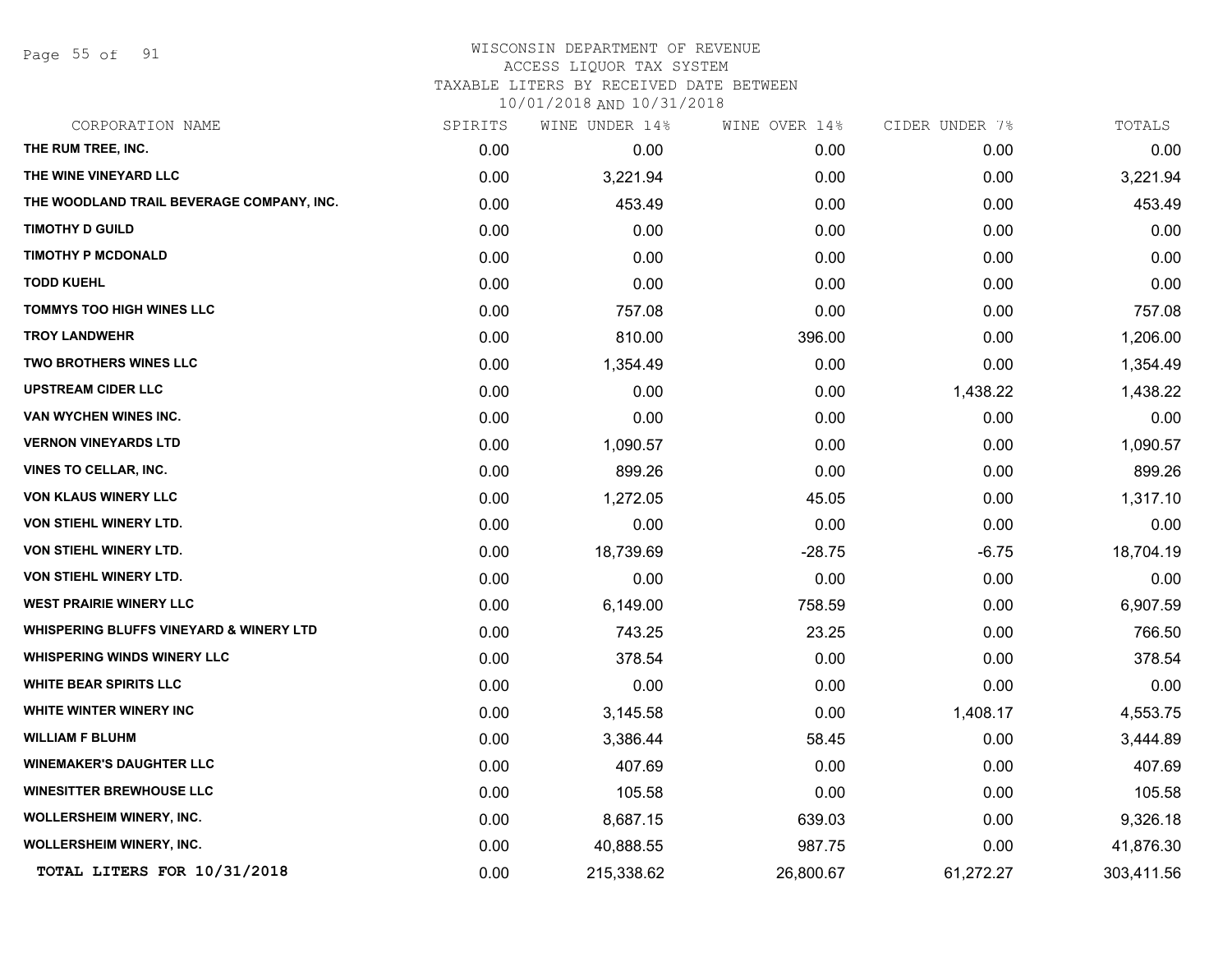Page 56 of 91

# WISCONSIN DEPARTMENT OF REVENUE ACCESS LIQUOR TAX SYSTEM TAXABLE LITERS BY RECEIVED DATE BETWEEN 10/01/2018 AND 10/31/2018

CORPORATION NAME SPIRITS WINE UNDER 14% WINE OVER 14% CIDER UNDER 7% TOTALS

# **WINE DIRECT SHIPPER (WDS)**

| 1-800 WINESHOP.COM INC                    | 0.00 | 1,611.00 | 290.25 | 0.00 | 1,901.25 |
|-------------------------------------------|------|----------|--------|------|----------|
| 2HAWK, LLC                                | 0.00 | 0.00     | 0.00   | 0.00 | 0.00     |
| <b>7 &amp; 8 LLC</b>                      | 0.00 | 0.00     | 0.00   | 0.00 | 0.00     |
| A DONKEY AND GOAT LLC                     | 0.00 | 0.00     | 0.00   | 0.00 | 0.00     |
| A TO Z WINEWORKS LLC                      | 0.00 | 29.25    | 18.75  | 0.00 | 48.00    |
| A W DIRECT LLC                            | 0.00 | 580.50   | 0.00   | 0.00 | 580.50   |
| <b>ABACELA VINEYARDS &amp; WINERY INC</b> | 0.00 | 2.25     | 15.00  | 0.00 | 17.25    |
| <b>ABREU VINEYARDS INC</b>                | 0.00 | 0.00     | 0.00   | 0.00 | 0.00     |
| AC VIN CO LLC                             | 0.00 | 9.00     | 43.50  | 0.00 | 52.50    |
| <b>ACCOLADE WINES NORTH AMERICA INC</b>   | 0.00 | 18.00    | 0.00   | 0.00 | 18.00    |
| <b>ACORN ALEGRIA WINERY</b>               | 0.00 | 3.00     | 6.00   | 0.00 | 9.00     |
| <b>ADAMS WINERY LLC</b>                   | 0.00 | 173.25   | 179.63 | 0.00 | 352.88   |
| <b>ADELAIDA CELLARS INC</b>               | 0.00 | 20.25    | 72.75  | 0.00 | 93.00    |
| <b>ADELSHEIM VINEYARD LLC</b>             | 0.00 | 132.00   | 0.00   | 0.00 | 132.00   |
| ADLER DEUTSCH VINEYARD LLC                | 0.00 | 0.00     | 0.00   | 0.00 | 0.00     |
| <b>AGATE RIDGE VINEYARD LLC</b>           | 0.00 | 0.00     | 0.00   | 0.00 | 0.00     |
| AH WINES INC                              | 0.00 | 0.00     | 0.00   | 0.00 | 0.00     |
| <b>AKA WINES LLC</b>                      | 0.00 | 183.00   | 0.00   | 0.00 | 183.00   |
| ALEJANDRO BULGHERONI ESTATE LLC           | 0.00 | 0.00     | 9.00   | 0.00 | 9.00     |
| <b>ALEXANDER P OXMAN</b>                  | 0.00 | 0.00     | 0.00   | 0.00 | 0.00     |
| ALEXANDRIA NICOLE CELLARS LLC             | 0.00 | 0.00     | 0.00   | 0.00 | 0.00     |
| <b>ALOFT WINES LLC</b>                    | 0.00 | 0.00     | 0.00   | 0.00 | 0.00     |
| <b>ALPHA &amp; OMEGA WINERY LLC</b>       | 0.00 | 5.63     | 161.25 | 0.00 | 166.88   |
| <b>ALTAMURA WINERY INC</b>                | 0.00 | 0.00     | 39.00  | 0.00 | 39.00    |
| <b>ALVAREZ VINEYARDS LLC</b>              | 0.00 | 0.00     | 0.00   | 0.00 | 0.00     |
| <b>AMANDA STEFL</b>                       | 0.00 | 0.00     | 0.00   | 0.00 | 0.00     |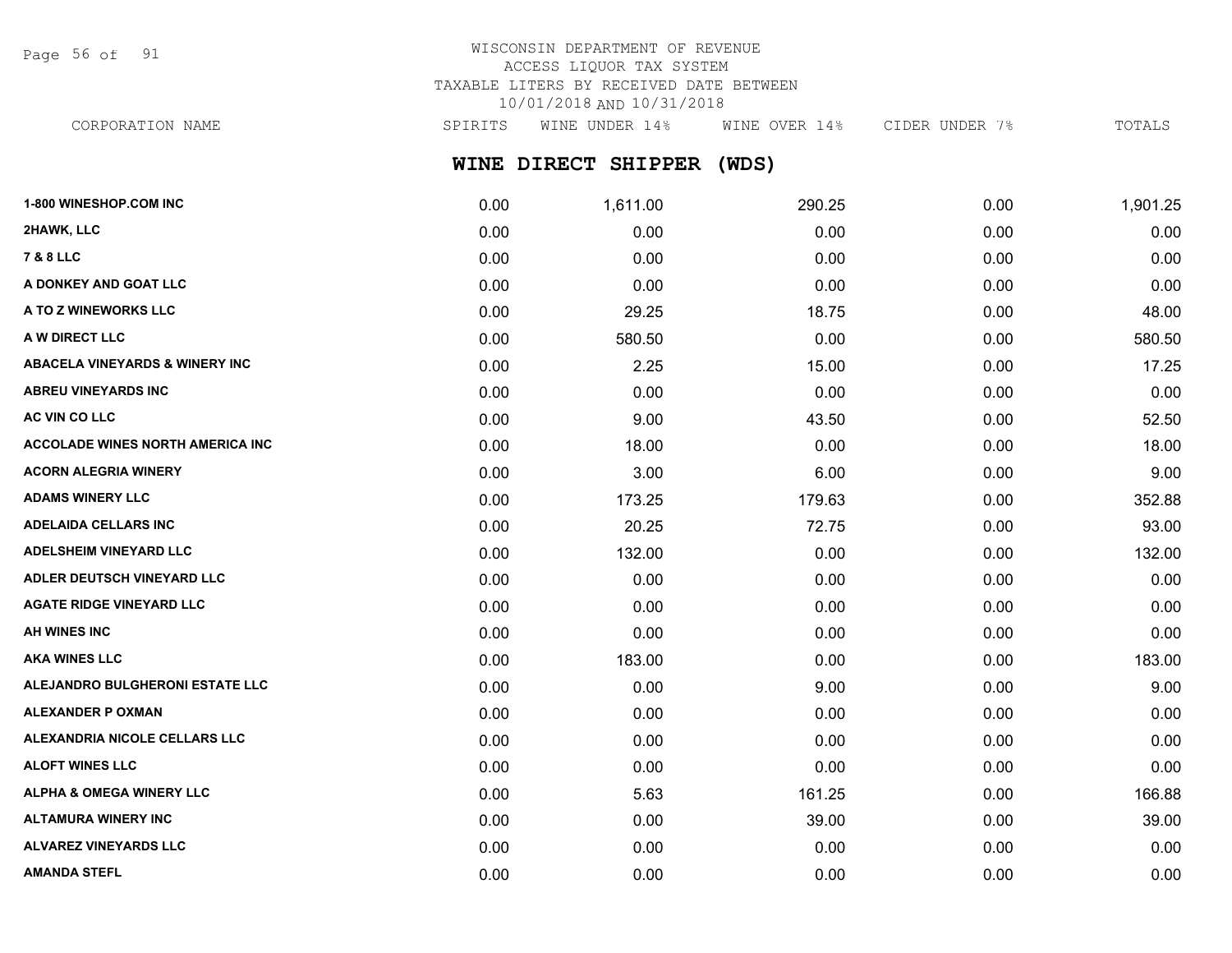Page 57 of 91

| SPIRITS | WINE UNDER 14% | WINE OVER 14% | CIDER UNDER 7% | TOTALS |
|---------|----------------|---------------|----------------|--------|
| 0.00    | 0.00           | 0.00          | 0.00           | 0.00   |
| 0.00    | 0.00           | 0.00          | 0.00           | 0.00   |
| 0.00    | 0.00           | 0.00          | 0.00           | 0.00   |
| 0.00    | 0.00           | 0.00          | 0.00           | 0.00   |
| 0.00    | 0.00           | 0.00          | 0.00           | 0.00   |
| 0.00    | 6.75           | 29.25         | 0.00           | 36.00  |
| 0.00    | 0.00           | 16.50         | 0.00           | 16.50  |
| 0.00    | 0.00           | 0.00          | 0.00           | 0.00   |
| 0.00    | 30.00          | 42.00         | 0.00           | 72.00  |
| 0.00    | 0.00           | 0.00          | 0.00           | 0.00   |
| 0.00    | 0.00           | 0.00          | 0.00           | 0.00   |
| 0.00    | 0.00           | 0.00          | 0.00           | 0.00   |
| 0.00    | 0.75           | 0.75          | 0.00           | 1.50   |
| 0.00    | 0.00           | 0.00          | 0.00           | 0.00   |
| 0.00    | 0.00           | 0.00          | 0.00           | 0.00   |
| 0.00    | 0.00           | 29.25         | 0.00           | 29.25  |
| 0.00    | 22.50          | 0.00          | 0.00           | 22.50  |
| 0.00    | 0.00           | 0.00          | 0.00           | 0.00   |
| 0.00    | 4.50           | 1.50          | 0.00           | 6.00   |
| 0.00    | 0.00           | 0.00          | 0.00           | 0.00   |
| 0.00    | 0.00           | 0.00          | 0.00           | 0.00   |
| 0.00    | 0.00           | 0.00          | 0.00           | 0.00   |
| 0.00    | 0.00           | 40.50         | 0.00           | 40.50  |
| 0.00    | 0.00           | 0.00          | 0.00           | 0.00   |
| 0.00    | 0.00           | 62.25         | 0.00           | 62.25  |
| 0.00    | 4.50           | 29.25         | 0.00           | 33.75  |
| 0.00    | 0.00           | 4.50          | 0.00           | 4.50   |
| 0.00    | 0.00           | 0.00          | 0.00           | 0.00   |
|         |                |               |                |        |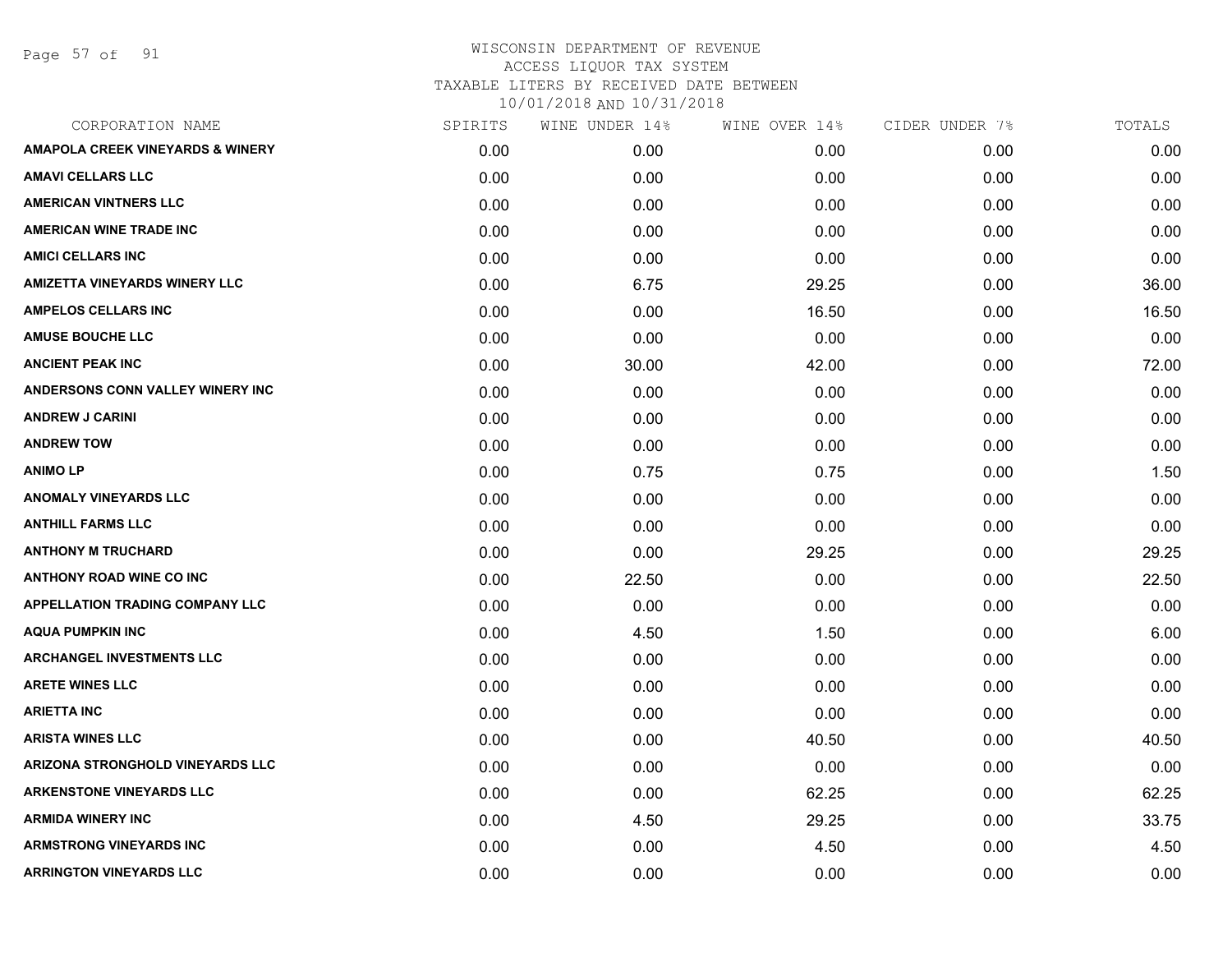Page 58 of 91

# WISCONSIN DEPARTMENT OF REVENUE ACCESS LIQUOR TAX SYSTEM TAXABLE LITERS BY RECEIVED DATE BETWEEN

| CORPORATION NAME                       | SPIRITS | WINE UNDER 14% | WINE OVER 14% | CIDER UNDER 7% | TOTALS |
|----------------------------------------|---------|----------------|---------------|----------------|--------|
| <b>ARTISTE MANAGEMENT CO LLC</b>       | 0.00    | 3.00           | 1.50          | 0.00           | 4.50   |
| AU BON CLIMAT LLC                      | 0.00    | 21.00          | 0.00          | 0.00           | 21.00  |
| <b>AUBERT WINEGROWING INC</b>          | 0.00    | 0.00           | 0.00          | 0.00           | 0.00   |
| <b>AUGUST BRIGGS JR INC</b>            | 0.00    | 6.75           | 6.75          | 0.00           | 13.50  |
| <b>AUSTIN NICHOLS &amp; CO INC</b>     | 0.00    | 336.00         | 2.25          | 0.00           | 338.25 |
| AVV WINERY CO LLC                      | 0.00    | 0.00           | 34.50         | 0.00           | 34.50  |
| <b>B &amp; B ORGANICS, LLC</b>         | 0.00    | 25.50          | 0.00          | 0.00           | 25.50  |
| <b>B WISE VINEYARDS LLC</b>            | 0.00    | 0.00           | 9.00          | 0.00           | 9.00   |
| <b>BADGER MOUNTAIN INC</b>             | 0.00    | 0.00           | 0.00          | 0.00           | 0.00   |
| <b>BALBOA WINERY LLC</b>               | 0.00    | 0.00           | 9.00          | 0.00           | 9.00   |
| <b>BALLENTINE VINEYARDS INC</b>        | 0.00    | 0.00           | 3.00          | 0.00           | 3.00   |
| <b>BALTIMORE BEND VINEYARD LLC</b>     | 0.00    | 0.00           | 0.00          | 0.00           | 0.00   |
| <b>BANSHEE WINES LLC</b>               | 0.00    | 0.00           | 0.00          | 0.00           | 0.00   |
| <b>BARABOO BLUFF WINERY, LLC</b>       | 0.00    | 0.00           | 0.00          | 0.00           | 0.00   |
| <b>BARGETTOS SANTA CRUZ WINERY INC</b> | 0.00    | 21.00          | 0.00          | 0.00           | 21.00  |
| <b>BARLOW VINEYARDS LLC</b>            | 0.00    | 0.00           | 0.00          | 0.00           | 0.00   |
| <b>BARNARD GRIFFIN INC</b>             | 0.00    | 6.00           | 12.00         | 0.00           | 18.00  |
| <b>BARNETT VINEYARDS LP</b>            | 0.00    | 0.00           | 0.00          | 0.00           | 0.00   |
| <b>BATTLE FAMILY VINEYARDS LLC</b>     | 0.00    | 0.00           | 0.00          | 0.00           | 0.00   |
| <b>BAW INC</b>                         | 0.00    | 552.00         | 291.00        | 0.00           | 843.00 |
| <b>BAYFIELD WINERY, LTD.</b>           | 0.00    | 0.00           | 0.00          | 0.00           | 0.00   |
| <b>BEAUX FRERES LLC</b>                | 0.00    | 0.00           | 1.50          | 0.00           | 1.50   |
| <b>BECKER FARMS INC</b>                | 0.00    | 0.00           | 0.00          | 0.00           | 0.00   |
| <b>BEDELL NORTH FORK LLC</b>           | 0.00    | 13.50          | 0.00          | 0.00           | 13.50  |
| <b>BEHRENS AND DRINKWARD</b>           | 0.00    | 0.00           | 36.00         | 0.00           | 36.00  |
| <b>BEL VINO LLC</b>                    | 0.00    | 3.00           | 2.25          | 0.00           | 5.25   |
| <b>BELLEVINEZ LLC</b>                  | 0.00    | 0.00           | 0.00          | 0.00           | 0.00   |
| <b>BENESSERE VINEYARDS LTD</b>         | 0.00    | 0.00           | 24.75         | 0.00           | 24.75  |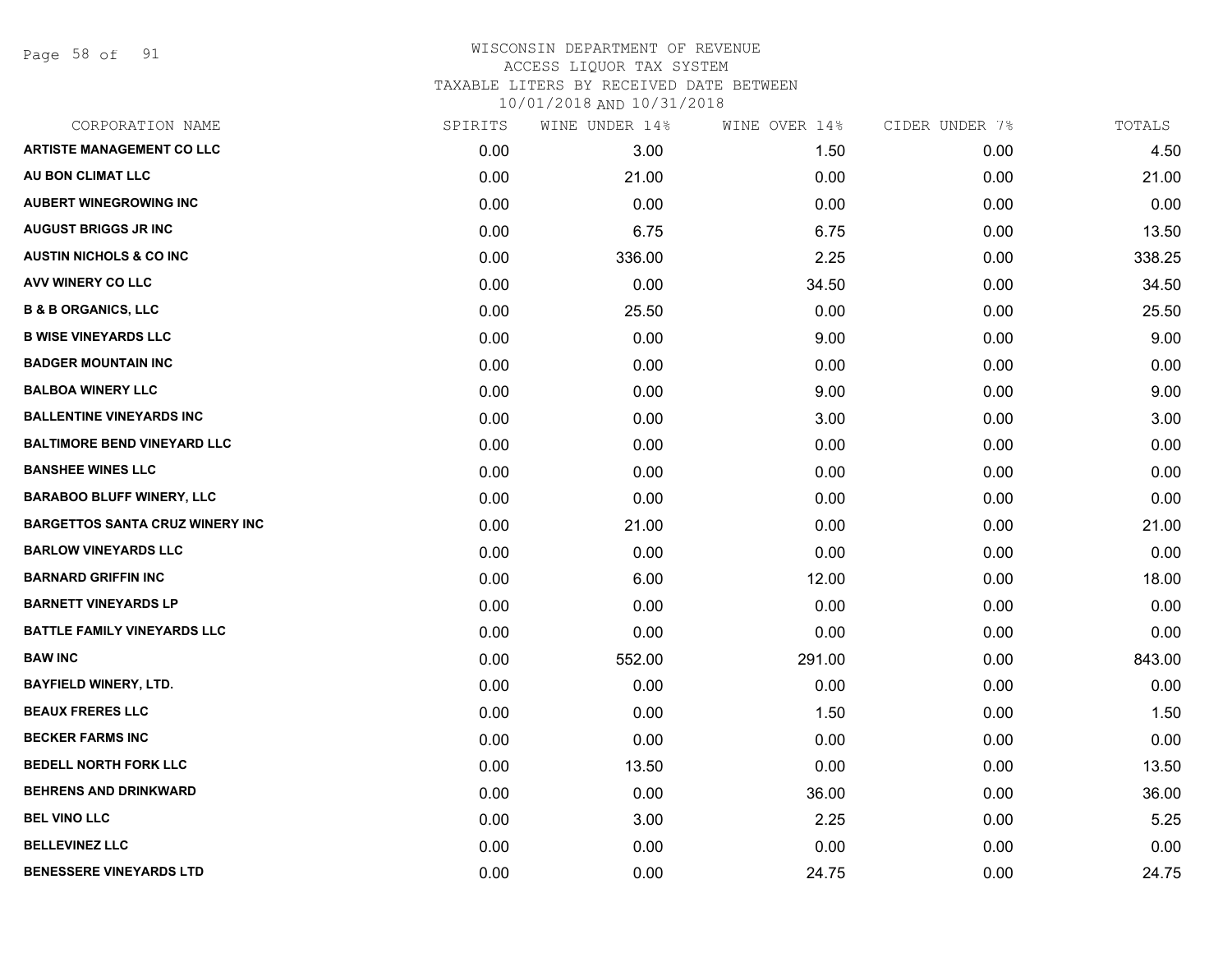Page 59 of 91

### WISCONSIN DEPARTMENT OF REVENUE ACCESS LIQUOR TAX SYSTEM TAXABLE LITERS BY RECEIVED DATE BETWEEN

| CORPORATION NAME                                | SPIRITS | WINE UNDER 14% | WINE OVER 14% | CIDER UNDER 7% | TOTALS |
|-------------------------------------------------|---------|----------------|---------------|----------------|--------|
| <b>BENNETT LANE WINERY LLC</b>                  | 0.00    | 0.00           | 48.00         | 0.00           | 48.00  |
| <b>BENOVIA WINERY LLC</b>                       | 0.00    | 7.50           | 22.50         | 0.00           | 30.00  |
| <b>BENT CREEK WINERY LLC</b>                    | 0.00    | 0.00           | 2.25          | 0.00           | 2.25   |
| <b>BERGSTROM WINES LLC</b>                      | 0.00    | 0.00           | 0.00          | 0.00           | 0.00   |
| <b>BERNARDUS LLC</b>                            | 0.00    | 14.25          | 115.50        | 0.00           | 129.75 |
| BETHEL HEIGHTS VINEYARD INC                     | 0.00    | 13.50          | 1.50          | 0.00           | 15.00  |
| BETTER BRANDS INTERNATIONAL                     | 0.00    | 2.25           | 1.50          | 0.00           | 3.75   |
| <b>BETZ CELLARS LLC</b>                         | 0.00    | 0.00           | 0.00          | 0.00           | 0.00   |
| BIEN NACIDO VINEYARDS OF RANCHO TEPUSQUET<br>LP | 0.00    | 0.00           | 0.00          | 0.00           | 0.00   |
| <b>BIG BASIN VINEYARDS LLC</b>                  | 0.00    | 0.75           | 1.50          | 0.00           | 2.25   |
| <b>BIG TABLE FARM, INC</b>                      | 0.00    | 12.00          | 3.00          | 0.00           | 15.00  |
| <b>BILTMORE ESTATE WINE COMPANY</b>             | 0.00    | 153.00         | 40.50         | 0.00           | 193.50 |
| <b>BLACK CAT VINEYARD LLC</b>                   | 0.00    | 0.00           | 9.75          | 0.00           | 9.75   |
| <b>BLACK MESA WINERY LLC</b>                    | 0.00    | 55.85          | 0.00          | 0.00           | 55.85  |
| <b>BLACKBIRD VINEYARDS LLC</b>                  | 0.00    | 23.25          | 63.00         | 0.00           | 86.25  |
| <b>BLANKIET ESTATE LLC</b>                      | 0.00    | 0.00           | 0.00          | 0.00           | 0.00   |
| <b>BLIND HORSE WINERY LLC</b>                   | 0.00    | 0.00           | 0.00          | 0.00           | 0.00   |
| BLUE MOUNTAIN CIDER COMPANY LLC                 | 0.00    | 0.00           | 0.00          | 0.00           | 0.00   |
| <b>BLUE SKY VINTNERS LLC</b>                    | 0.00    | 0.00           | 0.00          | 0.00           | 0.00   |
| <b>BNA WINE GROUP LLC</b>                       | 0.00    | 0.00           | 0.00          | 0.00           | 0.00   |
| <b>BOARS VIEW LLC</b>                           | 0.00    | 0.00           | 0.00          | 0.00           | 0.00   |
| <b>BOEGER WINERY INC</b>                        | 0.00    | 12.00          | 12.69         | 0.00           | 24.69  |
| <b>BOGLE VINEYARDS INC</b>                      | 0.00    | 4.50           | 18.75         | 0.00           | 23.25  |
| <b>BONNY DOON WINERY INC</b>                    | 0.00    | 45.00          | 18.00         | 0.00           | 63.00  |
| <b>BOOKWALTER WINERY LLC</b>                    | 0.00    | 9.00           | 9.00          | 0.00           | 18.00  |
| <b>BOTHAM VINEYARDS, INC.</b>                   | 0.00    | 0.00           | 0.00          | 0.00           | 0.00   |
| <b>BOUCHAINE VINEYARDS INC</b>                  | 0.00    | 28.50          | 10.50         | 0.00           | 39.00  |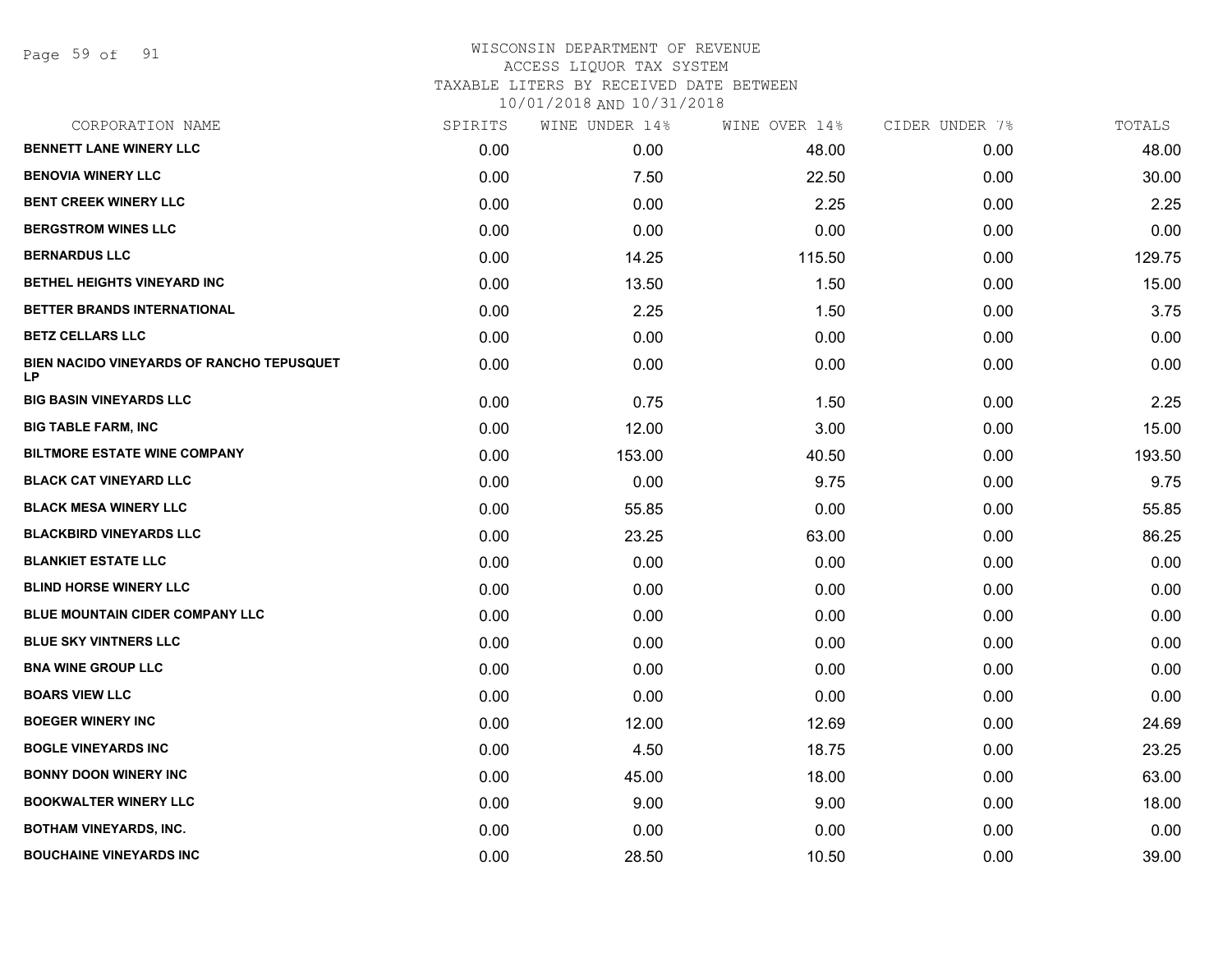Page 60 of 91

### WISCONSIN DEPARTMENT OF REVENUE ACCESS LIQUOR TAX SYSTEM TAXABLE LITERS BY RECEIVED DATE BETWEEN

| CORPORATION NAME                              | SPIRITS | WINE UNDER 14% | WINE OVER 14% | CIDER UNDER 7% | TOTALS |
|-----------------------------------------------|---------|----------------|---------------|----------------|--------|
| <b>BOWERS HARBOR VINEYARDS AND WINERY INC</b> | 0.00    | 43.50          | 0.00          | 0.00           | 43.50  |
| <b>BRANCHES WINERY LLC</b>                    | 0.00    | 0.00           | 0.00          | 0.00           | 0.00   |
| <b>BRASSFIELD ESTATE WINERY LLC</b>           | 0.00    | 6.00           | 6.00          | 0.00           | 12.00  |
| <b>BRESSLER VINEYARDS LLC</b>                 | 0.00    | 0.00           | 0.00          | 0.00           | 0.00   |
| <b>BRET LOPEZ</b>                             | 0.00    | 0.00           | 0.00          | 0.00           | 0.00   |
| <b>BRIAN CARTER CELLARS LLC</b>               | 0.00    | 0.00           | 0.00          | 0.00           | 0.00   |
| <b>BRIAN M HEATH</b>                          | 0.00    | 1.50           | 0.75          | 0.00           | 2.25   |
| <b>BRIGADOON FARM &amp; WINERY LLC</b>        | 0.00    | 0.00           | 0.00          | 0.00           | 0.00   |
| <b>BRIGHT CELLARS INC</b>                     | 0.00    | 0.00           | 0.00          | 0.00           | 0.00   |
| <b>BRONCO WINE COMPANY</b>                    | 0.00    | 3.00           | 7.50          | 0.00           | 10.50  |
| <b>BROWN COUNTY WINE COMPANY, INC.</b>        | 0.00    | 15.75          | 20.25         | 0.00           | 36.00  |
| <b>BROWN ESTATE VINEYARDS LLC</b>             | 0.00    | 0.75           | 20.25         | 0.00           | 21.00  |
| <b>BRUTOCAO CELLARS LP</b>                    | 0.00    | 54.75          | 16.50         | 0.00           | 71.25  |
| <b>BRYANT VINEYARDS INC</b>                   | 0.00    | 0.00           | 0.00          | 0.00           | 0.00   |
| <b>BUCKLER FAMILY VINEYARDS LLC</b>           | 0.00    | 1.50           | 7.50          | 0.00           | 9.00   |
| <b>BULLY HILL VINEYARDS INC</b>               | 0.00    | 54.00          | 0.00          | 0.00           | 54.00  |
| <b>BURGESS CELLARS INC</b>                    | 0.00    | 0.00           | 3.00          | 0.00           | 3.00   |
| <b>BURRELL SCHOOL VINEYARDS INC</b>           | 0.00    | 0.00           | 6.00          | 0.00           | 6.00   |
| <b>BUTTONWOOD FARM WINERY INC</b>             | 0.00    | 8.25           | 1.50          | 0.00           | 9.75   |
| <b>C &amp; C WINE SERVICES INC</b>            | 0.00    | 0.00           | 69.00         | 0.00           | 69.00  |
| <b>C &amp; N CORPORATION</b>                  | 0.00    | 0.00           | 0.00          | 0.00           | 0.00   |
| <b>C G DI ARIE VINEYARD &amp; WINERY LLC</b>  | 0.00    | 11.25          | 72.75         | 0.00           | 84.00  |
| <b>C MONDAVI &amp; SONS</b>                   | 0.00    | 45.00          | 81.75         | 0.00           | 126.75 |
| <b>CADA LLC</b>                               | 0.00    | 0.00           | 0.00          | 0.00           | 0.00   |
| <b>CAIN CELLARS INC</b>                       | 0.00    | 4.50           | 25.50         | 0.00           | 30.00  |
| <b>CAKEBREAD CELLARS</b>                      | 0.00    | 96.38          | 282.00        | 0.00           | 378.38 |
| <b>CALCAREOUS VINEYARD LLC</b>                | 0.00    | 11.25          | 39.00         | 0.00           | 50.25  |
| <b>CALDWELL WINERY LLC</b>                    | 0.00    | 2.25           | 85.50         | 0.00           | 87.75  |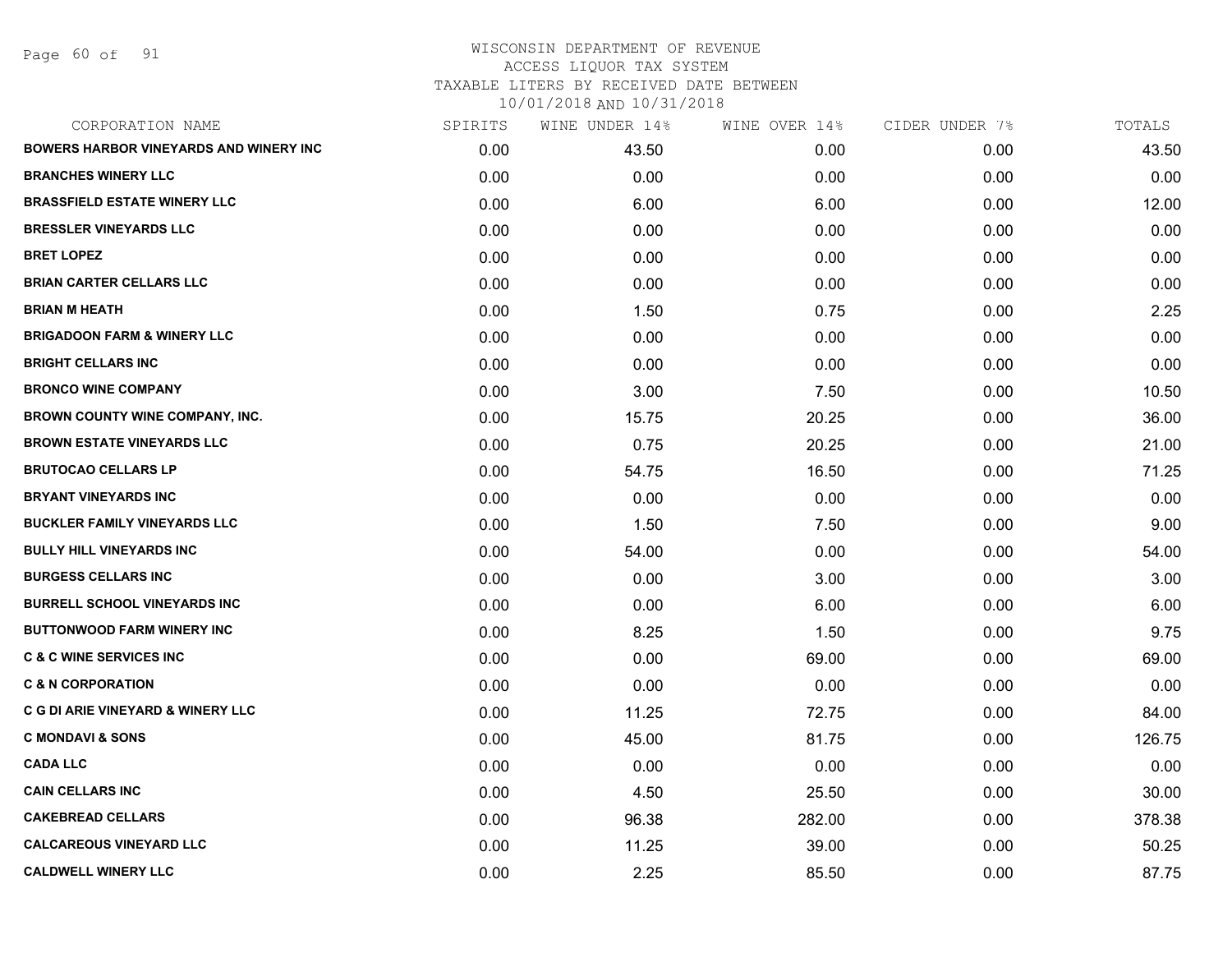Page 61 of 91

### WISCONSIN DEPARTMENT OF REVENUE ACCESS LIQUOR TAX SYSTEM TAXABLE LITERS BY RECEIVED DATE BETWEEN

| CORPORATION NAME                                  | SPIRITS | WINE UNDER 14% | WINE OVER 14% | CIDER UNDER 7% | TOTALS   |
|---------------------------------------------------|---------|----------------|---------------|----------------|----------|
| <b>CALLAWAY TEMECULA LP</b>                       | 0.00    | 40.48          | 21.75         | 0.00           | 62.23    |
| <b>CANA'S FEAST WINERY LLC</b>                    | 0.00    | 0.00           | 1.50          | 0.00           | 1.50     |
| <b>CARACCIOLI CELLARS INC</b>                     | 0.00    | 0.00           | 0.00          | 0.00           | 0.00     |
| <b>CARL THOMA</b>                                 | 0.00    | 35.25          | 0.00          | 0.00           | 35.25    |
| <b>CARLISLE WINERY &amp; VINEYARDS LLC</b>        | 0.00    | 0.00           | 0.00          | 0.00           | 0.00     |
| <b>CARLOS CREEK WINERY INC</b>                    | 0.00    | 0.00           | 0.00          | 0.00           | 0.00     |
| <b>CARLSON VINEYARDS INC</b>                      | 0.00    | 36.00          | 0.00          | 0.00           | 36.00    |
| <b>CARNEROS WINE COMPANY INC</b>                  | 0.00    | 0.00           | 0.00          | 0.00           | 0.00     |
| <b>CASTORO CELLARS</b>                            | 0.00    | 65.25          | 114.75        | 0.00           | 180.00   |
| <b>CATHERINE ELIZABETH INC</b>                    | 0.00    | 0.00           | 0.00          | 0.00           | 0.00     |
| <b>CAYMUS VINEYARDS INC</b>                       | 0.00    | 0.00           | 287.25        | 0.00           | 287.25   |
| <b>CECIL A ZERBA</b>                              | 0.00    | 0.00           | 1,095.00      | 0.00           | 1,095.00 |
| <b>CEDAR KNOLL VINEYARDS INC</b>                  | 0.00    | 0.00           | 145.50        | 0.00           | 145.50   |
| <b>CEJA VINEYARDS INC</b>                         | 0.00    | 0.00           | 4.50          | 0.00           | 4.50     |
| <b>CELLAR RAT CELLARS LLC</b>                     | 0.00    | 56.25          | 0.00          | 0.00           | 56.25    |
| <b>CHACEWATER LLC</b>                             | 0.00    | 0.00           | 0.00          | 0.00           | 0.00     |
| <b>CHAPPELLET WINERY INC</b>                      | 0.00    | 9.75           | 81.75         | 0.00           | 91.50    |
| <b>CHARLES &amp; MARTHA BARRA</b>                 | 0.00    | 6.75           | 6.75          | 0.00           | 13.50    |
| <b>CHARLES REININGER LLC</b>                      | 0.00    | 0.00           | 13.50         | 0.00           | 13.50    |
| <b>CHATEAU BIANCA INC</b>                         | 0.00    | 0.00           | 0.00          | 0.00           | 0.00     |
| <b>CHATEAU DIANA LLC</b>                          | 0.00    | 2.25           | 18.00         | 0.00           | 20.25    |
| <b>CHATEAU GRAND TRAVERSE LTD</b>                 | 0.00    | 73.50          | 0.00          | 0.00           | 73.50    |
| <b>CHATEAU MARGENE INC</b>                        | 0.00    | 0.00           | 0.00          | 0.00           | 0.00     |
| <b>CHATEAU MORRISETTE INC</b>                     | 0.00    | 101.25         | 0.00          | 0.00           | 101.25   |
| <b>CHATEAU OPERATIONS, LTD.</b>                   | 0.00    | 18.75          | 0.00          | 0.00           | 18.75    |
| <b>CHATEAU POTELLE HOLDINGS LLC</b>               | 0.00    | 0.00           | 0.00          | 0.00           | 0.00     |
| <b>CHATEAU ST CROIX WINERY &amp; VINEYARD LLC</b> | 0.00    | 0.00           | 0.00          | 0.00           | 0.00     |
| <b>CHERRY HILL LLC</b>                            | 0.00    | 11.25          | 0.00          | 0.00           | 11.25    |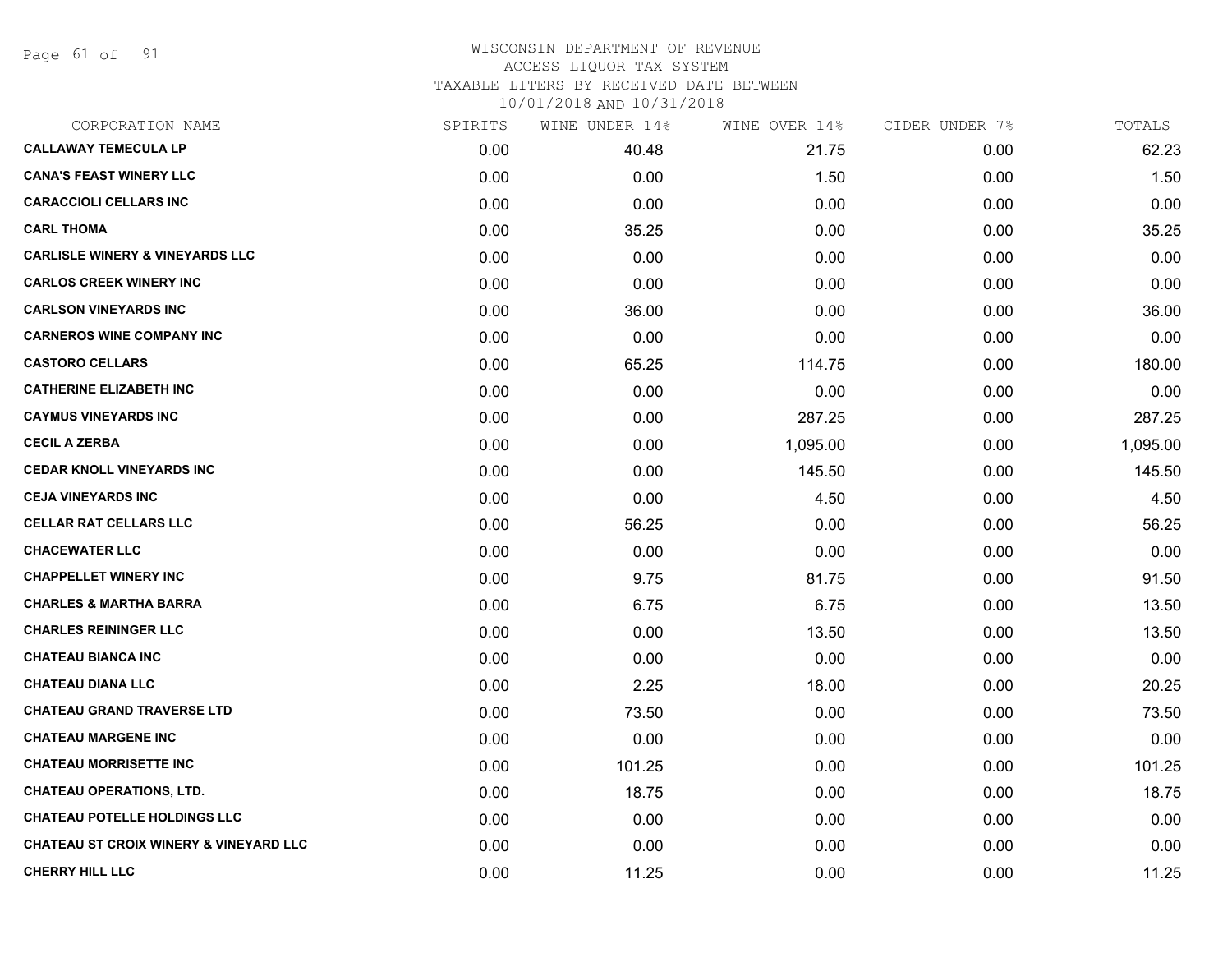Page 62 of 91

| CORPORATION NAME                             | SPIRITS | WINE UNDER 14% | WINE OVER 14% | CIDER UNDER 7% | TOTALS |
|----------------------------------------------|---------|----------------|---------------|----------------|--------|
| <b>CHIARELLO FAMILY VINEYARDS LLC</b>        | 0.00    | 0.00           | 0.00          | 0.00           | 0.00   |
| <b>CHIMNEY ROCK WINERY LLC</b>               | 0.00    | 0.00           | 76.50         | 0.00           | 76.50  |
| <b>CHRISTOPHE BARON</b>                      | 0.00    | 0.00           | 0.00          | 0.00           | 0.00   |
| <b>CHRISTOPHER FIGGINS</b>                   | 0.00    | 0.00           | 0.00          | 0.00           | 0.00   |
| <b>CIDER HOUSE OF WISCONSIN LLC</b>          | 0.00    | 0.00           | 0.00          | 0.00           | 0.00   |
| <b>CINNABAR WINERY LLC</b>                   | 0.00    | 0.00           | 10.50         | 0.00           | 10.50  |
| <b>CLAY JAR HOLDINGS LLC</b>                 | 0.00    | 0.00           | 0.00          | 0.00           | 0.00   |
| <b>CLEARWATER CANYON CELLARS LLC</b>         | 0.00    | 0.00           | 0.00          | 0.00           | 0.00   |
| <b>CLIF BAR FAMILY WINERY &amp; FARM LLC</b> | 0.00    | 2.25           | 86.25         | 0.00           | 88.50  |
| <b>CLINE CELLARS INC</b>                     | 0.00    | 28.13          | 75.00         | 0.00           | 103.13 |
| <b>CLOS DU VAL WINE CO LTD</b>               | 0.00    | 15.00          | 45.00         | 0.00           | 60.00  |
| <b>CLOS LACHANCE WINES LLC</b>               | 0.00    | 0.75           | 14.25         | 0.00           | 15.00  |
| <b>COCKERELL WINE CONSULTING LLC</b>         | 0.00    | 0.00           | 0.00          | 0.00           | 0.00   |
| <b>CODORNIU NAPA INC</b>                     | 0.00    | 54.75          | 243.75        | 0.00           | 298.50 |
| <b>COELHO WINERY INC</b>                     | 0.00    | 6.00           | 3.00          | 0.00           | 9.00   |
| <b>COL SOLARE, LLP</b>                       | 0.00    | 0.00           | 48.75         | 0.00           | 48.75  |
| <b>COLGIN PARTNERS LLC</b>                   | 0.00    | 0.00           | 0.00          | 0.00           | 0.00   |
| <b>COLLEEN M BOS</b>                         | 0.00    | 0.00           | 0.00          | 0.00           | 0.00   |
| <b>COLUMBIA RIVER WINERY INC</b>             | 0.00    | 30.00          | 20.25         | 0.00           | 50.25  |
| <b>CONSTELLATION BRANDS U.S. OPERATIONS</b>  | 0.00    | 0.00           | 0.00          | 0.00           | 0.00   |
| <b>CONUNDRUM WINERY LLC</b>                  | 0.00    | 7.50           | 15.00         | 0.00           | 22.50  |
| <b>CONWAY VINEYARDS INC</b>                  | 0.00    | 4.50           | 1.50          | 0.00           | 6.00   |
| <b>COOL HAND VINEYARDS LLC</b>               | 0.00    | 0.00           | 0.00          | 0.00           | 0.00   |
| <b>COPPER CANE LLC</b>                       | 0.00    | 0.00           | 2.25          | 0.00           | 2.25   |
| <b>CORISON WINERY INC</b>                    | 0.00    | 87.00          | 0.00          | 0.00           | 87.00  |
| <b>CORNERSTONE CELLARS LLC</b>               | 0.00    | 0.00           | 4.50          | 0.00           | 4.50   |
| <b>CORY J MICHAL</b>                         | 0.00    | 0.00           | 0.00          | 0.00           | 0.00   |
| <b>COURAGEOUS INC</b>                        | 0.00    | 0.00           | 0.00          | 0.00           | 0.00   |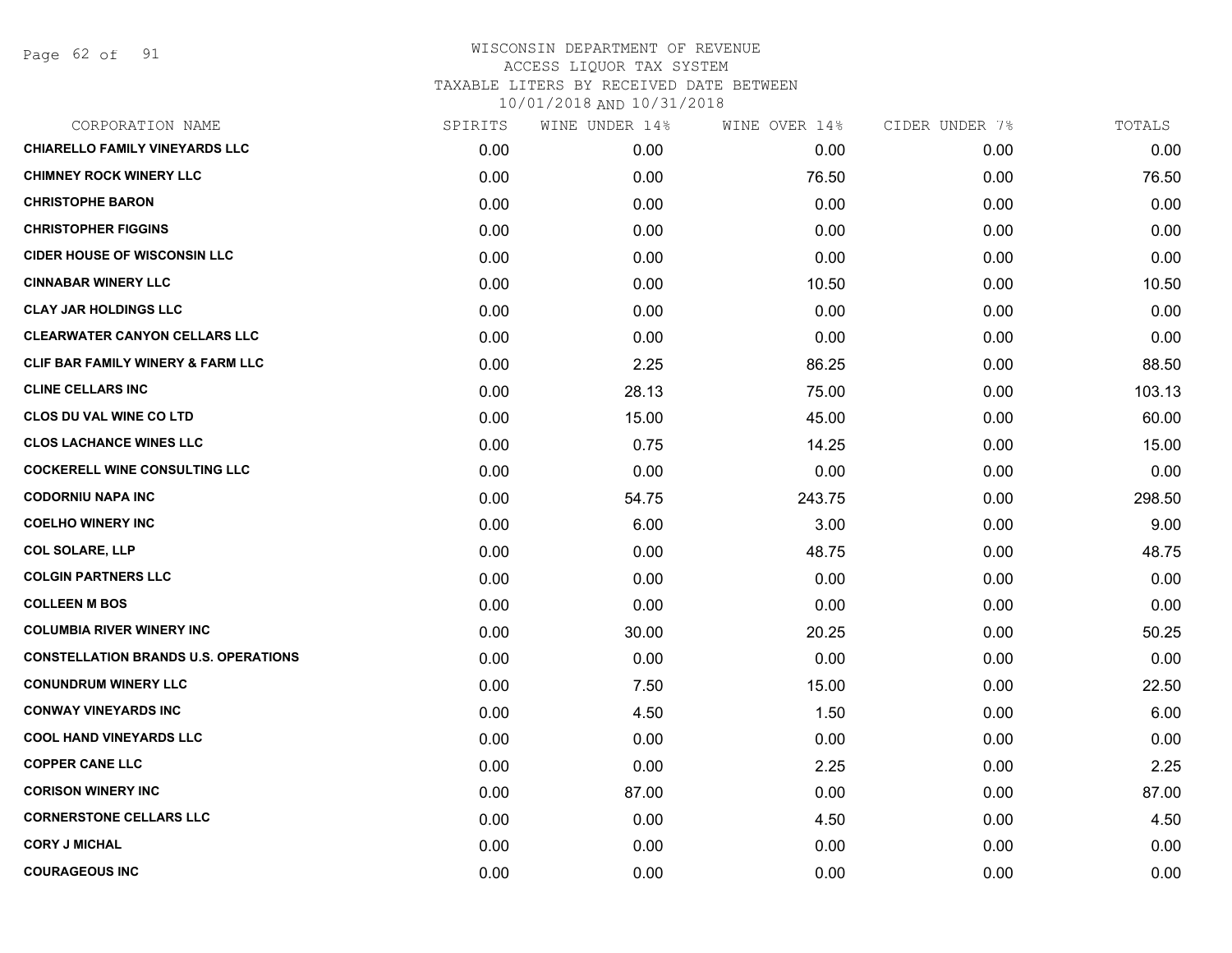Page 63 of 91

| CORPORATION NAME                       | SPIRITS | WINE UNDER 14% | WINE OVER 14% | CIDER UNDER 7% | TOTALS |
|----------------------------------------|---------|----------------|---------------|----------------|--------|
| <b>CRAIG FLETCHER</b>                  | 0.00    | 0.00           | 0.00          | 0.00           | 0.00   |
| <b>CRAIG S HANDLY</b>                  | 0.00    | 0.00           | 0.00          | 0.00           | 0.00   |
| <b>CREATIVE WINE CONCEPTS INC</b>      | 0.00    | 0.00           | 0.00          | 0.00           | 0.00   |
| <b>CREW WINE COMPANY LLC</b>           | 0.00    | 0.60           | 0.00          | 0.00           | 0.60   |
| <b>CRIMSON WINE GROUP LTD</b>          | 0.00    | 23.25          | 19.50         | 0.00           | 42.75  |
| <b>CRISTOM VINEYARDS INC</b>           | 0.00    | 10.50          | 0.00          | 0.00           | 10.50  |
| <b>CROCKER &amp; STARR WINE CO LLC</b> | 0.00    | 0.00           | 0.00          | 0.00           | 0.00   |
| <b>CROWN POINT WINERY LLC</b>          | 0.00    | 0.00           | 0.00          | 0.00           | 0.00   |
| <b>CULTIVATE WINES LLC</b>             | 0.00    | 0.00           | 0.00          | 0.00           | 0.00   |
| <b>CUNAT PREMIUM VINEYARDS LLC</b>     | 0.00    | 0.00           | 39.00         | 0.00           | 39.00  |
| <b>CUSHMAN WINERY CORPORATION</b>      | 0.00    | 15.75          | 47.25         | 0.00           | 63.00  |
| <b>CUVAISON INC</b>                    | 0.00    | 64.50          | 119.75        | 0.00           | 184.25 |
| <b>CWC WINERY LLC</b>                  | 0.00    | 0.00           | 0.00          | 0.00           | 0.00   |
| <b>D &amp; J F CELLARS INC</b>         | 0.00    | 24.00          | 9.75          | 0.00           | 33.75  |
| <b>D MYERS LLC</b>                     | 0.00    | 0.75           | 0.00          | 0.00           | 0.75   |
| <b>DANA ESTATES INC</b>                | 0.00    | 0.00           | 0.00          | 0.00           | 0.00   |
| <b>DANICA PATRICK</b>                  | 0.00    | 0.00           | 2.25          | 0.00           | 2.25   |
| <b>DANIEL J KOEPKE</b>                 | 0.00    | 0.00           | 0.00          | 0.00           | 0.00   |
| DANZA DEL SOL WINERY INC               | 0.00    | 5.25           | 24.75         | 0.00           | 30.00  |
| <b>DANZINGER VINEYARDS LLC</b>         | 0.00    | 0.00           | 0.00          | 0.00           | 0.00   |
| <b>DAOU VINEYARDS LLC</b>              | 0.00    | 2.25           | 79.50         | 0.00           | 81.75  |
| <b>DARIOUSH KHALEDI WINERY LLC</b>     | 0.00    | 0.00           | 64.50         | 0.00           | 64.50  |
| <b>DAVID BRUCE WINERY INC</b>          | 0.00    | 0.00           | 0.00          | 0.00           | 0.00   |
| <b>DAVID COFFARO</b>                   | 0.00    | 0.75           | 0.75          | 0.00           | 1.50   |
| <b>DAVID F MAHER</b>                   | 0.00    | 0.00           | 0.00          | 0.00           | 0.00   |
| <b>DAVID J MATTHEWS</b>                | 0.00    | 19.50          | 0.00          | 0.00           | 19.50  |
| <b>DAVID JAMES LLC</b>                 | 0.00    | 7.50           | 36.00         | 0.00           | 43.50  |
| DAVIDS PINOT VINEYARDS INC             | 0.00    | 0.00           | 0.00          | 0.00           | 0.00   |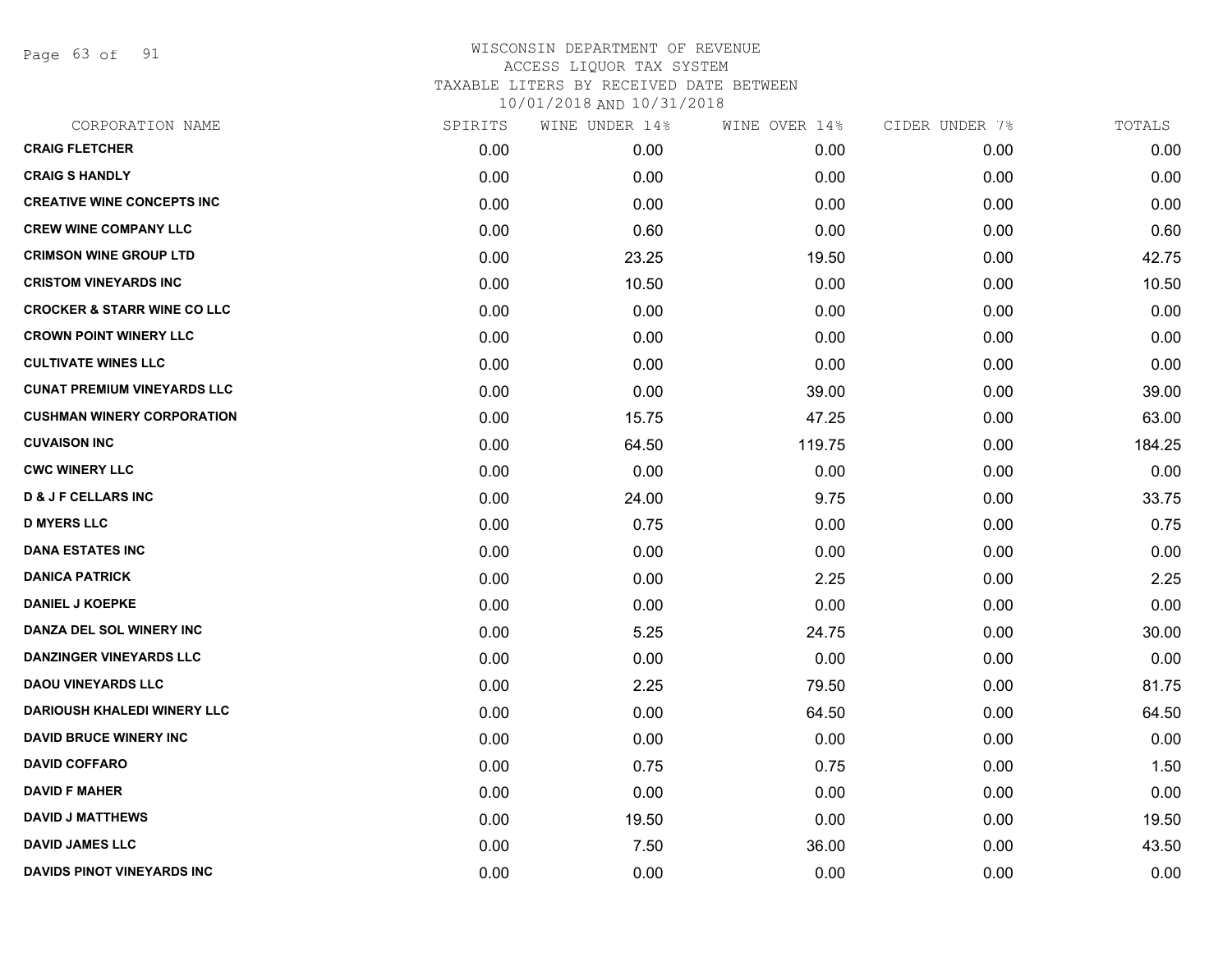Page 64 of 91

| CORPORATION NAME                                              | SPIRITS | WINE UNDER 14% | WINE OVER 14% | CIDER UNDER 7% | TOTALS |
|---------------------------------------------------------------|---------|----------------|---------------|----------------|--------|
| <b>DAVIS ESTATES LLC</b>                                      | 0.00    | 0.00           | 0.00          | 0.00           | 0.00   |
| DE LA MONTANYA WINERY INC                                     | 0.00    | 0.00           | 19.50         | 0.00           | 19.50  |
| DEERFIELD RANCH WINERY LLC                                    | 0.00    | 0.00           | 0.00          | 0.00           | 0.00   |
| DEL DOTTO VINEYARDS INC                                       | 0.00    | 0.00           | 9.00          | 0.00           | 9.00   |
| <b>DELICATO VINEYARDS INC</b>                                 | 0.00    | 49.25          | 125.25        | 0.00           | 174.50 |
| <b>DELILLE CELLARS LLC</b>                                    | 0.00    | 0.00           | 1.50          | 0.00           | 1.50   |
| <b>DENNER WINERY INC</b>                                      | 0.00    | 0.00           | 0.00          | 0.00           | 0.00   |
| <b>DENNIS R ONEIL</b>                                         | 0.00    | 0.00           | 0.00          | 0.00           | 0.00   |
| DH GUSTAFSON FAMILY VINEYARDS LLC                             | 0.00    | 0.00           | 0.00          | 0.00           | 0.00   |
| <b>DIAMOND MOUNTAIN VINEYARD</b>                              | 0.00    | 0.00           | 0.00          | 0.00           | 0.00   |
| <b>DIANA HOBSON</b>                                           | 0.00    | 0.00           | 0.00          | 0.00           | 0.00   |
| <b>DOMAINE CARNEROS LTD</b>                                   | 0.00    | 159.75         | 79.50         | 0.00           | 239.25 |
| <b>DOMAINE CHANDON INC</b>                                    | 0.00    | 414.36         | 1.50          | 0.00           | 415.86 |
| <b>DOMAINE DE MARIA SOTER LLC</b>                             | 0.00    | 13.50          | 0.00          | 0.00           | 13.50  |
| <b>DOMAINE DROUHIN OREGON LLC</b>                             | 0.00    | 13.50          | 65.25         | 0.00           | 78.75  |
| <b>DOMAINE MB LLC</b>                                         | 0.00    | 0.00           | 0.00          | 0.00           | 0.00   |
| <b>DOMAINE SERENE VINEYARDS &amp; WINERY INC</b>              | 0.00    | 45.00          | 43.50         | 0.00           | 88.50  |
| <b>DOMINICK CHIRICHILLO</b>                                   | 0.00    | 1.50           | 1.50          | 0.00           | 3.00   |
| DON SEBASTIANI & SONS INTERNATIONAL WINE<br><b>NEGOCIANTS</b> | 0.00    | 0.00           | 0.00          | 0.00           | 0.00   |
| <b>DONALD PHILLIPS HILL JR</b>                                | 0.00    | 0.00           | 0.00          | 0.00           | 0.00   |
| <b>DONATI FAMILY VINEYARD INC</b>                             | 0.00    | 0.00           | 0.00          | 0.00           | 0.00   |
| DONELAN FAMILY WINE CELLARS LLC                               | 0.00    | 0.00           | 0.00          | 0.00           | 0.00   |
| <b>DOUBLE CANYON VINEYARDS LLC</b>                            | 0.00    | 0.00           | 0.00          | 0.00           | 0.00   |
| <b>DRAKE MAKES WINE, INC.</b>                                 | 0.00    | 0.00           | 0.00          | 0.00           | 0.00   |
| DRUMLIN RIDGE WINERY LLC                                      | 0.00    | 0.00           | 0.00          | 0.00           | 0.00   |
| DRY CREEK VINEYARD INC                                        | 0.00    | 63.75          | 242.25        | 0.00           | 306.00 |
| <b>DSC INVESTORS INC</b>                                      | 0.00    | 0.00           | 0.00          | 0.00           | 0.00   |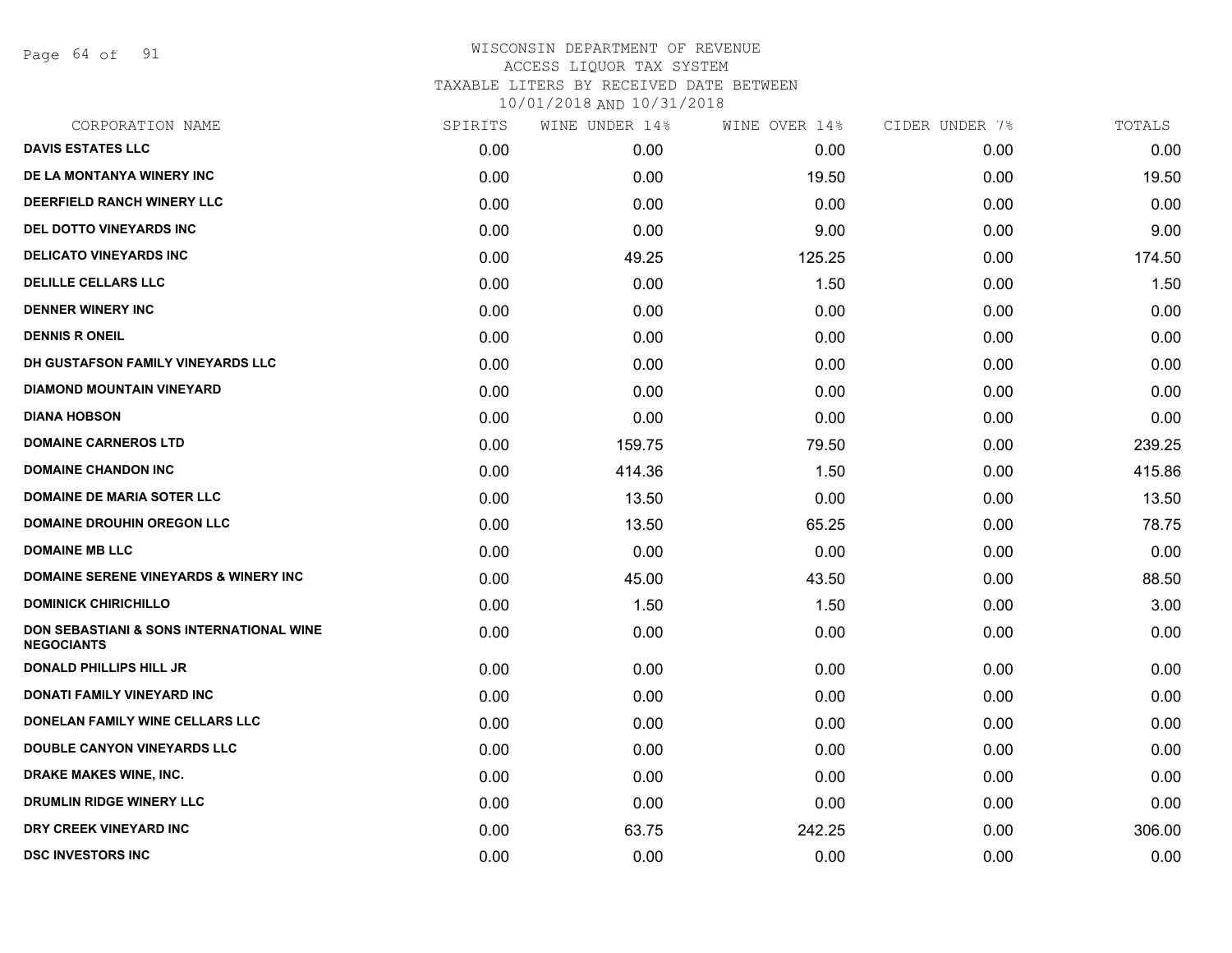Page 65 of 91

### WISCONSIN DEPARTMENT OF REVENUE ACCESS LIQUOR TAX SYSTEM

TAXABLE LITERS BY RECEIVED DATE BETWEEN

| CORPORATION NAME                         | SPIRITS | WINE UNDER 14% | WINE OVER 14% | CIDER UNDER 7% | TOTALS |
|------------------------------------------|---------|----------------|---------------|----------------|--------|
| <b>DUCKHORN WINE COMPANY</b>             | 0.00    | 104.25         | 405.38        | 0.00           | 509.63 |
| <b>DUMOL WINERY LLC</b>                  | 0.00    | 0.00           | 9.00          | 0.00           | 9.00   |
| <b>DUNHAM CELLARS LLC</b>                | 0.00    | 6.75           | 4.50          | 0.00           | 11.25  |
| <b>DUNN VINEYARDS LLC</b>                | 0.00    | 0.00           | 0.00          | 0.00           | 0.00   |
| <b>DUPLIN WINE CELLARS INC</b>           | 0.00    | 186.75         | 0.00          | 0.00           | 186.75 |
| DUTTON GOLDFIELD WINERY LLC              | 0.00    | 4.50           | 0.00          | 0.00           | 4.50   |
| <b>E &amp; J GALLO WINERY</b>            | 0.00    | 151.31         | 560.00        | 0.00           | 711.31 |
| <b>E STRING CELLARS LLC</b>              | 0.00    | 0.00           | 0.00          | 0.00           | 0.00   |
| <b>EAGLES LANDING WINERY LLC</b>         | 0.00    | 25.50          | 0.00          | 0.00           | 25.50  |
| <b>EARL E BROWN &amp; SONS INC</b>       | 0.00    | 0.00           | 0.00          | 0.00           | 0.00   |
| <b>EBERLE WINERY LP</b>                  | 0.00    | 8.25           | 32.25         | 0.00           | 40.50  |
| EDEN ICE CIDER COMPANY INC.              | 0.00    | 0.00           | 0.00          | 0.00           | 0.00   |
| <b>EDWARD J RINK</b>                     | 0.00    | 0.00           | 0.00          | 0.00           | 0.00   |
| EHREN JORDAN WINE CELLARS LLC            | 0.00    | 13.50          | 6.00          | 0.00           | 19.50  |
| <b>EILEEN BRYS</b>                       | 0.00    | 30.00          | 6.00          | 0.00           | 36.00  |
| <b>ELEGANCE PROPERTIES LLC</b>           | 0.00    | 0.00           | 0.00          | 0.00           | 0.00   |
| <b>ELISABETH W KLEIN</b>                 | 0.00    | 0.00           | 0.00          | 0.00           | 0.00   |
| ELK COVE VINEYARDS INC                   | 0.00    | 119.25         | 0.00          | 0.00           | 119.25 |
| <b>ELV-OREGON LLC</b>                    | 0.00    | 0.00           | 0.00          | 0.00           | 0.00   |
| <b>ELYSE WINERY LLC</b>                  | 0.00    | 4.50           | 21.38         | 0.00           | 25.88  |
| <b>EMILIO GUGLIELMO WINERY INC</b>       | 0.00    | 5.25           | 0.00          | 0.00           | 5.25   |
| <b>ERIC TRUMP WINE MANUFACTURING LLC</b> | 0.00    | 22.50          | 0.75          | 0.00           | 23.25  |
| <b>ERNEST VINEYARDS LLC</b>              | 0.00    | 0.00           | 0.00          | 0.00           | 0.00   |
| <b>ESCALERA-BOULET LLC</b>               | 0.00    | 0.00           | 0.00          | 0.00           | 0.00   |
| <b>F KORBEL &amp; BROS INC</b>           | 0.00    | 316.37         | 63.00         | 0.00           | 379.37 |
| <b>FANTESCA LLC</b>                      | 0.00    | 0.00           | 13.50         | 0.00           | 13.50  |
| <b>FAT BOYS INC</b>                      | 0.00    | 17.25          | 4.50          | 0.00           | 21.75  |
| <b>FAWN CREEK WINERY LLC</b>             | 0.00    | 0.00           | 0.00          | 0.00           | 0.00   |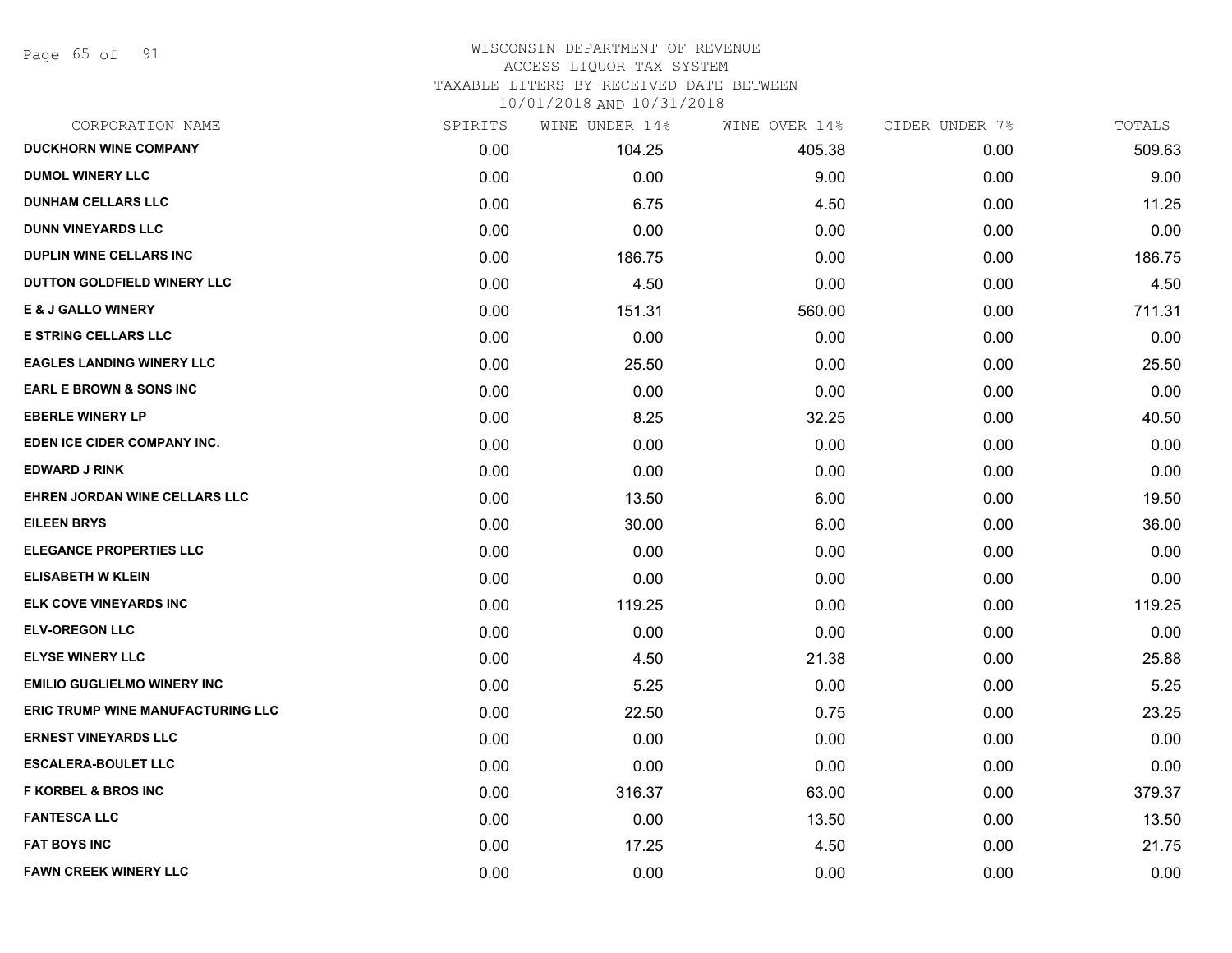Page 66 of 91

### WISCONSIN DEPARTMENT OF REVENUE ACCESS LIQUOR TAX SYSTEM TAXABLE LITERS BY RECEIVED DATE BETWEEN

| CORPORATION NAME                                 | SPIRITS | WINE UNDER 14% | WINE OVER 14% | CIDER UNDER 7% | TOTALS |
|--------------------------------------------------|---------|----------------|---------------|----------------|--------|
| <b>FAZELI VINEYARDS, LLC</b>                     | 0.00    | 0.75           | 5.25          | 0.00           | 6.00   |
| <b>FENESTRA WINERY INC</b>                       | 0.00    | 2.25           | 8.25          | 0.00           | 10.50  |
| FENN VALLEY VINEYARDS, INC.                      | 0.00    | 27.75          | 0.00          | 0.00           | 27.75  |
| <b>FERMENTING CELLARS LLC</b>                    | 0.00    | 0.00           | 0.00          | 0.00           | 0.00   |
| <b>FERRARI CARANO VINEYARDS &amp; WINERY LLC</b> | 0.00    | 7.50           | 138.38        | 0.00           | 145.88 |
| <b>FETZER VINEYARDS</b>                          | 0.00    | 0.00           | 0.00          | 0.00           | 0.00   |
| FICKLIN VINEYARDS INC                            | 0.00    | 0.00           | 0.00          | 0.00           | 0.00   |
| <b>FIDDLEHEAD CELLARS LP</b>                     | 0.00    | 0.00           | 0.00          | 0.00           | 0.00   |
| <b>FIDELITAS WINES LLC</b>                       | 0.00    | 0.00           | 3.00          | 0.00           | 3.00   |
| <b>FIESTA VINEYARD &amp; WINERY LLC</b>          | 0.00    | 15.75          | 0.00          | 0.00           | 15.75  |
| <b>FINKELSTEIN VINEYARDS INC</b>                 | 0.00    | 9.75           | 28.50         | 0.00           | 38.25  |
| <b>FIRESTEED CORPORATION</b>                     | 0.00    | 0.00           | 0.00          | 0.00           | 0.00   |
| <b>FISHER KING WINERY, LLC</b>                   | 0.00    | 0.00           | 0.00          | 0.00           | 0.00   |
| <b>FISHER VINEYARDS</b>                          | 0.00    | 0.00           | 48.00         | 0.00           | 48.00  |
| <b>FITVINE LLC</b>                               | 0.00    | 396.75         | 0.00          | 0.00           | 396.75 |
| <b>FIVE VINES LLC</b>                            | 0.00    | 0.00           | 0.00          | 0.00           | 0.00   |
| <b>FLORA SPRINGS WINE COMPANY</b>                | 0.00    | 25.50          | 175.50        | 0.00           | 201.00 |
| FLOWERS VINEYARD AND WINERY, LLC                 | 0.00    | 37.50          | 15.00         | 0.00           | 52.50  |
| <b>FLYING B VINEYARD LP</b>                      | 0.00    | 0.00           | 39.50         | 0.00           | 39.50  |
| <b>FN CELLARS LLC</b>                            | 0.00    | 77.27          | 539.25        | 0.00           | 616.52 |
| <b>FOLEY ESTATES VINEYARD &amp; WINERY LLC</b>   | 0.00    | 3.00           | 38.25         | 0.00           | 41.25  |
| <b>FOLEY FAMILY WINES INC</b>                    | 0.00    | 107.63         | 321.75        | 0.00           | 429.38 |
| <b>FOLIO WINE COMPANY LLC</b>                    | 0.00    | 8.25           | 0.00          | 0.00           | 8.25   |
| <b>FONTANELLA WINES LLC</b>                      | 0.00    | 0.00           | 111.00        | 0.00           | 111.00 |
| FORT ROSS VINEYARD & WINERY LLC                  | 0.00    | 0.00           | 13.50         | 0.00           | 13.50  |
| <b>FOUR BEARS WINERY LLC</b>                     | 0.00    | 0.00           | 0.00          | 0.00           | 0.00   |
| <b>FOXEN VINEYARD INC</b>                        | 0.00    | 30.75          | 19.50         | 0.00           | 50.25  |
| <b>FRANCIS COPPOLA WINERY LLC</b>                | 0.00    | 402.78         | 283.50        | 0.00           | 686.28 |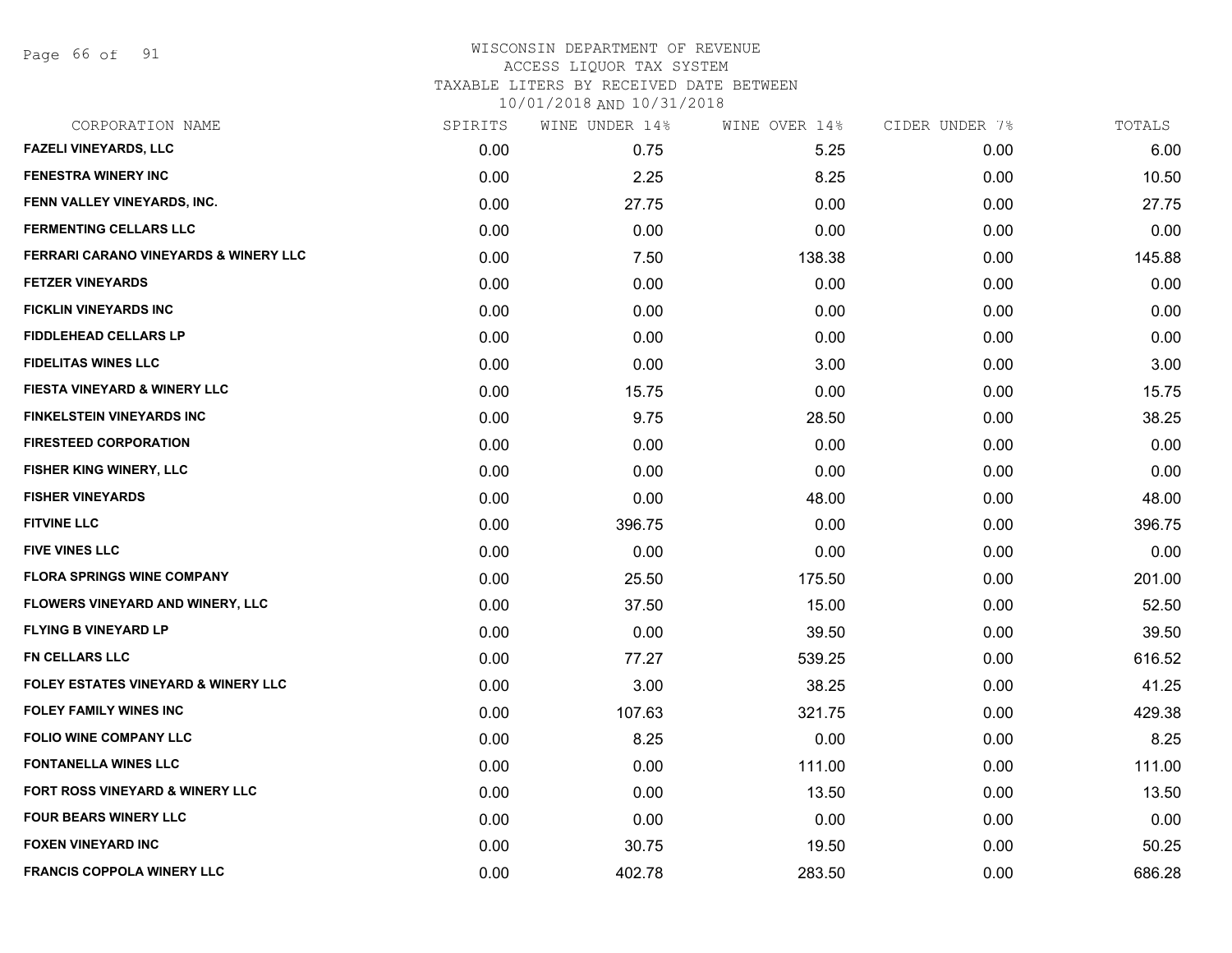Page 67 of 91

# WISCONSIN DEPARTMENT OF REVENUE ACCESS LIQUOR TAX SYSTEM

TAXABLE LITERS BY RECEIVED DATE BETWEEN

| CORPORATION NAME                                    | SPIRITS | WINE UNDER 14% | WINE OVER 14% | CIDER UNDER 7% | TOTALS |
|-----------------------------------------------------|---------|----------------|---------------|----------------|--------|
| <b>FRANCISCAN VINEYARDS INC</b>                     | 0.00    | 140.63         | 466.50        | 0.00           | 607.13 |
| <b>FRANK FAMILY VINEYARDS LLC</b>                   | 0.00    | 3.75           | 21.75         | 0.00           | 25.50  |
| <b>FRED C SCHERRER</b>                              | 0.00    | 0.00           | 0.00          | 0.00           | 0.00   |
| <b>FREIXENET SONOMA CAVES INC</b>                   | 0.00    | 145.50         | 33.00         | 0.00           | 178.50 |
| <b>FREY FAMILY WINERY LLC</b>                       | 0.00    | 0.00           | 0.00          | 0.00           | 0.00   |
| <b>FREY VINEYARDS LTD</b>                           | 0.00    | 0.00           | 0.00          | 0.00           | 0.00   |
| <b>FROGS LEAP WINERY</b>                            | 0.00    | 230.25         | 0.00          | 0.00           | 230.25 |
| <b>FROGTOWN CELLARS LLP</b>                         | 0.00    | 0.00           | 0.00          | 0.00           | 0.00   |
| FRUIT OF THE WOODS WINE CELLAR, INC.                | 0.00    | 0.00           | 0.00          | 0.00           | 0.00   |
| <b>FULCRUM WINES LLC</b>                            | 0.00    | 0.00           | 0.00          | 0.00           | 0.00   |
| <b>FULKERSON WINE CELLARS LLC</b>                   | 0.00    | 20.25          | 0.00          | 0.00           | 20.25  |
| <b>FULLERTON WINES, INC</b>                         | 0.00    | 7.50           | 0.00          | 0.00           | 7.50   |
| <b>FURTHERMORE LLC</b>                              | 0.00    | 0.00           | 18.00         | 0.00           | 18.00  |
| <b>G GRAHAM WINES INC</b>                           | 0.00    | 0.00           | 0.00          | 0.00           | 0.00   |
| <b>GALENA CELLARS INC</b>                           | 0.00    | 0.00           | 0.00          | 0.00           | 0.00   |
| <b>GALLICA WINES LLC</b>                            | 0.00    | 0.00           | 0.00          | 0.00           | 0.00   |
| <b>GAMBLE FAMILY VINEYARDS LLC</b>                  | 0.00    | 3.75           | 112.50        | 0.00           | 116.25 |
| <b>GARGIULO VINEYARD LLC</b>                        | 0.00    | 0.00           | 0.00          | 0.00           | 0.00   |
| <b>GARROD TRUST</b>                                 | 0.00    | 0.00           | 0.00          | 0.00           | 0.00   |
| <b>GARVIN HEIGHTS VINEYARDS, LLC</b>                | 0.00    | 48.00          | 0.00          | 0.00           | 48.00  |
| <b>GEARY MARKET INVESTMENT COMPANY LTD</b>          | 0.00    | 0.00           | 0.00          | 0.00           | 0.00   |
| <b>GEMSTONE VINEYARDS LLC</b>                       | 0.00    | 0.00           | 0.00          | 0.00           | 0.00   |
| <b>GENERATIONS OF SONOMA LLC</b>                    | 0.00    | 30.75          | 29.25         | 0.00           | 60.00  |
| <b>GENESEO PARTNERS LP</b>                          | 0.00    | 0.00           | 0.00          | 0.00           | 0.00   |
| <b>GEORGE O HENDRY</b>                              | 0.00    | 1.50           | 57.00         | 0.00           | 58.50  |
| <b>GERBER, GERBER &amp; GERBER DISCLAIMER TRUST</b> | 0.00    | 9.75           | 0.00          | 0.00           | 9.75   |
| <b>GERHARD REISACHER</b>                            | 0.00    | 0.00           | 28.50         | 0.00           | 28.50  |
| <b>GF WINES LLC</b>                                 | 0.00    | 171.00         | 92.25         | 0.00           | 263.25 |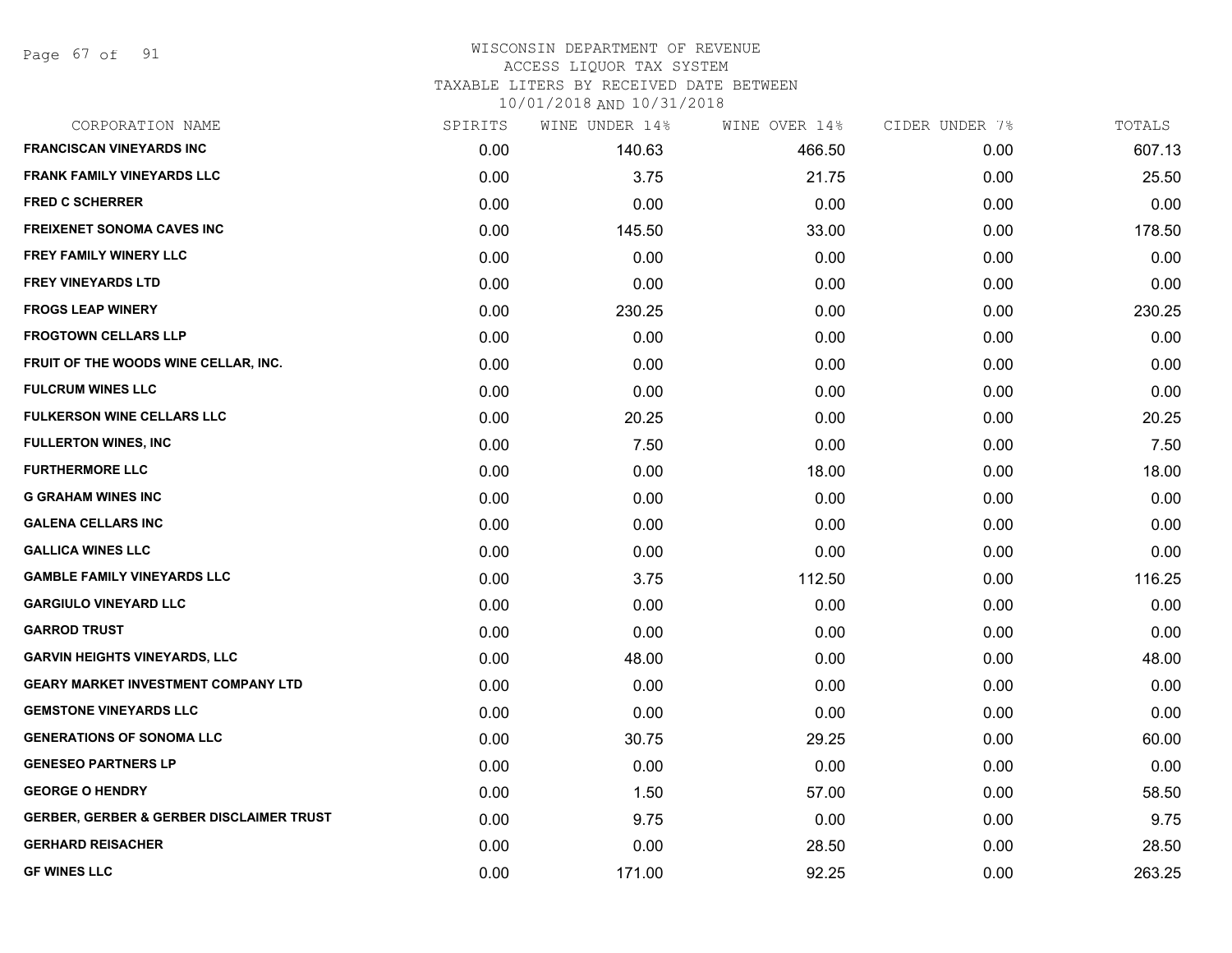Page 68 of 91

| CORPORATION NAME                           | SPIRITS | WINE UNDER 14% | WINE OVER 14% | CIDER UNDER 7% | TOTALS   |
|--------------------------------------------|---------|----------------|---------------|----------------|----------|
| <b>GHOST HILL CELLARS LLC</b>              | 0.00    | 24.00          | 0.00          | 0.00           | 24.00    |
| <b>GIFT SERVICES INC</b>                   | 0.00    | 0.00           | 0.00          | 0.00           | 0.00     |
| <b>GLOBAL UNIVERSAL SRL</b>                | 0.00    | 0.00           | 0.00          | 0.00           | 0.00     |
| <b>GOLDIN INVESTMENT II INC</b>            | 0.00    | 0.00           | 0.00          | 0.00           | 0.00     |
| <b>GOLDRIDGEPINOT.COM LLC</b>              | 0.00    | 0.00           | 0.00          | 0.00           | 0.00     |
| <b>GOOD FOUNDATIONS INC</b>                | 0.00    | 18.75          | 0.00          | 0.00           | 18.75    |
| <b>GOOSE RIDGE LLC</b>                     | 0.00    | 12.75          | 14.25         | 0.00           | 27.00    |
| <b>GRAPE VISIONS LLC</b>                   | 0.00    | 0.00           | 50.25         | 0.00           | 50.25    |
| <b>GRAPESEED WINE FUND LLC</b>             | 0.00    | 2.25           | 9.00          | 0.00           | 11.25    |
| <b>GRASSINI FAMILY VINEYARDS LLC</b>       | 0.00    | 0.00           | 0.00          | 0.00           | 0.00     |
| <b>GREEN FAMILY WINERY LLC</b>             | 0.00    | 0.00           | 0.00          | 0.00           | 0.00     |
| <b>GREG SANDERS</b>                        | 0.00    | 0.00           | 0.00          | 0.00           | 0.00     |
| <b>GRGICH HILLS CELLAR</b>                 | 0.00    | 73.13          | 188.25        | 0.00           | 261.38   |
| <b>GRIEB OPTIMAL WINECRAFTING LLC</b>      | 0.00    | 27.00          | 0.00          | 0.00           | 27.00    |
| <b>GROTH VINEYARDS &amp; WINERY LLC</b>    | 0.00    | 0.00           | 1,782.00      | 0.00           | 1,782.00 |
| <b>GULLETT &amp; GULLETT</b>               | 0.00    | 126.00         | 13.50         | 0.00           | 139.50   |
| H DE V LLC                                 | 0.00    | 0.00           | 0.00          | 0.00           | 0.00     |
| HAFNER VINEYARD LLC                        | 0.00    | 286.50         | 0.00          | 0.00           | 286.50   |
| <b>HAGAFEN CELLARS INC</b>                 | 0.00    | 958.74         | 0.00          | 0.00           | 958.74   |
| <b>HAHN ESTATE</b>                         | 0.00    | 1.50           | 55.50         | 0.00           | 57.00    |
| <b>HALF KRAKT LLC</b>                      | 0.00    | 0.00           | 0.00          | 0.00           | 0.00     |
| <b>HALF MOON HILL LLC</b>                  | 0.00    | 0.00           | 0.00          | 0.00           | 0.00     |
| <b>HALL WINES LLC</b>                      | 0.00    | 2.25           | 486.75        | 0.00           | 489.00   |
| <b>HALTER WINERY LLC</b>                   | 0.00    | 9.75           | 39.75         | 0.00           | 49.50    |
| <b>HAMEL FAMILY WINES LLC</b>              | 0.00    | 23.25          | 59.25         | 0.00           | 82.50    |
| <b>HAMMLER WINE CORP</b>                   | 0.00    | 2.25           | 10.50         | 9.00           | 21.75    |
| <b>HANDLEY CELLARS LIMITED PARTNERSHIP</b> | 0.00    | 39.75          | 11.25         | 0.00           | 51.00    |
| <b>HANNA WINERY INC</b>                    | 0.00    | 14.25          | 44.25         | 0.00           | 58.50    |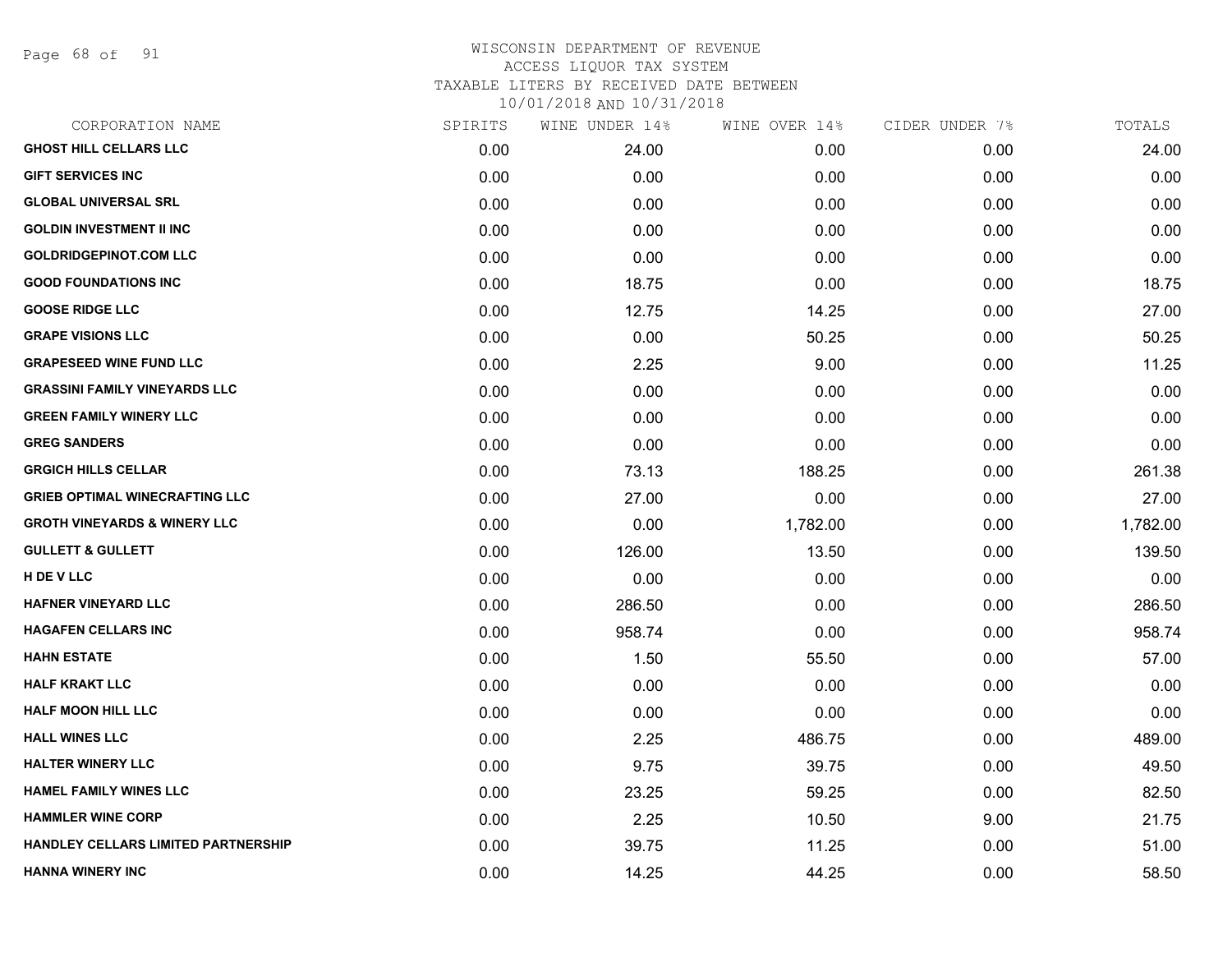Page 69 of 91

| CORPORATION NAME                      | SPIRITS | WINE UNDER 14% | WINE OVER 14% | CIDER UNDER 7% | TOTALS    |
|---------------------------------------|---------|----------------|---------------|----------------|-----------|
| <b>HARALD TOMESCH</b>                 | 0.00    | 0.00           | 0.00          | 0.00           | 0.00      |
| <b>HARBOR RIDGE WINERY INC.</b>       | 0.00    | 0.00           | 0.00          | 0.00           | 0.00      |
| <b>HARLAN ESTATE WINERY INC</b>       | 0.00    | 0.00           | 0.00          | 0.00           | 0.00      |
| <b>HARMELL CELLARS LLC</b>            | 0.00    | 0.00           | 187.50        | 0.00           | 187.50    |
| <b>HARRIS &amp; HARRIS</b>            | 0.00    | 14.25          | 9.00          | 0.00           | 23.25     |
| <b>HARRY &amp; DAVID HOLDINGS INC</b> | 0.00    | 96.75          | 49.50         | 0.00           | 146.25    |
| HARTWELL VINEYARDS LLC                | 0.00    | 0.00           | 0.00          | 0.00           | 0.00      |
| <b>HAWK AND HORSE VINEYARDS LLC</b>   | 0.00    | 0.00           | 1,305.00      | 0.00           | 1,305.00  |
| <b>HAWKES LLC</b>                     | 0.00    | 0.00           | 0.00          | 0.00           | 0.00      |
| <b>HDD LLC</b>                        | 0.00    | 71.25          | 366.75        | 0.00           | 438.00    |
| <b>HEITZ WINE CELLARS</b>             | 0.00    | 22.50          | 4.50          | 0.00           | 27.00     |
| <b>HEMISPHERE WINE COMPANY INC</b>    | 0.00    | 12.75          | 88.50         | 0.00           | 101.25    |
| <b>HEMISPHERES LLC</b>                | 0.00    | 14,617.50      | 515.25        | 0.00           | 15,132.75 |
| <b>HERB LAMB VINEYARDS, LLC</b>       | 0.00    | 0.00           | 27.00         | 0.00           | 27.00     |
| <b>HERDIE BAISDEN</b>                 | 0.00    | 0.00           | 0.00          | 0.00           | 0.00      |
| <b>HERON HILL VINEYARDS INC</b>       | 0.00    | 9.00           | 0.00          | 0.00           | 9.00      |
| <b>HERRERA &amp; HERRERA</b>          | 0.00    | 0.00           | 0.00          | 0.00           | 0.00      |
| <b>HESTAN VINEYARDS LLC</b>           | 0.00    | 0.00           | 13.50         | 0.00           | 13.50     |
| <b>HIDDEN RIDGE VINEYARD LLC</b>      | 0.00    | 0.00           | 0.00          | 0.00           | 0.00      |
| <b>HILL ESTATES INC</b>               | 0.00    | 3.00           | 88.50         | 0.00           | 91.50     |
| <b>HIRSCH WINERY LLC</b>              | 0.00    | 3.75           | 0.00          | 0.00           | 3.75      |
| HOLLYS HILL VINEYARDS LLC             | 0.00    | 0.00           | 16.50         | 0.00           | 16.50     |
| <b>HONIG VINEYARD AND WINERY LLC</b>  | 0.00    | 3.38           | 41.25         | 0.00           | 44.63     |
| <b>HOPE WINE LLC</b>                  | 0.00    | 483.00         | 6.75          | 0.00           | 489.75    |
| <b>HOUDINI INC</b>                    | 0.00    | 438.00         | 31.50         | 0.00           | 469.50    |
| <b>HOURGLASS WINE COMPANY INC</b>     | 0.00    | 13.50          | 48.75         | 0.00           | 62.25     |
| <b>HUA YUAN</b>                       | 0.00    | 0.00           | 0.00          | 0.00           | 0.00      |
| <b>HUNEEUS VINTNERS LLC</b>           | 0.00    | 22.50          | 50.25         | 0.00           | 72.75     |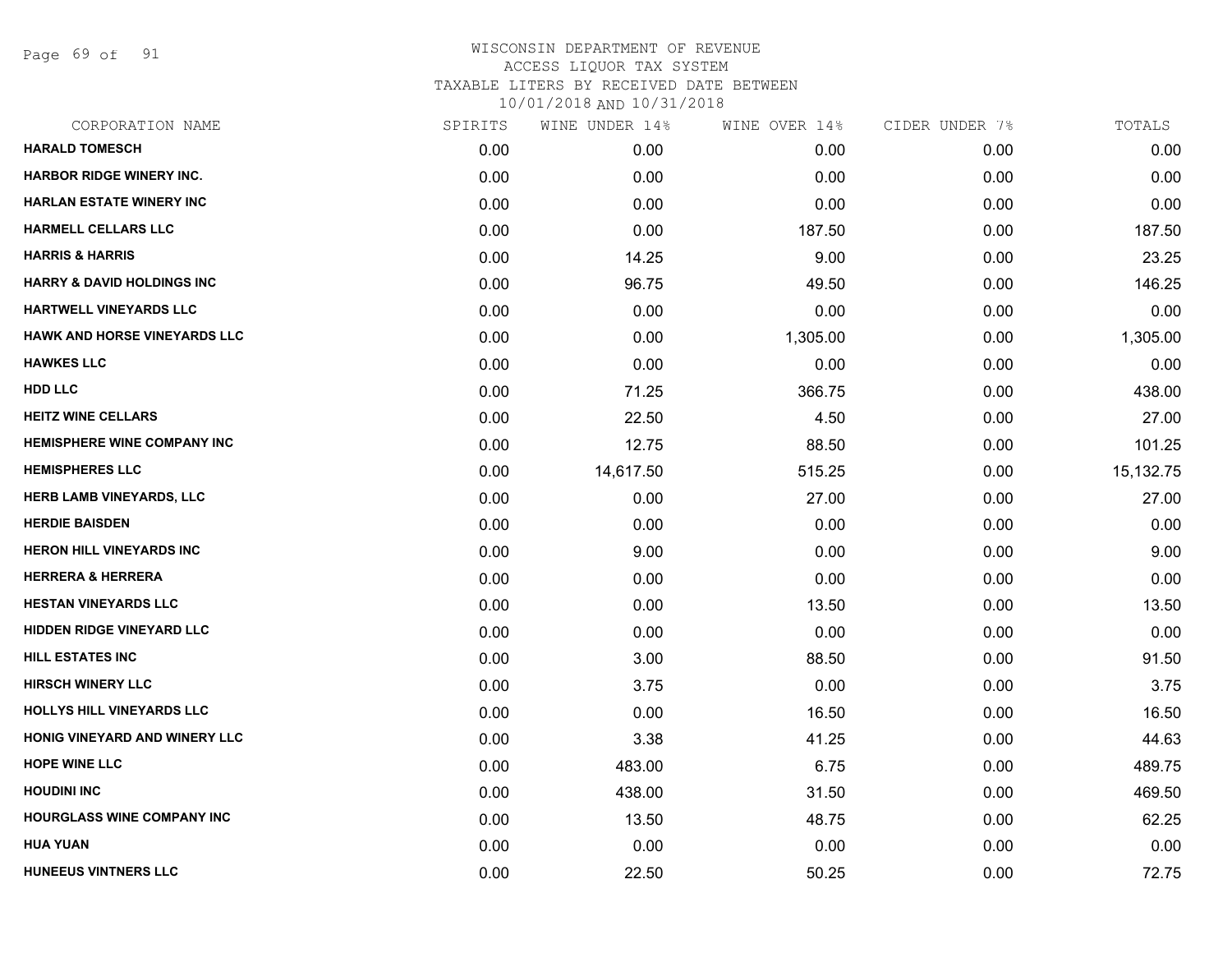Page 70 of 91

### WISCONSIN DEPARTMENT OF REVENUE ACCESS LIQUOR TAX SYSTEM TAXABLE LITERS BY RECEIVED DATE BETWEEN

| CORPORATION NAME                      | SPIRITS | WINE UNDER 14% | WINE OVER 14% | CIDER UNDER 7% | TOTALS |
|---------------------------------------|---------|----------------|---------------|----------------|--------|
| HUNT COUNTRY VINEYARDS LLC            | 0.00    | 26.25          | 0.00          | 0.00           | 26.25  |
| <b>HUSCH VINEYARDS INC</b>            | 0.00    | 94.88          | 30.75         | 0.00           | 125.63 |
| <b>INCEPTION WINES LLC</b>            | 0.00    | 0.00           | 0.00          | 0.00           | 0.00   |
| <b>INMAN FAMILY WINES LLC</b>         | 0.00    | 9.00           | 3.00          | 0.00           | 12.00  |
| <b>INVESTOR'S OF AMERICA LP</b>       | 0.00    | 0.00           | 0.00          | 0.00           | 0.00   |
| <b>IRON HORSE VINEYARDS LP</b>        | 0.00    | 240.75         | 17.25         | 0.00           | 258.00 |
| <b>ISENHOWER CELLARS LLC</b>          | 0.00    | 0.00           | 0.00          | 0.00           | 0.00   |
| <b>ISLAND ORCHARD CIDER LLC</b>       | 0.00    | 0.00           | 0.00          | 0.00           | 0.00   |
| <b>ISR VINEYARDS ASSOCIATION</b>      | 0.00    | 0.00           | 0.00          | 0.00           | 0.00   |
| <b>J CELLARS INVESTMENTS LLC</b>      | 0.00    | 0.00           | 0.00          | 0.00           | 0.00   |
| <b>J LOHR WINERY CORP</b>             | 0.00    | 59.63          | 37.50         | 0.00           | 97.13  |
| <b>J PEDRONCELLI WINERY</b>           | 0.00    | 0.00           | 0.00          | 0.00           | 0.00   |
| <b>J RICKARDS WINERY LLC</b>          | 0.00    | 0.00           | 120.75        | 0.00           | 120.75 |
| <b>J WILLETT COMPANIES</b>            | 0.00    | 0.00           | 0.00          | 0.00           | 0.00   |
| <b>J.W. THOMAS LLC</b>                | 0.00    | 0.00           | 11.25         | 0.00           | 11.25  |
| <b>J3 WINE PARTNERS LLC</b>           | 0.00    | 26.25          | 88.50         | 0.00           | 114.75 |
| <b>JACK JOHN INVESTMENTS INC</b>      | 0.00    | 0.00           | 22.50         | 0.00           | 22.50  |
| JACKSON FAMILY WINES INC              | 0.00    | 157.88         | 429.76        | 0.00           | 587.64 |
| <b>JACKSON WINE LLC</b>               | 0.00    | 0.00           | 0.00          | 0.00           | 0.00   |
| <b>JACKSON WINERY &amp; VINEYARDS</b> | 0.00    | 24.00          | 0.00          | 0.00           | 24.00  |
| <b>JACUZZI FAMILY VINEYARDS LLC</b>   | 0.00    | 46.50          | 90.00         | 0.00           | 136.50 |
| <b>JAM CELLARS INC</b>                | 0.00    | 0.00           | 13.50         | 0.00           | 13.50  |
| <b>JAMES L LAMBERT</b>                | 0.00    | 22.50          | 22.50         | 0.00           | 45.00  |
| <b>JAMES P PROSSER</b>                | 0.00    | 0.00           | 0.00          | 0.00           | 0.00   |
| <b>JB GEORGE LLC</b>                  | 0.00    | 0.00           | 0.00          | 0.00           | 0.00   |
| <b>JC CELLARS INC</b>                 | 0.00    | 0.00           | 3.00          | 0.00           | 3.00   |
| <b>JEFFERY M GORDON</b>               | 0.00    | 0.00           | 0.00          | 0.00           | 0.00   |
| <b>JEFFREY L STOEGER</b>              | 0.00    | 0.00           | 0.00          | 0.00           | 0.00   |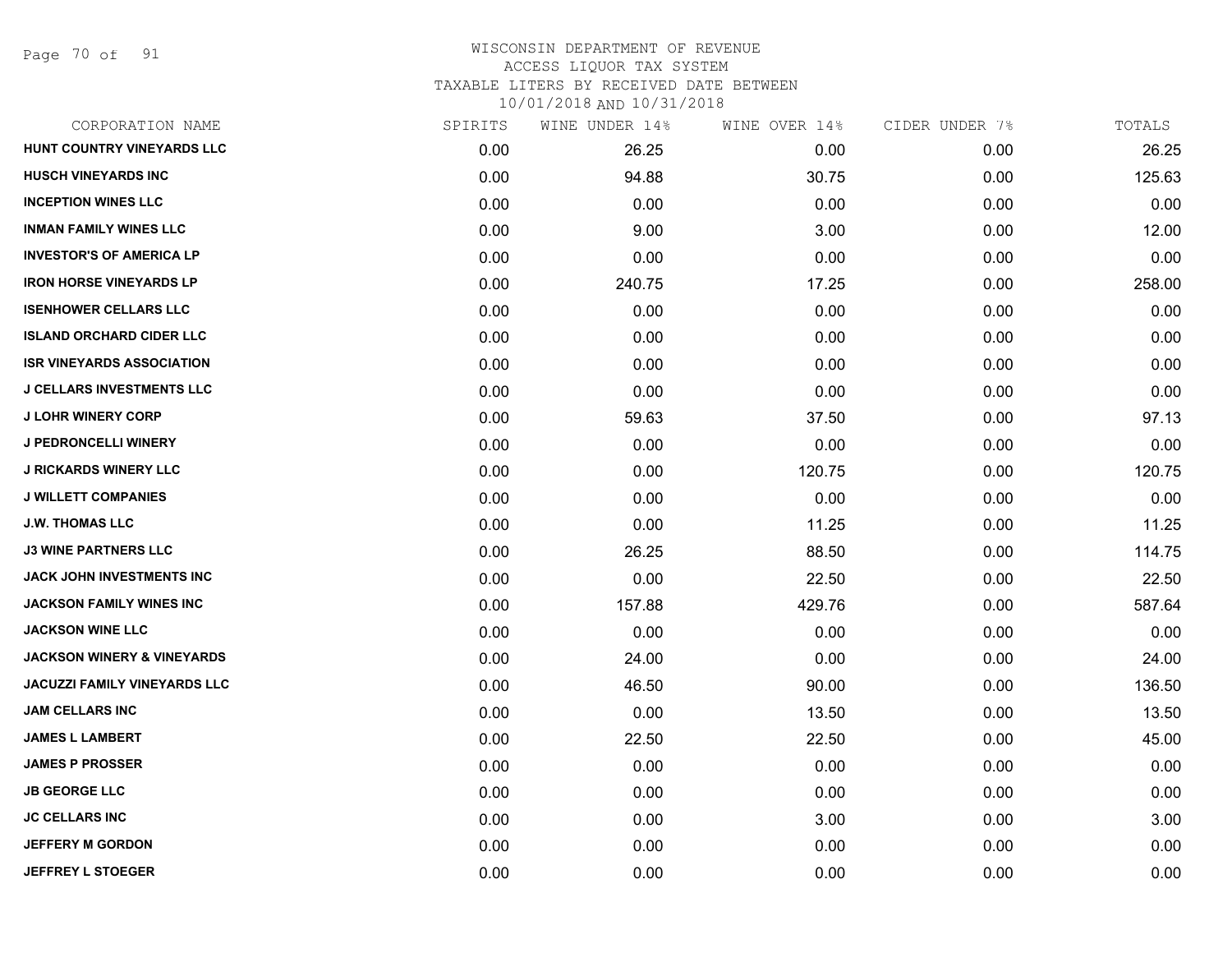Page 71 of 91

| CORPORATION NAME                         | SPIRITS | WINE UNDER 14% | WINE OVER 14% | CIDER UNDER 7% | TOTALS   |
|------------------------------------------|---------|----------------|---------------|----------------|----------|
| JENNIFER L JACKSON-HARTFORD              | 0.00    | 0.00           | 56.25         | 0.00           | 56.25    |
| JESSUP CELLARS HOLDING CO LLC            | 0.00    | 0.00           | 99.01         | 0.00           | 99.01    |
| <b>JM CELLARS COMPANY</b>                | 0.00    | 0.00           | 18.00         | 0.00           | 18.00    |
| <b>J-NH WINE GROUP LLC</b>               | 0.00    | 0.00           | 0.00          | 0.00           | 0.00     |
| JOHN ANTHONY VINEYARDS LLC               | 0.00    | 1.50           | 25.50         | 0.00           | 27.00    |
| <b>JOHN E NICOLOZAKES</b>                | 0.00    | 0.00           | 0.00          | 0.00           | 0.00     |
| <b>JONATHAN DALE</b>                     | 0.00    | 0.00           | 0.00          | 0.00           | 0.00     |
| JONES FAMILY WINERY LLC                  | 0.00    | 0.00           | 0.00          | 0.00           | 0.00     |
| <b>JORNY'S END LLC</b>                   | 0.00    | 0.00           | 0.00          | 0.00           | 0.00     |
| <b>JOSEPH ALEXANDER VILLICANA II</b>     | 0.00    | 0.00           | 0.00          | 0.00           | 0.00     |
| <b>JOSEPH CALLOW</b>                     | 0.00    | 0.00           | 0.00          | 0.00           | 0.00     |
| <b>JOSEPH PHELPS VINEYARDS LLC</b>       | 0.00    | 0.75           | 8.25          | 0.00           | 9.00     |
| <b>JOSEPH STALLER</b>                    | 0.00    | 0.00           | 0.00          | 0.00           | 0.00     |
| <b>JOSEPH WYNIMKO</b>                    | 0.00    | 0.00           | 0.00          | 0.00           | 0.00     |
| <b>JOYCE VINEYARDS LLC</b>               | 0.00    | 4.50           | 0.00          | 0.00           | 4.50     |
| <b>JRV LLC</b>                           | 0.00    | 0.00           | 0.00          | 0.00           | 0.00     |
| <b>JULIE A ANDRZEJCZAK</b>               | 0.00    | 0.00           | 0.00          | 0.00           | 0.00     |
| <b>JUSTIN VINEYARDS &amp; WINERY LLC</b> | 0.00    | 128.25         | 345.75        | 0.00           | 474.00   |
| <b>JVW CORPORATION</b>                   | 0.00    | 23.25          | 0.00          | 0.00           | 23.25    |
| <b>K VINTNERS LLC</b>                    | 0.00    | 9.00           | 109.50        | 0.00           | 118.50   |
| <b>KACHINA CELLARS LLC</b>               | 0.00    | 856.50         | 1,002.00      | 0.00           | 1,858.50 |
| <b>KAMEN WINES LLC</b>                   | 0.00    | 0.00           | 9.00          | 0.00           | 9.00     |
| <b>KANGARU ENTERPRISES LLC</b>           | 0.00    | 0.00           | 0.00          | 0.00           | 0.00     |
| <b>KB WINES LLC</b>                      | 0.00    | 0.00           | 0.00          | 0.00           | 0.00     |
| <b>KEEVER VINEYARDS LLC</b>              | 0.00    | 2.25           | 19.50         | 0.00           | 21.75    |
| <b>KEN BROWN WINES LLC</b>               | 0.00    | 0.00           | 0.00          | 0.00           | 0.00     |
| <b>KENEFICK RANCHES WINERY LLC</b>       | 0.00    | 0.00           | 29.25         | 0.00           | 29.25    |
| <b>KENT HUMPHREY</b>                     | 0.00    | 0.00           | 0.00          | 0.00           | 0.00     |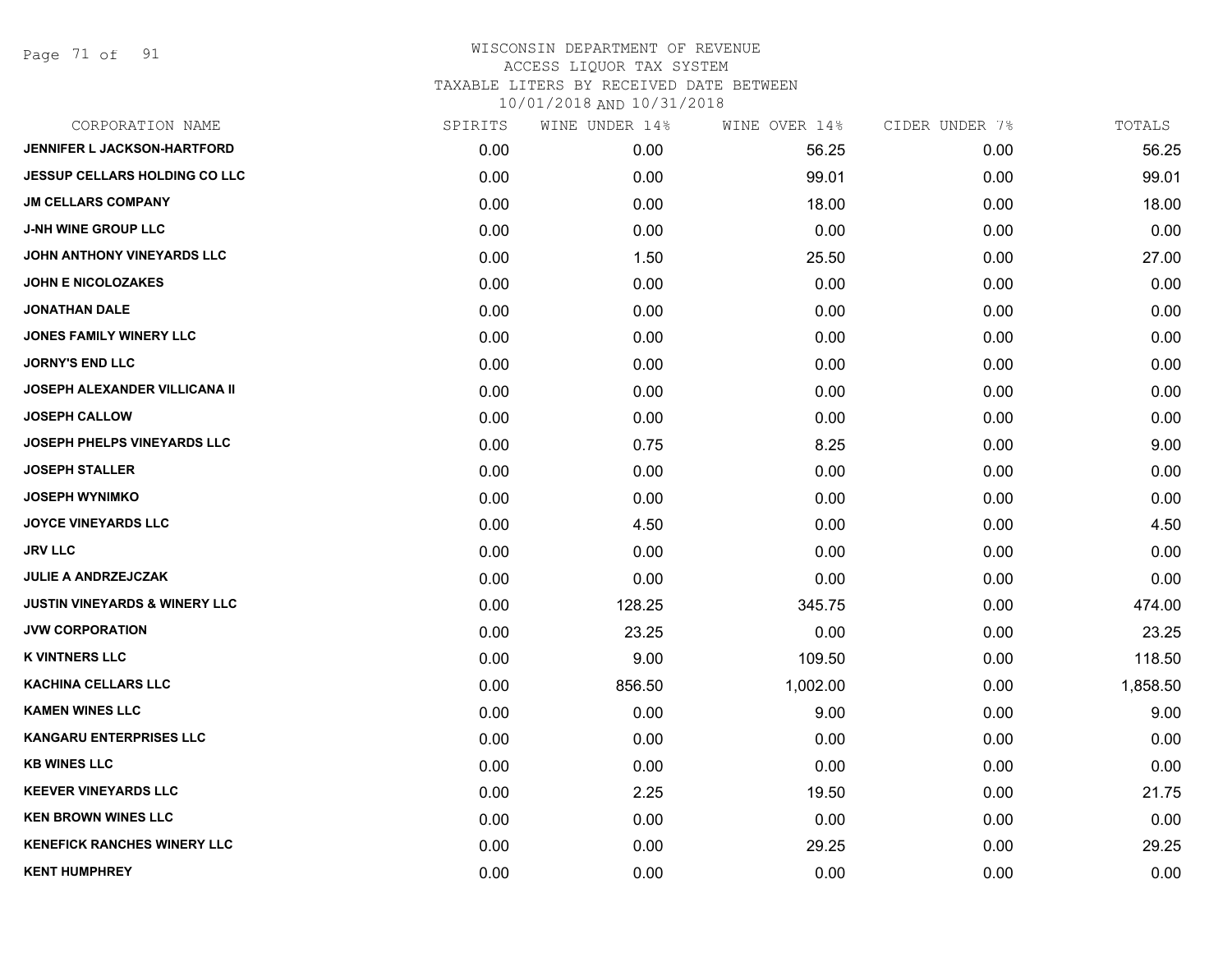Page 72 of 91

| CORPORATION NAME                             | SPIRITS | WINE UNDER 14% | WINE OVER 14% | CIDER UNDER 7% | TOTALS   |
|----------------------------------------------|---------|----------------|---------------|----------------|----------|
| KENWARD FAMILY VINEYARDS, LLC                | 0.00    | 0.00           | 0.00          | 0.00           | 0.00     |
| <b>KENZO ESTATE INC</b>                      | 0.00    | 0.00           | 4.50          | 0.00           | 4.50     |
| <b>KERWIN ESTATE LLC</b>                     | 0.00    | 0.00           | 0.00          | 0.00           | 0.00     |
| <b>KESTREL PROPERTIES LLC</b>                | 0.00    | 27.00          | 0.00          | 0.00           | 27.00    |
| <b>KEVIN BEHNKE</b>                          | 0.00    | 0.00           | 0.00          | 0.00           | 0.00     |
| <b>KEVIN C MILLER</b>                        | 0.00    | 0.00           | 0.00          | 0.00           | 0.00     |
| <b>KING ESTATE WINERY LP</b>                 | 0.00    | 80.25          | 0.00          | 0.00           | 80.25    |
| KISMET WINE, INC.                            | 0.00    | 0.00           | 0.00          | 0.00           | 0.00     |
| <b>KISTLER VINEYARDS, LLC</b>                | 0.00    | 0.00           | 36.00         | 0.00           | 36.00    |
| <b>KLEIN FOODS INC</b>                       | 0.00    | 42.75          | 315.75        | 0.00           | 358.50   |
| <b>KNIGHTS BRIDGE WINERY LLC</b>             | 0.00    | 0.00           | 0.00          | 0.00           | 0.00     |
| <b>KOEHLER WINERY LLC</b>                    | 0.00    | 9.00           | 9.00          | 0.00           | 18.00    |
| <b>KONSTANTIN D FRANK &amp; SONS</b>         | 0.00    | 80.63          | 0.00          | 0.00           | 80.63    |
| <b>KOPRI INC</b>                             | 0.00    | 9.00           | 0.00          | 0.00           | 9.00     |
| <b>KRUPP BROTHERS LLC</b>                    | 0.00    | 0.00           | 43.50         | 0.00           | 43.50    |
| <b>KSSM LLC</b>                              | 0.00    | 75.75          | 173.50        | 0.00           | 249.25   |
| <b>KT WINECO LLC</b>                         | 0.00    | 0.00           | 0.00          | 0.00           | 0.00     |
| <b>KULETO VILLA LLC</b>                      | 0.00    | 12.75          | 113.25        | 0.00           | 126.00   |
| <b>KUNDE ENTERPRISES INC</b>                 | 0.00    | 0.00           | 0.00          | 0.00           | 0.00     |
| <b>L C WINE</b>                              | 0.00    | 0.00           | 0.00          | 0.00           | 0.00     |
| L FOPPIANO WINE CO INC                       | 0.00    | 1.50           | 34.50         | 0.00           | 36.00    |
| <b>L18 WINES LLC</b>                         | 0.00    | 3,700.80       | 659.10        | 0.00           | 4,359.90 |
| <b>LADERA WINERY LLC</b>                     | 0.00    | 12.75          | 18.00         | 0.00           | 30.75    |
| <b>LAETITIA VINEYARD &amp; WINERY INC</b>    | 0.00    | 29.25          | 30.75         | 0.00           | 60.00    |
| <b>LAGUNA OAKS VINEYARD &amp; WINERY INC</b> | 0.00    | 27.75          | 2.25          | 0.00           | 30.00    |
| <b>LAIL VINEYARDS LLC</b>                    | 0.00    | 0.00           | 0.75          | 0.00           | 0.75     |
| <b>LAIRD FAMILY ESTATE LLC</b>               | 0.00    | 0.00           | 4.50          | 0.00           | 4.50     |
| LAKE NOKOMIS CRANBERRIES INC                 | 0.00    | 0.00           | 0.00          | 0.00           | 0.00     |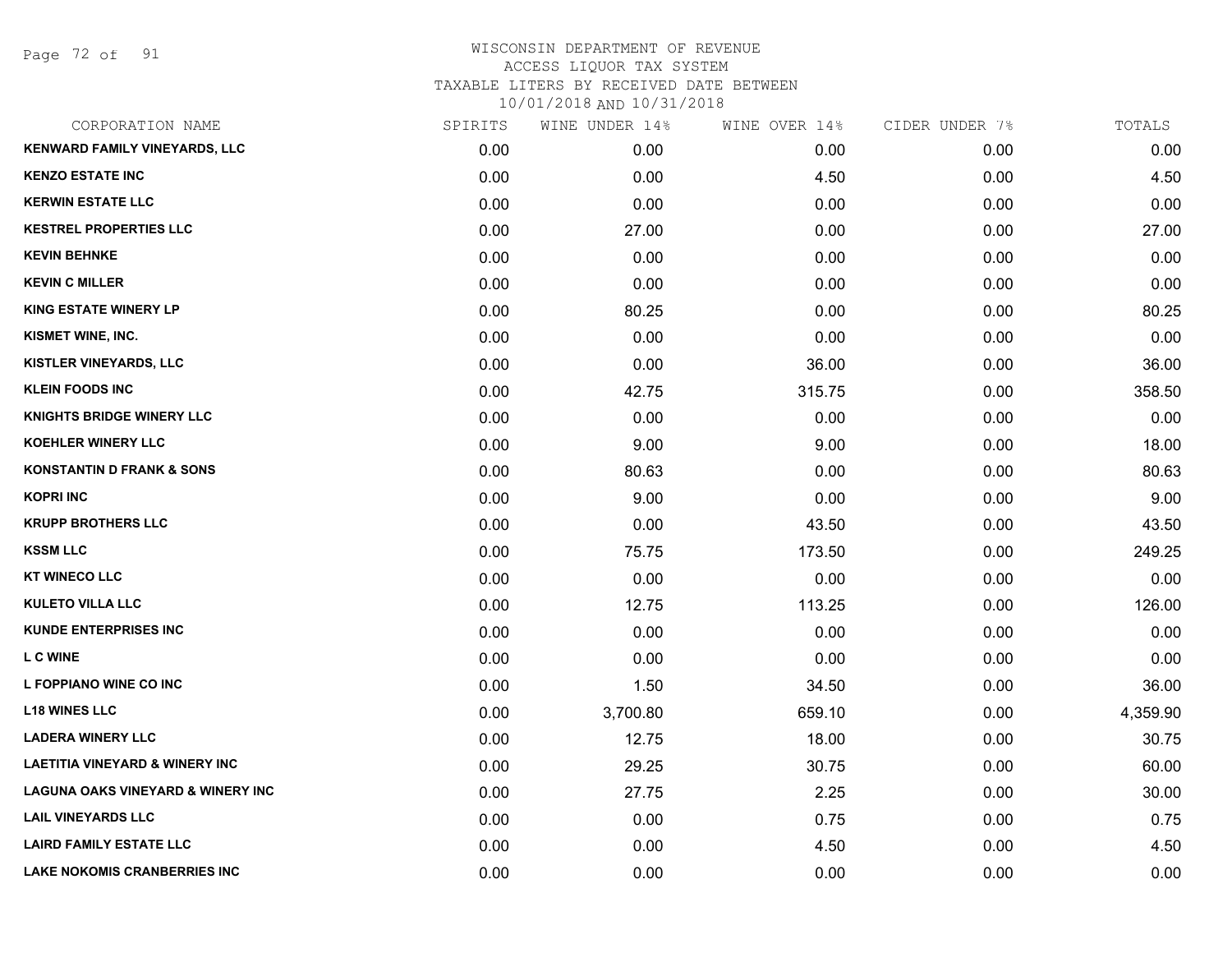Page 73 of 91

| CORPORATION NAME                                  | SPIRITS | WINE UNDER 14% | WINE OVER 14% | CIDER UNDER 7% | TOTALS |
|---------------------------------------------------|---------|----------------|---------------|----------------|--------|
| <b>LAMBERT BRIDGE WINERY INC</b>                  | 0.00    | 0.00           | 150.00        | 0.00           | 150.00 |
| <b>LANCASTER ESTATE VINEYARD &amp; WINERY LLC</b> | 0.00    | 12.75          | 22.50         | 0.00           | 35.25  |
| <b>LANGE WINERY LLC</b>                           | 0.00    | 31.50          | 1.50          | 0.00           | 33.00  |
| <b>LANGETWINS WINE CO INC</b>                     | 0.00    | 3.75           | 6.75          | 0.00           | 10.50  |
| <b>LANGTRY VINEYARD &amp; WINERY, LLC</b>         | 0.00    | 0.00           | 1.50          | 0.00           | 1.50   |
| <b>LARKMEAD VINEYARDS INC</b>                     | 0.00    | 0.00           | 0.00          | 0.00           | 0.00   |
| <b>LARSON &amp; LARSON</b>                        | 0.00    | 0.00           | 0.00          | 0.00           | 0.00   |
| <b>LARSON FAMILY WINERY INC</b>                   | 0.00    | 0.00           | 45.75         | 0.00           | 45.75  |
| <b>LASSETER FAMILY WINERY LLC</b>                 | 0.00    | 0.00           | 49.50         | 0.00           | 49.50  |
| <b>LATITUDE BEVERAGE COMPANY</b>                  | 0.00    | 45.00          | 39.75         | 0.00           | 84.75  |
| <b>LAURO GUERRA</b>                               | 0.00    | 0.00           | 0.00          | 0.00           | 0.00   |
| LAUTENBACH'S ORCHARD COUNTRY INC                  | 0.00    | 0.00           | 0.00          | 0.00           | 0.00   |
| <b>LAVA SPRINGS INC</b>                           | 0.00    | 0.00           | 11.25         | 0.00           | 11.25  |
| <b>LAW ESTATE WINES</b>                           | 0.00    | 9.00           | 88.50         | 0.00           | 97.50  |
| <b>LAWER FAMILY WINERY INC</b>                    | 0.00    | 0.00           | 0.00          | 0.00           | 0.00   |
| LE CEP II INC                                     | 0.00    | 0.75           | 0.00          | 0.00           | 0.75   |
| <b>LEAL VINEYARDS INC</b>                         | 0.00    | 0.00           | 0.00          | 0.00           | 0.00   |
| <b>LEDGESTONE ESTATE LLC</b>                      | 0.00    | 0.00           | 0.00          | 0.00           | 0.00   |
| <b>LEFT COAST CELLARS LLC</b>                     | 0.00    | 3.00           | 0.00          | 0.00           | 3.00   |
| <b>LEMELSON WINERY LLC</b>                        | 0.00    | 0.00           | 0.00          | 0.00           | 0.00   |
| <b>LEONARDINI FAMILY WINERY LLC</b>               | 0.00    | 16.50          | 74.63         | 0.00           | 91.13  |
| <b>LEONESSE CELLARS LLC</b>                       | 0.00    | 9.75           | 26.25         | 0.00           | 36.00  |
| <b>LEONETTI CELLAR LLC</b>                        | 0.00    | 0.00           | 0.00          | 0.00           | 0.00   |
| LIFE IS SHORT! LLC                                | 0.00    | 0.00           | 0.00          | 0.00           | 0.00   |
| <b>LIMERICK LANE CELLARS INC</b>                  | 0.00    | 0.00           | 0.00          | 0.00           | 0.00   |
| LION NATHAN USA INC                               | 0.00    | 138.75         | 63.00         | 0.00           | 201.75 |
| <b>LIONS PEAK</b>                                 | 0.00    | 0.00           | 4.50          | 0.00           | 4.50   |
| <b>LLOYD W DAVIS</b>                              | 0.00    | 9.00           | 19.50         | 0.00           | 28.50  |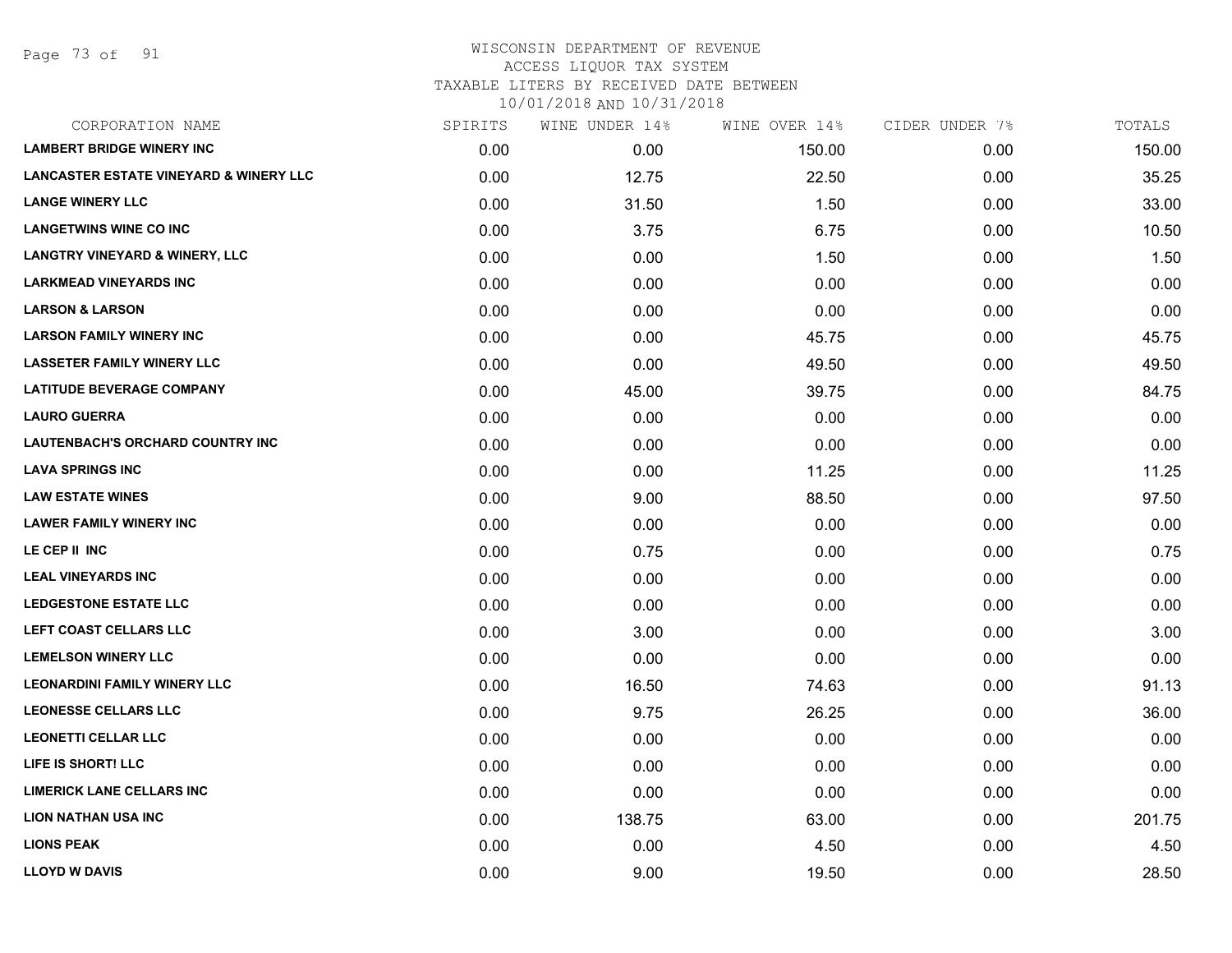Page 74 of 91

| CORPORATION NAME                               | SPIRITS | WINE UNDER 14% | WINE OVER 14% | CIDER UNDER 7% | TOTALS |
|------------------------------------------------|---------|----------------|---------------|----------------|--------|
| <b>LOBO WINES LLC</b>                          | 0.00    | 0.00           | 0.00          | 0.00           | 0.00   |
| <b>LONG MEADOW RANCH WINERY INC</b>            | 0.00    | 40.50          | 2.25          | 0.00           | 42.75  |
| <b>LONG SHADOWS VINTNERS LLC</b>               | 0.00    | 14.25          | 18.75         | 0.00           | 33.00  |
| <b>LONGBOARD VINEYARDS LLC</b>                 | 0.00    | 0.00           | 0.00          | 0.00           | 0.00   |
| <b>LONGORIA &amp; LONGORIA</b>                 | 0.00    | 9.00           | 0.00          | 0.00           | 9.00   |
| <b>LORIMAR WINERY INC</b>                      | 0.00    | 3.00           | 10.50         | 0.00           | 13.50  |
| <b>LOST ISLAND WINE LLC</b>                    | 0.00    | 0.00           | 0.00          | 0.00           | 0.00   |
| <b>LOUIDAR LLC</b>                             | 0.00    | 1.50           | 10.50         | 0.00           | 12.00  |
| <b>LOWDEN SCHOOLHOUSE CORPORATION</b>          | 0.00    | 0.00           | 9.00          | 0.00           | 9.00   |
| <b>LUCAS &amp; LEWELLEN VINEYARDS INC</b>      | 0.00    | 5.25           | 15.75         | 0.00           | 21.00  |
| <b>LUNA VINEYARDS INC</b>                      | 0.00    | 0.75           | 47.25         | 0.00           | 48.00  |
| <b>LYNFRED WINERY INC</b>                      | 0.00    | 18.90          | 0.00          | 0.00           | 18.90  |
| <b>LYNMAR WINERY LLC</b>                       | 0.00    | 0.00           | 105.75        | 0.00           | 105.75 |
| <b>M &amp; J MONDAVI FAMILY LLC</b>            | 0.00    | 0.00           | 0.00          | 0.00           | 0.00   |
| <b>M.A.C. WINES, LLC</b>                       | 0.00    | 0.00           | 4.50          | 9.00           | 13.50  |
| <b>MADRIGAL FAMILY WINERY LLC</b>              | 0.00    | 15.75          | 22.75         | 0.00           | 38.50  |
| <b>MADRONA VINEYARDS LP</b>                    | 0.00    | 4.50           | 4.50          | 0.00           | 9.00   |
| <b>MAKK WINE LLC</b>                           | 0.00    | 0.00           | 0.00          | 0.00           | 0.00   |
| <b>MANO'S INC</b>                              | 0.00    | 0.00           | 0.00          | 0.00           | 0.00   |
| <b>MARGERUM WINE COMPANY INC</b>               | 0.00    | 1.50           | 5.25          | 0.00           | 6.75   |
| <b>MARIETTA CELLARS INC</b>                    | 0.00    | 0.00           | 0.00          | 0.00           | 0.00   |
| <b>MARION J WEGLARZ AND MARLYS A BOCK PTRS</b> | 0.00    | 0.00           | 0.00          | 0.00           | 0.00   |
| <b>MARK HEROLD</b>                             | 0.00    | 18.00          | 0.00          | 0.00           | 18.00  |
| <b>MARKHAM VINEYARDS</b>                       | 0.00    | 12.00          | 94.50         | 0.00           | 106.50 |
| <b>MARTIN E SELL</b>                           | 0.00    | 0.00           | 0.00          | 0.00           | 0.00   |
| <b>MARTIN RAY WINERY INC</b>                   | 0.00    | 0.00           | 0.00          | 0.00           | 0.00   |
| <b>MARTINELLI WINERY INC</b>                   | 0.00    | 0.00           | 24.00         | 0.00           | 24.00  |
| <b>MARYANN MCNALLY</b>                         | 0.00    | 0.00           | 0.00          | 0.00           | 0.00   |
|                                                |         |                |               |                |        |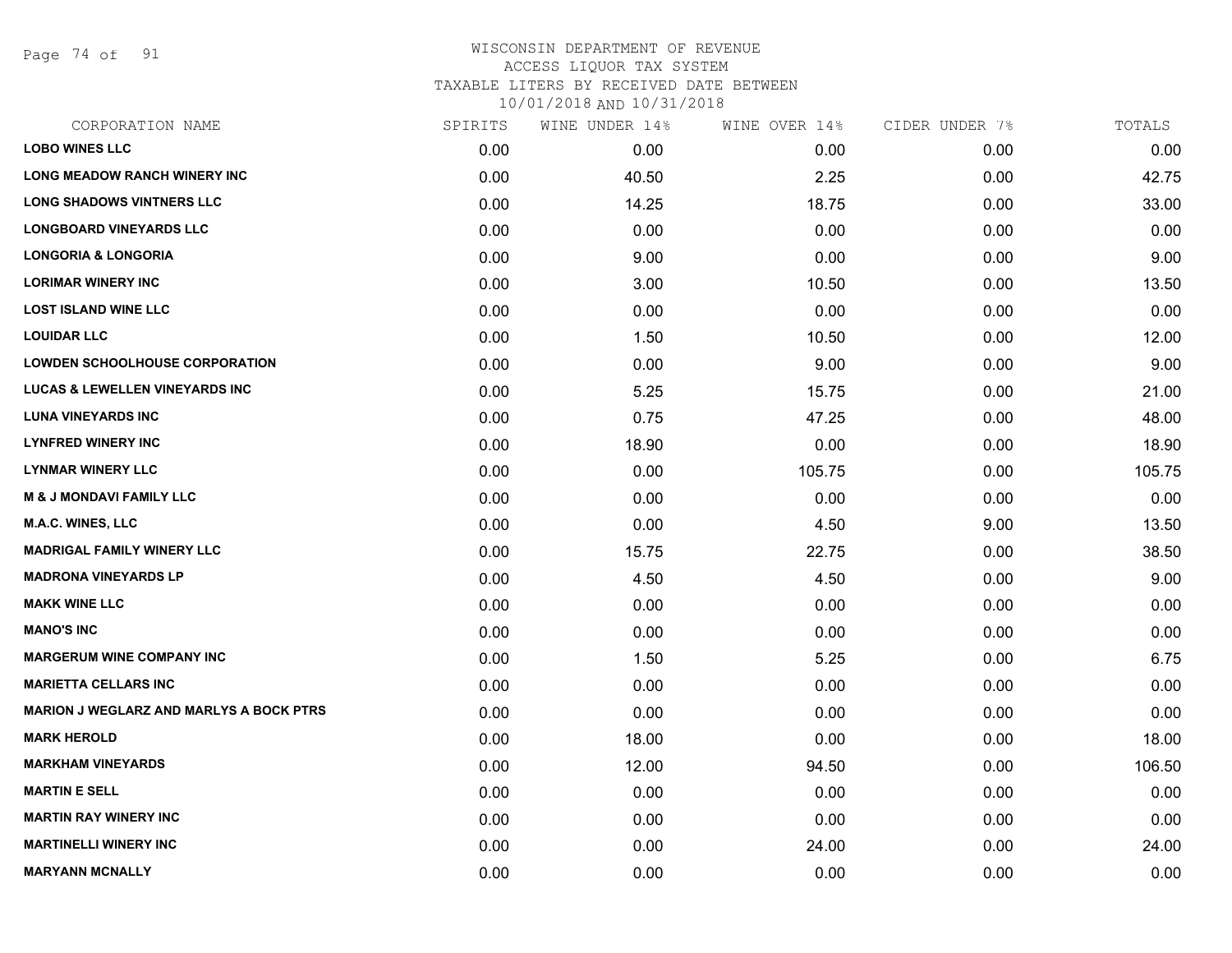Page 75 of 91

#### WISCONSIN DEPARTMENT OF REVENUE ACCESS LIQUOR TAX SYSTEM TAXABLE LITERS BY RECEIVED DATE BETWEEN

| CORPORATION NAME                              | SPIRITS | WINE UNDER 14% | WINE OVER 14% | CIDER UNDER 7% | TOTALS |
|-----------------------------------------------|---------|----------------|---------------|----------------|--------|
| <b>MATHY WINERY LLC</b>                       | 0.00    | 261.75         | 132.00        | 0.00           | 393.75 |
| <b>MATT PREIS</b>                             | 0.00    | 0.00           | 0.00          | 0.00           | 0.00   |
| <b>MATTHEW RICK</b>                           | 0.00    | 0.00           | 0.00          | 0.00           | 0.00   |
| <b>MATTHIAS A PIPPIG &amp; JAMIE M KINSER</b> | 0.00    | 0.00           | 0.00          | 0.00           | 0.00   |
| <b>MAUI WINE LTD</b>                          | 0.00    | 63.75          | 3.01          | 0.00           | 66.76  |
| <b>MAURITSON FAMILY WINERY</b>                | 0.00    | 0.00           | 43.50         | 0.00           | 43.50  |
| <b>MAYACAMAS VINEYARDS INC</b>                | 0.00    | 0.00           | 0.00          | 0.00           | 0.00   |
| <b>MAYNARD J KEENAN</b>                       | 0.00    | 30.75          | 0.00          | 0.00           | 30.75  |
| <b>MCILQUHAM LLC</b>                          | 0.00    | 0.00           | 0.00          | 0.00           | 0.00   |
| <b>MCKAHN FAMILY CELLARS, LLC</b>             | 0.00    | 0.00           | 0.00          | 0.00           | 0.00   |
| <b>MCMENAMINS INC</b>                         | 0.00    | 5.25           | 0.75          | 0.00           | 6.00   |
| <b>MCNAB RIDGE WINERY LLC</b>                 | 0.00    | 0.00           | 0.00          | 0.00           | 0.00   |
| <b>MELROSE CELLARS LLC</b>                    | 0.00    | 0.00           | 0.00          | 0.00           | 0.00   |
| <b>MELVILLE VINEYARDS SOUTH LLC</b>           | 0.00    | 0.00           | 0.00          | 0.00           | 0.00   |
| <b>MENDOCINO WINE GROUP LLC</b>               | 0.00    | 6.75           | 24.75         | 0.00           | 31.50  |
| <b>MER ET SOLEIL LLC</b>                      | 0.00    | 0.00           | 15.75         | 0.00           | 15.75  |
| <b>MERCER WINE ESTATES LLC</b>                | 0.00    | 2.25           | 0.75          | 0.00           | 3.00   |
| <b>MEREDITH VINEYARD ESTATE INC</b>           | 0.00    | 0.00           | 55.50         | 0.00           | 55.50  |
| <b>MERRYVALE VINEYARDS LLC</b>                | 0.00    | 16.50          | 105.00        | 0.00           | 121.50 |
| <b>MERSHONIAN CIDERY LLC</b>                  | 0.00    | 0.00           | 0.00          | 0.00           | 0.00   |
| <b>MESSINA HOF WINE CELLARS INC</b>           | 0.00    | 3.00           | 0.75          | 0.00           | 3.75   |
| <b>METAMORPHOSIS WINES LLC</b>                | 0.00    | 0.00           | 0.00          | 0.00           | 0.00   |
| <b>METEOR VINEYARD LLC</b>                    | 0.00    | 0.00           | 0.00          | 0.00           | 0.00   |
| <b>METROPOLITAN WINES LLC</b>                 | 0.00    | 4.50           | 0.00          | 0.00           | 4.50   |
| <b>METTLER WINES LLC</b>                      | 0.00    | 0.00           | 33.75         | 0.00           | 33.75  |
| <b>MEV CORPORATION</b>                        | 0.00    | 0.00           | 0.00          | 0.00           | 0.00   |
| <b>MEYER CELLARS LLC</b>                      | 0.00    | 0.00           | 0.00          | 0.00           | 0.00   |
| <b>MICHEAL DASHE</b>                          | 0.00    | 0.00           | 0.00          | 0.00           | 0.00   |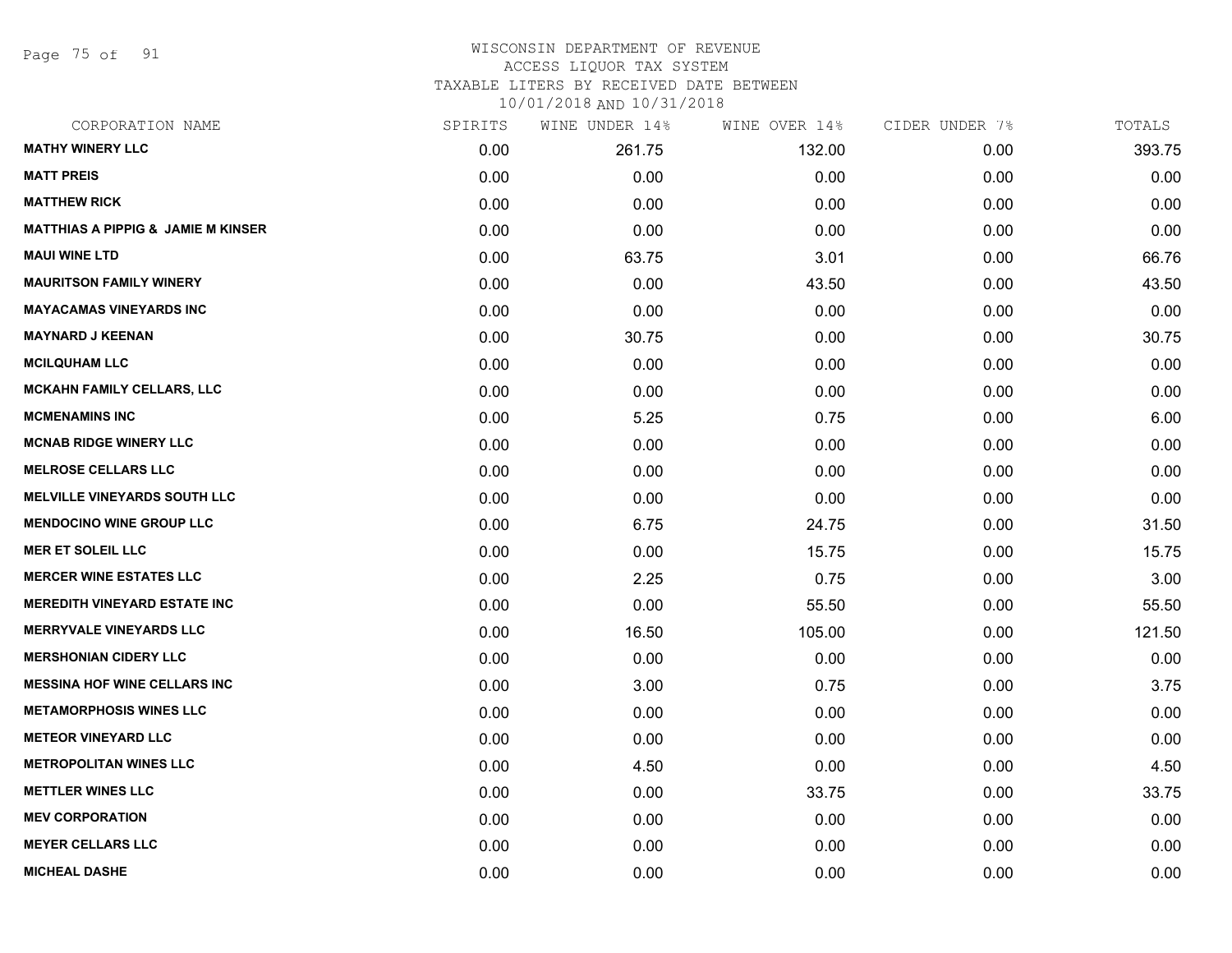Page 76 of 91

#### WISCONSIN DEPARTMENT OF REVENUE ACCESS LIQUOR TAX SYSTEM

TAXABLE LITERS BY RECEIVED DATE BETWEEN

| CORPORATION NAME                                  | SPIRITS | WINE UNDER 14% | WINE OVER 14% | CIDER UNDER 7% | TOTALS    |
|---------------------------------------------------|---------|----------------|---------------|----------------|-----------|
| <b>MIDDLETON FAMILY WINES LLC</b>                 | 0.00    | 0.00           | 0.00          | 0.00           | 0.00      |
| <b>MIDNIGHT CELLARS INC</b>                       | 0.00    | 0.75           | 1.50          | 0.00           | 2.25      |
| <b>MILDARA BLASS INC</b>                          | 0.00    | 2,223.75       | 465.00        | 0.00           | 2,688.75  |
| <b>MILLBROOK WINERY INC</b>                       | 0.00    | 0.00           | 0.00          | 0.00           | 0.00      |
| <b>MINER FAMILY WINERY LLC</b>                    | 0.00    | 9.75           | 221.25        | 0.00           | 231.00    |
| <b>MINNESOTAS FINEST FERMENTED PRODUCTS</b>       | 0.00    | 0.00           | 0.00          | 0.00           | 0.00      |
| <b>MIRA WINERY LLC</b>                            | 0.00    | 3.75           | 9.75          | 0.00           | 13.50     |
| <b>MIRAMONT ESTATE VINEYARDS &amp; WINERY INC</b> | 0.00    | 2,105.99       | 522.00        | 0.00           | 2,627.99  |
| <b>MIRASOL WINE LLC</b>                           | 0.00    | 1.50           | 2.25          | 0.00           | 3.75      |
| <b>MODERN DEVELOPMENT COMPANY</b>                 | 0.00    | 0.00           | 36.75         | 0.00           | 36.75     |
| <b>MOLLYDOOKER INTERNATIONAL LLC</b>              | 0.00    | 0.00           | 21.00         | 0.00           | 21.00     |
| <b>MONTICELLO CELLARS INC</b>                     | 0.00    | 0.00           | 54.75         | 0.00           | 54.75     |
| <b>MONTINORE VINEYARDS LIMITED</b>                | 0.00    | 24.00          | 0.00          | 0.00           | 24.00     |
| <b>MORCHELLA WINE CELLARS LLC</b>                 | 0.00    | 4.50           | 15.00         | 0.00           | 19.50     |
| <b>MOSHIN VINEYARDS INC</b>                       | 0.00    | 3.00           | 6.00          | 0.00           | 9.00      |
| <b>MULLIGAN &amp; MULLIGAN</b>                    | 0.00    | 18.00          | 0.00          | 0.00           | 18.00     |
| <b>MUNCH &amp; FOX</b>                            | 0.00    | 0.00           | 0.00          | 0.00           | 0.00      |
| <b>MUNSON BRIDGE WINERY INC</b>                   | 0.00    | 0.00           | 0.00          | 0.00           | 0.00      |
| <b>MUSETTA WINERY, LLC</b>                        | 0.00    | 0.00           | 0.00          | 0.00           | 0.00      |
| <b>NCWGINC</b>                                    | 0.00    | 5.25           | 3.75          | 0.00           | 9.00      |
| <b>NABOR WINES LLC</b>                            | 0.00    | 0.00           | 0.00          | 0.00           | 0.00      |
| <b>NAKED WINES LLC</b>                            | 0.00    | 248.25         | 35.25         | 0.00           | 283.50    |
| <b>NAKEDWINES.COM INC</b>                         | 0.00    | 22,823.25      | 14,189.25     | 0.00           | 37,012.50 |
| <b>NAPA WINE CELLAR, INC.</b>                     | 0.00    | 1,819.00       | 0.00          | 0.00           | 1,819.00  |
| <b>NAPA WINERY GROUP, LLC</b>                     | 0.00    | 13.50          | 0.00          | 0.00           | 13.50     |
| <b>NAVARRE CELLARS LTD</b>                        | 0.00    | 0.40           | 0.80          | 0.00           | 1.20      |
| <b>NAVARRO VINEYARDS, LLC</b>                     | 0.00    | 340.10         | 72.00         | 0.00           | 412.10    |
| <b>NEFF CELLARS LLC</b>                           | 0.00    | 0.00           | 0.00          | 0.00           | 0.00      |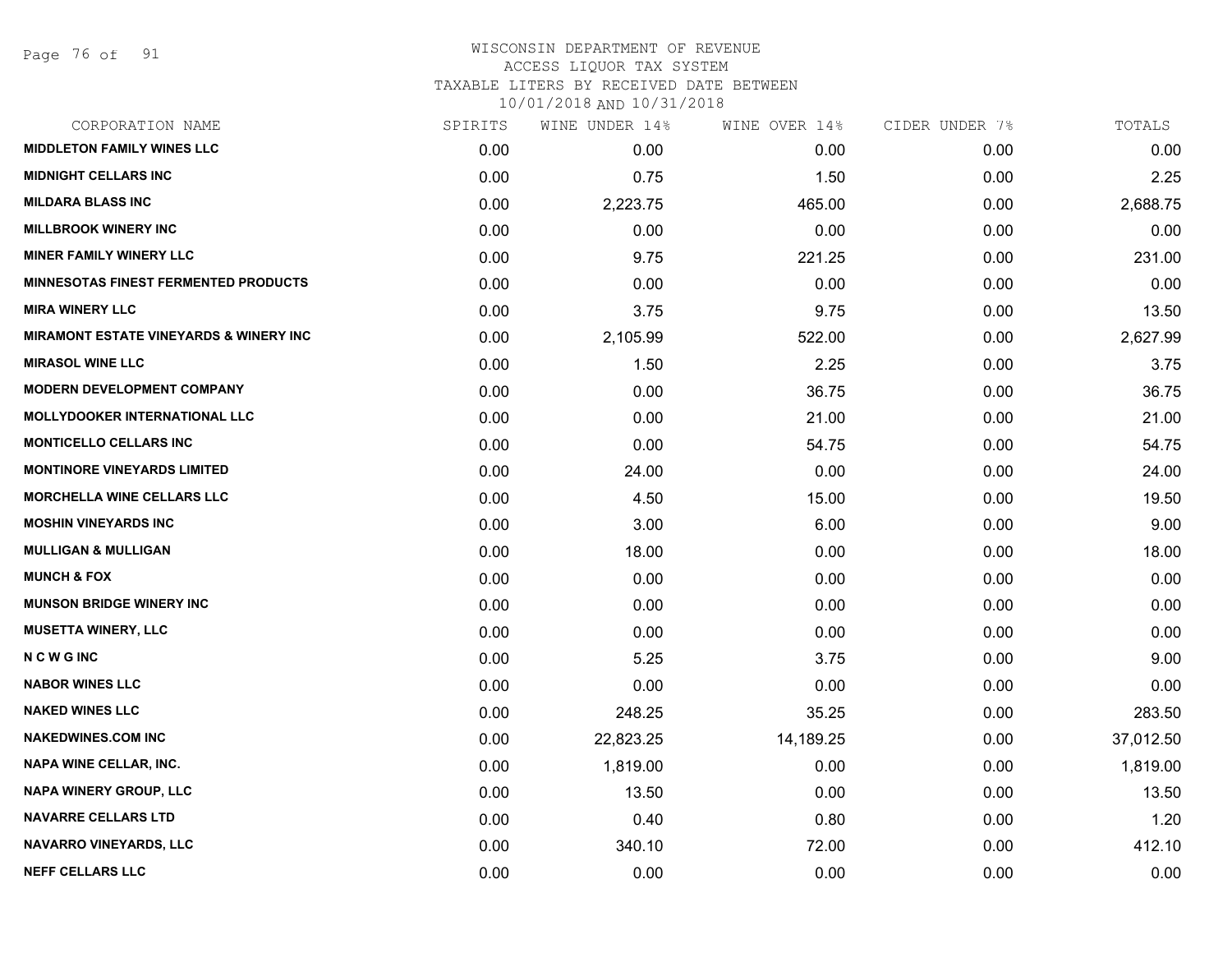Page 77 of 91

#### WISCONSIN DEPARTMENT OF REVENUE ACCESS LIQUOR TAX SYSTEM TAXABLE LITERS BY RECEIVED DATE BETWEEN

| CORPORATION NAME                    | SPIRITS | WINE UNDER 14% | WINE OVER 14% | CIDER UNDER 7% | TOTALS |
|-------------------------------------|---------|----------------|---------------|----------------|--------|
| <b>NEVADA WINE CELLARS INC</b>      | 0.00    | 22.19          | 10.50         | 0.00           | 32.69  |
| <b>NEW VAVIN INC</b>                | 0.00    | 5.25           | 36.00         | 0.00           | 41.25  |
| <b>NEWTON VINEYARD LLC</b>          | 0.00    | 33.75          | 7.50          | 0.00           | 41.25  |
| <b>NICALI, LLC</b>                  | 0.00    | 780.00         | 0.00          | 0.00           | 780.00 |
| <b>NICHOLSON RANCH LLC</b>          | 0.00    | 10.50          | 36.00         | 0.00           | 46.50  |
| NIEBAUM-COPPOLA ESTATE WINERY LP    | 0.00    | 36.75          | 150.75        | 0.00           | 187.50 |
| <b>NINER WINE ESTATES LLC</b>       | 0.00    | 1.50           | 9.00          | 0.00           | 10.50  |
| <b>NO. 12 CIDER HOUSE LLC</b>       | 0.00    | 0.00           | 0.00          | 0.00           | 0.00   |
| <b>NORMAN LEE WILLIAMS</b>          | 0.00    | 0.00           | 0.00          | 0.00           | 0.00   |
| <b>NORTHLEAF WINERY, LLC</b>        | 0.00    | 0.00           | 0.00          | 0.00           | 0.00   |
| <b>NOVA WINES, INC.</b>             | 0.00    | 0.00           | 0.00          | 0.00           | 0.00   |
| <b>NV AWG LTD</b>                   | 0.00    | 0.00           | 0.00          | 0.00           | 0.00   |
| <b>NW WINE COMPANY LLC</b>          | 0.00    | 10.50          | 9.00          | 0.00           | 19.50  |
| <b>OAK RIDGE WINERY LLC</b>         | 0.00    | 42.00          | 6.75          | 0.00           | 48.75  |
| OAKVILLE HILLS CELLARS INC          | 0.00    | 0.00           | 0.00          | 0.00           | 0.00   |
| <b>OAKVILLE RANCH WINERY INC</b>    | 0.00    | 0.00           | 0.00          | 0.00           | 0.00   |
| <b>OAT HILL CORPORATION</b>         | 0.00    | 0.00           | 41.25         | 0.00           | 41.25  |
| OBLOQUY, INC.                       | 0.00    | 0.00           | 0.00          | 0.00           | 0.00   |
| <b>OBRIEN FAMILY VINEYARD LLC</b>   | 0.00    | 14.25          | 72.00         | 0.00           | 86.25  |
| <b>ODILON FORD WINERY INC</b>       | 0.00    | 0.00           | 0.00          | 0.00           | 0.00   |
| <b>OGB PARTNERS LLC</b>             | 0.00    | 11.25          | 35.25         | 0.00           | 46.50  |
| <b>OGILVIE MERWIN VENTURES, LLC</b> | 0.00    | 0.00           | 0.00          | 0.00           | 0.00   |
| OLD VINE WINE PARTNERS LLC          | 0.00    | 2.25           | 52.50         | 0.00           | 54.75  |
| OLIVER WINE COMPANY INC             | 0.00    | 81.50          | 1.50          | 0.00           | 83.00  |
| ON Q WINES, LLC                     | 0.00    | 0.00           | 0.00          | 0.00           | 0.00   |
| O'NEILL BEVERAGES CO LLC            | 0.00    | 2.25           | 6.75          | 0.00           | 9.00   |
| OPAL WEST WINES, LLC                | 0.00    | 0.00           | 3.00          | 0.00           | 3.00   |
| <b>OPOLO WINES LP</b>               | 0.00    | 144.00         | 91.50         | 0.00           | 235.50 |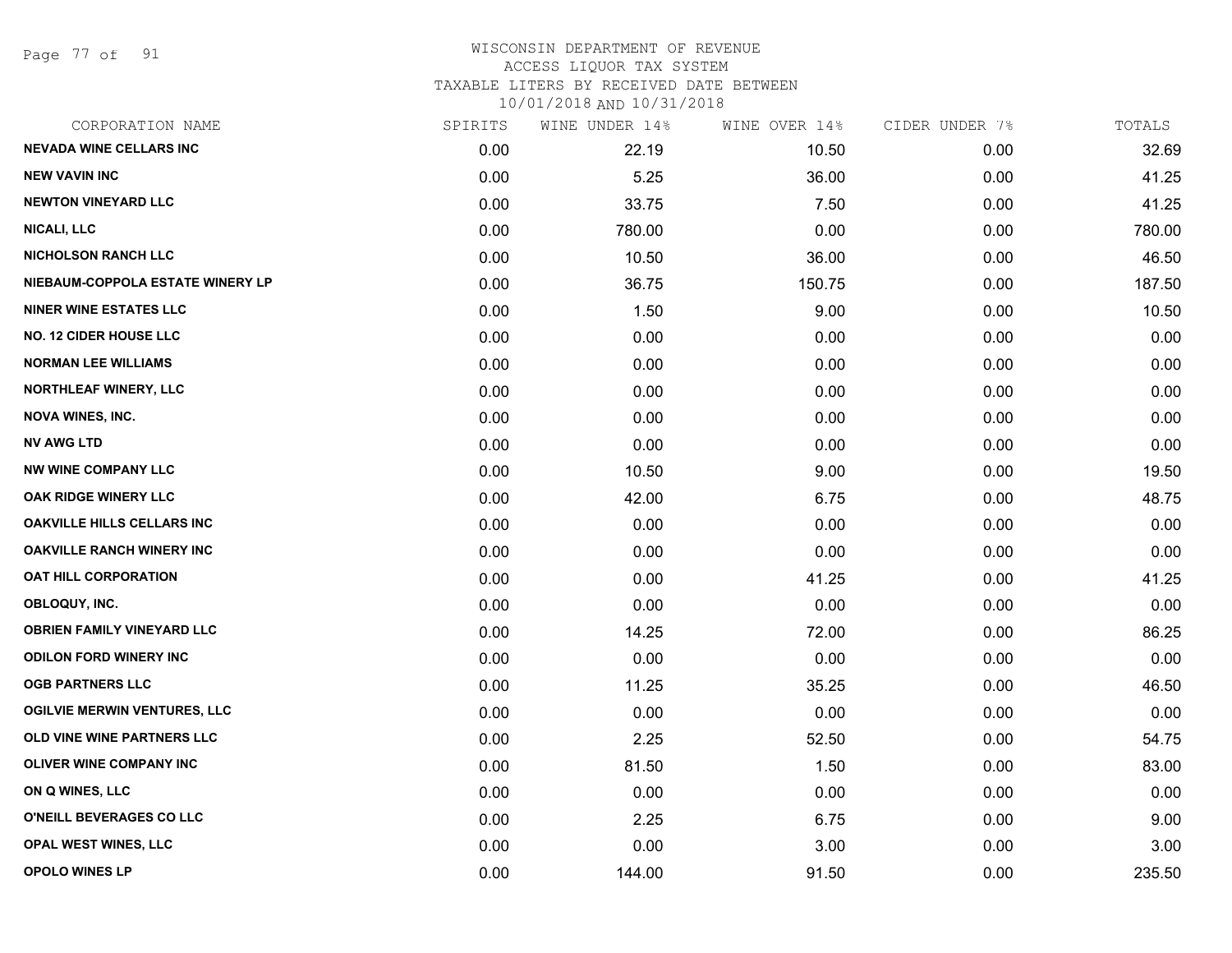Page 78 of 91

## WISCONSIN DEPARTMENT OF REVENUE ACCESS LIQUOR TAX SYSTEM TAXABLE LITERS BY RECEIVED DATE BETWEEN

| CORPORATION NAME                     | SPIRITS | WINE UNDER 14% | WINE OVER 14% | CIDER UNDER 7% | TOTALS |
|--------------------------------------|---------|----------------|---------------|----------------|--------|
| OPUS ONE WINERY LLC                  | 0.00    | 0.00           | 24.00         | 0.00           | 24.00  |
| <b>ORCA PROPERTIES LLC</b>           | 0.00    | 9.00           | 0.00          | 0.00           | 9.00   |
| ORFILA VINEYARDS INC                 | 0.00    | 13.50          | 12.00         | 0.00           | 25.50  |
| <b>O'SHAUGHNESSY DEL OSO LLC</b>     | 0.00    | 0.00           | 0.00          | 0.00           | 0.00   |
| <b>OWEN ROE LLC</b>                  | 0.00    | 4.50           | 21.75         | 0.00           | 26.25  |
| <b>PAHLMEYER LLC</b>                 | 0.00    | 31.50          | 47.25         | 0.00           | 78.75  |
| PALI WINE COMPANY LP                 | 0.00    | 0.00           | 0.00          | 0.00           | 0.00   |
| PALOMA VINEYARD LLC                  | 0.00    | 0.00           | 13.50         | 0.00           | 13.50  |
| PARAGON VINEYARD CO INC              | 0.00    | 0.75           | 0.75          | 0.00           | 1.50   |
| PARALLEL 44 VINEYARD & WINERY, INC.  | 0.00    | 0.00           | 0.00          | 0.00           | 0.00   |
| <b>PARKER STATION INC</b>            | 0.00    | 5.25           | 90.75         | 0.00           | 96.00  |
| PARSONAGE CELLARS INC                | 0.00    | 0.00           | 0.00          | 0.00           | 0.00   |
| PASSAGGIO WINES LLC                  | 0.00    | 0.00           | 0.00          | 0.00           | 0.00   |
| PATEL WINERY LLC                     | 0.00    | 0.00           | 0.00          | 0.00           | 0.00   |
| <b>PATRICIA A HOOVER</b>             | 0.00    | 0.00           | 0.00          | 0.00           | 0.00   |
| <b>PATRICK ARNDT</b>                 | 0.00    | 0.00           | 0.00          | 0.00           | 0.00   |
| <b>PAUL D ASPER</b>                  | 0.00    | 0.00           | 0.00          | 0.00           | 0.00   |
| <b>PAUL G BLOMMEL</b>                | 0.00    | 0.00           | 0.00          | 0.00           | 0.00   |
| PAUL HOBBS WINERY LP                 | 0.00    | 0.00           | 43.50         | 0.00           | 43.50  |
| <b>PAUL J FRANZEN</b>                | 0.00    | 0.00           | 0.00          | 0.00           | 0.00   |
| <b>PAVI WINES LLC</b>                | 0.00    | 0.00           | 0.00          | 0.00           | 0.00   |
| PCJ, INC.                            | 0.00    | 0.00           | 0.00          | 0.00           | 0.00   |
| PEACHY CANYON WINERY                 | 0.00    | 0.00           | 0.00          | 0.00           | 0.00   |
| PEAR VALLEY VINEYARD, INC.           | 0.00    | 0.00           | 0.75          | 0.00           | 0.75   |
| <b>PEAY VINEYARDS LLC</b>            | 0.00    | 0.00           | 0.00          | 0.00           | 0.00   |
| PEJU FAMILY OPERATING PARTNERSHIP LP | 0.00    | 240.75         | 248.63        | 0.00           | 489.38 |
| PELLEGRINI RANCHES INC               | 0.00    | 0.00           | 10.50         | 0.00           | 10.50  |
| PENROSE HILL, LIMITED                | 0.00    | 0.00           | 0.00          | 0.00           | 0.00   |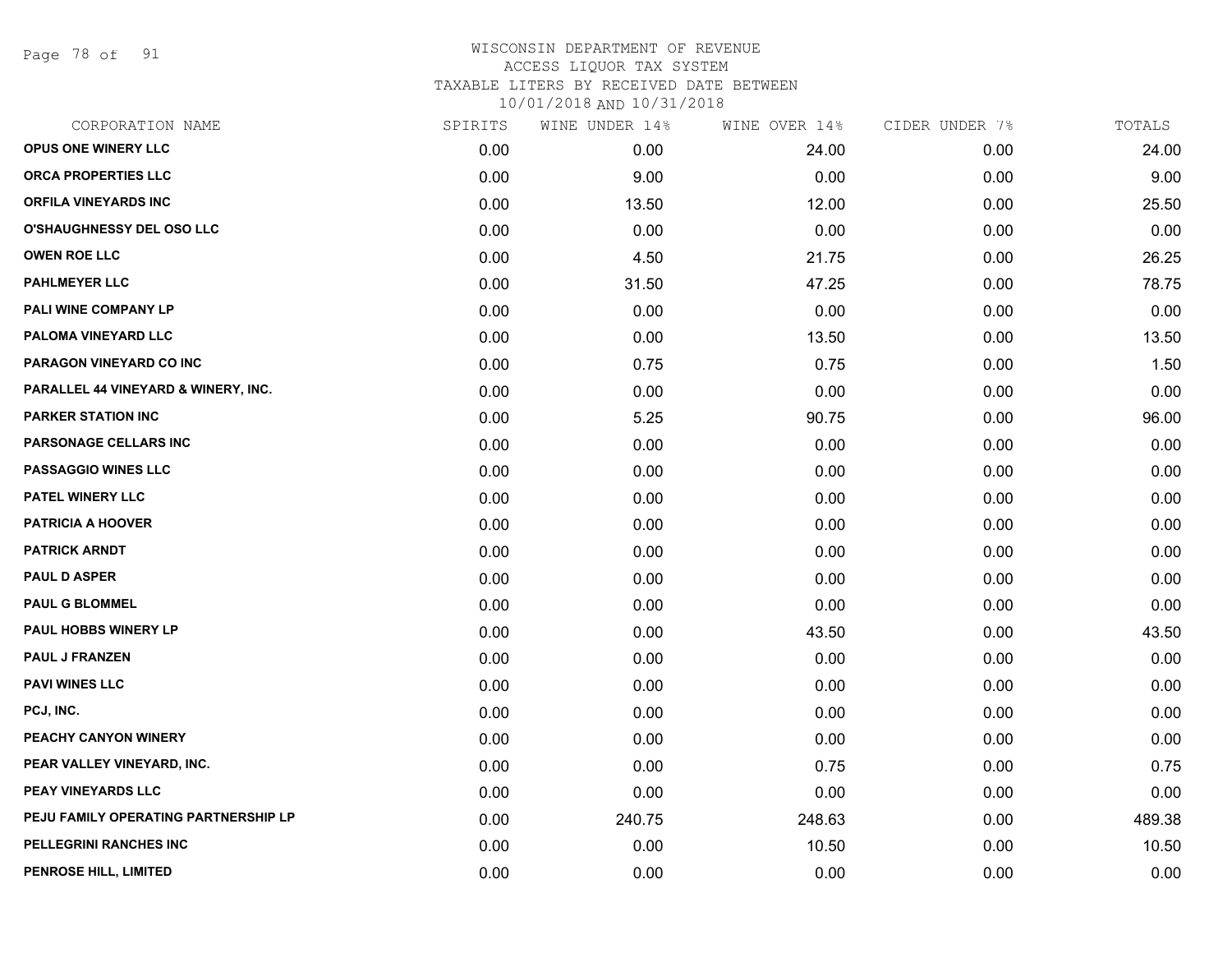Page 79 of 91

#### WISCONSIN DEPARTMENT OF REVENUE ACCESS LIQUOR TAX SYSTEM TAXABLE LITERS BY RECEIVED DATE BETWEEN

| CORPORATION NAME                  | SPIRITS | WINE UNDER 14% | WINE OVER 14% | CIDER UNDER 7% | TOTALS   |
|-----------------------------------|---------|----------------|---------------|----------------|----------|
| PEPPER BRIDGE WINERY LLC          | 0.00    | 0.75           | 8.25          | 0.00           | 9.00     |
| PERNOD RICARD KENWOOD HOLDING LLC | 0.00    | 48.75          | 45.00         | 0.00           | 93.75    |
| PERNOD RICARD USA LLC             | 0.00    | 0.00           | 0.00          | 0.00           | 0.00     |
| <b>PERVINO INC</b>                | 0.00    | 13.50          | 0.00          | 0.00           | 13.50    |
| PETER FRANUS WINE COMPANY INC     | 0.00    | 0.00           | 0.00          | 0.00           | 0.00     |
| PETER MICHAEL WINERY              | 0.00    | 0.00           | 0.00          | 0.00           | 0.00     |
| PETRONI VINEYARDS LLC             | 0.00    | 0.00           | 135.00        | 0.00           | 135.00   |
| PHILIP TOGNI VINEYARD LP          | 0.00    | 0.00           | 0.00          | 0.00           | 0.00     |
| PHILLIPS FARMS LLC                | 0.00    | 53.25          | 168.00        | 0.00           | 221.25   |
| <b>PIEPERTK LLC</b>               | 0.00    | 0.00           | 0.00          | 0.00           | 0.00     |
| <b>PINA CELLARS LP</b>            | 0.00    | 0.00           | 9.00          | 0.00           | 9.00     |
| PINE RIDGE WINERY LLC             | 0.00    | 49.50          | 1,057.13      | 0.00           | 1,106.63 |
| <b>PJK WINERY LLC</b>             | 0.00    | 4.50           | 27.00         | 0.00           | 31.50    |
| <b>PONZI VINEYARDS, LLC</b>       | 0.00    | 21.00          | 0.00          | 0.00           | 21.00    |
| POPE VALLEY WINERY LLC            | 0.00    | 0.00           | 0.00          | 0.00           | 0.00     |
| PORTER FAMILY VINEYARDS LLC       | 0.00    | 1.50           | 7.50          | 0.00           | 9.00     |
| <b>POTT WINE</b>                  | 0.00    | 0.00           | 0.00          | 0.00           | 0.00     |
| PRAGER WINERY & PORT WORKS, INC.  | 0.00    | 0.00           | 0.00          | 0.00           | 0.00     |
| <b>PRAIRIE BERRY LLC</b>          | 0.00    | 1,103.25       | 24.75         | 0.00           | 1,128.00 |
| <b>PRAIRIE HAWK WINERY INC</b>    | 0.00    | 0.00           | 0.00          | 0.00           | 0.00     |
| PRECEPT BRANDS LLC                | 0.00    | 180.75         | 40.50         | 0.00           | 221.25   |
| PREMIUM VINTNERS LLC              | 0.00    | 0.00           | 0.00          | 0.00           | 0.00     |
| PRESQU'ILE WINERY                 | 0.00    | 0.00           | 0.00          | 0.00           | 0.00     |
| PRIDE MOUNTAIN VINEYARDS LLC      | 0.00    | 0.75           | 410.25        | 0.00           | 411.00   |
| <b>PRINCE MICHEL LLC</b>          | 0.00    | 0.00           | 0.00          | 0.00           | 0.00     |
| <b>PROMONTORY LLC</b>             | 0.00    | 0.00           | 0.00          | 0.00           | 0.00     |
| <b>PWG LLC</b>                    | 0.00    | 0.00           | 21.75         | 0.00           | 21.75    |
| <b>QUADY SOUTH WINERY LLC</b>     | 0.00    | 12.00          | 9.00          | 0.00           | 21.00    |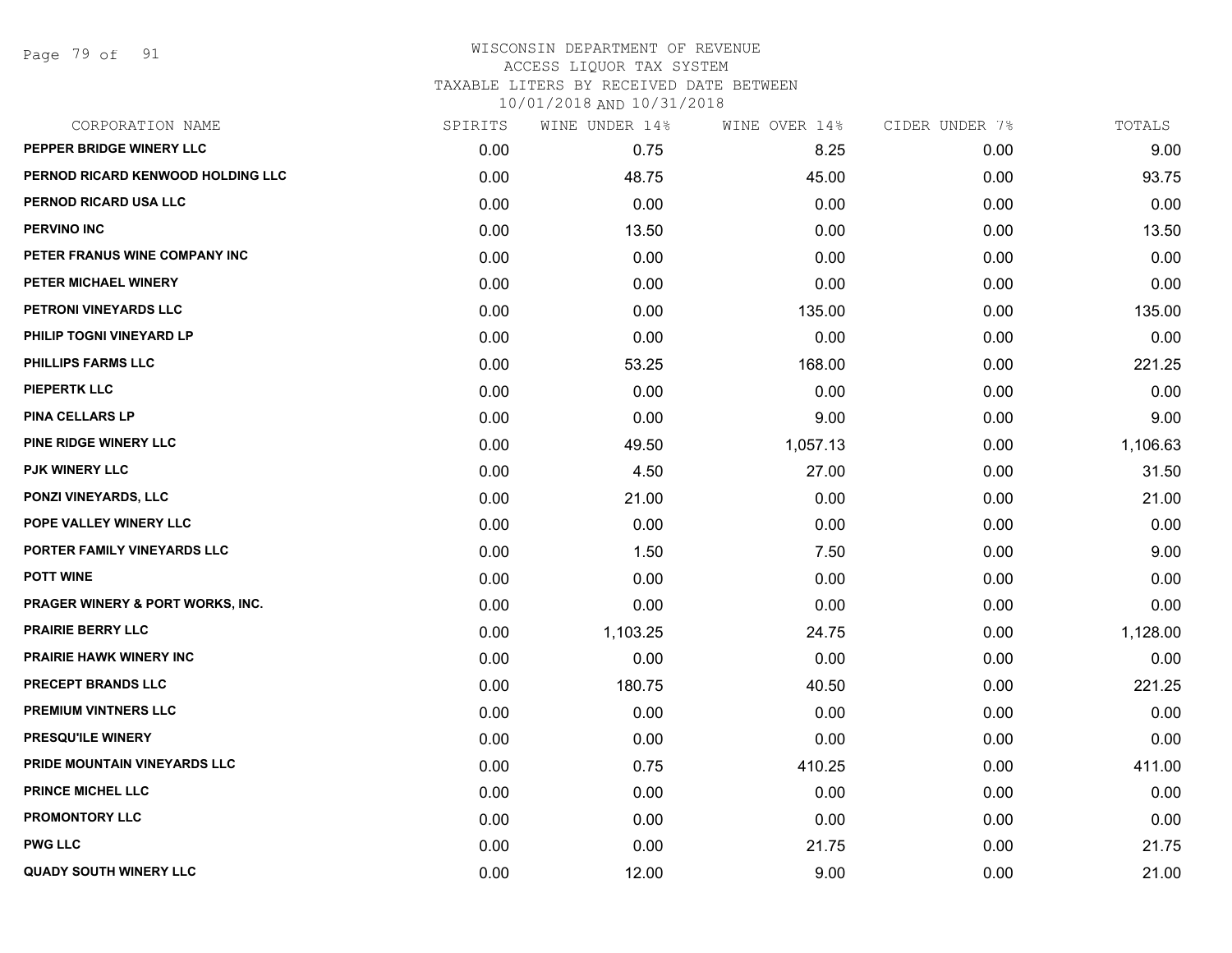Page 80 of 91

| CORPORATION NAME                         | SPIRITS | WINE UNDER 14% | WINE OVER 14% | CIDER UNDER 7% | TOTALS   |
|------------------------------------------|---------|----------------|---------------|----------------|----------|
| QUILCEDA CREEK VINTNERS INC              | 0.00    | 0.00           | 0.00          | 0.00           | 0.00     |
| <b>QUIXOTE WINERY, LLC</b>               | 0.00    | 0.00           | 0.00          | 0.00           | 0.00     |
| <b>QUPE WINE CELLARS LLC</b>             | 0.00    | 0.00           | 0.00          | 0.00           | 0.00     |
| <b>RADIO-COTEAU WINE CELLARS LLC</b>     | 0.00    | 0.00           | 0.00          | 0.00           | 0.00     |
| <b>RAMAZZOTTI WINES LLC</b>              | 0.00    | 0.00           | 9.00          | 0.00           | 9.00     |
| <b>RAMEY WINE CELLARS INC</b>            | 0.00    | 2.25           | 60.75         | 0.00           | 63.00    |
| <b>RAPTOR RIDGE WINERY LLC</b>           | 0.00    | 0.00           | 2.25          | 0.00           | 2.25     |
| <b>RASA VINEYARDS, LLC</b>               | 0.00    | 0.00           | 0.00          | 0.00           | 0.00     |
| <b>RAYMOND SIGNORELLO</b>                | 0.00    | 0.00           | 18.00         | 0.00           | 18.00    |
| <b>RAYMOND VINEYARD &amp; CELLAR INC</b> | 0.00    | 82.88          | 116.25        | 0.00           | 199.13   |
| <b>RB WINE ASSOCIATES LLC</b>            | 0.00    | 26.25          | 0.00          | 0.00           | 26.25    |
| <b>RBZ VINEYARDS LLC</b>                 | 0.00    | 9.00           | 38.25         | 0.00           | 47.25    |
| <b>RED CAR WINE COMPANY LLC</b>          | 0.00    | 11.25          | 0.00          | 0.00           | 11.25    |
| <b>RED MARE WINES LLC</b>                | 0.00    | 0.00           | 0.00          | 0.00           | 0.00     |
| <b>RED OAK VINEYARD INC</b>              | 0.00    | 0.00           | 0.00          | 0.00           | 0.00     |
| <b>REGUSCI WINERY INC</b>                | 0.00    | 0.00           | 198.00        | 0.00           | 198.00   |
| <b>REN ACQUISITION INC</b>               | 0.00    | 0.00           | 36.00         | 0.00           | 36.00    |
| <b>REVANA FAMILY PARTNERS LP</b>         | 0.00    | 0.00           | 0.00          | 0.00           | 0.00     |
| <b>REVANA FAMILY PARTNERS LP</b>         | 0.00    | 0.00           | 0.00          | 0.00           | 0.00     |
| <b>REVELRY VINTNERS LLC</b>              | 0.00    | 0.00           | 0.00          | 0.00           | 0.00     |
| <b>REYNOLDS CREATIVE PRODUCTS INC</b>    | 0.00    | 0.75           | 86.25         | 0.00           | 87.00    |
| <b>RHYS VINEYARDS LLC</b>                | 0.00    | 0.00           | 0.00          | 0.00           | 0.00     |
| <b>RICHARD E LIBBY</b>                   | 0.00    | 4,518.00       | 563.25        | 0.00           | 5,081.25 |
| <b>RICHARD FORTUNE</b>                   | 0.00    | 0.00           | 0.00          | 0.00           | 0.00     |
| <b>RIDGE VINEYARDS INC</b>               | 0.00    | 30.00          | 299.25        | 0.00           | 329.25   |
| <b>RIGHT BEE LLC</b>                     | 0.00    | 0.00           | 0.00          | 0.00           | 0.00     |
| <b>RIGHT SIDE LLC</b>                    | 0.00    | 58.50          | 88.50         | 0.00           | 147.00   |
| RIVER BEND VINEYARD & WINERY LLC         | 0.00    | 0.00           | 0.00          | 0.00           | 0.00     |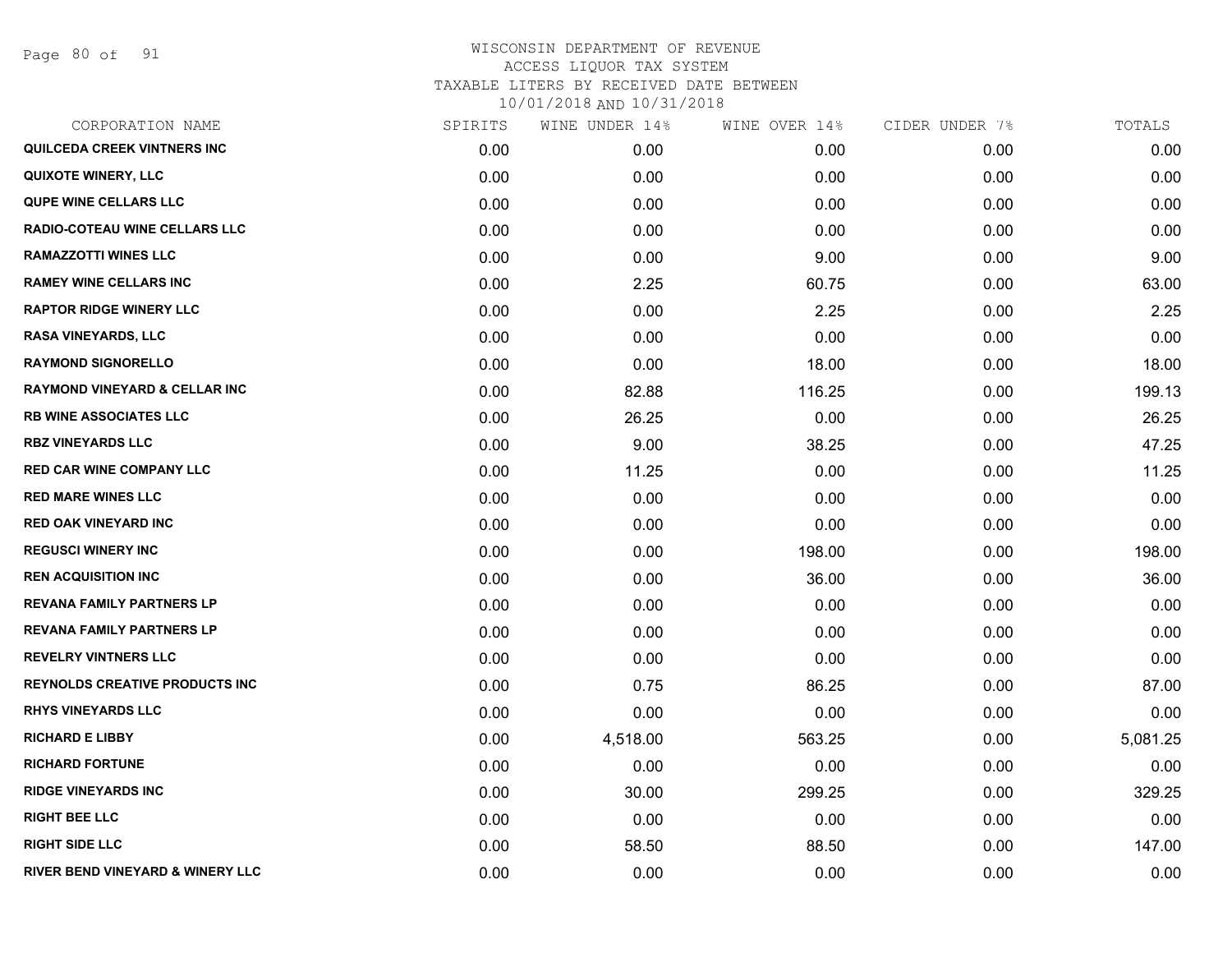Page 81 of 91

| CORPORATION NAME                       | SPIRITS | WINE UNDER 14% | WINE OVER 14% | CIDER UNDER 7% | TOTALS |
|----------------------------------------|---------|----------------|---------------|----------------|--------|
| <b>RIVER VALLEY VINEYARD INC</b>       | 0.00    | 51.75          | 3.00          | 0.00           | 54.75  |
| <b>RIVER VIEW WINERY LLC</b>           | 0.00    | 0.00           | 0.00          | 0.00           | 0.00   |
| <b>RIVERBENCH LLC</b>                  | 0.00    | 0.00           | 0.00          | 0.00           | 0.00   |
| <b>ROBERT CRAIG WINERY LP</b>          | 0.00    | 0.00           | 84.00         | 0.00           | 84.00  |
| <b>ROBERT FOLEY LLC</b>                | 0.00    | 0.00           | 0.00          | 0.00           | 0.00   |
| <b>ROBERT J BRAKESMAN</b>              | 0.00    | 0.00           | 0.00          | 0.00           | 0.00   |
| <b>ROBERT MUELLER CELLARS</b>          | 0.00    | 0.00           | 0.00          | 0.00           | 0.00   |
| <b>ROBERT YOUNG ESTATE WINERY LLC</b>  | 0.00    | 0.00           | 18.00         | 0.00           | 18.00  |
| ROCCA FAMILY VINEYARDS INC             | 0.00    | 0.00           | 0.00          | 0.00           | 0.00   |
| <b>ROCHE WINERY LLC</b>                | 0.00    | 42.75          | 42.00         | 0.00           | 84.75  |
| <b>ROCK N WOOL WINERY LLC</b>          | 0.00    | 0.00           | 0.00          | 0.00           | 0.00   |
| ROCK WALL WINE COMPANY INC             | 0.00    | 0.00           | 1.50          | 0.00           | 1.50   |
| <b>ROEDERER ESTATE INC</b>             | 0.00    | 0.00           | 0.00          | 0.00           | 0.00   |
| <b>ROMBAUER VINEYARDS INC</b>          | 0.00    | 0.00           | 0.00          | 0.00           | 0.00   |
| <b>RONALD L FENOLIO</b>                | 0.00    | 0.00           | 0.00          | 0.00           | 0.00   |
| <b>RONALD T RUBIN</b>                  | 0.00    | 0.00           | 0.00          | 0.00           | 0.00   |
| <b>ROUND POND ESTATE LLC</b>           | 0.00    | 18.00          | 174.00        | 0.00           | 192.00 |
| <b>ROWLEY ESTATES LLC</b>              | 0.00    | 63.00          | 0.00          | 0.00           | 63.00  |
| <b>RRJ REAL PROPERTIES LLC</b>         | 0.00    | 1.50           | 1.50          | 0.00           | 3.00   |
| <b>RSB VINEYARDS LLC</b>               | 0.00    | 0.00           | 0.00          | 0.00           | 0.00   |
| <b>RUDD WINES INC</b>                  | 0.00    | 0.00           | 3.75          | 0.00           | 3.75   |
| <b>RUDIUS WINES, LLC</b>               | 0.00    | 0.00           | 9.00          | 0.00           | 9.00   |
| <b>RUSHFORD MEADERY AND WINERY LLC</b> | 0.00    | 0.00           | 0.00          | 0.00           | 0.00   |
| <b>RUTHERFORD HILL WINERY LLC</b>      | 0.00    | 200.63         | 318.50        | 0.00           | 519.13 |
| <b>RYAN PRELLWITZ</b>                  | 0.00    | 0.00           | 0.00          | 0.00           | 0.00   |
| <b>SLJ GROUP INC</b>                   | 0.00    | 0.00           | 0.00          | 0.00           | 0.00   |
| <b>SAINTSBURY LLC</b>                  | 0.00    | 6.00           | 25.50         | 0.00           | 31.50  |
| <b>SAMUEL P BAXTER</b>                 | 0.00    | 0.00           | 55.50         | 0.00           | 55.50  |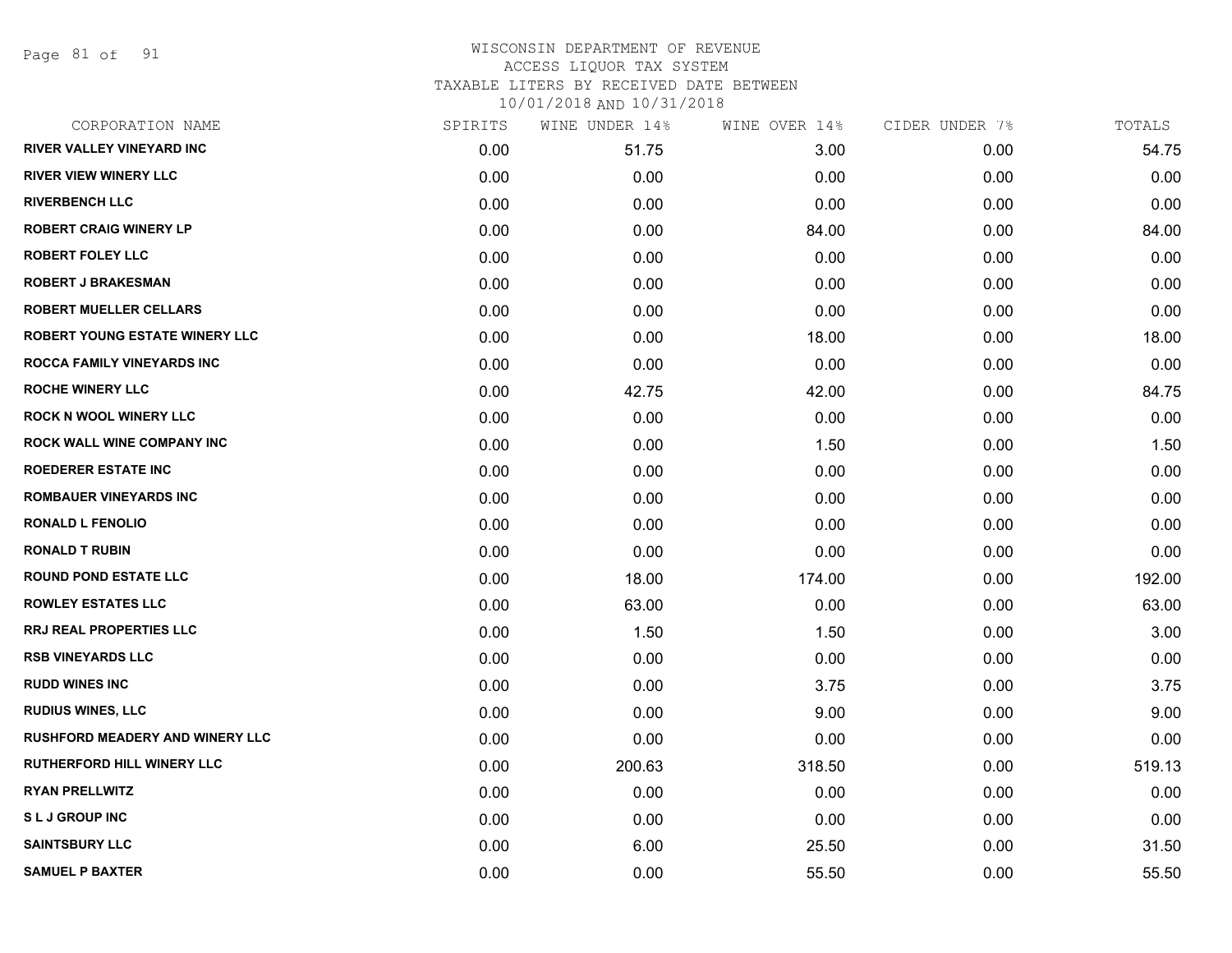Page 82 of 91

## WISCONSIN DEPARTMENT OF REVENUE ACCESS LIQUOR TAX SYSTEM TAXABLE LITERS BY RECEIVED DATE BETWEEN

| CORPORATION NAME                              | SPIRITS | WINE UNDER 14% | WINE OVER 14% | CIDER UNDER 7% | TOTALS |
|-----------------------------------------------|---------|----------------|---------------|----------------|--------|
| <b>SANDHI VINTNERS LLC</b>                    | 0.00    | 0.00           | 0.00          | 0.00           | 0.00   |
| <b>SANFORD WINERY COMPANY LP</b>              | 0.00    | 110.25         | 21.75         | 0.00           | 132.00 |
| <b>SANTA CROCE LLC</b>                        | 0.00    | 0.00           | 4.50          | 0.00           | 4.50   |
| <b>SARACINA VINEYARDS LLC</b>                 | 0.00    | 0.00           | 2.25          | 0.00           | 2.25   |
| <b>SAUCELITO CANYON LP</b>                    | 0.00    | 12.00          | 0.00          | 0.00           | 12.00  |
| SAVANNAH CHANELLE VINEYARDS INC               | 0.00    | 0.00           | 0.00          | 0.00           | 0.00   |
| <b>SAVIAH ROSE WINERY LLC</b>                 | 0.00    | 0.75           | 9.00          | 0.00           | 9.75   |
| <b>SAXUM VINEYARDS INC</b>                    | 0.00    | 0.00           | 0.00          | 0.00           | 0.00   |
| <b>SBRAGIA FAMILY VINEYARDS LLC</b>           | 0.00    | 0.00           | 9.00          | 0.00           | 9.00   |
| <b>SCHEID VINEYARDS CALIFORNIA INC.</b>       | 0.00    | 28.50          | 12.75         | 0.00           | 41.25  |
| <b>SCHLOSSADLER INC</b>                       | 0.00    | 0.00           | 0.00          | 0.00           | 0.00   |
| <b>SCHRADER CELLARS LLC</b>                   | 0.00    | 0.00           | 0.00          | 0.00           | 0.00   |
| <b>SCHRAMSBERG VINEYARDS CO INC</b>           | 0.00    | 49.50          | 39.75         | 0.00           | 89.25  |
| <b>SCHUG WINERY LLC</b>                       | 0.00    | 51.00          | 15.75         | 0.00           | 66.75  |
| <b>SCHWEIGER VINEYARDS INC</b>                | 0.00    | 15.00          | 9.75          | 0.00           | 24.75  |
| <b>SCREAMING EAGLE LLC</b>                    | 0.00    | 0.00           | 0.00          | 0.00           | 0.00   |
| <b>SEAVER VINEYARDS LLC</b>                   | 0.00    | 0.00           | 0.00          | 0.00           | 0.00   |
| <b>SEAVEY VINEYARD LP</b>                     | 0.00    | 7.50           | 30.75         | 0.00           | 38.25  |
| <b>SEBASTOPOL VINEYARDS &amp; WINERY CORP</b> | 0.00    | 0.00           | 0.00          | 0.00           | 0.00   |
| <b>SELBY ENTERPRISES INC</b>                  | 0.00    | 0.00           | 0.00          | 0.00           | 0.00   |
| <b>SEQUOIA GROVE VINEYARDS LP</b>             | 0.00    | 3.00           | 192.75        | 0.00           | 195.75 |
| <b>SEVEN STONES WINERY LLC</b>                | 0.00    | 0.00           | 0.00          | 0.00           | 0.00   |
| <b>SHADY LADIES LLC</b>                       | 0.00    | 0.00           | 0.00          | 0.00           | 0.00   |
| <b>SHAFER VINEYARDS INC</b>                   | 0.00    | 0.00           | 171.00        | 0.00           | 171.00 |
| <b>SHANNON RIDGE INC</b>                      | 0.00    | 6.00           | 12.75         | 0.00           | 18.75  |
| <b>SHARON L PINGEL</b>                        | 0.00    | 0.00           | 0.00          | 0.00           | 0.00   |
| SHELTON-MACKENZIE WINE COMPANY                | 0.00    | 0.00           | 2.25          | 0.00           | 2.25   |
| <b>SHERRY HARDIE</b>                          | 0.00    | 0.00           | 0.00          | 0.00           | 0.00   |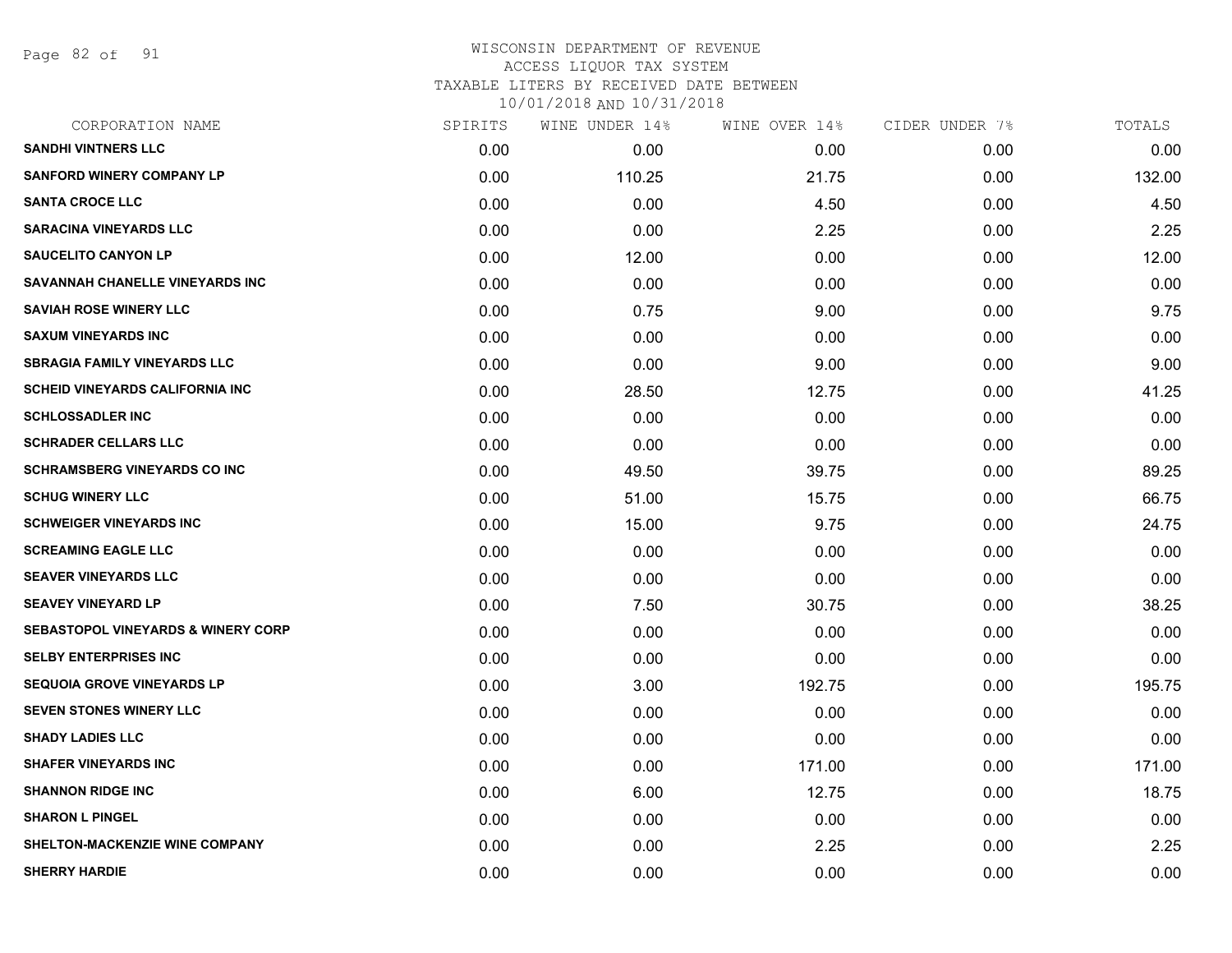Page 83 of 91

| CORPORATION NAME                           | SPIRITS | WINE UNDER 14% | WINE OVER 14% | CIDER UNDER 7% | TOTALS |
|--------------------------------------------|---------|----------------|---------------|----------------|--------|
| SHERWIN FAMILY VINEYARDS LLC               | 0.00    | 0.00           | 0.00          | 0.00           | 0.00   |
| <b>SIERRA SUNRISE VINEYARDS</b>            | 0.00    | 0.00           | 13.50         | 0.00           | 13.50  |
| SILVER OAK WINE CELLARS LLC                | 0.00    | 330.75         | 90.75         | 0.00           | 421.50 |
| SILVER TRIDENT WINERY LLC                  | 0.00    | 0.00           | 0.00          | 0.00           | 0.00   |
| <b>SINE QUA NON INC</b>                    | 0.00    | 0.00           | 0.00          | 0.00           | 0.00   |
| SINNIPEE VALLEY VINEYARD LLC               | 0.00    | 0.00           | 0.00          | 0.00           | 0.00   |
| <b>SINSKEY VINEYARDS INC</b>               | 0.00    | 166.50         | 33.00         | 0.00           | 199.50 |
| <b>SISYPHUS LLC</b>                        | 0.00    | 0.00           | 0.00          | 0.00           | 0.00   |
| <b>SIX SIGMA WINERY LLC</b>                | 0.00    | 3.75           | 1.50          | 0.00           | 5.25   |
| <b>SKYWALKER VINEYARDS, LLC</b>            | 0.00    | 9.00           | 4.50          | 0.00           | 13.50  |
| <b>SMALL VINES WINES INC</b>               | 0.00    | 9.00           | 0.00          | 0.00           | 9.00   |
| SMITH ANDERSON ENTERPRISES INC             | 0.00    | 0.00           | 0.00          | 0.00           | 0.00   |
| <b>SOCIAL ENJOYMENTS LLC</b>               | 0.00    | 0.00           | 0.00          | 0.00           | 0.00   |
| <b>SOKOL BLOSSER LTD</b>                   | 0.00    | 30.75          | 5.25          | 0.00           | 36.00  |
| <b>SOMERSTON WINE COMPANY, LLC</b>         | 0.00    | 0.00           | 14.25         | 0.00           | 14.25  |
| <b>SONJA MAGDEVSKI</b>                     | 0.00    | 0.00           | 0.00          | 0.00           | 0.00   |
| SONOMA-CUTRER VINEYARDS INC                | 0.00    | 10.50          | 15.00         | 0.00           | 25.50  |
| <b>SOUTH COAST WINERY INC</b>              | 0.00    | 37.50          | 29.25         | 0.00           | 66.75  |
| <b>SP GROSSNICKLE LLC</b>                  | 0.00    | 0.00           | 0.00          | 0.00           | 0.00   |
| <b>SPANOS BERBERIAN WINERY LLC</b>         | 0.00    | 0.00           | 72.00         | 0.00           | 72.00  |
| <b>SPARKLING OREGON LLC</b>                | 0.00    | 3.00           | 3.00          | 0.00           | 6.00   |
| SPIRITS OF NORWAY VINEYARD LLC             | 0.00    | 0.00           | 0.00          | 0.00           | 0.00   |
| <b>SPOTTSWOODE WINERY INC</b>              | 0.00    | 0.00           | 0.00          | 0.00           | 0.00   |
| <b>SPRECHER BREWING COMPANY, INC.</b>      | 0.00    | 0.00           | 0.00          | 0.00           | 0.00   |
| <b>SPRING MOUNTAIN VINEYARD INC</b>        | 0.00    | 24.00          | 63.75         | 0.00           | 87.75  |
| <b>SPURGEON VINEYARDS &amp; WINERY LLC</b> | 0.00    | 0.00           | 0.00          | 0.00           | 0.00   |
| <b>SQUIX LLC</b>                           | 0.00    | 60.75          | 7.50          | 0.00           | 68.25  |
| <b>ST HELENA ESTATE LLC</b>                | 0.00    | 0.00           | 22.50         | 0.00           | 22.50  |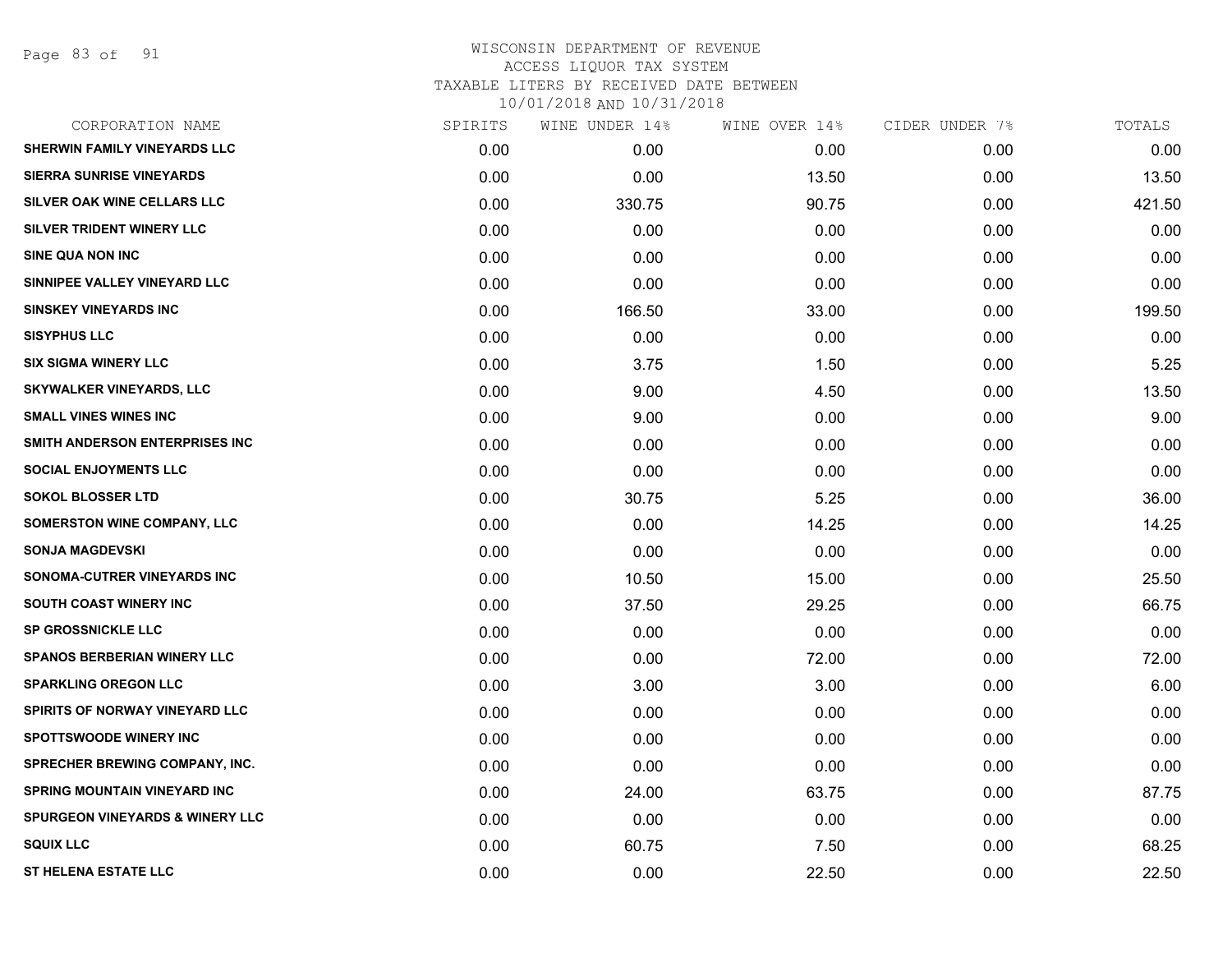Page 84 of 91

#### WISCONSIN DEPARTMENT OF REVENUE ACCESS LIQUOR TAX SYSTEM TAXABLE LITERS BY RECEIVED DATE BETWEEN

| CORPORATION NAME                    | SPIRITS | WINE UNDER 14% | WINE OVER 14% | CIDER UNDER 7% | TOTALS |
|-------------------------------------|---------|----------------|---------------|----------------|--------|
| <b>ST JAMES WINERY INC</b>          | 0.00    | 111.75         | 0.00          | 0.00           | 111.75 |
| <b>ST JULIAN WINE COMPANY INC</b>   | 0.00    | 335.25         | 10.25         | 0.00           | 345.50 |
| <b>ST SUPERY INC</b>                | 0.00    | 35.25          | 134.25        | 0.00           | 169.50 |
| ST. FRANCIS WINERY & VINEYARD L.P.  | 0.00    | 24.00          | 496.75        | 0.00           | 520.75 |
| <b>STAGLIN FAMILY VINEYARD LLC</b>  | 0.00    | 0.00           | 123.38        | 0.00           | 123.38 |
| <b>STAG'S LEAP WINE CELLARS LLC</b> | 0.00    | 13.50          | 131.25        | 0.00           | 144.75 |
| <b>STANDING JOURNEY LLC</b>         | 0.00    | 24.00          | 36.00         | 0.00           | 60.00  |
| STE MICHELLE WINE ESTATES LTD       | 0.00    | 0.00           | 0.00          | 0.00           | 0.00   |
| <b>STEPHAN VINEYARD INC</b>         | 0.00    | 0.75           | 31.50         | 0.00           | 32.25  |
| <b>STEPHEN M KENNEDY</b>            | 0.00    | 0.00           | 0.00          | 0.00           | 0.00   |
| <b>STEPHEN M REUSTLE</b>            | 0.00    | 0.00           | 0.00          | 0.00           | 0.00   |
| STEPHEN W. PARRY AND SUSAN F. PARRY | 0.00    | 0.00           | 0.00          | 0.00           | 0.00   |
| <b>STEVEN DEBAKER</b>               | 0.00    | 0.00           | 0.00          | 0.00           | 0.00   |
| <b>STEVEN KENT LLC</b>              | 0.00    | 0.00           | 4.50          | 0.00           | 4.50   |
| STEVEN M & JUDITH A JACOBSON LLC    | 0.00    | 0.00           | 0.00          | 0.00           | 0.00   |
| <b>STEVEN N LEDSON</b>              | 0.00    | 28.50          | 158.63        | 0.00           | 187.13 |
| <b>STEWART CELLARS, LLC</b>         | 0.00    | 0.00           | 0.00          | 0.00           | 0.00   |
| <b>STOLLER VINEYARDS INC</b>        | 0.00    | 0.00           | 0.00          | 0.00           | 0.00   |
| <b>STOLPMAN VINEYARDS LLC</b>       | 0.00    | 2.25           | 0.00          | 0.00           | 2.25   |
| <b>STONE EDGE WINERY LLC</b>        | 0.00    | 0.00           | 9.75          | 0.00           | 9.75   |
| <b>STONE HILL WINE CO INC</b>       | 0.00    | 405.75         | 17.00         | 0.00           | 422.75 |
| <b>STONECUSHION INC</b>             | 0.00    | 0.00           | 243.00        | 0.00           | 243.00 |
| <b>STONEHAUS WINERY, INC.</b>       | 0.00    | 9.00           | 0.00          | 0.00           | 9.00   |
| <b>STONES THROW WINERY INC.</b>     | 0.00    | 0.00           | 0.00          | 0.00           | 0.00   |
| <b>STONY HILL VINEYARD INC</b>      | 0.00    | 0.00           | 0.00          | 0.00           | 0.00   |
| STORYBOOK MOUNTAIN WINERY INC       | 0.00    | 0.00           | 0.00          | 0.00           | 0.00   |
| SULLIVAN VINEYARDS CORPORATION      | 0.00    | 0.00           | 6.75          | 0.00           | 6.75   |
| SULPHUR SPRINGS WINERY LLC          | 0.00    | 4.50           | 22.30         | 0.00           | 26.80  |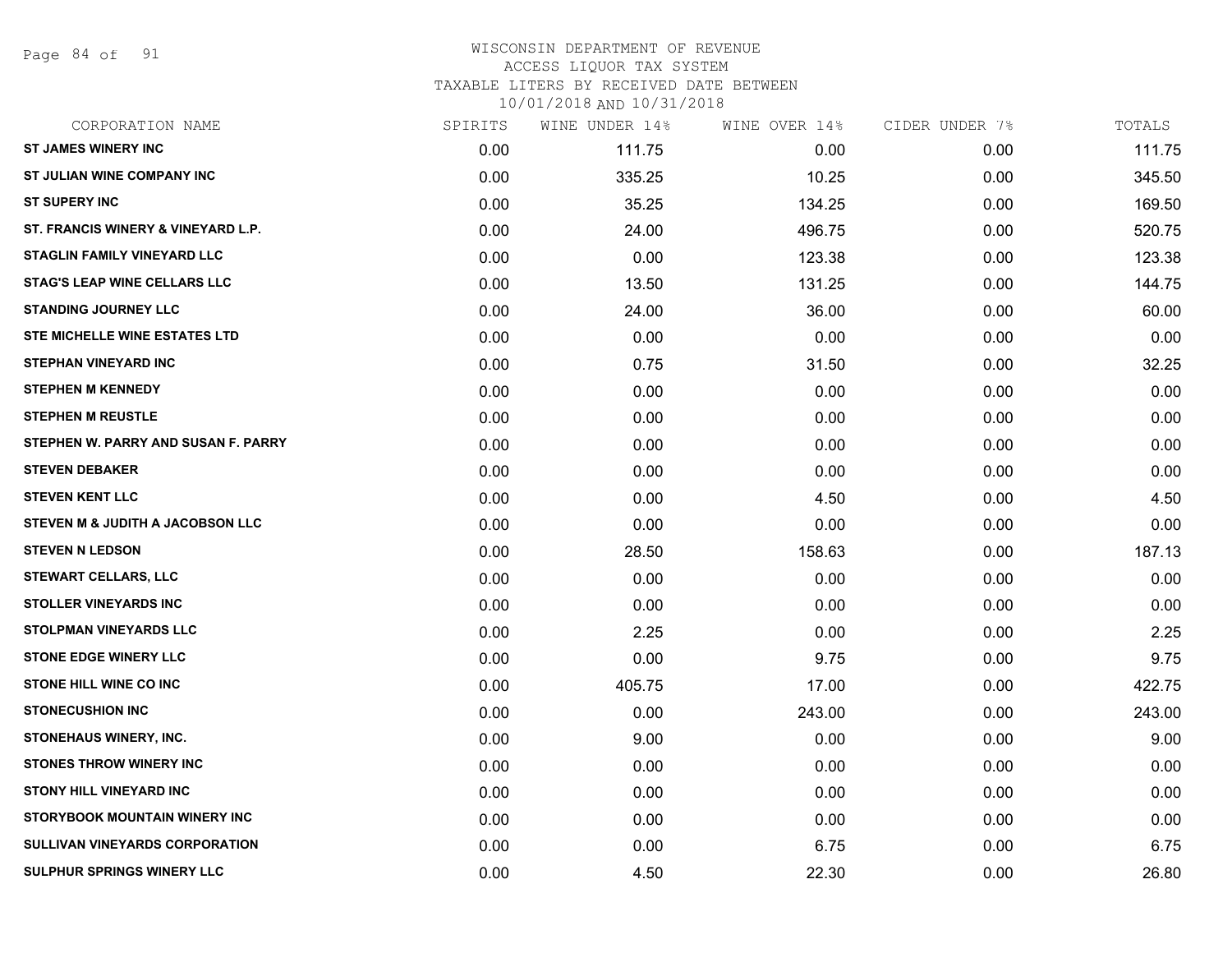Page 85 of 91

| CORPORATION NAME                           | SPIRITS | WINE UNDER 14% | WINE OVER 14% | CIDER UNDER 7% | TOTALS |
|--------------------------------------------|---------|----------------|---------------|----------------|--------|
| <b>SUMMERS WINERY LLC</b>                  | 0.00    | 54.00          | 14.25         | 0.00           | 68.25  |
| <b>SUMMERWOOD WINERY &amp; INN INC</b>     | 0.00    | 0.00           | 19.50         | 0.00           | 19.50  |
| <b>SUNSET POINT WINERY LLC</b>             | 0.00    | 0.00           | 0.00          | 0.00           | 0.00   |
| <b>SUNSTONE VINEYARDS &amp; WINERY INC</b> | 0.00    | 5.25           | 57.00         | 0.00           | 62.25  |
| <b>SUSAN M BOSWELL</b>                     | 0.00    | 0.00           | 0.00          | 0.00           | 0.00   |
| <b>SUTTER HOME WINERY INC</b>              | 0.00    | 131.23         | 49.50         | 0.00           | 180.73 |
| <b>SWEAZEY WINERY INVESTMENT LLC</b>       | 0.00    | 0.00           | 0.00          | 0.00           | 0.00   |
| <b>SWEET CHEEKS VINEYARDS INC</b>          | 0.00    | 14.25          | 0.00          | 0.00           | 14.25  |
| <b>TABLAS CREEK VINEYARD LP</b>            | 0.00    | 43.50          | 34.50         | 0.00           | 78.00  |
| <b>TAFT STREET INC</b>                     | 0.00    | 0.00           | 0.00          | 0.00           | 0.00   |
| <b>TAKARA SAKE USA INC</b>                 | 0.00    | 0.00           | 12.60         | 0.00           | 12.60  |
| <b>TALLEY VINEYARDS INC</b>                | 0.00    | 14.63          | 5.25          | 0.00           | 19.88  |
| <b>TAMBER BEY VINEYARDS LLC</b>            | 0.00    | 9.75           | 39.75         | 0.00           | 49.50  |
| <b>TANDEM WINES LLC</b>                    | 0.00    | 0.00           | 0.00          | 0.00           | 0.00   |
| <b>TARA BELLA WINERY LLC</b>               | 0.00    | 25.50          | 0.00          | 0.00           | 25.50  |
| <b>TEALE CREEK ASSOCIATES</b>              | 0.00    | 0.00           | 0.00          | 0.00           | 0.00   |
| <b>TENBA RIDGE WINERY LLC</b>              | 0.00    | 0.00           | 0.00          | 0.00           | 0.00   |
| <b>TERRA VINUM LLC</b>                     | 0.00    | 0.00           | 4.86          | 0.00           | 4.86   |
| <b>TERRAVANT WINE COMPANY LLC</b>          | 0.00    | 0.00           | 0.00          | 0.00           | 0.00   |
| <b>TESTAROSSA VINEYARDS LLC</b>            | 0.00    | 0.00           | 28.50         | 0.00           | 28.50  |
| THE BIALE ESTATE                           | 0.00    | 0.75           | 236.25        | 0.00           | 237.00 |
| THE BRANDER VINEYARD                       | 0.00    | 0.00           | 0.00          | 0.00           | 0.00   |
| THE CELLAR LLC                             | 0.00    | 0.00           | 0.00          | 0.00           | 0.00   |
| THE HESS COLLECTION WINERY                 | 0.00    | 3.00           | 105.00        | 0.00           | 108.00 |
| THE HOGUE CELLARS LTD                      | 0.00    | 14.25          | 3.75          | 0.00           | 18.00  |
| THE INFINITE MONKEY THEOREM INC            | 0.00    | 7.00           | 0.00          | 0.00           | 7.00   |
| THE LITTORAI WINES                         | 0.00    | 103.50         | 0.00          | 0.00           | 103.50 |
| THE LOCK AGRICULTURAL VENTURES LLC         | 0.00    | 0.00           | 0.00          | 0.00           | 0.00   |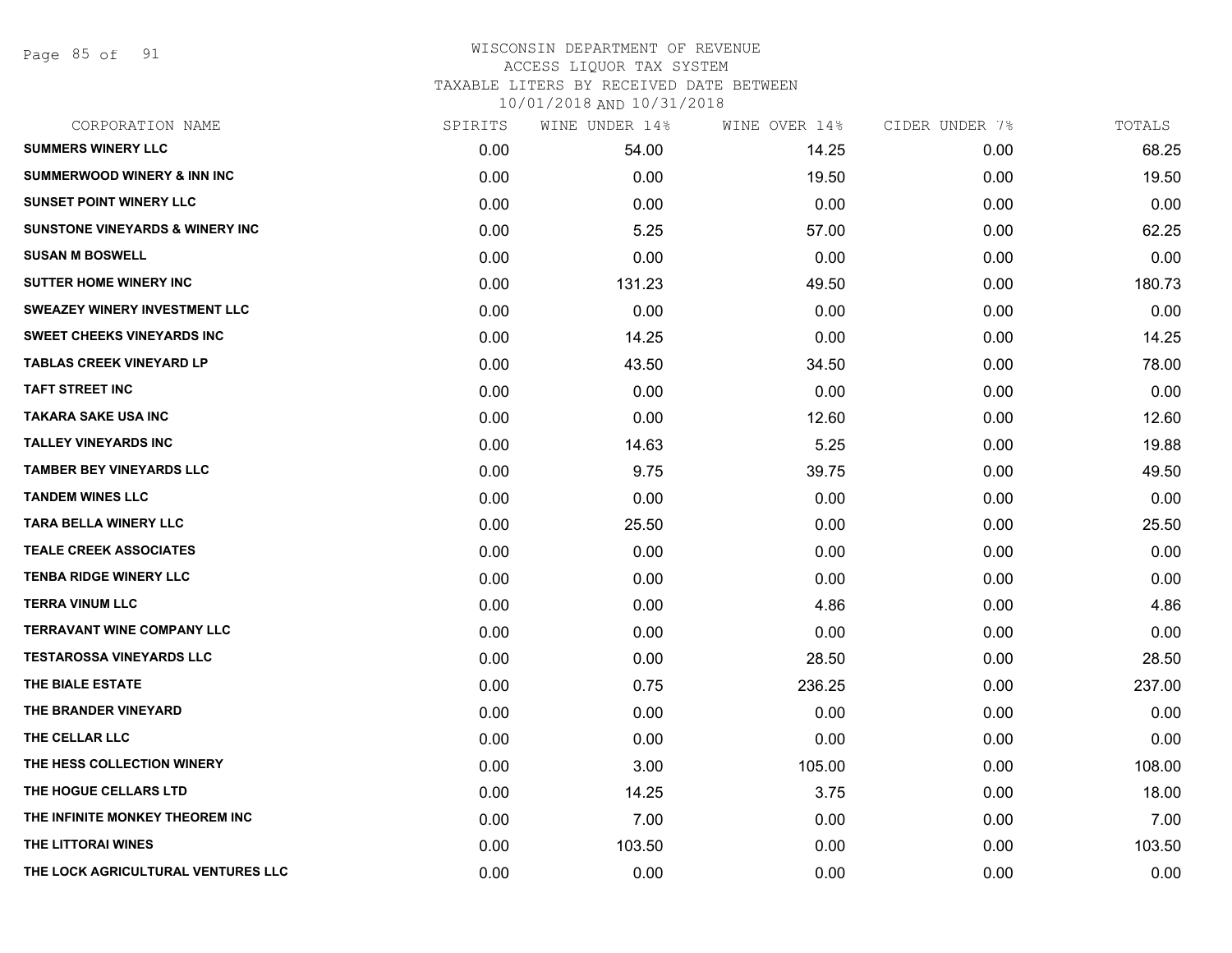Page 86 of 91

| CORPORATION NAME                          | SPIRITS | WINE UNDER 14% | WINE OVER 14% | CIDER UNDER 7% | TOTALS |
|-------------------------------------------|---------|----------------|---------------|----------------|--------|
| THE MASCOT WINE, LLC                      | 0.00    | 0.00           | 0.00          | 0.00           | 0.00   |
| THE MEEKER VINEYARD                       | 0.00    | 0.00           | 0.00          | 0.00           | 0.00   |
| THE MORLET SELECTION INC                  | 0.00    | 0.00           | 32.25         | 0.00           | 32.25  |
| THE MORNE WINE COMPANY                    | 0.00    | 1.50           | 3.00          | 0.00           | 4.50   |
| THE RUM TREE, INC.                        | 0.00    | 0.00           | 0.00          | 0.00           | 0.00   |
| THE SHORES OF FAIRHAVEN INC               | 0.00    | 16.50          | 1.50          | 0.00           | 18.00  |
| THE SILVERADO VINEYARDS                   | 0.00    | 0.00           | 37.50         | 0.00           | 37.50  |
| THE VINEYARD LLC                          | 0.00    | 825.06         | 0.00          | 0.00           | 825.06 |
| THE WILLIAMSBURG WINERY LTD               | 0.00    | 39.00          | 2.25          | 0.00           | 41.25  |
| THE WINE GROUP INC                        | 0.00    | 106.50         | 435.75        | 0.00           | 542.25 |
| THE WINE VINEYARD LLC                     | 0.00    | 0.00           | 0.00          | 0.00           | 0.00   |
| THE WOODLAND TRAIL BEVERAGE COMPANY, INC. | 0.00    | 0.00           | 0.00          | 0.00           | 0.00   |
| THIRTY-ONE PRODUCTION LLC                 | 0.00    | 0.00           | 0.00          | 0.00           | 0.00   |
| THIS REALM LLC                            | 0.00    | 0.00           | 0.00          | 0.00           | 0.00   |
| <b>THOMAS C HOFFMAN</b>                   | 0.00    | 0.00           | 12.75         | 0.00           | 12.75  |
| THOMAS FOGARTY WINERY LLC                 | 0.00    | 0.00           | 9.00          | 0.00           | 9.00   |
| THOMAS L BECKMEN & JUDITH F BECKMEN       | 0.00    | 0.00           | 30.00         | 0.00           | 30.00  |
| <b>THURMAN J RODGERS</b>                  | 0.00    | 12.75          | 0.00          | 0.00           | 12.75  |
| <b>THVS CORP</b>                          | 0.00    | 0.00           | 0.00          | 0.00           | 0.00   |
| TI BEVERAGE GROUP LTD                     | 0.00    | 0.00           | 0.00          | 0.00           | 0.00   |
| TIM BLUE WINES LLC                        | 0.00    | 0.00           | 532.00        | 0.00           | 532.00 |
| <b>TIMOTHY P MCDONALD</b>                 | 0.00    | 0.00           | 0.00          | 0.00           | 0.00   |
| TMR WINE COMPANY LLC                      | 0.00    | 0.00           | 0.00          | 0.00           | 0.00   |
| <b>TOAD HOLLOW VINEYARDS INC</b>          | 0.00    | 0.00           | 0.00          | 0.00           | 0.00   |
| <b>TOBIN JAMES CELLARS</b>                | 0.00    | 12.00          | 30.38         | 0.00           | 42.38  |
| <b>TODD KUEHL</b>                         | 0.00    | 0.00           | 0.00          | 0.00           | 0.00   |
| <b>TOLLIVER RANCH BRANDS LLC</b>          | 0.00    | 0.00           | 5.25          | 0.00           | 5.25   |
| <b>TOM MEADOWCROFT</b>                    | 0.00    | 2.25           | 0.00          | 0.00           | 2.25   |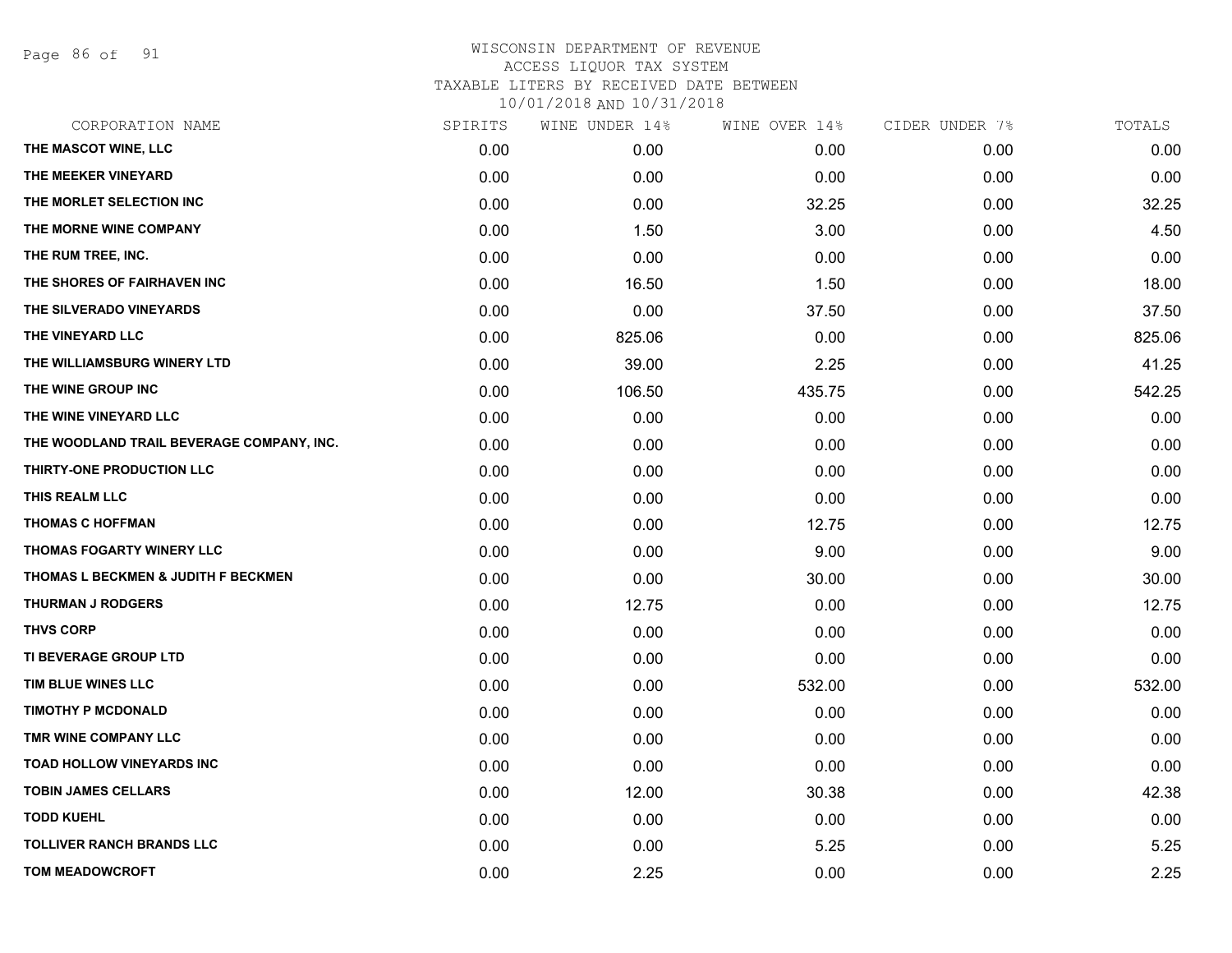| CORPORATION NAME                              | SPIRITS | WINE UNDER 14% | WINE OVER 14% | CIDER UNDER 7% | TOTALS   |
|-----------------------------------------------|---------|----------------|---------------|----------------|----------|
| <b>TOMMYS TOO HIGH WINES LLC</b>              | 0.00    | 0.00           | 0.00          | 0.00           | 0.00     |
| TOUR DE FORCE WINE COMPANY LLC                | 0.00    | 0.00           | 0.00          | 0.00           | 0.00     |
| <b>TREANA WINERY LLC</b>                      | 0.00    | 14.25          | 33.75         | 0.00           | 48.00    |
| <b>TREASURY WINE ESTATES AMERICAS COMPANY</b> | 0.00    | 825.86         | 792.38        | 0.00           | 1,618.24 |
| <b>TREFETHEN VINEYARDS WINERY INC</b>         | 0.00    | 54.38          | 84.75         | 0.00           | 139.13   |
| <b>TRENTADUE WINERY LLC</b>                   | 0.00    | 0.00           | 0.00          | 0.00           | 0.00     |
| <b>TRESPASS VINEYARDS INC.</b>                | 0.00    | 0.00           | 0.00          | 0.00           | 0.00     |
| <b>TRINITAS CELLARS LLC</b>                   | 0.00    | 0.00           | 18.00         | 0.00           | 18.00    |
| TRINITY VALLEY VINEYARDS LLC                  | 0.00    | 0.00           | 0.00          | 0.00           | 0.00     |
| <b>TRIONE VINEYARDS LLC</b>                   | 0.00    | 0.00           | 0.00          | 0.00           | 0.00     |
| <b>TROY LANDWEHR</b>                          | 0.00    | 0.00           | 0.00          | 0.00           | 0.00     |
| <b>TSG LLC</b>                                | 0.00    | 24.00          | 7.50          | 0.00           | 31.50    |
| <b>TURKOVICH FAMILY WINES LLC</b>             | 0.00    | 1.50           | 3.00          | 0.00           | 4.50     |
| <b>TURLEY WINE CELLARS INC</b>                | 0.00    | 0.00           | 0.00          | 0.00           | 0.00     |
| <b>TURNBULL WINE CELLARS</b>                  | 0.00    | 0.75           | 61.50         | 0.00           | 62.25    |
| TWIN PEAKS WINERY INC                         | 0.00    | 3.00           | 99.75         | 0.00           | 102.75   |
| <b>TWIN RIDGE ESTATES LLC</b>                 | 0.00    | 0.00           | 4.50          | 0.00           | 4.50     |
| <b>TWISTED OAK WINERY LLC</b>                 | 0.00    | 2.25           | 32.25         | 0.00           | 34.50    |
| <b>TWO LADS LLC</b>                           | 0.00    | 36.00          | 0.00          | 0.00           | 36.00    |
| TY R CATON                                    | 0.00    | 0.00           | 15.00         | 0.00           | 15.00    |
| UNTI WINE CO LLC                              | 0.00    | 0.00           | 0.00          | 0.00           | 0.00     |
| <b>UPSTREAM CIDER LLC</b>                     | 0.00    | 0.00           | 0.00          | 0.00           | 0.00     |
| <b>URBAN CELLARS LLC</b>                      | 0.00    | 0.00           | 0.00          | 0.00           | 0.00     |
| <b>V&amp;CLLC</b>                             | 0.00    | 19.50          | 16.50         | 0.00           | 36.00    |
| <b>V SATTUI WINERY INC</b>                    | 0.00    | 291.75         | 614.25        | 0.00           | 906.00   |
| <b>V2 WINE GROUP LLC</b>                      | 0.00    | 0.00           | 0.00          | 0.00           | 0.00     |
| VAN RUITEN FAMILY WINERY LLC                  | 0.00    | 1.50           | 6.00          | 0.00           | 7.50     |
| <b>VAN WYCHEN WINES INC.</b>                  | 0.00    | 0.00           | 0.00          | 0.00           | 0.00     |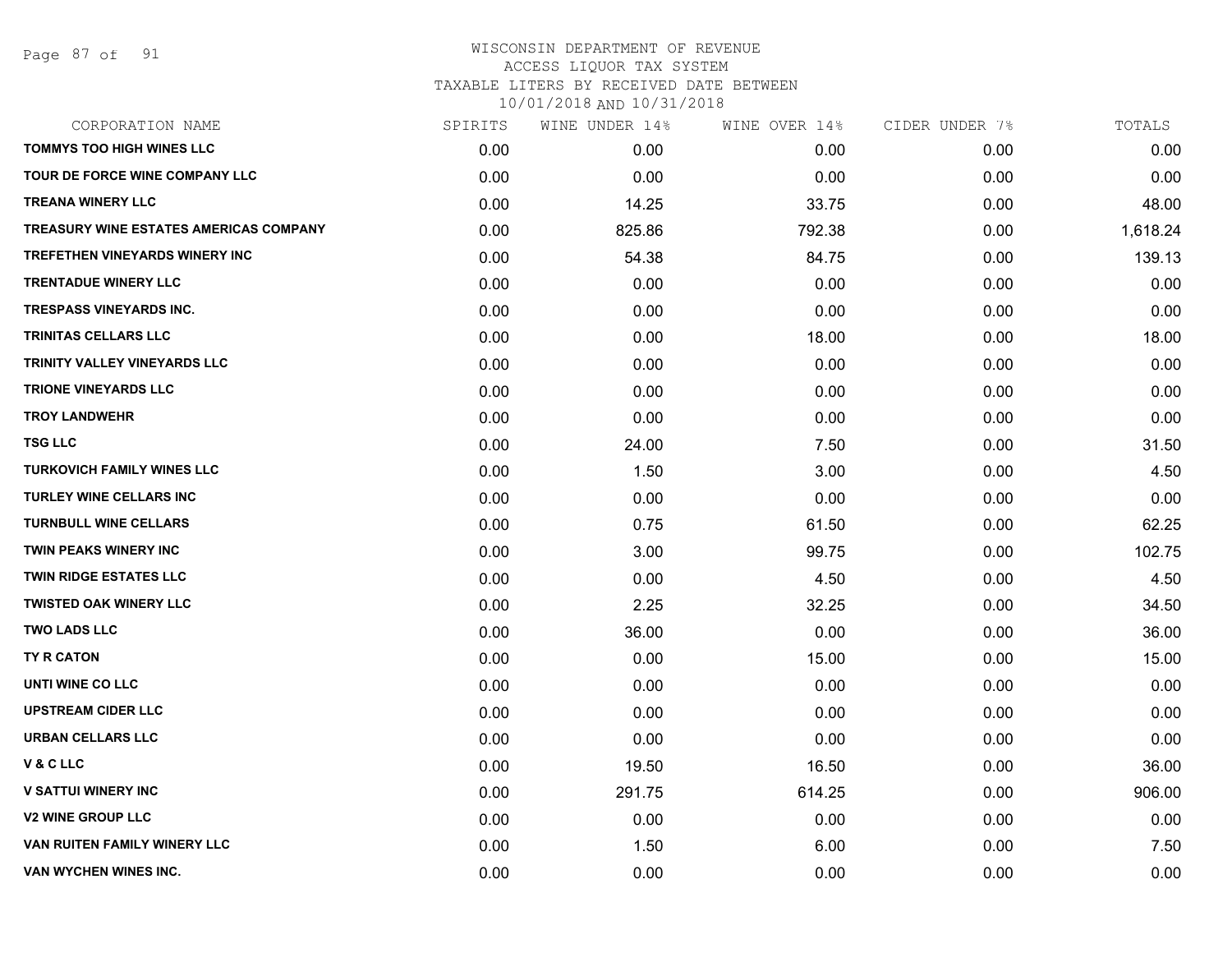Page 88 of 91

| CORPORATION NAME                  | SPIRITS | WINE UNDER 14% | WINE OVER 14% | CIDER UNDER 7% | TOTALS   |
|-----------------------------------|---------|----------------|---------------|----------------|----------|
| <b>VERMEIL WINE GROUP LLC</b>     | 0.00    | 0.00           | 0.00          | 0.00           | 0.00     |
| <b>VERNON VINEYARDS LTD</b>       | 0.00    | 0.00           | 0.00          | 0.00           | 0.00     |
| <b>VICINI ENTERPRISES LLC</b>     | 0.00    | 0.00           | 0.00          | 0.00           | 0.00     |
| <b>VIGNETTE WINERY LLC</b>        | 0.00    | 82.50          | 0.00          | 0.00           | 82.50    |
| <b>VILLA AMOROSA INC</b>          | 0.00    | 178.50         | 584.25        | 0.00           | 762.75   |
| <b>VILLA ENCINAL PARTNERS LP</b>  | 0.00    | 0.00           | 0.00          | 0.00           | 0.00     |
| <b>VILLA SAN JULIETTE INC</b>     | 0.00    | 0.00           | 0.00          | 0.00           | 0.00     |
| <b>VILLA TOSCANO INC</b>          | 0.00    | 6.75           | 0.00          | 0.00           | 6.75     |
| VIN DE ZO LLC                     | 0.00    | 0.00           | 0.00          | 0.00           | 0.00     |
| <b>VINA ROBLES INC</b>            | 0.00    | 1.50           | 69.75         | 0.00           | 71.25    |
| <b>VINCENT ARROYO WINERY INC</b>  | 0.00    | 45.00          | 0.00          | 0.00           | 45.00    |
| <b>VINE &amp; SUN LLC</b>         | 0.00    | 0.00           | 0.00          | 0.00           | 0.00     |
| <b>VINE CLIFF WINERY INC</b>      | 0.00    | 4.50           | 24.00         | 0.00           | 28.50    |
| <b>VINEBURG LLC</b>               | 0.00    | 12.75          | 540.00        | 0.00           | 552.75   |
| <b>VINES TO CELLAR, INC.</b>      | 0.00    | 0.00           | 0.00          | 0.00           | 0.00     |
| <b>VINESSE LLC</b>                | 0.00    | 0.00           | 0.00          | 0.00           | 0.00     |
| <b>VINEYARD 29 LLC</b>            | 0.00    | 0.00           | 0.00          | 0.00           | 0.00     |
| <b>VIN-GO, LLC</b>                | 0.00    | 0.00           | 0.00          | 0.00           | 0.00     |
| <b>VINTAGE WINE ESTATES, INC.</b> | 0.00    | 0.75           | 45.00         | 0.00           | 45.75    |
| <b>VINTAGE WINE ESTATES, INC.</b> | 0.00    | 1.50           | 39.75         | 0.00           | 41.25    |
| <b>VINTAGE WINE ESTATES, INC.</b> | 0.00    | 721.50         | 800.25        | 0.00           | 1,521.75 |
| <b>VINTAGE WINE ESTATES, INC.</b> | 0.00    | 9.75           | 215.25        | 0.00           | 225.00   |
| <b>VINTAGE WINE ESTATES, INC.</b> | 0.00    | 20.25          | 129.75        | 0.00           | 150.00   |
| <b>VINTAGE WINE ESTATES, INC.</b> | 0.00    | 57.75          | 218.25        | 0.00           | 276.00   |
| <b>VINTAGE WINE ESTATES, INC.</b> | 0.00    | 48.75          | 108.76        | 0.00           | 157.51   |
| <b>VINTAGE WINE ESTATES, INC.</b> | 0.00    | 62.25          | 211.50        | 0.00           | 273.75   |
| <b>VINUM CELLARS INC</b>          | 0.00    | 0.00           | 0.00          | 0.00           | 0.00     |
| <b>VON KLAUS WINERY LLC</b>       | 0.00    | 0.00           | 0.00          | 0.00           | 0.00     |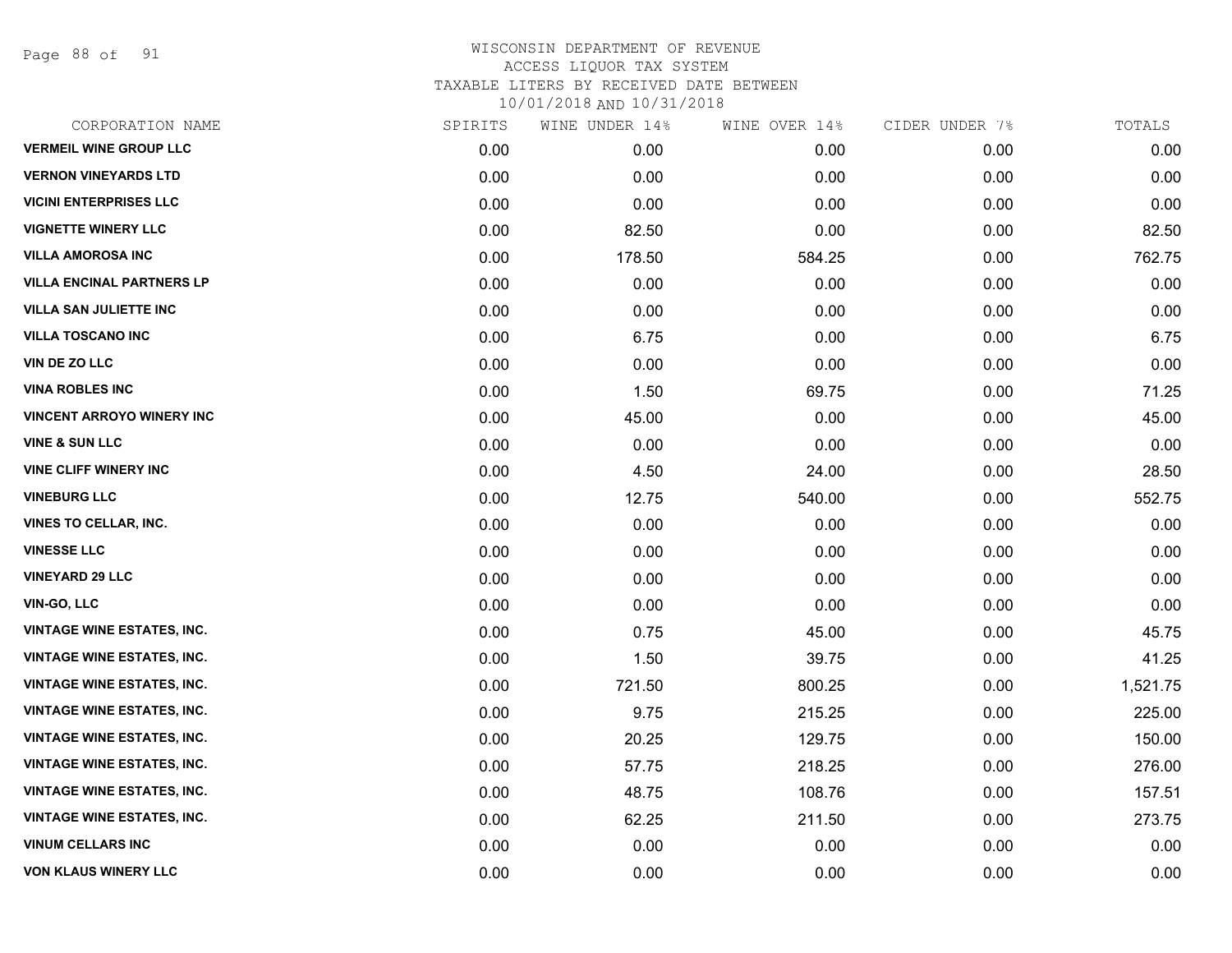Page 89 of 91

#### WISCONSIN DEPARTMENT OF REVENUE ACCESS LIQUOR TAX SYSTEM TAXABLE LITERS BY RECEIVED DATE BETWEEN

| CORPORATION NAME                                   | SPIRITS | WINE UNDER 14% | WINE OVER 14% | CIDER UNDER 7% | TOTALS |
|----------------------------------------------------|---------|----------------|---------------|----------------|--------|
| VON STIEHL WINERY LTD.                             | 0.00    | 0.00           | 0.00          | 0.00           | 0.00   |
| <b>W G BEST WEINKELLEREI INC</b>                   | 0.00    | 639.75         | 355.50        | 0.00           | 995.25 |
| <b>W J DEUTSCH &amp; SONS LTD</b>                  | 0.00    | 0.00           | 0.00          | 0.00           | 0.00   |
| <b>WAGNER WINERY LLC</b>                           | 0.00    | 27.00          | 0.00          | 0.00           | 27.00  |
| <b>WAITS-MAST FAMILY CELLARS LLC</b>               | 0.00    | 3.00           | 1.50          | 0.00           | 4.50   |
| <b>WASHINGTON VINTNERS LLC</b>                     | 0.00    | 0.00           | 3.00          | 0.00           | 3.00   |
| <b>WEIBEL INCORPORATED</b>                         | 0.00    | 0.00           | 0.00          | 0.00           | 0.00   |
| <b>WENTE BROS</b>                                  | 0.00    | 35.25          | 71.25         | 0.00           | 106.50 |
| WEST COAST WINE PARTNERS LLC                       | 0.00    | 0.00           | 4.50          | 0.00           | 4.50   |
| <b>WEST PRAIRIE WINERY LLC</b>                     | 0.00    | 0.00           | 0.00          | 0.00           | 0.00   |
| <b>WESTFALL WINERY LLC</b>                         | 0.00    | 4.50           | 0.00          | 0.00           | 4.50   |
| <b>WESTPORT WINERY LLC</b>                         | 0.00    | 15.00          | 0.00          | 0.00           | 15.00  |
| <b>WHEELER WINERY INC</b>                          | 0.00    | 120.75         | 285.00        | 0.00           | 405.75 |
| <b>WHETSTONE WINE CELLARS LLC</b>                  | 0.00    | 5.25           | 39.75         | 0.00           | 45.00  |
| <b>WHISPERING BLUFFS VINEYARD &amp; WINERY LTD</b> | 0.00    | 0.00           | 0.00          | 0.00           | 0.00   |
| <b>WHISPERING WINDS WINERY LLC</b>                 | 0.00    | 0.00           | 0.00          | 0.00           | 0.00   |
| <b>WHITE BEAR SPIRITS LLC</b>                      | 0.00    | 0.00           | 0.00          | 0.00           | 0.00   |
| <b>WHITE OAK VINEYARDS &amp; WINERY LLC</b>        | 0.00    | 8.25           | 24.75         | 0.00           | 33.00  |
| <b>WHITE WINTER WINERY INC</b>                     | 0.00    | 0.00           | 0.00          | 0.00           | 0.00   |
| <b>WIENS CELLARS LLC</b>                           | 0.00    | 72.00          | 33.00         | 0.00           | 105.00 |
| <b>WILDEROTTER WINERY LLC</b>                      | 0.00    | 0.00           | 0.00          | 0.00           | 0.00   |
| <b>WILLAMETTE VALLEY VINEYARDS INC</b>             | 0.00    | 76.13          | 94.50         | 0.00           | 170.63 |
| <b>WILLIAM F BLUHM</b>                             | 0.00    | 0.00           | 0.00          | 0.00           | 0.00   |
| <b>WILLIAM MOSBY</b>                               | 0.00    | 4.50           | 2.25          | 0.00           | 6.75   |
| <b>WILLIAM PRICE III</b>                           | 0.00    | 0.00           | 0.00          | 0.00           | 0.00   |
| <b>WILLIAMS &amp; SELYEM LLC</b>                   | 0.00    | 24.00          | 3.00          | 0.00           | 27.00  |
| <b>WILRONA LLC</b>                                 | 0.00    | 18.00          | 0.00          | 0.00           | 18.00  |
| <b>WILSON CREEK WINERY &amp; VINEYARDS INC</b>     | 0.00    | 0.00           | 0.00          | 0.00           | 0.00   |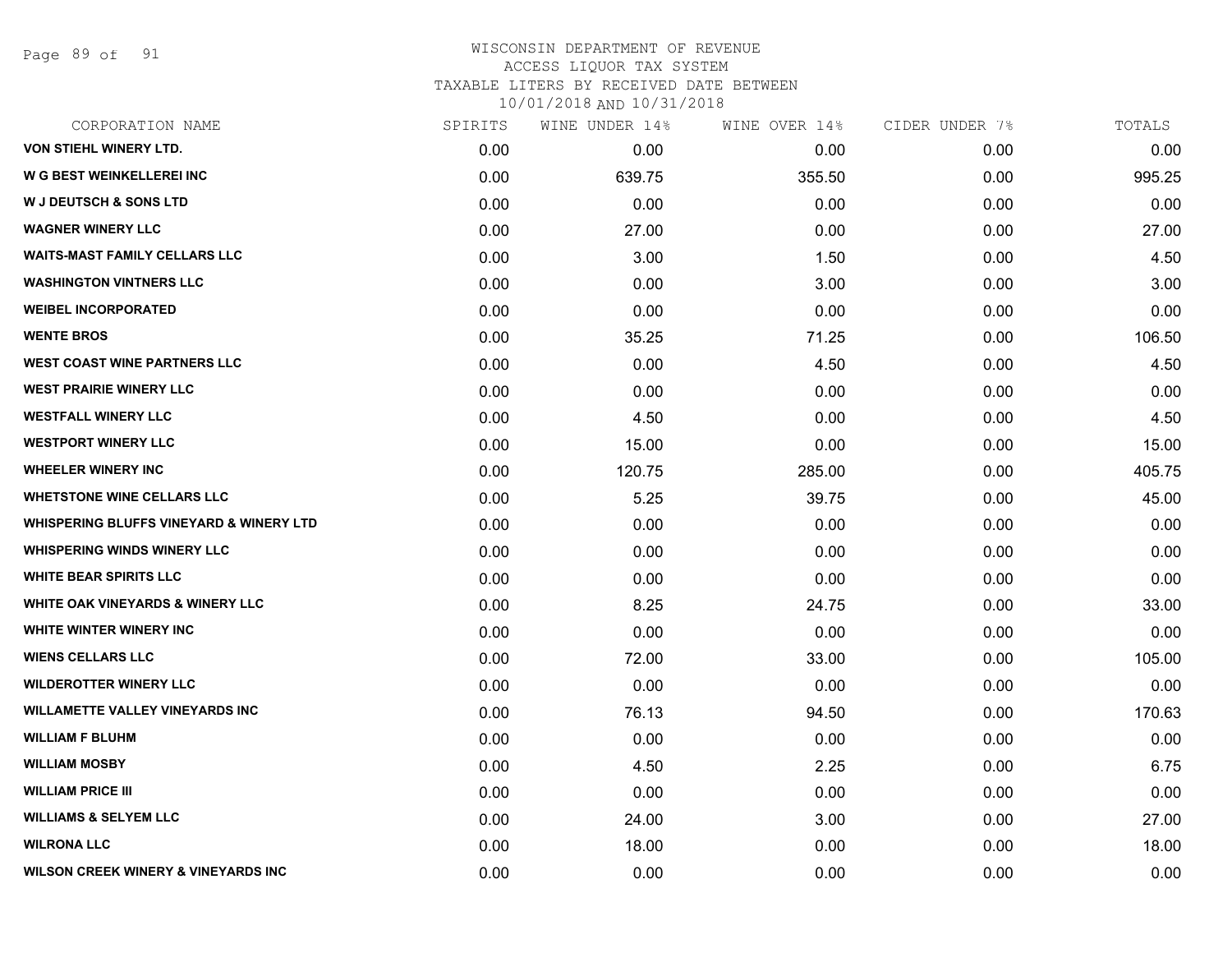Page 90 of 91

#### WISCONSIN DEPARTMENT OF REVENUE ACCESS LIQUOR TAX SYSTEM TAXABLE LITERS BY RECEIVED DATE BETWEEN

| CORPORATION NAME                       | SPIRITS | WINE UNDER 14% | WINE OVER 14% | CIDER UNDER 7% | TOTALS     |
|----------------------------------------|---------|----------------|---------------|----------------|------------|
| <b>WIND GAP WINES LLC</b>              | 0.00    | 9.00           | 0.00          | 0.00           | 9.00       |
| <b>WINDERLEA WINE COMPANY LLC</b>      | 0.00    | 43.50          | 24.00         | 0.00           | 67.50      |
| <b>WINDWARD VINEYARD LLC</b>           | 0.00    | 0.00           | 0.00          | 0.00           | 0.00       |
| WINE BY JOE LLC                        | 0.00    | 0.75           | 6.00          | 0.00           | 6.75       |
| WINE OF THE MONTH CLUB, INC.           | 0.00    | 1,677.00       | 129.75        | 0.00           | 1,806.75   |
| <b>WINE ROAD VINTNERS LLC</b>          | 0.00    | 51.75          | 45.50         | 0.00           | 97.25      |
| <b>WINE.COM OF TEXAS LLC</b>           | 0.00    | 6,666.00       | 0.00          | 0.00           | 6,666.00   |
| <b>WINEGREETING.COM INC</b>            | 0.00    | 0.00           | 0.00          | 0.00           | 0.00       |
| <b>WINERY AT BLACK STAR FARMS LLC</b>  | 0.00    | 45.75          | 1.13          | 0.00           | 46.88      |
| <b>WINERY EXCHANGE, INC.</b>           | 0.00    | 30.00          | 73.50         | 0.00           | 103.50     |
| <b>WINERY FULFILLMENT SERVICES LLC</b> | 0.00    | 0.00           | 33.00         | 0.00           | 33.00      |
| <b>WINESITTER BREWHOUSE LLC</b>        | 0.00    | 0.00           | 0.00          | 0.00           | 0.00       |
| WINNESHIEK WILDBERRY WINERY LLC        | 0.00    | 0.00           | 0.00          | 0.00           | 0.00       |
| <b>WINSIDE USA INC</b>                 | 0.00    | 17.25          | 11.25         | 0.00           | 28.50      |
| <b>WOLFF VINEYARD LLC</b>              | 0.00    | 6.75           | 2.25          | 0.00           | 9.00       |
| <b>WOLLERSHEIM WINERY, INC.</b>        | 0.00    | 0.00           | 0.00          | 0.00           | 0.00       |
| <b>WOLLERSHEIM WINERY, INC.</b>        | 0.00    | 0.00           | 0.00          | 0.00           | 0.00       |
| <b>WOODSON WINES LLC</b>               | 0.00    | 0.00           | 0.00          | 0.00           | 0.00       |
| <b>WOODWARD CANYON WINERY INC</b>      | 0.00    | 0.00           | 4.50          | 0.00           | 4.50       |
| <b>WRH PARTNERS LLC</b>                | 0.00    | 0.00           | 0.00          | 0.00           | 0.00       |
| YORKVILLE CELLARS INC                  | 0.00    | 33.00          | 0.00          | 0.00           | 33.00      |
| <b>ZD WINES LLC</b>                    | 0.00    | 5.97           | 21.00         | 0.00           | 26.97      |
| <b>ZERO LINK MARKETS INC</b>           | 0.00    | 319.80         | 94.54         | 13.96          | 428.30     |
| TOTAL LITERS FOR 10/31/2018            | 0.00    | 86,923.89      | 52,127.99     | 31.96          | 139,083.84 |